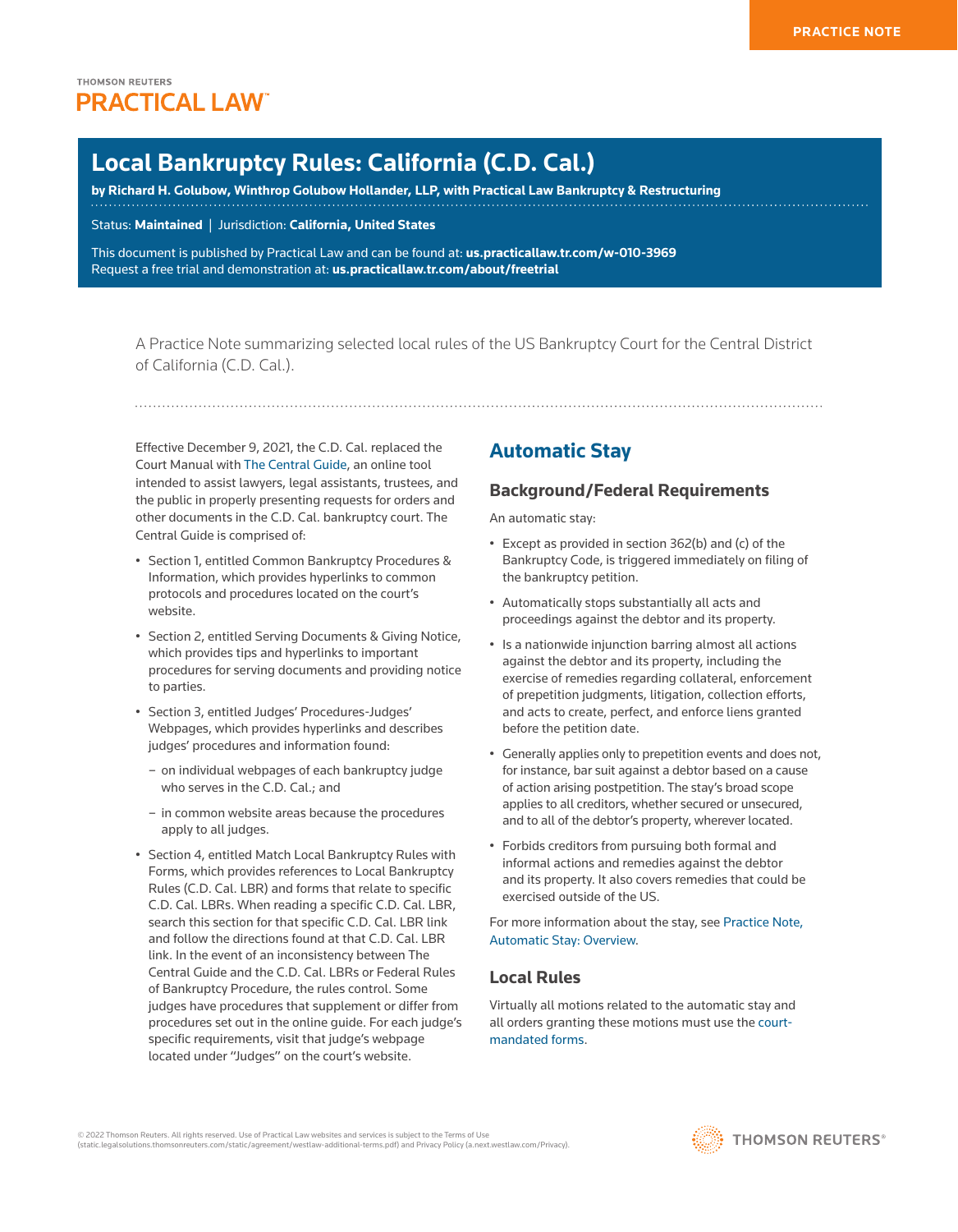The court-mandated 4001-1 series of form motions must be used for any motion requesting:

- Relief from the automatic stay.
- Extension of the stay.
- Imposition of the stay.
- Confirmation that the stay is terminated or no longer in effect.
- ([C.D. Cal. LBR 4001-1\(b\)\(1\).](http://www.westlaw.com/Link/Document/FullText?findType=L&pubNum=1004206&cite=CARUSBCLBR.4001-1&originatingDoc=Ia2a72f779c9311e79bef99c0ee06c731&refType=GA&originationContext=document&vr=3.0&rs=cblt1.0&transitionType=PLDocumentLink&billingHash=B0CE1EDD465B365817719A7DD214F61284E973B0D1A07B7C64967679C91CF9F5&contextData=(sc.Search)))

The failure to use the mandatory forms may result in the court denying the motion or imposing sanctions.

The court-mandated 4001-1 series of form orders must be used for an order granting:

- Relief from the automatic stay.
- Extension of the stay.
- Imposition of the stay.
- Confirming that the stay is terminated or no longer in effect.

#### ([C.D. Cal. LBR 4001-1\(b\)\(2\)\(A\)](http://www.westlaw.com/Link/Document/FullText?findType=L&pubNum=1004206&cite=CARUSBCLBR.4001-1&originatingDoc=Ia2a72f779c9311e79bef99c0ee06c731&refType=GA&originationContext=document&vr=3.0&rs=cblt1.0&transitionType=PLDocumentLink&billingHash=B0CE1EDD465B365817719A7DD214F61284E973B0D1A07B7C64967679C91CF9F5&contextData=(sc.Search)).)

The court-mandated 4001-1 series of form orders must be used for any order granting a motion regarding the stay, as settled by stipulation [\(C.D. Cal. LBR 4001-1\(b\)\(2\)\(B\)](http://www.westlaw.com/Link/Document/FullText?findType=L&pubNum=1004206&cite=CARUSBCLBR.4001-1&originatingDoc=Ia2a72f779c9311e79bef99c0ee06c731&refType=GA&originationContext=document&vr=3.0&rs=cblt1.0&transitionType=PLDocumentLink&billingHash=B0CE1EDD465B365817719A7DD214F61284E973B0D1A07B7C64967679C91CF9F5&contextData=(sc.Search))). These orders are exempt from the requirements of [C.D. Cal. Local](http://www.westlaw.com/Link/Document/FullText?findType=L&pubNum=1004206&cite=CARUSBCLBR.9021-1&originatingDoc=Ia2a72f779c9311e79bef99c0ee06c731&refType=GA&originationContext=document&vr=3.0&rs=cblt1.0&transitionType=PLDocumentLink&billingHash=A9E4860714CF0EEDB037DE093F5944B0113FE04B54A88F3B4D5EC3542590D8FC&contextData=(sc.Search))  [Bankruptcy Court Rule 9021-1\(b\)\(2\)](http://www.westlaw.com/Link/Document/FullText?findType=L&pubNum=1004206&cite=CARUSBCLBR.9021-1&originatingDoc=Ia2a72f779c9311e79bef99c0ee06c731&refType=GA&originationContext=document&vr=3.0&rs=cblt1.0&transitionType=PLDocumentLink&billingHash=A9E4860714CF0EEDB037DE093F5944B0113FE04B54A88F3B4D5EC3542590D8FC&contextData=(sc.Search)). However, compliance with [C.D. Cal. LBR 9011-1](http://www.westlaw.com/Link/Document/FullText?findType=L&pubNum=1004206&cite=CARUSBCLBR.9011-1&originatingDoc=Ia2a72f779c9311e79bef99c0ee06c731&refType=GA&originationContext=document&vr=3.0&rs=cblt1.0&transitionType=PLDocumentLink&billingHash=2229F054363D37CF2FD5C269DB070F82C170CAAD11308DB7C0E315D169E93843&contextData=(sc.Search)) and the [Case Management/](http://www.westlaw.com/Document/I0f9fc0a7ef0811e28578f7ccc38dcbee/View/FullText.html?originationContext=document&vr=3.0&rs=cblt1.0&transitionType=DocumentItem&contextData=(sc.Search)) [Electronic Case Filing](http://www.westlaw.com/Document/I0f9fc0a7ef0811e28578f7ccc38dcbee/View/FullText.html?originationContext=document&vr=3.0&rs=cblt1.0&transitionType=DocumentItem&contextData=(sc.Search)) (CM/ECF) Procedures contained in the [Central Guide](https://www.cacb.uscourts.gov/the-central-guide%20) is required regarding signatures of parties and counsel to the stipulated terms, as is the case for all other pleadings filed in the C.D. Cal.

[C.D. Cal. LBR 9011-1](http://www.westlaw.com/Link/Document/FullText?findType=L&pubNum=1004206&cite=CARUSBCLBR.9011-1&originatingDoc=Ia2a72f779c9311e79bef99c0ee06c731&refType=GA&originationContext=document&vr=3.0&rs=cblt1.0&transitionType=PLDocumentLink&billingHash=2229F054363D37CF2FD5C269DB070F82C170CAAD11308DB7C0E315D169E93843&contextData=(sc.Search)) and [The Central Guide](https://www.cacb.uscourts.gov/the-central-guide) provide that:

- An /s/ is an authorized signature **only for**:
	- the attorney who files a document electronically, using that attorney's CM/ECF password to carry out the filing; and
	- the person who signs the proof of service of the document that is being filed electronically.
- The signature of a person other than the registered CM/ ECF user or an employee of a registered CM/ECF user who is electronically filing and serving the document must be handwritten in ink (holograph), electronically scanned, and filed in PDF format as specified by the clerk of court. A holographic signature is required for all signatures for all other persons or attorneys, including clients of attorneys, and other attorneys who sign a stipulation or who sign off on a proposed form of order. There are no exceptions.
- The registered CM/ECF user (for example, attorney, paralegal, or secretary) electronically filing the document must:
	- maintain the executed original for five years after the closing of the case or [adversary proceeding;](http://www.westlaw.com/Document/Ibb0a110def0511e28578f7ccc38dcbee/View/FullText.html?originationContext=document&vr=3.0&rs=cblt1.0&transitionType=DocumentItem&contextData=(sc.Search)) and
	- make the executed original available for review on request of the court or the parties.

# **Bankruptcy Appeals**

In 2014, [Federal Rules of Bankruptcy Procedure 8001](http://www.westlaw.com/Link/Document/FullText?findType=L&pubNum=1000611&cite=USFRBPR8001&originatingDoc=Ia2a72f779c9311e79bef99c0ee06c731&refType=LQ&originationContext=document&vr=3.0&rs=cblt1.0&transitionType=PLDocumentLink&billingHash=754EC89F961455FFA44D611DF29F8BF31DFD881E36F44BE4108431292248027D&contextData=(sc.Search))  to [8028](http://www.westlaw.com/Link/Document/FullText?findType=L&pubNum=1000611&cite=USFRBPR8028&originatingDoc=Ia2a72f779c9311e79bef99c0ee06c731&refType=LQ&originationContext=document&vr=3.0&rs=cblt1.0&transitionType=PLDocumentLink&billingHash=6D3FB848A7C96A208CC0141D70C39ACC7528861B3192C27FAFAA3E2D77EAC250&contextData=(sc.Search)) were amended to provide more detailed rules governing bankruptcy appeals. The C.D. Cal. Local Bankruptcy Court Rules governing bankruptcy appeals therefore now merely refer to these national rules, making bankruptcy appellate procedure more uniform across the country [\(C.D. Cal. LBR 8000-1\(a\)](http://www.westlaw.com/Link/Document/FullText?findType=L&pubNum=1004206&cite=CARUSBCLBR.8000-1&originatingDoc=Ia2a72f779c9311e79bef99c0ee06c731&refType=GA&originationContext=document&vr=3.0&rs=cblt1.0&transitionType=PLDocumentLink&billingHash=5E6AEE59B97EC24B9E06677C796B7653CFB1732A641B8FB8EB93258BF9F42C94&contextData=(sc.Search))). Practitioners should still refer to the C.D. Cal. District Court Local Rules and the BAP Rules regarding specific rules governing appeals in these respective courts ([C.D. Cal. LBR 8000-1\(b\), \(c\)\)](http://www.westlaw.com/Link/Document/FullText?findType=L&pubNum=1004206&cite=CARUSBCLBR.8000-1&originatingDoc=Ia2a72f779c9311e79bef99c0ee06c731&refType=GA&originationContext=document&vr=3.0&rs=cblt1.0&transitionType=PLDocumentLink&billingHash=5E6AEE59B97EC24B9E06677C796B7653CFB1732A641B8FB8EB93258BF9F42C94&contextData=(sc.Search)).

## **Procedural Rules Applicable to Bankruptcy Appeals**

Section 158 of the Judicial Code ([28 U.S.C. § 158\)](http://www.westlaw.com/Link/Document/FullText?findType=L&pubNum=1000546&cite=28USCAS158&originatingDoc=Ia2a72f779c9311e79bef99c0ee06c731&refType=LQ&originationContext=document&vr=3.0&rs=cblt1.0&transitionType=PLDocumentLink&billingHash=076D3DB1875E2AA600F2F162356E8EF9B7E6C9D59DBAE7227A1731F2C65F9660&contextData=(sc.Search)) generally governs bankruptcy appeals, but counsel must also review:

- The [Federal Rules of Bankruptcy Procedure.](https://www.uscourts.gov/sites/default/files/federal_rules_of_bankruptcy_procedure_-_december_2020_0.pdf)
- The [Federal Rules of Appellate Procedure.](https://www.uscourts.gov/sites/default/files/federal_rules_of_appellate_procedure_-_december_2020_0.pdf)
- The [Official Bankruptcy Forms](http://www.uscourts.gov/forms/bankruptcy-forms).
- The [C.D. Cal. Local Civil Rules](https://www.cacd.uscourts.gov/court-procedures/local-rules) and [General Orders](https://www.cacd.uscourts.gov/court-procedures/general-orders).
- The [C.D. Cal. Local Bankruptcy Court Rules](https://www.cacb.uscourts.gov/sites/cacb/files/documents/local_rules/COMPLETE%20LBRS%2002-01-21%20double-sided.pdf) and [General](https://www.cacb.uscourts.gov/general-orders)  [Orders](https://www.cacb.uscourts.gov/general-orders).
- The [Rules of the US Court of Appeals for the Ninth](http://cdn.ca9.uscourts.gov/datastore/uploads/rules/frap.pdf)  [Circuit](http://cdn.ca9.uscourts.gov/datastore/uploads/rules/frap.pdf).
- The [Rules of the US Bankruptcy Appellate Panel of the](http://cdn.ca9.uscourts.gov/datastore/bap/2015/06/18/baprules.pdf)  [Ninth Circuit](http://cdn.ca9.uscourts.gov/datastore/bap/2015/06/18/baprules.pdf) (BAP).
- The [procedures and schedules](https://www.cacd.uscourts.gov/judges-schedules-procedures) of the assigned judge.

Consider whether the bankruptcy order is final or [interlocutory](http://www.westlaw.com/Document/I6629dc09ef2a11e28578f7ccc38dcbee/View/FullText.html?originationContext=document&vr=3.0&rs=cblt1.0&transitionType=DocumentItem&contextData=(sc.Search)) (see [Bankruptcy Appeals Checklist:](http://us.practicallaw.tr.com/W-017-3286)  [Final Versus Interlocutory Orders](http://us.practicallaw.tr.com/W-017-3286) and [Practice Note,](http://us.practicallaw.tr.com/W-001-3320)  [Appealing a Bankruptcy Court Order: Overview: Appeals](http://us.practicallaw.tr.com/W-001-3320)  ["As of Right" Versus Appeals "By Permission"\)](http://us.practicallaw.tr.com/W-001-3320). If it is interlocutory, review [Federal Rule of Bankruptcy](http://www.westlaw.com/Link/Document/FullText?findType=L&pubNum=1000611&cite=USFRBPR8004&originatingDoc=Ia2a72f779c9311e79bef99c0ee06c731&refType=LQ&originationContext=document&vr=3.0&rs=cblt1.0&transitionType=PLDocumentLink&billingHash=D76C1E1BFD601C3F57E3BBFBF790611BC91840E299748611A9087EA2DDBB1C9D&contextData=(sc.Search))  [Procedure 8004](http://www.westlaw.com/Link/Document/FullText?findType=L&pubNum=1000611&cite=USFRBPR8004&originatingDoc=Ia2a72f779c9311e79bef99c0ee06c731&refType=LQ&originationContext=document&vr=3.0&rs=cblt1.0&transitionType=PLDocumentLink&billingHash=D76C1E1BFD601C3F57E3BBFBF790611BC91840E299748611A9087EA2DDBB1C9D&contextData=(sc.Search)) on motions for leave to appeal an interlocutory order (see [Bankruptcy Appeals Checklist:](http://us.practicallaw.tr.com/W-017-3286)  [Permission for Interlocutory Appeals\)](http://us.practicallaw.tr.com/W-017-3286).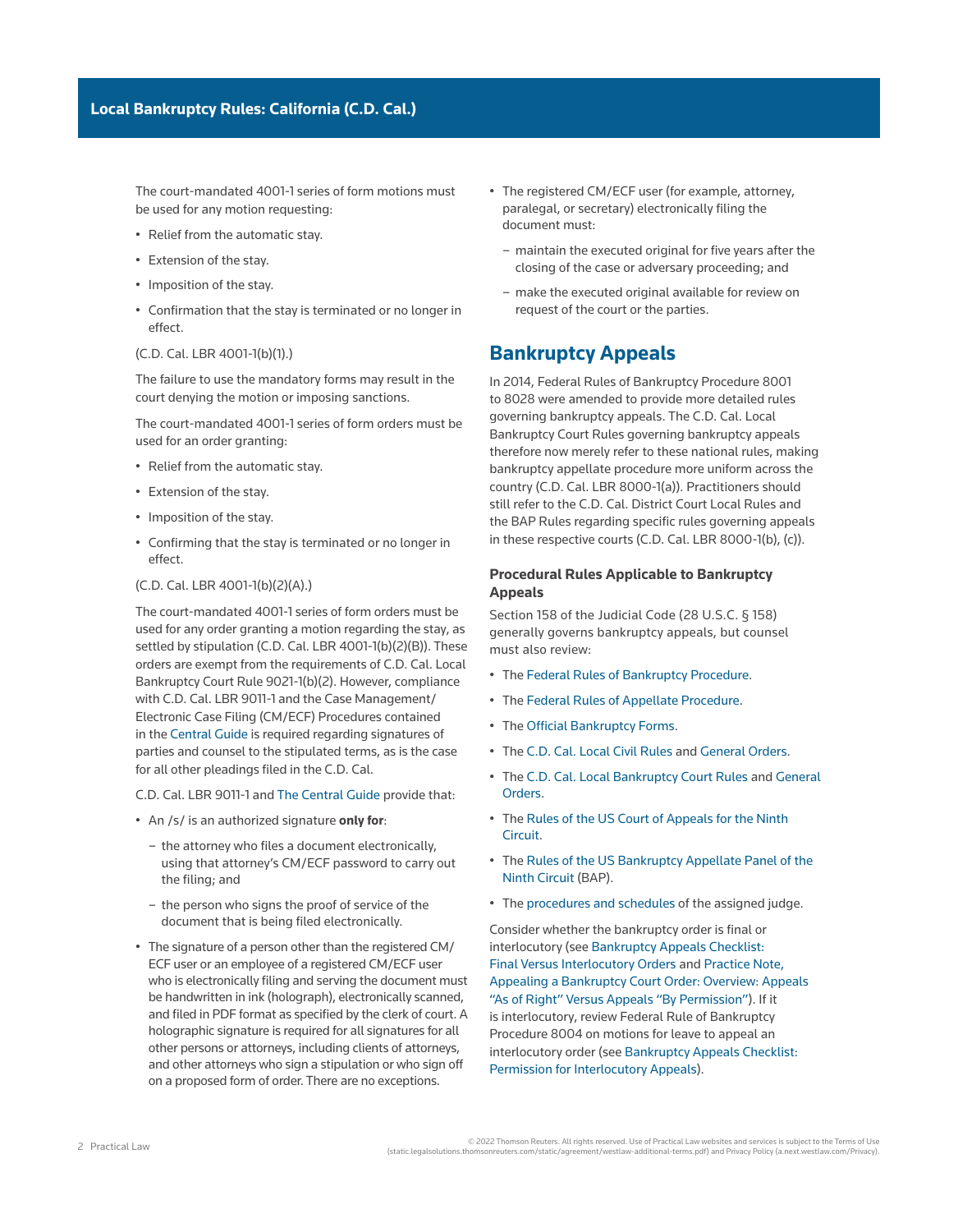For more information on:

- Timing on filing the notice of appeal, review [Federal](http://www.westlaw.com/Link/Document/FullText?findType=L&pubNum=1000611&cite=USFRBPR8002&originatingDoc=Ia2a72f779c9311e79bef99c0ee06c731&refType=LQ&originationContext=document&vr=3.0&rs=cblt1.0&transitionType=PLDocumentLink&billingHash=1C7830719359E41E148C478F6770FF492A4DA0D8A1B1DBCAAF58AF166A1ADA6F&contextData=(sc.Search))  [Rule of Bankruptcy Procedure 8002](http://www.westlaw.com/Link/Document/FullText?findType=L&pubNum=1000611&cite=USFRBPR8002&originatingDoc=Ia2a72f779c9311e79bef99c0ee06c731&refType=LQ&originationContext=document&vr=3.0&rs=cblt1.0&transitionType=PLDocumentLink&billingHash=1C7830719359E41E148C478F6770FF492A4DA0D8A1B1DBCAAF58AF166A1ADA6F&contextData=(sc.Search)) (see [Bankruptcy](http://us.practicallaw.tr.com/W-017-3286)  [Appeals Checklist: Timing Issues\)](http://us.practicallaw.tr.com/W-017-3286).
- Instructions on filing and the contents of the notice of appeal, review [Federal Rule of Bankruptcy Procedure](http://www.westlaw.com/Link/Document/FullText?findType=L&pubNum=1000611&cite=USFRBPR8003&originatingDoc=Ia2a72f779c9311e79bef99c0ee06c731&refType=LQ&originationContext=document&vr=3.0&rs=cblt1.0&transitionType=PLDocumentLink&billingHash=2442261EA4A9A8BCC8543D8C7C3A452F3B71612F4BEBBE1C5A4AD17F98E346B4&contextData=(sc.Search))  [8003](http://www.westlaw.com/Link/Document/FullText?findType=L&pubNum=1000611&cite=USFRBPR8003&originatingDoc=Ia2a72f779c9311e79bef99c0ee06c731&refType=LQ&originationContext=document&vr=3.0&rs=cblt1.0&transitionType=PLDocumentLink&billingHash=2442261EA4A9A8BCC8543D8C7C3A452F3B71612F4BEBBE1C5A4AD17F98E346B4&contextData=(sc.Search)) and [Official Bankruptcy Form B417A](http://www.westlaw.com/Link/Document/FullText?findType=L&pubNum=1000612&cite=USFRBPOFFICIALFMB417A&originatingDoc=Ia2a72f779c9311e79bef99c0ee06c731&refType=GA&originationContext=document&vr=3.0&rs=cblt1.0&transitionType=PLDocumentLink&billingHash=1A4F2ABED1EB7FB389BC7C1A58119F73AFA82901EFE8C0F85765337CAEB7F520&contextData=(sc.Search)) (see Notice of Appeal).
- The effect of appeal on bankruptcy jurisdiction, see [Bankruptcy Appeals Checklist: Effect of Appeal on](http://us.practicallaw.tr.com/W-017-3286)  [Bankruptcy Jurisdiction.](http://us.practicallaw.tr.com/W-017-3286)
- Extending the time to file a notice of appeal, review Federal Rule of Bankruptcy Procedure 8002(d)(2) (see [Bankruptcy Appeals Checklist: Extension of Time](http://us.practicallaw.tr.com/W-017-3286)  [to File Notice of Appeal](http://us.practicallaw.tr.com/W-017-3286)).
- Disputes relating to the record on appeal, review [Federal](http://www.westlaw.com/Link/Document/FullText?findType=L&pubNum=1000611&cite=USFRBPR8009&originatingDoc=Ia2a72f779c9311e79bef99c0ee06c731&refType=LQ&originationContext=document&vr=3.0&rs=cblt1.0&transitionType=PLDocumentLink&billingHash=BF8FA84131320E1397154D90DE761DA20EAD103C743FDBCE0B35ED7268449E5E&contextData=(sc.Search))  [Rule of Bankruptcy Procedure 8009](http://www.westlaw.com/Link/Document/FullText?findType=L&pubNum=1000611&cite=USFRBPR8009&originatingDoc=Ia2a72f779c9311e79bef99c0ee06c731&refType=LQ&originationContext=document&vr=3.0&rs=cblt1.0&transitionType=PLDocumentLink&billingHash=BF8FA84131320E1397154D90DE761DA20EAD103C743FDBCE0B35ED7268449E5E&contextData=(sc.Search)) (see [Bankruptcy](http://us.practicallaw.tr.com/W-017-3286)  [Appeals Checklist: Correcting or Modifying the Record\)](http://us.practicallaw.tr.com/W-017-3286).
- Appeals related to pending cases, provide the information required on the civil cover sheet (see [C.D.](https://www.cacd.uscourts.gov/sites/default/files/forms/CV-071/CV-71.pdf)  [Cal.: Civil Cover Sheet](https://www.cacd.uscourts.gov/sites/default/files/forms/CV-071/CV-71.pdf)).
- Filing fees, see Docket Fee.
- Docketing of appeal in the district court or the BAP, review Federal Rule of Bankruptcy Procedure 8003(d) (see [Bankruptcy Appeals Checklist: Docketing of Appeal](http://us.practicallaw.tr.com/W-017-3286)  [in the District Court or BAP](http://us.practicallaw.tr.com/W-017-3286)).
- Obtaining a stay of a bankruptcy court order or judgment pending appeal, review [Federal Rule of](http://www.westlaw.com/Link/Document/FullText?findType=L&pubNum=1000611&cite=USFRBPR8007&originatingDoc=Ia2a72f779c9311e79bef99c0ee06c731&refType=LQ&originationContext=document&vr=3.0&rs=cblt1.0&transitionType=PLDocumentLink&billingHash=B571CEC2182C3059F9F9DD1ED5078733964A2994DC6F07B7B1B2D8C7331B2CBE&contextData=(sc.Search))  [Bankruptcy Procedure 8007](http://www.westlaw.com/Link/Document/FullText?findType=L&pubNum=1000611&cite=USFRBPR8007&originatingDoc=Ia2a72f779c9311e79bef99c0ee06c731&refType=LQ&originationContext=document&vr=3.0&rs=cblt1.0&transitionType=PLDocumentLink&billingHash=B571CEC2182C3059F9F9DD1ED5078733964A2994DC6F07B7B1B2D8C7331B2CBE&contextData=(sc.Search)) (see [Bankruptcy Appeals](http://us.practicallaw.tr.com/W-017-3286)  [Checklist: Stay Pending Appeal](http://us.practicallaw.tr.com/W-017-3286)).
- Designating the record on appeal and the statement of the issues on appeal, review [Federal Rule of Bankruptcy](http://www.westlaw.com/Link/Document/FullText?findType=L&pubNum=1000611&cite=USFRBPR8009&originatingDoc=Ia2a72f779c9311e79bef99c0ee06c731&refType=LQ&originationContext=document&vr=3.0&rs=cblt1.0&transitionType=PLDocumentLink&billingHash=BF8FA84131320E1397154D90DE761DA20EAD103C743FDBCE0B35ED7268449E5E&contextData=(sc.Search))  [Procedure 8009](http://www.westlaw.com/Link/Document/FullText?findType=L&pubNum=1000611&cite=USFRBPR8009&originatingDoc=Ia2a72f779c9311e79bef99c0ee06c731&refType=LQ&originationContext=document&vr=3.0&rs=cblt1.0&transitionType=PLDocumentLink&billingHash=BF8FA84131320E1397154D90DE761DA20EAD103C743FDBCE0B35ED7268449E5E&contextData=(sc.Search)) (see [Bankruptcy Appeals Checklist:](http://us.practicallaw.tr.com/W-017-3286)  [Designation of the Record and Statement of Issues](http://us.practicallaw.tr.com/W-017-3286) and [Record on Appeal](http://us.practicallaw.tr.com/W-017-3286)).
- Designating sealed documents, review Federal Rule of Bankruptcy Procedure 8009(f) (see [Bankruptcy Appeals](http://us.practicallaw.tr.com/W-017-3286)  [Checklist: Sealed Documents\)](http://us.practicallaw.tr.com/W-017-3286).
- The duties of the parties to provide a transcript, review Federal Rule of Bankruptcy Procedure 8009(b) (see [Bankr. C.D. Cal.: Transcripts](http://www.cacb.uscourts.gov/transcripts) and [Bankruptcy Appeals](http://us.practicallaw.tr.com/W-017-3286)  [Checklist: Transcripts\)](http://us.practicallaw.tr.com/W-017-3286).
- Certifying an appeal directly to the Ninth Circuit, review [28 U.S.C. Section 158,](http://www.westlaw.com/Link/Document/FullText?findType=L&pubNum=1000546&cite=28USCAS158&originatingDoc=Ia2a72f779c9311e79bef99c0ee06c731&refType=LQ&originationContext=document&vr=3.0&rs=cblt1.0&transitionType=PLDocumentLink&billingHash=076D3DB1875E2AA600F2F162356E8EF9B7E6C9D59DBAE7227A1731F2C65F9660&contextData=(sc.Search)) [Federal Rule of Bankruptcy](http://www.westlaw.com/Link/Document/FullText?findType=L&pubNum=1000611&cite=USFRBPR8006&originatingDoc=Ia2a72f779c9311e79bef99c0ee06c731&refType=LQ&originationContext=document&vr=3.0&rs=cblt1.0&transitionType=PLDocumentLink&billingHash=B3AD75F08206642CCD32BF9CE3B254D6AB9749E9E1E30C8DF8080DAD4A0E37BA&contextData=(sc.Search))  [Procedure 8006,](http://www.westlaw.com/Link/Document/FullText?findType=L&pubNum=1000611&cite=USFRBPR8006&originatingDoc=Ia2a72f779c9311e79bef99c0ee06c731&refType=LQ&originationContext=document&vr=3.0&rs=cblt1.0&transitionType=PLDocumentLink&billingHash=B3AD75F08206642CCD32BF9CE3B254D6AB9749E9E1E30C8DF8080DAD4A0E37BA&contextData=(sc.Search)) [Official Bankruptcy Form B424](http://www.westlaw.com/Link/Document/FullText?findType=L&pubNum=1000612&cite=USFRBPOFFICIALFMB424&originatingDoc=Ia2a72f779c9311e79bef99c0ee06c731&refType=GA&originationContext=document&vr=3.0&rs=cblt1.0&transitionType=PLDocumentLink&billingHash=9D6E200FB9A1D1CC31A264512EABF2074F7C289A75F3905B23959C11591F8262&contextData=(sc.Search)), and [C.D. Cal. Local Bankruptcy Court Rule 8000-1\(d\)](http://www.westlaw.com/Link/Document/FullText?findType=L&pubNum=1004206&cite=CARUSBCLBR.8000-1&originatingDoc=Ia2a72f779c9311e79bef99c0ee06c731&refType=GA&originationContext=document&vr=3.0&rs=cblt1.0&transitionType=PLDocumentLink&billingHash=5E6AEE59B97EC24B9E06677C796B7653CFB1732A641B8FB8EB93258BF9F42C94&contextData=(sc.Search)) (see Appeals to Ninth Circuit, Bankruptcy Appeals Checklist: Direct Appeals to the Circuit Court of Appeals and

[Practice Note, Appealing a Bankruptcy Court Order:](http://us.practicallaw.tr.com/W-001-3320)  [Overview: Appealing a Bankruptcy Court Order Directly](http://us.practicallaw.tr.com/W-001-3320)  [to the Court of Appeals in Limited Circumstances\)](http://us.practicallaw.tr.com/W-001-3320).

- Alternatives to an appeal, including motions for amended or new findings or to seek relief from a bankruptcy court order or judgment, review [Federal](http://www.westlaw.com/Link/Document/FullText?findType=L&pubNum=1000611&cite=USFRBPR7052&originatingDoc=Ia2a72f779c9311e79bef99c0ee06c731&refType=LQ&originationContext=document&vr=3.0&rs=cblt1.0&transitionType=PLDocumentLink&billingHash=1656F2E785D44B81EF67B4B390330DBC2911DA6B91245F8819473378E3357BD3&contextData=(sc.Search))  [Rules of Bankruptcy Procedure 7052,](http://www.westlaw.com/Link/Document/FullText?findType=L&pubNum=1000611&cite=USFRBPR7052&originatingDoc=Ia2a72f779c9311e79bef99c0ee06c731&refType=LQ&originationContext=document&vr=3.0&rs=cblt1.0&transitionType=PLDocumentLink&billingHash=1656F2E785D44B81EF67B4B390330DBC2911DA6B91245F8819473378E3357BD3&contextData=(sc.Search)) [9023,](http://www.westlaw.com/Link/Document/FullText?findType=L&pubNum=1000611&cite=USFRBPR9023&originatingDoc=Ia2a72f779c9311e79bef99c0ee06c731&refType=LQ&originationContext=document&vr=3.0&rs=cblt1.0&transitionType=PLDocumentLink&billingHash=01039CFC3C3F87A08C2E4EFBDA08765B74CB365F8DB5AD965DBBBAC27693EBF9&contextData=(sc.Search)) and [9024](http://www.westlaw.com/Link/Document/FullText?findType=L&pubNum=1000611&cite=USFRBPR9024&originatingDoc=Ia2a72f779c9311e79bef99c0ee06c731&refType=LQ&originationContext=document&vr=3.0&rs=cblt1.0&transitionType=PLDocumentLink&billingHash=9AD94DEC7FDE97B7C51D20F1710467FCA72DD09F41BB4E7B82AEDD664F74C664&contextData=(sc.Search)) and [C.D. Cal. Local Bankruptcy Court Rule 9013-4](http://www.westlaw.com/Link/Document/FullText?findType=L&pubNum=1004206&cite=CARUSBCLBR.9013-4&originatingDoc=Ia2a72f779c9311e79bef99c0ee06c731&refType=GA&originationContext=document&vr=3.0&rs=cblt1.0&transitionType=PLDocumentLink&billingHash=D5C1AD519DB2B3E19D71A98A85E61035F04AB61F44F4551063DB75F56E9AE13F&contextData=(sc.Search)) (see Alternatives to Appeal).
- Notice to the bankruptcy court of preliminary appellate motions, review Federal Rule of Bankruptcy Procedure 8010(c) (see [Bankruptcy Appeals Checklist: Notice to](http://us.practicallaw.tr.com/W-017-3286)  [Bankruptcy Court of Preliminary Appellate Motions\)](http://us.practicallaw.tr.com/W-017-3286).
- Page or word limitations and other rules relating to appellate briefs, review [Federal Rules of Bankruptcy](http://www.westlaw.com/Link/Document/FullText?findType=L&pubNum=1000611&cite=USFRBPR8013&originatingDoc=Ia2a72f779c9311e79bef99c0ee06c731&refType=LQ&originationContext=document&vr=3.0&rs=cblt1.0&transitionType=PLDocumentLink&billingHash=CF432156D18AC92F77D20C6B8872BE8F3F88CD4DEE367C15840C1275F142F95D&contextData=(sc.Search))  [Procedure 8013](http://www.westlaw.com/Link/Document/FullText?findType=L&pubNum=1000611&cite=USFRBPR8013&originatingDoc=Ia2a72f779c9311e79bef99c0ee06c731&refType=LQ&originationContext=document&vr=3.0&rs=cblt1.0&transitionType=PLDocumentLink&billingHash=CF432156D18AC92F77D20C6B8872BE8F3F88CD4DEE367C15840C1275F142F95D&contextData=(sc.Search)), [8014](http://www.westlaw.com/Link/Document/FullText?findType=L&pubNum=1000611&cite=USFRBPR8014&originatingDoc=Ia2a72f779c9311e79bef99c0ee06c731&refType=LQ&originationContext=document&vr=3.0&rs=cblt1.0&transitionType=PLDocumentLink&billingHash=7EA1F8AE26F37539FD5C262A7B983E8B4FECCFBBFD03498DEE6FF1696A1C8001&contextData=(sc.Search)), [8015,](http://www.westlaw.com/Link/Document/FullText?findType=L&pubNum=1000611&cite=USFRBPR8015&originatingDoc=Ia2a72f779c9311e79bef99c0ee06c731&refType=LQ&originationContext=document&vr=3.0&rs=cblt1.0&transitionType=PLDocumentLink&billingHash=6BAD372C5755F66570D51A8247E09225F50506B2F7330D4160CF8B16C6D38E70&contextData=(sc.Search)) [8016,](http://www.westlaw.com/Link/Document/FullText?findType=L&pubNum=1000611&cite=USFRBPR8016&originatingDoc=Ia2a72f779c9311e79bef99c0ee06c731&refType=LQ&originationContext=document&vr=3.0&rs=cblt1.0&transitionType=PLDocumentLink&billingHash=C0DE2D28336F12D41A39848386E7CBA8444366F08EDD9485F3BF7248C4D8F689&contextData=(sc.Search)) and [8017](http://www.westlaw.com/Link/Document/FullText?findType=L&pubNum=1000611&cite=USFRBPR8017&originatingDoc=Ia2a72f779c9311e79bef99c0ee06c731&refType=LQ&originationContext=document&vr=3.0&rs=cblt1.0&transitionType=PLDocumentLink&billingHash=910191A57F9CA92AA4C629B6EBC4BAB1A9E33C74C1DC6AA61D4C8B660480EBF1&contextData=(sc.Search)) (see [Bankruptcy Appeals Checklist: Other Appeal](http://us.practicallaw.tr.com/W-017-3286)  [Responsibilities](http://us.practicallaw.tr.com/W-017-3286)). See also the policies and procedures of the assigned judge regarding page limitations, courtesy copies, and other requirements.
- Appeals to the district court, review [Chapter 4 of the](http://www.cacd.uscourts.gov/sites/default/files/documents/LRs%20Effective%202015%20December%201%20-%20Chapter%204_0.pdf)  [C.D. Cal. District Court Local Rules](http://www.cacd.uscourts.gov/sites/default/files/documents/LRs%20Effective%202015%20December%201%20-%20Chapter%204_0.pdf) (see Appeals to District Court).
- Appeals to the BAP, review 28 U.S.C. Section 158(b) (see Appeals to BAP and [Practice Note, Appealing](http://us.practicallaw.tr.com/W-001-3320)  [a Bankruptcy Court Order: Overview: Appealing a](http://us.practicallaw.tr.com/W-001-3320)  [Bankruptcy Court Decision to a BAP\)](http://us.practicallaw.tr.com/W-001-3320).

For information on bankruptcy appeals generally, see [Practice Note, Appealing a Bankruptcy Court Order:](http://us.practicallaw.tr.com/W-001-3320)  [Overview](http://us.practicallaw.tr.com/W-001-3320) and [Bankruptcy Appeals Checklist.](http://us.practicallaw.tr.com/W-017-3286)

#### **Notice of Appeal**

Regardless of whether a bankruptcy court order is final or interlocutory, a party seeking to appeal must file a notice of appeal that substantially conforms to [Official](http://www.westlaw.com/Link/Document/FullText?findType=L&pubNum=1000612&cite=USFRBPOFFICIALFMB417A&originatingDoc=Ia2a72f779c9311e79bef99c0ee06c731&refType=GA&originationContext=document&vr=3.0&rs=cblt1.0&transitionType=PLDocumentLink&billingHash=1A4F2ABED1EB7FB389BC7C1A58119F73AFA82901EFE8C0F85765337CAEB7F520&contextData=(sc.Search))  [Bankruptcy Form B417A,](http://www.westlaw.com/Link/Document/FullText?findType=L&pubNum=1000612&cite=USFRBPOFFICIALFMB417A&originatingDoc=Ia2a72f779c9311e79bef99c0ee06c731&refType=GA&originationContext=document&vr=3.0&rs=cblt1.0&transitionType=PLDocumentLink&billingHash=1A4F2ABED1EB7FB389BC7C1A58119F73AFA82901EFE8C0F85765337CAEB7F520&contextData=(sc.Search)) attaching a copy of the order, judgment, or decree (Fed. R. Bankr. P. 8003(a)(3)). The notice of appeal must be electronically filed in the bankruptcy court from which the appeal is taken.

The appellant must also:

- Include in the notice of appeal the names of all parties to the order, judgment, or decree appealed from and the names, addresses, and telephone numbers of their respective attorneys, if any.
- Pay the docket fee when the notice of appeal is filed (see [Bankr. C.D. Cal.: Filing Fees](http://www.cacb.uscourts.gov/filing-fees)).
- Complete the civil cover sheet (see [C.D. Cal.: Civil Cover](https://www.cacd.uscourts.gov/sites/default/files/forms/CV-071/CV-71.pdf)  [Sheet\)](https://www.cacd.uscourts.gov/sites/default/files/forms/CV-071/CV-71.pdf).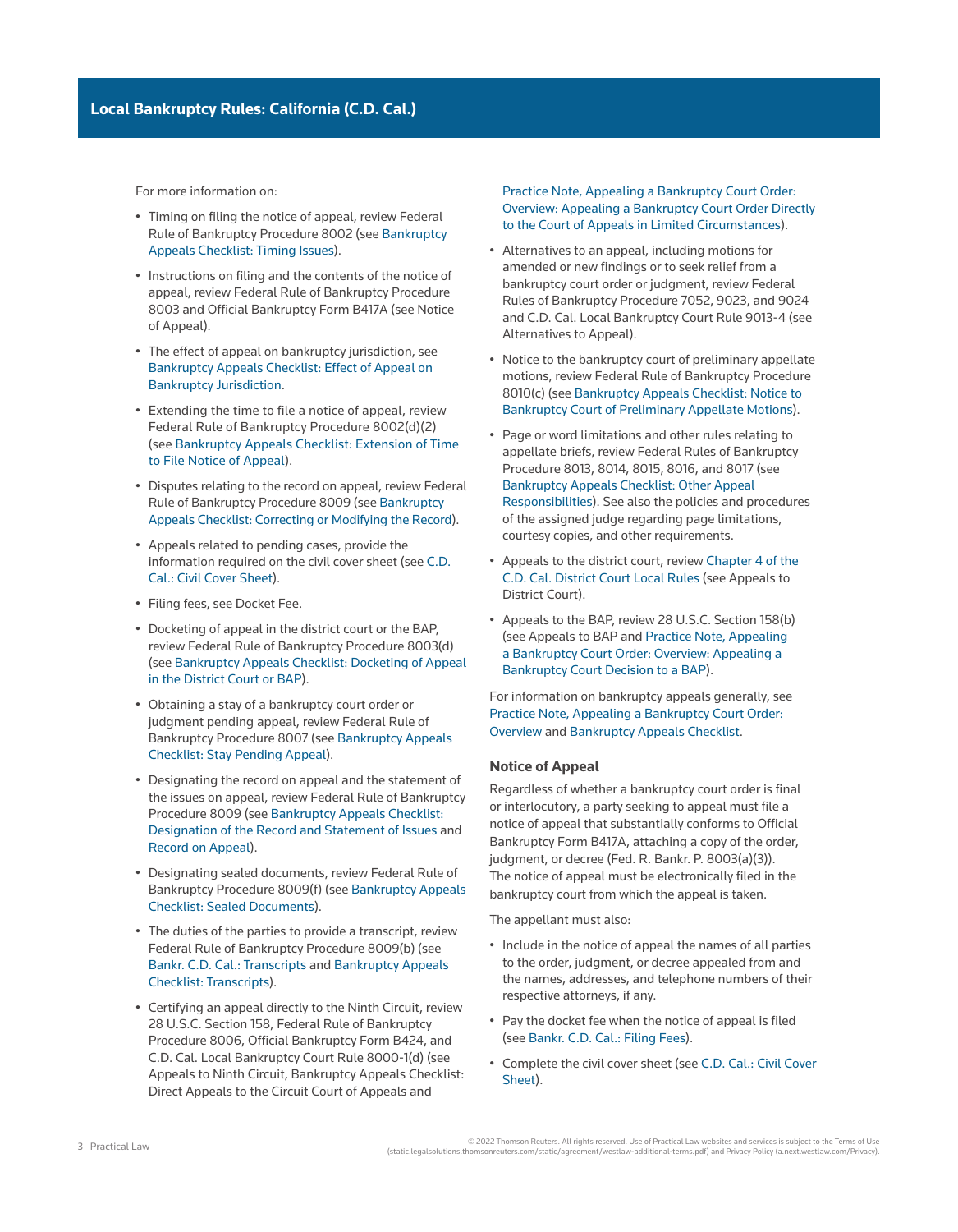#### **Docket Fee**

The filing fee for a notice of appeal can be found on the bankruptcy court's website (see [Bankr. C.D. Cal.: Filing](http://www.cacb.uscourts.gov/filing-fees)  [Fees](http://www.cacb.uscourts.gov/filing-fees)). Payments may be made by cash, US Postal Service money orders, cashier's checks issued by an acceptable financial institution, or attorney or law firm checks (payable to the US Bankruptcy Court). However, due to the [COVID-19](http://www.westlaw.com/Document/Iace5bef75d9111eaadfea82903531a62/View/FullText.html?originationContext=document&vr=3.0&rs=cblt1.0&transitionType=DocumentItem&contextData=(sc.Search)) outbreak, the court is not accepting cash at this time. All attorney or law firm checks must include a current preprinting name, street address, telephone number, and California attorney bar number. The C.D. Cal. court also accepts American Express, Discover, MasterCard, and Visa, but the payments must be made in person by the cardholder, except for electronically filed documents. The C.D. Cal. does not accept personal checks or credit cards from debtors or cash payments sent by mail. These fees are not refunded if the appeal is dismissed or denied.

An appellant that cannot afford to pay the fee may apply to the district court for [in forma pauperis](http://www.westlaw.com/Document/I1c6337f4ef2811e28578f7ccc38dcbee/View/FullText.html?originationContext=document&vr=3.0&rs=cblt1.0&transitionType=DocumentItem&contextData=(sc.Search)) (IFP) status (see [US Courts: Fee Waiver Application Forms\)](http://www.uscourts.gov/forms/fee-waiver-application-forms).

#### **Alternatives to Appeal**

There are alternatives that parties may wish to exhaust before filing an appeal, such as filing a motion to reconsider or reargue with the bankruptcy court. [Federal](http://www.westlaw.com/Link/Document/FullText?findType=L&pubNum=1000600&cite=USFRCPR59&originatingDoc=Ia2a72f779c9311e79bef99c0ee06c731&refType=LQ&originationContext=document&vr=3.0&rs=cblt1.0&transitionType=PLDocumentLink&billingHash=A4452A4857C8AB2713136D1601670341555E40C31B5C02F98152D1EFD07050D2&contextData=(sc.Search))  [Rule of Civil Procedure 59,](http://www.westlaw.com/Link/Document/FullText?findType=L&pubNum=1000600&cite=USFRCPR59&originatingDoc=Ia2a72f779c9311e79bef99c0ee06c731&refType=LQ&originationContext=document&vr=3.0&rs=cblt1.0&transitionType=PLDocumentLink&billingHash=A4452A4857C8AB2713136D1601670341555E40C31B5C02F98152D1EFD07050D2&contextData=(sc.Search)) made applicable to bankruptcy proceedings under [Federal Rule of Bankruptcy Procedure](http://www.westlaw.com/Link/Document/FullText?findType=L&pubNum=1000611&cite=USFRBPR9023&originatingDoc=Ia2a72f779c9311e79bef99c0ee06c731&refType=LQ&originationContext=document&vr=3.0&rs=cblt1.0&transitionType=PLDocumentLink&billingHash=01039CFC3C3F87A08C2E4EFBDA08765B74CB365F8DB5AD965DBBBAC27693EBF9&contextData=(sc.Search))  [9023,](http://www.westlaw.com/Link/Document/FullText?findType=L&pubNum=1000611&cite=USFRBPR9023&originatingDoc=Ia2a72f779c9311e79bef99c0ee06c731&refType=LQ&originationContext=document&vr=3.0&rs=cblt1.0&transitionType=PLDocumentLink&billingHash=01039CFC3C3F87A08C2E4EFBDA08765B74CB365F8DB5AD965DBBBAC27693EBF9&contextData=(sc.Search)) permits a party to make a motion to alter or amend a judgment. [Federal Rule of Bankruptcy Procedure 9024](http://www.westlaw.com/Link/Document/FullText?findType=L&pubNum=1000611&cite=USFRBPR9024&originatingDoc=Ia2a72f779c9311e79bef99c0ee06c731&refType=LQ&originationContext=document&vr=3.0&rs=cblt1.0&transitionType=PLDocumentLink&billingHash=9AD94DEC7FDE97B7C51D20F1710467FCA72DD09F41BB4E7B82AEDD664F74C664&contextData=(sc.Search)) permits a party to move for reconsideration.

The Ninth Circuit has held that the major grounds justifying reconsideration are:

- An intervening change in controlling law.
- The availability of new evidence.
- The need to correct clear error of law or prevent manifest injustice.

(See *Zimmerman v. City of Oakland*, 255 F.3d 734, 740 (9th Cir. 2001).)

Parties considering these devices should review [Federal](http://www.westlaw.com/Link/Document/FullText?findType=L&pubNum=1000611&cite=USFRBPR9023&originatingDoc=Ia2a72f779c9311e79bef99c0ee06c731&refType=LQ&originationContext=document&vr=3.0&rs=cblt1.0&transitionType=PLDocumentLink&billingHash=01039CFC3C3F87A08C2E4EFBDA08765B74CB365F8DB5AD965DBBBAC27693EBF9&contextData=(sc.Search))  [Rules of Bankruptcy Procedure 9023](http://www.westlaw.com/Link/Document/FullText?findType=L&pubNum=1000611&cite=USFRBPR9023&originatingDoc=Ia2a72f779c9311e79bef99c0ee06c731&refType=LQ&originationContext=document&vr=3.0&rs=cblt1.0&transitionType=PLDocumentLink&billingHash=01039CFC3C3F87A08C2E4EFBDA08765B74CB365F8DB5AD965DBBBAC27693EBF9&contextData=(sc.Search)) and [9024](http://www.westlaw.com/Link/Document/FullText?findType=L&pubNum=1000611&cite=USFRBPR9024&originatingDoc=Ia2a72f779c9311e79bef99c0ee06c731&refType=LQ&originationContext=document&vr=3.0&rs=cblt1.0&transitionType=PLDocumentLink&billingHash=9AD94DEC7FDE97B7C51D20F1710467FCA72DD09F41BB4E7B82AEDD664F74C664&contextData=(sc.Search)) and [C.D.](http://www.westlaw.com/Link/Document/FullText?findType=L&pubNum=1004206&cite=CARUSBCLBR.9013-4&originatingDoc=Ia2a72f779c9311e79bef99c0ee06c731&refType=GA&originationContext=document&vr=3.0&rs=cblt1.0&transitionType=PLDocumentLink&billingHash=D5C1AD519DB2B3E19D71A98A85E61035F04AB61F44F4551063DB75F56E9AE13F&contextData=(sc.Search))  [Cal. Local Bankruptcy Court Rule 9013-4. C.D. Cal. Local](http://www.westlaw.com/Link/Document/FullText?findType=L&pubNum=1004206&cite=CARUSBCLBR.9013-4&originatingDoc=Ia2a72f779c9311e79bef99c0ee06c731&refType=GA&originationContext=document&vr=3.0&rs=cblt1.0&transitionType=PLDocumentLink&billingHash=D5C1AD519DB2B3E19D71A98A85E61035F04AB61F44F4551063DB75F56E9AE13F&contextData=(sc.Search))  [Bankruptcy Court Rule 9013-4](http://www.westlaw.com/Link/Document/FullText?findType=L&pubNum=1004206&cite=CARUSBCLBR.9013-4&originatingDoc=Ia2a72f779c9311e79bef99c0ee06c731&refType=GA&originationContext=document&vr=3.0&rs=cblt1.0&transitionType=PLDocumentLink&billingHash=D5C1AD519DB2B3E19D71A98A85E61035F04AB61F44F4551063DB75F56E9AE13F&contextData=(sc.Search)) provides a non-exhaustive yet extensive list of the grounds, procedure, documents, transcripts, other evidence and declarations that must be provided and the deadline to submit this information when seeking a new trial or hearing on contested matters. A party may also file a motion seeking new or amended findings with the bankruptcy court within 14 days of the entry of the court's order [\(Fed. R. Bankr. P. 7052\)](http://www.westlaw.com/Link/Document/FullText?findType=L&pubNum=1000611&cite=USFRBPR7052&originatingDoc=Ia2a72f779c9311e79bef99c0ee06c731&refType=LQ&originationContext=document&vr=3.0&rs=cblt1.0&transitionType=PLDocumentLink&billingHash=1656F2E785D44B81EF67B4B390330DBC2911DA6B91245F8819473378E3357BD3&contextData=(sc.Search)).

Parties should review Federal Rule of Bankruptcy Procedure 8002(b) related to the timing for filing a notice of appeal (see [Practice Note, Appealing a Bankruptcy](http://us.practicallaw.tr.com/W-001-3320)  [Court Order: Overview: Later Motions May Extend the](http://us.practicallaw.tr.com/W-001-3320)  [Time to Appeal\)](http://us.practicallaw.tr.com/W-001-3320).

#### **Appeals to District Court**

Appeals to the district court are governed by [Chapter 4](http://www.cacd.uscourts.gov/sites/default/files/documents/LRs%20Effective%202015%20December%201%20-%20Chapter%204_0.pdf)  [of the C.D. Cal. District Court Local Rules.](http://www.cacd.uscourts.gov/sites/default/files/documents/LRs%20Effective%202015%20December%201%20-%20Chapter%204_0.pdf) [C.D. Cal. L.](http://www.westlaw.com/Link/Document/FullText?findType=L&pubNum=1004258&cite=CARUSCBANKRR2&originatingDoc=Ia2a72f779c9311e79bef99c0ee06c731&refType=GA&originationContext=document&vr=3.0&rs=cblt1.0&transitionType=PLDocumentLink&billingHash=4E9AA01B9950B257506D13CF31F5A168B742432BDCAF554D0D74B018B780F826&contextData=(sc.Search))  [Bankr. R. 2.1](http://www.westlaw.com/Link/Document/FullText?findType=L&pubNum=1004258&cite=CARUSCBANKRR2&originatingDoc=Ia2a72f779c9311e79bef99c0ee06c731&refType=GA&originationContext=document&vr=3.0&rs=cblt1.0&transitionType=PLDocumentLink&billingHash=4E9AA01B9950B257506D13CF31F5A168B742432BDCAF554D0D74B018B780F826&contextData=(sc.Search)) provides that certification about interested parties and notice of related cases, as prescribed in [C.D.](http://www.westlaw.com/Link/Document/FullText?findType=L&pubNum=1004258&cite=CARUSCCIVR7.1-1&originatingDoc=Ia2a72f779c9311e79bef99c0ee06c731&refType=GA&originationContext=document&vr=3.0&rs=cblt1.0&transitionType=PLDocumentLink&billingHash=04A13BA48B10D27157E0A1C1085EC22343A92924F99E6D19F2771658F696748D&contextData=(sc.Search))  [Cal. L.R. 7.1-1](http://www.westlaw.com/Link/Document/FullText?findType=L&pubNum=1004258&cite=CARUSCCIVR7.1-1&originatingDoc=Ia2a72f779c9311e79bef99c0ee06c731&refType=GA&originationContext=document&vr=3.0&rs=cblt1.0&transitionType=PLDocumentLink&billingHash=04A13BA48B10D27157E0A1C1085EC22343A92924F99E6D19F2771658F696748D&contextData=(sc.Search)) and [C.D. Cal. L.R. 83-1.3](http://www.westlaw.com/Link/Document/FullText?findType=L&pubNum=1004258&cite=CARUSCCIVR83-1&originatingDoc=Ia2a72f779c9311e79bef99c0ee06c731&refType=GA&originationContext=document&vr=3.0&rs=cblt1.0&transitionType=PLDocumentLink&billingHash=92DAD7CE9CB4A00B33FC369CA7BD34E572FC3452DBA703842D55661B57760E29&contextData=(sc.Search)), must be filed by the appellant with the notice of appeal. [C.D. Cal.](http://www.westlaw.com/Link/Document/FullText?findType=L&pubNum=1004258&cite=CARUSCBANKRR5&originatingDoc=Ia2a72f779c9311e79bef99c0ee06c731&refType=GA&originationContext=document&vr=3.0&rs=cblt1.0&transitionType=PLDocumentLink&billingHash=B16FCC0A003C611B2443888B1F0D9054405A23D828C0847444AF836932A7CF4E&contextData=(sc.Search))  [L. Bankr. R. 5.2](http://www.westlaw.com/Link/Document/FullText?findType=L&pubNum=1004258&cite=CARUSCBANKRR5&originatingDoc=Ia2a72f779c9311e79bef99c0ee06c731&refType=GA&originationContext=document&vr=3.0&rs=cblt1.0&transitionType=PLDocumentLink&billingHash=B16FCC0A003C611B2443888B1F0D9054405A23D828C0847444AF836932A7CF4E&contextData=(sc.Search)) provides that motions to withdraw the election for the bankruptcy appeal to be heard by the district court and to refer the matter to the BAP must be filed in the district court according to [C.D. Cal. L.R. 7-1](http://www.westlaw.com/Link/Document/FullText?findType=L&pubNum=1004258&cite=CARUSCCIVR7-1&originatingDoc=Ia2a72f779c9311e79bef99c0ee06c731&refType=GA&originationContext=document&vr=3.0&rs=cblt1.0&transitionType=PLDocumentLink&billingHash=0752DDCEB76261FDB25942015ADCD732183B867376CE88C2567FC8D33858D335&contextData=(sc.Search)) to [C.D. Cal. L.R. 7-20](http://www.westlaw.com/Link/Document/FullText?findType=L&pubNum=1004258&cite=CARUSCCIVR7-20&originatingDoc=Ia2a72f779c9311e79bef99c0ee06c731&refType=GA&originationContext=document&vr=3.0&rs=cblt1.0&transitionType=PLDocumentLink&billingHash=9218061301141676B1EFD2D375E247C6A2B254D3D9A95AEAA2FF1EF51783142A&contextData=(sc.Search)).

#### **Appeals to BAP**

Appeals to the BAP are subject to the [Rules of the United](http://cdn.ca9.uscourts.gov/datastore/bap/2015/06/18/baprules.pdf)  [States Bankruptcy Appellate Panel of the Ninth Circuit](http://cdn.ca9.uscourts.gov/datastore/bap/2015/06/18/baprules.pdf) (BAP Rules), including:

- [9th Cir. BAP R. 8003-1,](http://www.westlaw.com/Link/Document/FullText?findType=L&pubNum=1010276&cite=CTA9BAPR8003-1&originatingDoc=Ia2a72f779c9311e79bef99c0ee06c731&refType=GA&originationContext=document&vr=3.0&rs=cblt1.0&transitionType=PLDocumentLink&billingHash=AEAE10C7E179D2EEE869D240B9AE50D59D87F55422C2ABB25D0413DE8A443339&contextData=(sc.Search)) which provides that the appellant must attach a copy of the entered order from which the appeal was taken to the notice of appeal.
- [9th Cir. BAP R. 8011\(a\)-2,](http://www.westlaw.com/Link/Document/FullText?findType=L&pubNum=1010276&cite=CTA9BAPR8011(A)-2&originatingDoc=Ia2a72f779c9311e79bef99c0ee06c731&refType=GA&originationContext=document&vr=3.0&rs=cblt1.0&transitionType=PLDocumentLink&billingHash=B528B0A9546814F3B709C06F8E44CED26D1529BC2704A54426A50D5BD20A0E69&contextData=(sc.Search)) which provides that fax filing is not permitted without permission.
- [9th Cir. BAP R. 8013\(d\)-1,](http://www.westlaw.com/Link/Document/FullText?findType=L&pubNum=1010276&cite=CTA9BAPR8013(D)-1&originatingDoc=Ia2a72f779c9311e79bef99c0ee06c731&refType=GA&originationContext=document&vr=3.0&rs=cblt1.0&transitionType=PLDocumentLink&billingHash=E2D627F11C68B5D80A54C63FA3F40A7184CB8C051A9C95E1CB77073A8315E499&contextData=(sc.Search)) which provides that emergency motions must:
	- include a declaration showing the existence and nature of immediate and irreparable harm; and
	- be accompanied by an appendix with certain required documents.
- [9th Cir. BAP R. 8015\(a\)-1,](http://www.westlaw.com/Link/Document/FullText?findType=L&pubNum=1010276&cite=CTA9BAPR8015(A)-1&originatingDoc=Ia2a72f779c9311e79bef99c0ee06c731&refType=GA&originationContext=document&vr=3.0&rs=cblt1.0&transitionType=PLDocumentLink&billingHash=E22DDC7DAF78BE595EAF764C0E6E6E277335FEA5A1F5369A88C7DB46662EDB0E&contextData=(sc.Search)) which includes required certification:
	- about interested parties; and
	- of related cases.
- [9th Cir. BAP R. 8018\(a\)-1](http://www.westlaw.com/Link/Document/FullText?findType=L&pubNum=1010276&cite=CTA9BAPR8018(A)-1&originatingDoc=Ia2a72f779c9311e79bef99c0ee06c731&refType=GA&originationContext=document&vr=3.0&rs=cblt1.0&transitionType=PLDocumentLink&billingHash=E0B9B0E59474C2D8BDA51A984D865C72A8CB6E6DD2D7DA975DB4E4D9002D8322&contextData=(sc.Search)), which requires that motions for extensions of time to file a brief must be:
	- filed before expiration of the timeline to be extended; and
	- accompanied by a certificate of service and appropriate declaration.

A late-filed brief will not be accepted for filing unless it is accompanied by a motion for an extension of time and the motion is granted. Sanctions may be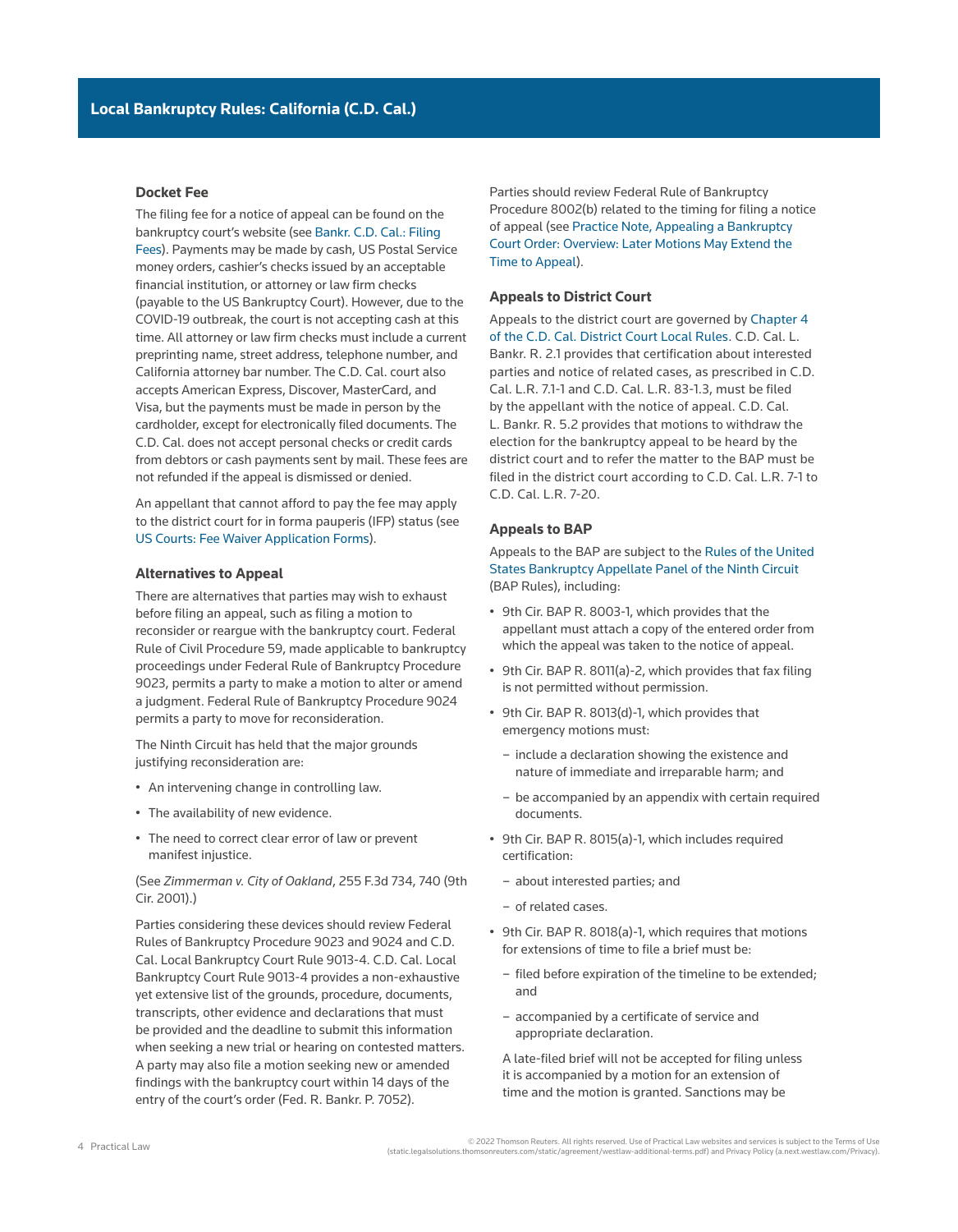imposed, such as the waiver of oral argument, monetary sanctions, or dismissal.

- [9th Cir. BAP R. 8018\(a\)-2,](http://www.westlaw.com/Link/Document/FullText?findType=L&pubNum=1010276&cite=CTA9BAPR8018(A)-2&originatingDoc=Ia2a72f779c9311e79bef99c0ee06c731&refType=GA&originationContext=document&vr=3.0&rs=cblt1.0&transitionType=PLDocumentLink&billingHash=0D9151C9DF1AC90FEA6B10428443E4A73FD4FAAB069B18934EC67C1BDBFF095E&contextData=(sc.Search)) which provides that the BAP may dismiss after notice for appellant's failure to timely file an opening brief or otherwise comply with orders. The BAP may reconsider dismissal if a written request is made within 14 days of entry of the dismissal order.
- [9th Cir. BAP R. 8018\(b\)-1,](http://www.westlaw.com/Link/Document/FullText?findType=L&pubNum=1010276&cite=CTA9BAPR8018(B)-1&originatingDoc=Ia2a72f779c9311e79bef99c0ee06c731&refType=GA&originationContext=document&vr=3.0&rs=cblt1.0&transitionType=PLDocumentLink&billingHash=6CF75A9658A3D38A5CCFA29F33DCA219AD8BB1923D869968AE0FB79B930D14BA&contextData=(sc.Search)) which addresses the form and organization of the appendix.
- [9th Cir. BAP R. 8019-1](http://www.westlaw.com/Link/Document/FullText?findType=L&pubNum=1010276&cite=CTA9BAPR8019-1&originatingDoc=Ia2a72f779c9311e79bef99c0ee06c731&refType=GA&originationContext=document&vr=3.0&rs=cblt1.0&transitionType=PLDocumentLink&billingHash=982B540D115EF9439CF59FE598C8D0BDF72DA60D2B4B510C43327FB389732829&contextData=(sc.Search)), which provides that the clerk provide notice of oral argument, unless the BAP determines that oral argument is not needed:
	- [sua sponte;](http://www.westlaw.com/Document/Icf4a7301ef0a11e28578f7ccc38dcbee/View/FullText.html?originationContext=document&vr=3.0&rs=cblt1.0&transitionType=DocumentItem&contextData=(sc.Search)) or
	- on motion for submission of the appeal on the briefs.
- [9th Cir. BAP R. 8019-2](http://www.westlaw.com/Link/Document/FullText?findType=L&pubNum=1010276&cite=CTA9BAPR8019-2&originatingDoc=Ia2a72f779c9311e79bef99c0ee06c731&refType=GA&originationContext=document&vr=3.0&rs=cblt1.0&transitionType=PLDocumentLink&billingHash=32E5F43702172A18AF5BEF5062980138B09E0FEA1F06363D1D9340D678066787&contextData=(sc.Search)), which provides the procedures for:
	- requesting an [en banc](http://www.westlaw.com/Document/I2104de56ef0811e28578f7ccc38dcbee/View/FullText.html?originationContext=document&vr=3.0&rs=cblt1.0&transitionType=DocumentItem&contextData=(sc.Search)) hearing; and
	- the BAP's decision to hear an appeal *en banc*.
- [9th Cir. BAP R. 8026-1](http://www.westlaw.com/Link/Document/FullText?findType=L&pubNum=1010276&cite=CTA9BAPR8026-1&originatingDoc=Ia2a72f779c9311e79bef99c0ee06c731&refType=GA&originationContext=document&vr=3.0&rs=cblt1.0&transitionType=PLDocumentLink&billingHash=7F886F2EF9481CC63924F3DA137EA26969E71E02808692275A2AD6E7A0EFC486&contextData=(sc.Search)), which provides that where Part VIII of the Federal Rules of Bankruptcy Procedure or the Rules of the US Bankruptcy Appellate Panel of the Ninth Circuit are silent, the BAP may apply:
	- the Rules of US Court of Appeals for the Ninth Circuit; and
	- the Federal Rules of Appellate Procedure.
- [9th Cir. BAP R. 9010-1,](http://www.westlaw.com/Link/Document/FullText?findType=L&pubNum=1010276&cite=CTA9BAPR9010-1&originatingDoc=Ia2a72f779c9311e79bef99c0ee06c731&refType=GA&originationContext=document&vr=3.0&rs=cblt1.0&transitionType=PLDocumentLink&billingHash=22A6426DA5C4ACD497D8BD7C5DCF49E3E1213349A5513175308C981B4C2674BA&contextData=(sc.Search)) which addresses counsel's duties, withdrawal, and substitution, including a requirement of a Notice of Appearance for any attorney not identified in the Notice of Appeal or Notice of Substitution.
- [9th Cir. BAP R. 9010-2,](http://www.westlaw.com/Link/Document/FullText?findType=L&pubNum=1010276&cite=CTA9BAPR9010-2&originatingDoc=Ia2a72f779c9311e79bef99c0ee06c731&refType=GA&originationContext=document&vr=3.0&rs=cblt1.0&transitionType=PLDocumentLink&billingHash=743DEF5F37DFD72C0ED8A8FAB652117FF369D33B35833769119F25434A6C3BAC&contextData=(sc.Search)) which permits individuals only to appear [pro se](http://www.westlaw.com/Document/I0f9fc050ef0811e28578f7ccc38dcbee/View/FullText.html?originationContext=document&vr=3.0&rs=cblt1.0&transitionType=DocumentItem&contextData=(sc.Search)) and requires:
	- *pro se* parties to ensure perfection and prosecution of appeal according to applicable rules; and
	- notice of change in address.

#### **Appeals to Ninth Circuit**

As provided in the Federal Rules of Appellate Procedure, certain appeals can be made directly from the C.D. Cal. Bankruptcy Court to the Ninth Circuit (see Direct Appeals to Ninth Circuit). [C.D. Cal. Local Bankruptcy Court Rule](http://www.westlaw.com/Link/Document/FullText?findType=L&pubNum=1004206&cite=CARUSBCLBR.8000-1&originatingDoc=Ia2a72f779c9311e79bef99c0ee06c731&refType=GA&originationContext=document&vr=3.0&rs=cblt1.0&transitionType=PLDocumentLink&billingHash=5E6AEE59B97EC24B9E06677C796B7653CFB1732A641B8FB8EB93258BF9F42C94&contextData=(sc.Search))  [8000-1\(d\)](http://www.westlaw.com/Link/Document/FullText?findType=L&pubNum=1004206&cite=CARUSBCLBR.8000-1&originatingDoc=Ia2a72f779c9311e79bef99c0ee06c731&refType=GA&originationContext=document&vr=3.0&rs=cblt1.0&transitionType=PLDocumentLink&billingHash=5E6AEE59B97EC24B9E06677C796B7653CFB1732A641B8FB8EB93258BF9F42C94&contextData=(sc.Search)) provides that any direct appeal to the Ninth Circuit (28 U.S.C. § 158(d)(2)) is governed by [Federal Rule](http://www.westlaw.com/Link/Document/FullText?findType=L&pubNum=1000611&cite=USFRBPR8006&originatingDoc=Ia2a72f779c9311e79bef99c0ee06c731&refType=LQ&originationContext=document&vr=3.0&rs=cblt1.0&transitionType=PLDocumentLink&billingHash=B3AD75F08206642CCD32BF9CE3B254D6AB9749E9E1E30C8DF8080DAD4A0E37BA&contextData=(sc.Search))  [of Bankruptcy Procedure 8006](http://www.westlaw.com/Link/Document/FullText?findType=L&pubNum=1000611&cite=USFRBPR8006&originatingDoc=Ia2a72f779c9311e79bef99c0ee06c731&refType=LQ&originationContext=document&vr=3.0&rs=cblt1.0&transitionType=PLDocumentLink&billingHash=B3AD75F08206642CCD32BF9CE3B254D6AB9749E9E1E30C8DF8080DAD4A0E37BA&contextData=(sc.Search)).

## **Bankruptcy Exemptions**

## **Background/Federal Requirements**

An individual debtor is entitled to claim certain property as exempt from the [bankruptcy estate](http://www.westlaw.com/Document/Ibb09e99fef0511e28578f7ccc38dcbee/View/FullText.html?originationContext=document&vr=3.0&rs=cblt1.0&transitionType=DocumentItem&contextData=(sc.Search)), which means the property cannot be used to satisfy [claims](http://www.westlaw.com/Document/Ibb09e944ef0511e28578f7ccc38dcbee/View/FullText.html?originationContext=document&vr=3.0&rs=cblt1.0&transitionType=DocumentItem&contextData=(sc.Search)) against the estate. Bankruptcy exemptions do not operate automatically, and all property remains [property of the estate](http://www.westlaw.com/Document/Icf49604cef0a11e28578f7ccc38dcbee/View/FullText.html?originationContext=document&vr=3.0&rs=cblt1.0&transitionType=DocumentItem&contextData=(sc.Search)) until the debtor claims it exempt and the objection period expires. A properly claimed exemption will immunize exempt property from seizure or [attachment](http://www.westlaw.com/Document/I0f9fe76cef0811e28578f7ccc38dcbee/View/FullText.html?originationContext=document&vr=3.0&rs=cblt1.0&transitionType=DocumentItem&contextData=(sc.Search)) for satisfaction of debts incurred before the debtor's bankruptcy proceeding. Bankruptcy exemptions are intended to ensure that a debtor can emerge from bankruptcy with enough possessions to make a fresh start.

Under section 522(b) of the Bankruptcy Code, an individual debtor can choose which exemption system is most favorable for the debtor's circumstances. The debtor can use exemptions granted either:

- Under the federal Bankruptcy Code.
- By the state of the debtor's [domicile](http://www.westlaw.com/Document/I6117211f4da011e598dc8b09b4f043e0/View/FullText.html?originationContext=document&vr=3.0&rs=cblt1.0&transitionType=DocumentItem&contextData=(sc.Search)), with exemptions provided under other federal laws.

The debtor cannot choose exemptions from both the federal Bankruptcy Code and the state law scheme. The debtor must choose one or the other.

For more information on bankruptcy exemptions, see [Practice Note, Bankruptcy Exemptions: Overview](http://us.practicallaw.tr.com/W-018-3302).

#### **Bankruptcy Rule 4003(a)**

The debtor must list all exempt property on Schedule C: The Property You Claim as Exempt (Individuals) ([Official](http://www.westlaw.com/Link/Document/FullText?findType=L&pubNum=1000612&cite=USFRBPOFFICIALFMB106C&originatingDoc=Ia2a72f779c9311e79bef99c0ee06c731&refType=GA&originationContext=document&vr=3.0&rs=cblt1.0&transitionType=PLDocumentLink&billingHash=75A299A0948287798EEAC92E8ACF230F1A6D780ACA67C080F87D0899D15B7C6C&contextData=(sc.Search))  [Bankruptcy Form B106C\)](http://www.westlaw.com/Link/Document/FullText?findType=L&pubNum=1000612&cite=USFRBPOFFICIALFMB106C&originatingDoc=Ia2a72f779c9311e79bef99c0ee06c731&refType=GA&originationContext=document&vr=3.0&rs=cblt1.0&transitionType=PLDocumentLink&billingHash=75A299A0948287798EEAC92E8ACF230F1A6D780ACA67C080F87D0899D15B7C6C&contextData=(sc.Search)). If the debtor fails to timely file a list of exemptions, a dependent of the debtor may file the list within 30 days after the expiration of the time allowed by [Federal Rule of Bankruptcy Procedure 1007](http://www.westlaw.com/Link/Document/FullText?findType=L&pubNum=1000611&cite=USFRBPR1007&originatingDoc=Ia2a72f779c9311e79bef99c0ee06c731&refType=LQ&originationContext=document&vr=3.0&rs=cblt1.0&transitionType=PLDocumentLink&billingHash=F255A18E3F61F65DB1454FC97E83BD14B18E749FB06B67BC9024DDAB45473A14&contextData=(sc.Search)) (Fed. R. Bankr. P. 4003(a)).

#### **Bankruptcy Rule 4003(b)**

A [party in interest](http://www.westlaw.com/Document/Ibb0a3b03ef0511e28578f7ccc38dcbee/View/FullText.html?originationContext=document&vr=3.0&rs=cblt1.0&transitionType=DocumentItem&contextData=(sc.Search)) may object to an exemption claim:

- Within 30 days of the conclusion of the [section 341](http://www.westlaw.com/Document/Id4cf1894f3ad11e28578f7ccc38dcbee/View/FullText.html?originationContext=document&vr=3.0&rs=cblt1.0&transitionType=DocumentItem&contextData=(sc.Search))  [meeting](http://www.westlaw.com/Document/Id4cf1894f3ad11e28578f7ccc38dcbee/View/FullText.html?originationContext=document&vr=3.0&rs=cblt1.0&transitionType=DocumentItem&contextData=(sc.Search)) of creditors.
- If the debtor amends or supplements the list of exemptions, within 30 days of that amendment or supplement.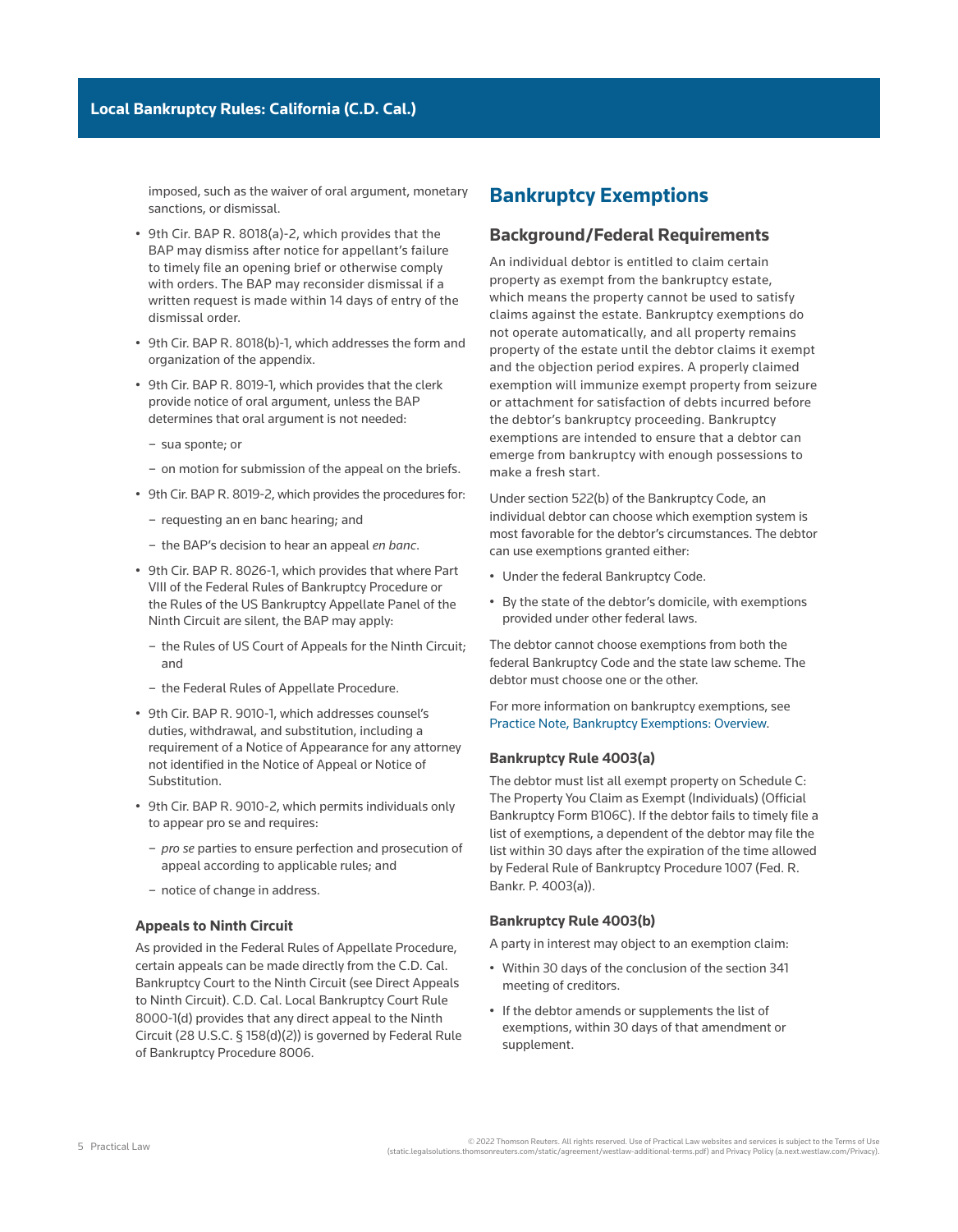An extension of time to object to an exemption claim may be granted for cause only if the extension is requested before the expiration of the time to object (Fed. R. Bankr. P. 4003(b)(1)).

The [trustee](http://www.westlaw.com/Document/Ibb0a37a1ef0511e28578f7ccc38dcbee/View/FullText.html?originationContext=document&vr=3.0&rs=cblt1.0&transitionType=DocumentItem&contextData=(sc.Search)) can object to an exemption on the basis that the claim was fraudulent for up to one year after the closing of the case (Fed. R. Bankr. P. 4003(b)(2)).

An objection based on the state homestead exemption under section 522(q) of the Bankruptcy Code must be filed before the closing of the case (Fed. R. Bankr. P. 4003(b)(3)).

Copies of any objection are given to:

- The trustee.
- The debtor.
- The debtor's attorney.
- The person filing the list of exemptions and that person's attorney.

(Fed. R. Bankr. P. 4003(b)(4).)

#### **Bankruptcy Rule 4003(c)**

It is the objecting party's initial burden to demonstrate that the exemption is not valid (Fed. R. Bankr. P. 4003(c)).

#### **Bankruptcy Rule 4003(d)**

To avoid a lien under section 522(f) of the Bankruptcy Code, the debtor must commence a [contested matter,](http://www.westlaw.com/Document/I272f76c5622d11e598dc8b09b4f043e0/View/FullText.html?originationContext=document&vr=3.0&rs=cblt1.0&transitionType=DocumentItem&contextData=(sc.Search)) governed by [Federal Rule of Bankruptcy Procedure 9014](http://www.westlaw.com/Link/Document/FullText?findType=L&pubNum=1000611&cite=USFRBPR9014&originatingDoc=Ia2a72f779c9311e79bef99c0ee06c731&refType=LQ&originationContext=document&vr=3.0&rs=cblt1.0&transitionType=PLDocumentLink&billingHash=6896155770C96FB9E96E13E4298AF35ABB652DAFDB3A2DE147E88EA13AAFB3D7&contextData=(sc.Search)), or serve a [Chapter 12](http://www.westlaw.com/Document/Iff97b0b58dec11e9adfea82903531a62/View/FullText.html?originationContext=document&vr=3.0&rs=cblt1.0&transitionType=DocumentItem&contextData=(sc.Search)) or [Chapter 13](http://www.westlaw.com/Document/I3a9a0b8aef1211e28578f7ccc38dcbee/View/FullText.html?originationContext=document&vr=3.0&rs=cblt1.0&transitionType=DocumentItem&contextData=(sc.Search)) [plan](http://www.westlaw.com/Document/I03f4db03eee311e28578f7ccc38dcbee/View/FullText.html?originationContext=document&vr=3.0&rs=cblt1.0&transitionType=DocumentItem&contextData=(sc.Search)) on an affected creditor in the manner of service of a summons and complaint provided by [Federal Rule of Bankruptcy Procedure 1004](http://www.westlaw.com/Link/Document/FullText?findType=L&pubNum=1000611&cite=USFRBPR1004&originatingDoc=Ia2a72f779c9311e79bef99c0ee06c731&refType=LQ&originationContext=document&vr=3.0&rs=cblt1.0&transitionType=PLDocumentLink&billingHash=4E9BC38949F23595107D39E1ACDDE6FB0F8524131B59CB8528BE12AE7D027EAD&contextData=(sc.Search)) (Fed. R. Bankr. P. 4003(d)).

## **Local Rules**

California has two state exemption systems to choose from.

Exemptions granted by the state of California can be found at [California Code of Civil Procedure \(CCP\) §§ 703.140](http://www.westlaw.com/Link/Document/FullText?findType=L&pubNum=1000201&cite=CACPS703.140&originatingDoc=Ia2a72f779c9311e79bef99c0ee06c731&refType=LQ&originationContext=document&vr=3.0&rs=cblt1.0&transitionType=PLDocumentLink&billingHash=352271CDFC641B1D1A5418F4BB167E93729687A91DC2EF365FD6BAA46F8ACC71&contextData=(sc.Search)) and [704.010](http://www.westlaw.com/Link/Document/FullText?findType=L&pubNum=1000201&cite=CACPS704.010&originatingDoc=Ia2a72f779c9311e79bef99c0ee06c731&refType=LQ&originationContext=document&vr=3.0&rs=cblt1.0&transitionType=PLDocumentLink&billingHash=C7DD0607482618D250FBFFE69EBA28714A5A04F347C211EAB1033E0F542A3CF8&contextData=(sc.Search)) to [704.230.](http://www.westlaw.com/Link/Document/FullText?findType=L&pubNum=1000201&cite=CACPS704.230&originatingDoc=Ia2a72f779c9311e79bef99c0ee06c731&refType=LQ&originationContext=document&vr=3.0&rs=cblt1.0&transitionType=PLDocumentLink&billingHash=61187D7BEDA966D545A6FB9D3A03CDF95451B7EF86CA800B49314B01938E9832&contextData=(sc.Search)) Debtors with substantial home equity generally prefer § 704 exemptions while § 703 exemptions are more beneficial for debtors who have valuable property other than home equity. In addition to CCP exemptions, debtors might also use any applicable amounts in the federal nonbankruptcy exemptions.

# **Cash Collateral**

### **Background/Federal Requirements**

The bankruptcy court, after notice and a hearing, may approve a debtor's request for use of [cash collateral](http://www.westlaw.com/Document/Ibb09e949ef0511e28578f7ccc38dcbee/View/FullText.html?originationContext=document&vr=3.0&rs=cblt1.0&transitionType=DocumentItem&contextData=(sc.Search))

(§ 363(a), (c)(2), Bankruptcy Code). A debtor-inpossession or trustee seeking permission to use cash collateral must comply with:

- [Section 363 of the Bankruptcy Code](http://www.westlaw.com/Link/Document/FullText?findType=L&pubNum=1000611&cite=11USCAS363&originatingDoc=Ia2a72f779c9311e79bef99c0ee06c731&refType=LQ&originationContext=document&vr=3.0&rs=cblt1.0&transitionType=PLDocumentLink&billingHash=EAEDC5807D19FA2645A9B04CEE55C93CDFA7A64E8CDF576B96087A3873C777B8&contextData=(sc.Search)) (see Section 363(c) of the Bankruptcy Code).
- Federal Rule of Bankruptcy Procedure 4001(b) (see Bankruptcy Rule 4001(b)).
- Any applicable local bankruptcy court rules (see Cash Collateral: Local Rules).

This Note assumes that the prepetition lender is not providing [DIP financing](http://www.westlaw.com/Document/I03f4dafceee311e28578f7ccc38dcbee/View/FullText.html?originationContext=document&vr=3.0&rs=cblt1.0&transitionType=DocumentItem&contextData=(sc.Search)) and, therefore, does not discuss any provisions that normally apply when the prepetition lender is the DIP lender.

For more information on the use of cash collateral in bankruptcy, see [Practice Note, Cash Collateral: Overview.](http://us.practicallaw.tr.com/3-618-3450)

#### **Section 363(c) of the Bankruptcy Code**

A debtor-in-possession can continue to use noncash property that has been pledged as collateral in the ordinary course, such as equipment, inventory, or other tangible assets, without the need to obtain permission from the bankruptcy court (§ 363(c)(1), Bankruptcy Code). However, a debtor-in-possession that seeks to use its lender's cash collateral must obtain either:

- The consent of all lenders holding security interests in the cash collateral.
- An order from the bankruptcy court permitting use of cash collateral, usually based on a showing that the secured creditor is [adequately protected](http://www.westlaw.com/Document/Ibb09e960ef0511e28578f7ccc38dcbee/View/FullText.html?originationContext=document&vr=3.0&rs=cblt1.0&transitionType=DocumentItem&contextData=(sc.Search)) (see [Practice](http://us.practicallaw.tr.com/3-618-3450)  [Note, Cash Collateral: Overview: Adequate Protection\)](http://us.practicallaw.tr.com/3-618-3450).

#### (§ 363(c)(2), Bankruptcy Code.)

The limitations on the use of cash collateral, such as lender consent or bankruptcy court approval, help ensure that the secured lender's interest in cash collateral is adequately protected and that the lender is afforded due process.

To use cash collateral, the following requirements must be satisfied:

• **Notice and a hearing.** The court must determine that reasonable notice has been given to parties in interest regarding the motion and hearing, to the extent one is necessary (§ 363(c)(2), (c)(3), Bankruptcy Code). The court may hold an interim cash collateral hearing on the first day of the case to avoid immediate and irreparable harm to the debtor but cannot hold a final hearing earlier than 14 days from the date the cash collateral motion is filed (Fed. R. Bankr. P. 4001(b)(2) and see *[In re Dynaco](http://www.westlaw.com/Link/Document/FullText?findType=Y&serNum=1993190900&pubNum=0000164&originatingDoc=Ia2a72f779c9311e79bef99c0ee06c731&refType=RP&originationContext=document&vr=3.0&rs=cblt1.0&transitionType=PLDocumentLink&billingHash=4CDB9198673228CD792BF606C2BDE365E26CF3CF01B5B04EC4A84299D66DBE4D&contextData=(sc.Search))  Corp.*[, 158 B.R. 552 \(Bankr. D. N.H. 1993\);](http://www.westlaw.com/Link/Document/FullText?findType=Y&serNum=1993190900&pubNum=0000164&originatingDoc=Ia2a72f779c9311e79bef99c0ee06c731&refType=RP&originationContext=document&vr=3.0&rs=cblt1.0&transitionType=PLDocumentLink&billingHash=4CDB9198673228CD792BF606C2BDE365E26CF3CF01B5B04EC4A84299D66DBE4D&contextData=(sc.Search)) *In re Post-Tron Sys. Corp.*, 106 B.R. 345, 346 (Bankr. D. R.I. 1989)).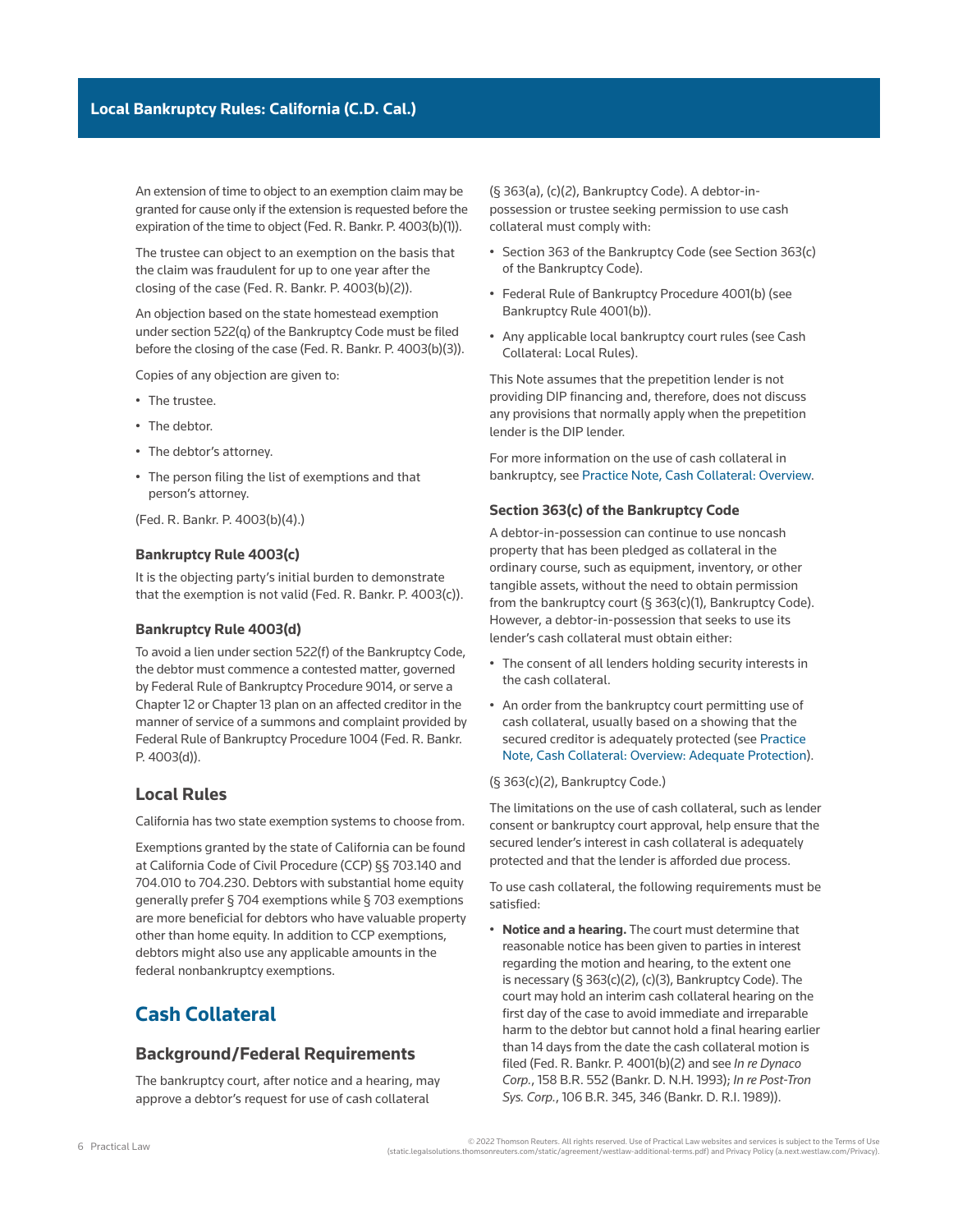• **Adequate protection.** On request of a party with an interest in the debtor's cash collateral, the debtor must show that such party's interest is adequately protected from any diminution in the value of its collateral caused by using cash collateral (§ 363(e), Bankruptcy Code). The adequate protection provided depends on the circumstances of the case (see [Practice Notes,](http://us.practicallaw.tr.com/3-618-3450)  [Cash Collateral: Overview: Adequate Protection](http://us.practicallaw.tr.com/3-618-3450) and [Adequate Protection: Overview](http://us.practicallaw.tr.com/8-382-8989)).

Though not required, a debtor may submit a written [declaration](http://www.westlaw.com/Document/I03f4d949eee311e28578f7ccc38dcbee/View/FullText.html?originationContext=document&vr=3.0&rs=cblt1.0&transitionType=DocumentItem&contextData=(sc.Search)) from a business person or a financial advisor to the debtor in support of the debtor's need to use its lender's cash collateral (see [Standard Document,](http://us.practicallaw.tr.com/5-507-4700)  [Declaration: General \(Federal\)\)](http://us.practicallaw.tr.com/5-507-4700). It is common practice and sometimes required by local bankruptcy court rules for the [declarant,](http://www.westlaw.com/Document/I0f9fc03aef0811e28578f7ccc38dcbee/View/FullText.html?originationContext=document&vr=3.0&rs=cblt1.0&transitionType=DocumentItem&contextData=(sc.Search)) a business person from the debtor (who may also be the declarant), and a lender representative to attend the cash collateral hearing or be reasonably available by telephone to address questions and, if necessary, authorize revisions to the proposed use of cash collateral.

#### **Bankruptcy Rule 4001(b)**

A request to use cash collateral in any jurisdiction must comply with Bankruptcy Rule 4001(b), which contains requirements regarding:

- The contents of a cash collateral motion (see Contents of the Cash Collateral Motion).
- Service of the cash collateral motion (see Service of the Cash Collateral Motion).
- Notice and hearing on the cash collateral motion (see Notice and Hearing on the Cash Collateral Motion).

#### **Contents of the Cash Collateral Motion**

In all jurisdictions, a cash collateral motion must be:

- Brought as a [contested matter](http://www.westlaw.com/Document/I272f76c5622d11e598dc8b09b4f043e0/View/FullText.html?originationContext=document&vr=3.0&rs=cblt1.0&transitionType=DocumentItem&contextData=(sc.Search)) under [Federal Rule of](http://www.westlaw.com/Link/Document/FullText?findType=L&pubNum=1000611&cite=USFRBPR9014&originatingDoc=Ia2a72f779c9311e79bef99c0ee06c731&refType=LQ&originationContext=document&vr=3.0&rs=cblt1.0&transitionType=PLDocumentLink&billingHash=6896155770C96FB9E96E13E4298AF35ABB652DAFDB3A2DE147E88EA13AAFB3D7&contextData=(sc.Search))  [Bankruptcy Procedure 9014](http://www.westlaw.com/Link/Document/FullText?findType=L&pubNum=1000611&cite=USFRBPR9014&originatingDoc=Ia2a72f779c9311e79bef99c0ee06c731&refType=LQ&originationContext=document&vr=3.0&rs=cblt1.0&transitionType=PLDocumentLink&billingHash=6896155770C96FB9E96E13E4298AF35ABB652DAFDB3A2DE147E88EA13AAFB3D7&contextData=(sc.Search)) (Bankruptcy Rule 9014).
- Accompanied by a proposed form of order.

(Fed. R. Bankr. P. 4001(b)(1)(A).)

The cash collateral motion must include a concise statement of the relief requested that summarizes and identifies the location within the relevant documents of, all the material provisions of the proposed cash collateral agreement and form of order, including:

- The name of each secured lender with an interest in the cash collateral.
- The purposes for using the cash collateral.
- The material terms of the agreement, including the duration of the debtor's use of cash collateral.
- Any liens, cash payments, or adequate protection that the secured lender is to receive or an explanation of why each secured creditor's interest is adequately protected.

(Fed. R. Bankr. P. 4001(b)(1)(B).)

#### **Service of the Cash Collateral Motion**

The cash collateral motion must be served on:

- Any entity with an interest in the cash collateral.
- Any committee or its authorized agent formed under:
	- [section 705 of the Bankruptcy Code](http://www.westlaw.com/Link/Document/FullText?findType=L&pubNum=1000611&cite=11USCAS705&originatingDoc=Ia2a72f779c9311e79bef99c0ee06c731&refType=LQ&originationContext=document&vr=3.0&rs=cblt1.0&transitionType=PLDocumentLink&billingHash=7F4BCC852B2260C8417E0FA0B76668DF9A95D8848765355983E8FA1EB4A07FAD&contextData=(sc.Search)) in a [Chapter 7](http://www.westlaw.com/Document/I210505b1ef0811e28578f7ccc38dcbee/View/FullText.html?originationContext=document&vr=3.0&rs=cblt1.0&transitionType=DocumentItem&contextData=(sc.Search))  case; or
	- [section 1102 of the Bankruptcy Code](http://www.westlaw.com/Link/Document/FullText?findType=L&pubNum=1000611&cite=11USCAS1102&originatingDoc=Ia2a72f779c9311e79bef99c0ee06c731&refType=LQ&originationContext=document&vr=3.0&rs=cblt1.0&transitionType=PLDocumentLink&billingHash=8631423793FA2C58C590960D4B3091FD5772F45F4FAD5C8C1209A2D82636D7F7&contextData=(sc.Search)) in a Chapter 11 case (see [Practice Notes, Chapter 11 Creditors'](http://us.practicallaw.tr.com/1-508-8252)  [Committees](http://us.practicallaw.tr.com/1-508-8252) and [Chapter 11 Equity Committees\)](http://us.practicallaw.tr.com/6-608-2869).
- The top 20 unsecured creditors identified on the list filed under Federal Rule of Bankruptcy Procedure 1007(d) if the case is a [Chapter 9](http://www.westlaw.com/Document/I417f1ec36cfe11e598dc8b09b4f043e0/View/FullText.html?originationContext=document&vr=3.0&rs=cblt1.0&transitionType=DocumentItem&contextData=(sc.Search)) municipality case or a Chapter 11 case in which no committee has been appointed (see [Standard Document, List of Largest](http://us.practicallaw.tr.com/3-610-4108)  [Unsecured Creditors](http://us.practicallaw.tr.com/3-610-4108)).
- Any other entity that the court may direct.
- (Fed. R. Bankr. P. 4001(b)(1)(C).)

A cash collateral motion is a contested matter for which a motion must be made under Bankruptcy Rule 9014 (Fed. R. Bankr. P. 4001(b)(1)(A)). Under Bankruptcy Rule 9014, the debtor must serve the motion in the same manner provided for service of a summons and complaint under [Federal Rule of Bankruptcy Procedure 7004](http://www.westlaw.com/Link/Document/FullText?findType=L&pubNum=1000611&cite=USFRBPR7004&originatingDoc=Ia2a72f779c9311e79bef99c0ee06c731&refType=LQ&originationContext=document&vr=3.0&rs=cblt1.0&transitionType=PLDocumentLink&billingHash=8A88494AC3D7BF559C2B2A462F451B7FA817C55173E9F72D5E419B680E36408A&contextData=(sc.Search)).

The debtor need not submit a written declaration in support of its cash collateral motion, but may choose to do so if the circumstances of the case and the need for use of cash collateral warrant further support. If the motion is supported by an affidavit or declaration, the debtor must serve them together and any written response must be served no later than one day before the hearing, unless otherwise permitted by the court (Fed. R. Bankr. P. 9006(d)) (see Section 363(c) of the Bankruptcy Code).

#### **Notice and Hearing on the Cash Collateral Motion**

The court may hold an interim hearing to authorize the immediate access to cash collateral to the extent necessary to avoid immediate and irreparable harm to the [estate,](http://www.westlaw.com/Document/Ibb09e99fef0511e28578f7ccc38dcbee/View/FullText.html?originationContext=document&vr=3.0&rs=cblt1.0&transitionType=DocumentItem&contextData=(sc.Search)) but it cannot hold a final hearing earlier than 14 days from the date the debtor serves the cash collateral motion (Fed. R. Bankr. P. 4001(b)(2)).

2022 Thomson Reuters. All rights reserved. Use of Practical Law websites and services is subject to the Terms of Use<br>(static.legalsolutions.thomsonreuters.com/static/agreement/westlaw-additional-terms.pdf) and Privacy Poli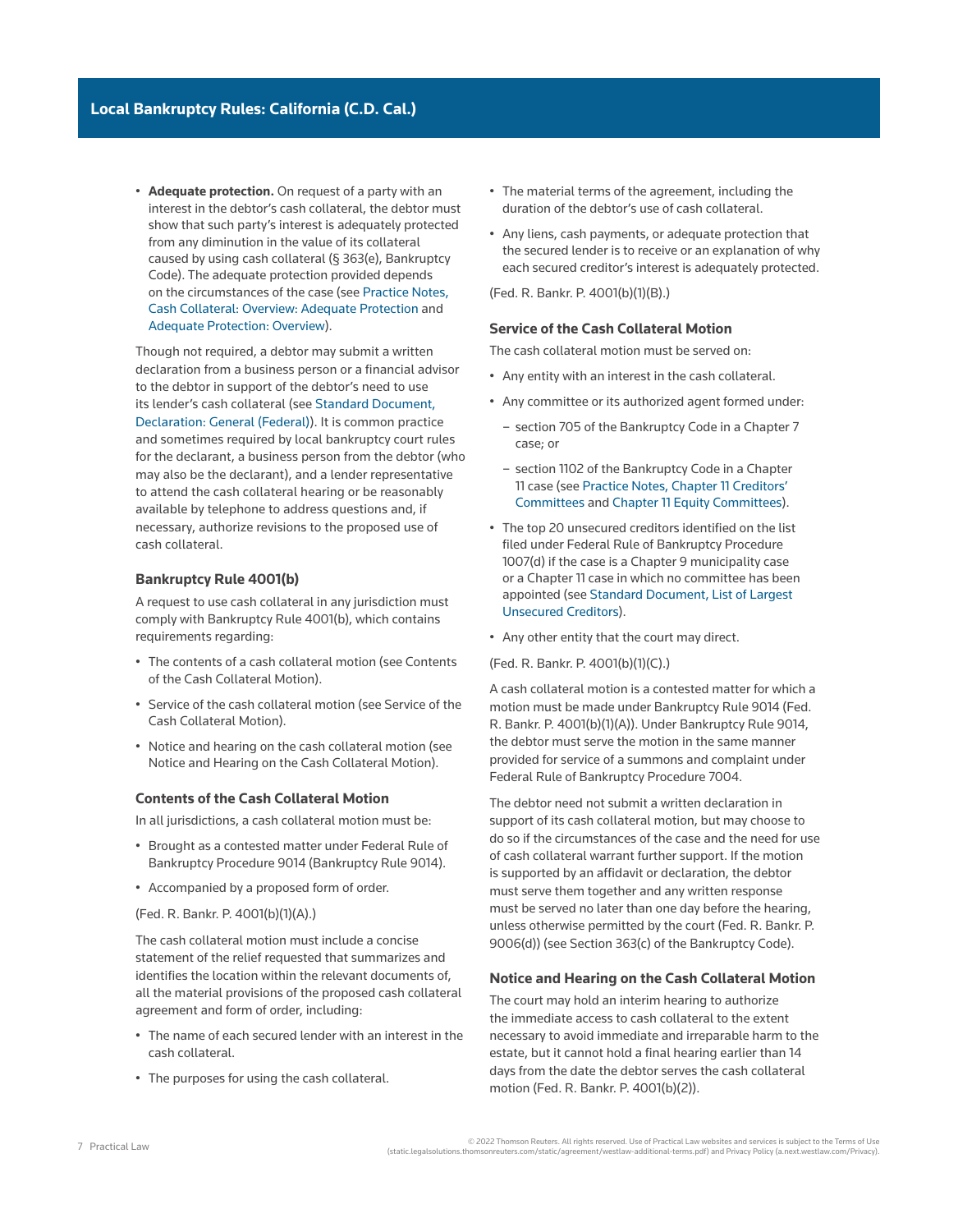The debtor must give notice of the cash collateral hearing to all parties it must serve with the cash collateral motion and any other entities as the court may direct (Fed. R. Bankr. P. 4001(b)(3) and see Service of the Cash Collateral Motion).

## **Local Rules**

### **Contents of Cash Collateral Motion**

[C.D. Cal. Local Bankruptcy Court Rule 4001-2](http://www.westlaw.com/Link/Document/FullText?findType=L&pubNum=1004206&cite=CARUSBCLBR.4001-2&originatingDoc=Ia2a72f779c9311e79bef99c0ee06c731&refType=GA&originationContext=document&vr=3.0&rs=cblt1.0&transitionType=PLDocumentLink&billingHash=F4628544B4CAEBC21E95EA85A567A260ED9AE484E71E59D152275471C9647944&contextData=(sc.Search)) provides that any motion to obtain credit or to approve the use of cash collateral, DIP financing, or cash management under [sections 363](http://www.westlaw.com/Link/Document/FullText?findType=L&pubNum=1000611&cite=11USCAS363&originatingDoc=Ia2a72f779c9311e79bef99c0ee06c731&refType=LQ&originationContext=document&vr=3.0&rs=cblt1.0&transitionType=PLDocumentLink&billingHash=EAEDC5807D19FA2645A9B04CEE55C93CDFA7A64E8CDF576B96087A3873C777B8&contextData=(sc.Search)) or [364 of the Bankruptcy Code](http://www.westlaw.com/Link/Document/FullText?findType=L&pubNum=1000611&cite=11USCAS364&originatingDoc=Ia2a72f779c9311e79bef99c0ee06c731&refType=LQ&originationContext=document&vr=3.0&rs=cblt1.0&transitionType=PLDocumentLink&billingHash=840E556139276F543E507F65E18CC2F742D286F580E63B5CBFFEC2B601E50500&contextData=(sc.Search))  or a related stipulation must be accompanied by a mandatory court-approved [C.D. Cal. Local Bankruptcy](http://www.westlaw.com/Link/Document/FullText?findType=L&pubNum=1004206&cite=CARUSBCF4001-2.STMT.FINANCE&originatingDoc=Ia2a72f779c9311e79bef99c0ee06c731&refType=GA&originationContext=document&vr=3.0&rs=cblt1.0&transitionType=PLDocumentLink&billingHash=BDA5CB675A3A7861D189F3DAA1FBE9967FE64856EECF6AF9BCBB4D5394D6878D&contextData=(sc.Search))  [Form 4001-2](http://www.westlaw.com/Link/Document/FullText?findType=L&pubNum=1004206&cite=CARUSBCF4001-2.STMT.FINANCE&originatingDoc=Ia2a72f779c9311e79bef99c0ee06c731&refType=GA&originationContext=document&vr=3.0&rs=cblt1.0&transitionType=PLDocumentLink&billingHash=BDA5CB675A3A7861D189F3DAA1FBE9967FE64856EECF6AF9BCBB4D5394D6878D&contextData=(sc.Search)).

This form requires that the debtor disclose whether the proposed form of order on the motion or the stipulation contains certain provisions or findings of fact that track Federal Rule of Bankruptcy Procedure 4001(c)(1)(B)(i)–(xi) and (d)(1)(B), including the page number where it appears and, if applicable, the line number (see DIP Financing Motion Attachments and Contents).

[C.D. Cal. Local Bankruptcy Form 4001-2](http://www.westlaw.com/Link/Document/FullText?findType=L&pubNum=1004206&cite=CARUSBCF4001-2.STMT.FINANCE&originatingDoc=Ia2a72f779c9311e79bef99c0ee06c731&refType=GA&originationContext=document&vr=3.0&rs=cblt1.0&transitionType=PLDocumentLink&billingHash=BDA5CB675A3A7861D189F3DAA1FBE9967FE64856EECF6AF9BCBB4D5394D6878D&contextData=(sc.Search)) also requires that the motion or the stipulation disclose:

- Disparate treatment for [creditors' committee](http://www.westlaw.com/Document/Ibb09e96def0511e28578f7ccc38dcbee/View/FullText.html?originationContext=document&vr=3.0&rs=cblt1.0&transitionType=DocumentItem&contextData=(sc.Search))  professionals compared to the debtor's professionals regarding a professional fee carve-out.
- The pay down of prepetition principal owed to a creditor.
- Findings of fact on matters extraneous to the approval process.

### **Final Hearings**

[C.D. Cal. Local Bankruptcy Court Rule 4001-2](http://www.westlaw.com/Link/Document/FullText?findType=L&pubNum=1004206&cite=CARUSBCLBR.4001-2&originatingDoc=Ia2a72f779c9311e79bef99c0ee06c731&refType=GA&originationContext=document&vr=3.0&rs=cblt1.0&transitionType=PLDocumentLink&billingHash=F4628544B4CAEBC21E95EA85A567A260ED9AE484E71E59D152275471C9647944&contextData=(sc.Search)) provides that the final hearing on a financing motion typically will be held at least 14 days after the appointment of the creditors' committee.

# **Chapter 15**

## **Background/Federal Requirements**

[Chapter 15](http://www.westlaw.com/Document/I3a9a0da9ef1211e28578f7ccc38dcbee/View/FullText.html?originationContext=document&vr=3.0&rs=cblt1.0&transitionType=DocumentItem&contextData=(sc.Search)) of the Bankruptcy Code, enacted as part of the [Bankruptcy Abuse Prevention and Consumer Protection](http://www.westlaw.com/Document/I3a99e7edef1211e28578f7ccc38dcbee/View/FullText.html?originationContext=document&vr=3.0&rs=cblt1.0&transitionType=DocumentItem&contextData=(sc.Search))  [Act of 2005](http://www.westlaw.com/Document/I3a99e7edef1211e28578f7ccc38dcbee/View/FullText.html?originationContext=document&vr=3.0&rs=cblt1.0&transitionType=DocumentItem&contextData=(sc.Search)) (BAPCPA), is designed to help the US recognize foreign insolvency proceedings and increase international cooperation among courts in multinational

insolvency cases to more effectively address cross-border insolvency issues. Chapter 15 expands the scope of its predecessor, [section 304 of the Bankruptcy Code,](http://www.westlaw.com/Link/Document/FullText?findType=L&pubNum=1000611&cite=11USCAS304&originatingDoc=Ia2a72f779c9311e79bef99c0ee06c731&refType=LQ&originationContext=document&vr=3.0&rs=cblt1.0&transitionType=PLDocumentLink&billingHash=2BCA9C633F9659F6CEDBD2591789732DD8D72B3006BCD4C9B58A19B476197DE8&contextData=(sc.Search)) which is now repealed. It codifies the [Model Law on Cross-Border](http://www.westlaw.com/Document/Id4cf92f0f3ad11e28578f7ccc38dcbee/View/FullText.html?originationContext=document&vr=3.0&rs=cblt1.0&transitionType=DocumentItem&contextData=(sc.Search))  [Insolvency](http://www.westlaw.com/Document/Id4cf92f0f3ad11e28578f7ccc38dcbee/View/FullText.html?originationContext=document&vr=3.0&rs=cblt1.0&transitionType=DocumentItem&contextData=(sc.Search)) in substantially the same way it was written by the [United Nations Commission on International Trade](http://www.westlaw.com/Document/I4cf8714bef2a11e28578f7ccc38dcbee/View/FullText.html?originationContext=document&vr=3.0&rs=cblt1.0&transitionType=DocumentItem&contextData=(sc.Search))  [Law](http://www.westlaw.com/Document/I4cf8714bef2a11e28578f7ccc38dcbee/View/FullText.html?originationContext=document&vr=3.0&rs=cblt1.0&transitionType=DocumentItem&contextData=(sc.Search)) (UNCITRAL). In the US, Chapter 15 is the exclusive remedy for a foreign representative seeking injunctive relief against litigation in US courts that would interfere with a foreign bankruptcy proceeding.

The following Bankruptcy Rules apply in Chapter 15 cases:

- [Federal Rule of Bankruptcy Procedure 1002.](http://www.westlaw.com/Link/Document/FullText?findType=L&pubNum=1000611&cite=USFRBPR1002&originatingDoc=Ia2a72f779c9311e79bef99c0ee06c731&refType=LQ&originationContext=document&vr=3.0&rs=cblt1.0&transitionType=PLDocumentLink&billingHash=0AAE03E9BA3D8A812748DA832EB9A2D29BCE85E20F44C714F87839414EC82D60&contextData=(sc.Search))
- [Federal Rule of Bankruptcy Procedure 1004.2](http://www.westlaw.com/Link/Document/FullText?findType=L&pubNum=1000611&cite=USFRBPR1004.2&originatingDoc=Ia2a72f779c9311e79bef99c0ee06c731&refType=LQ&originationContext=document&vr=3.0&rs=cblt1.0&transitionType=PLDocumentLink&billingHash=FFEDA3B6F126263BF6D0674A26A5EAF85CC9E37270AADD1E2696A3EE47859630&contextData=(sc.Search)).
- Federal Rule of Bankruptcy Procedure 1007(a)(4).
- [Federal Rule of Bankruptcy Procedure 1010.](http://www.westlaw.com/Link/Document/FullText?findType=L&pubNum=1000611&cite=USFRBPR1010&originatingDoc=Ia2a72f779c9311e79bef99c0ee06c731&refType=LQ&originationContext=document&vr=3.0&rs=cblt1.0&transitionType=PLDocumentLink&billingHash=32E42126BCDDEA2700A63DBA9892ED932670101A1A11CC6DB697C420BC6AFFBF&contextData=(sc.Search))
- [Federal Rule of Bankruptcy Procedure 1011.](http://www.westlaw.com/Link/Document/FullText?findType=L&pubNum=1000611&cite=USFRBPR1011&originatingDoc=Ia2a72f779c9311e79bef99c0ee06c731&refType=LQ&originationContext=document&vr=3.0&rs=cblt1.0&transitionType=PLDocumentLink&billingHash=879841306CDF6814BD712FB4FC660C50E64176085330627970C78A2B7729D276&contextData=(sc.Search))
- [Federal Rule of Bankruptcy Procedure 1012](http://www.westlaw.com/Link/Document/FullText?findType=L&pubNum=1000611&cite=USFRBPR1012&originatingDoc=Ia2a72f779c9311e79bef99c0ee06c731&refType=LQ&originationContext=document&vr=3.0&rs=cblt1.0&transitionType=PLDocumentLink&billingHash=FA52111613205CEE88FACA3B5EF5EAD07A2D84D26F55D614E1B1D05A4352EC5B&contextData=(sc.Search)).
- Federal Rule of Bankruptcy Procedure 2002(q).
- Federal Rule of Bankruptcy Procedure 2015(d).
- [Federal Rule of Bankruptcy Procedure 3002](http://www.westlaw.com/Link/Document/FullText?findType=L&pubNum=1000611&cite=USFRBPR3002&originatingDoc=Ia2a72f779c9311e79bef99c0ee06c731&refType=LQ&originationContext=document&vr=3.0&rs=cblt1.0&transitionType=PLDocumentLink&billingHash=02B2CD4620E13A7A9AFFF6EBA09E5660A63E67C9E5DFB049579C3BA2F0C72623&contextData=(sc.Search)).
- [Federal Rule of Bankruptcy Procedure 5012](http://www.westlaw.com/Link/Document/FullText?findType=L&pubNum=1000611&cite=USFRBPR5012&originatingDoc=Ia2a72f779c9311e79bef99c0ee06c731&refType=LQ&originationContext=document&vr=3.0&rs=cblt1.0&transitionType=PLDocumentLink&billingHash=E1F9C2EEDFF6037A77886D75D2E10FF32D5A1C8767EFBB3838AB26B46240E7A5&contextData=(sc.Search)).

For more information on Chapter 15, see [Practice Note,](http://us.practicallaw.tr.com/7-520-4512)  [Chapter 15 Overview: US Bankruptcy Cases Ancillary to](http://us.practicallaw.tr.com/7-520-4512)  [Foreign Proceedings](http://us.practicallaw.tr.com/7-520-4512).

## **Local Rules**

Motions for adoption of a Chapter 15 administrative order must be heard and ruled on by the court on noticed motion ([C.D. Cal. LBR 9013-1\(o\)\(2\)\(K\)](http://www.westlaw.com/Link/Document/FullText?findType=L&pubNum=1004206&cite=CARUSBCLBR.9013-1&originatingDoc=Ia2a72f779c9311e79bef99c0ee06c731&refType=GA&originationContext=document&vr=3.0&rs=cblt1.0&transitionType=PLDocumentLink&billingHash=D27C10DE618AE981AFE33FF81CF165382816D5D118F4405B70D53508DBED4A6D&contextData=(sc.Search))).

# **Claims Trading**

## **Background/Federal Requirements**

Bankruptcy claims trading generally involves the buying and selling of [claims](http://www.westlaw.com/Document/Ibb09e944ef0511e28578f7ccc38dcbee/View/FullText.html?originationContext=document&vr=3.0&rs=cblt1.0&transitionType=DocumentItem&contextData=(sc.Search)) against companies seeking relief under the Bankruptcy Code. Estimates of the size of the bankruptcy claims trading market vary widely, and range in recent years from over \$40 billion in 2018 to an estimated \$25 billion in 2016. The vast majority of the claims trading market centers on those claims which are, at least to some degree, [liquidated](http://www.westlaw.com/Document/I3a99e82eef1211e28578f7ccc38dcbee/View/FullText.html?originationContext=document&vr=3.0&rs=cblt1.0&transitionType=DocumentItem&contextData=(sc.Search)) and undisputed. Buyers and sellers trade [secured claims](http://www.westlaw.com/Document/Ibb09e955ef0511e28578f7ccc38dcbee/View/FullText.html?originationContext=document&vr=3.0&rs=cblt1.0&transitionType=DocumentItem&contextData=(sc.Search)), trade claims, and counterparty claims.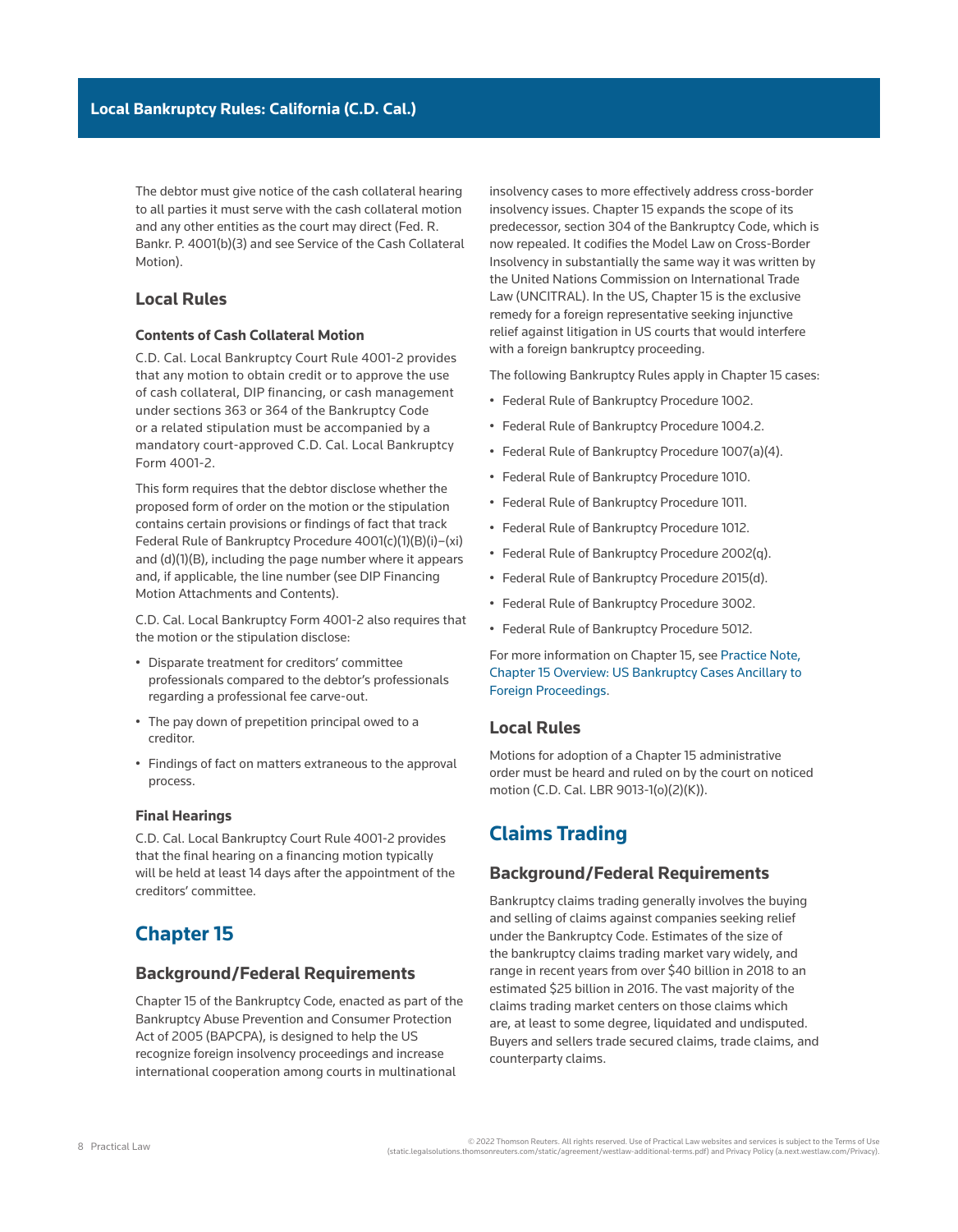The claims trading market is not limited to traditional buy and hold investors. Particularly in large Chapter 11 cases, claims are often traded and re-traded many times by large scale market players and those who practice arbitrage, either as part of a buy low, sell high strategy, or as part of a larger strategic effort to exercise control in a debtor's case.

### For more information on claims trading, see [Practice Note,](http://us.practicallaw.tr.com/5-526-6247) [Bankruptcy Claims Trading: Basic Concepts.](http://us.practicallaw.tr.com/5-526-6247)

#### **Bankruptcy Rule 3001(e)(1)**

If a [proof of claim](http://www.westlaw.com/Document/I210504f8ef0811e28578f7ccc38dcbee/View/FullText.html?originationContext=document&vr=3.0&rs=cblt1.0&transitionType=DocumentItem&contextData=(sc.Search)) has not been filed before the time of the transfer, then the buyer may file a proof of claim if the claim has been transferred other than for security. A claim is transferred other than for security if it is not transferred for the purpose of providing collateral. (Fed. R. Bankr. P. 3001(e)(1).)

#### **Bankruptcy Rule 3001(e)(2)**

If a claim, other than one based on a publicly traded note, bond, or debenture, has been transferred other than for security **after** a proof of claim has been filed, the buyer must file evidence of the transfer. Once the evidence has been filed, the court clerk notifies the seller by mail of the filing. The seller then has 21 days after the mailing of the notice to object. The court holds a hearing if the seller files a timely objection. If the court finds that the claim has been transferred other than for security, it enters an order substituting the buyer for the seller as the new owner of the claim on the books and records of the bankruptcy court. If the seller does not file an objection, the buyer is automatically substituted for the seller. (Fed. R. Bankr. P. 3001(e)(2).)

#### **Bankruptcy Rule 3001(e)(3)**

If a claim, other than one based on a publicly traded note, bond, or debenture, has been transferred for security **before** a proof of claim has been filed, either the buyer or the seller or both can file proof of claim for the full amount of the transfer. A claim is transferred for security if it is transferred to provide collateral. The proof of claim must be supported by a statement setting out the terms of the transfer. (Fed. R. Bankr. P. 3001(e)(3) and see Bankruptcy Rule 3001(e)(1).)

#### **Bankruptcy Rule 3001(e)(4)**

If a claim, other than one based on a publicly traded note, bond, or debenture, has been transferred for security **after** a proof of claim has been filed, the buyer must file evidence of the transfer (Fed. R. Bankr. P. 3001(e)(4) and see Bankruptcy Rule 3001(e)(2)).

## **Local Rules**

The C.D. Cal. does not have any local rules regarding claims trading.

# **Closing and Reopening a Chapter 7 Case**

## **Background/Federal Requirements**

### **Closing the Case**

The court closes a [Chapter 7](http://www.westlaw.com/Document/I210505b1ef0811e28578f7ccc38dcbee/View/FullText.html?originationContext=document&vr=3.0&rs=cblt1.0&transitionType=DocumentItem&contextData=(sc.Search)) bankruptcy case either:

- When the [Chapter 7 trustee](http://www.westlaw.com/Document/Icf4a4a70ef0a11e28578f7ccc38dcbee/View/FullText.html?originationContext=document&vr=3.0&rs=cblt1.0&transitionType=DocumentItem&contextData=(sc.Search)) has fully administered the case.
- If the debtor fails to file a statement of completion of a personal financial management course before the 60th day after the initial date set for the [section 341 meeting](http://www.westlaw.com/Document/Id4cf1894f3ad11e28578f7ccc38dcbee/View/FullText.html?originationContext=document&vr=3.0&rs=cblt1.0&transitionType=DocumentItem&contextData=(sc.Search)) of creditors.

(Fed. R. Bankr. P. 5009(a), (b).)

A case is fully administered when:

- The Chapter 7 trustee files a final report and account.
- Neither the [US Trustee](http://www.westlaw.com/Document/Ibb09e9afef0511e28578f7ccc38dcbee/View/FullText.html?originationContext=document&vr=3.0&rs=cblt1.0&transitionType=DocumentItem&contextData=(sc.Search)) nor a [party in interest](http://www.westlaw.com/Document/Ibb0a3b03ef0511e28578f7ccc38dcbee/View/FullText.html?originationContext=document&vr=3.0&rs=cblt1.0&transitionType=DocumentItem&contextData=(sc.Search)) objects to the final report in 30 days from its filing.
- The Chapter 7 trustee has addressed all [administrative](http://www.westlaw.com/Document/I2104df19ef0811e28578f7ccc38dcbee/View/FullText.html?originationContext=document&vr=3.0&rs=cblt1.0&transitionType=DocumentItem&contextData=(sc.Search))  [claims](http://www.westlaw.com/Document/I2104df19ef0811e28578f7ccc38dcbee/View/FullText.html?originationContext=document&vr=3.0&rs=cblt1.0&transitionType=DocumentItem&contextData=(sc.Search)).

For more information on closing a case, see [Practice Note,](http://us.practicallaw.tr.com/W-018-4792)  [Closing and Reopening a Chapter 7 Bankruptcy Case:](http://us.practicallaw.tr.com/W-018-4792)  [Closing a Fully Administered Chapter 7 Case](http://us.practicallaw.tr.com/W-018-4792) and [Closing a](http://us.practicallaw.tr.com/W-018-4792)  [Chapter 7 Case for Failure to File Statement of Completion](http://us.practicallaw.tr.com/W-018-4792)  [of Personal Financial Management Course](http://us.practicallaw.tr.com/W-018-4792).

The Chapter 7 trustee files a notice of the filing of the final report and account providing:

- The date and time of a hearing to consider:
	- the final report; and
	- requests for allowance of compensation requested by the Chapter 7 trustee and its professionals.
- The total amount of:
	- receipts and disbursements;
	- other paid claims; and
	- allowed [general unsecured claims](http://www.westlaw.com/Document/Ibb09e96bef0511e28578f7ccc38dcbee/View/FullText.html?originationContext=document&vr=3.0&rs=cblt1.0&transitionType=DocumentItem&contextData=(sc.Search)).
- The time and date of any hearing on the abandonment of [estate property.](http://www.westlaw.com/Document/Icf49604cef0a11e28578f7ccc38dcbee/View/FullText.html?originationContext=document&vr=3.0&rs=cblt1.0&transitionType=DocumentItem&contextData=(sc.Search))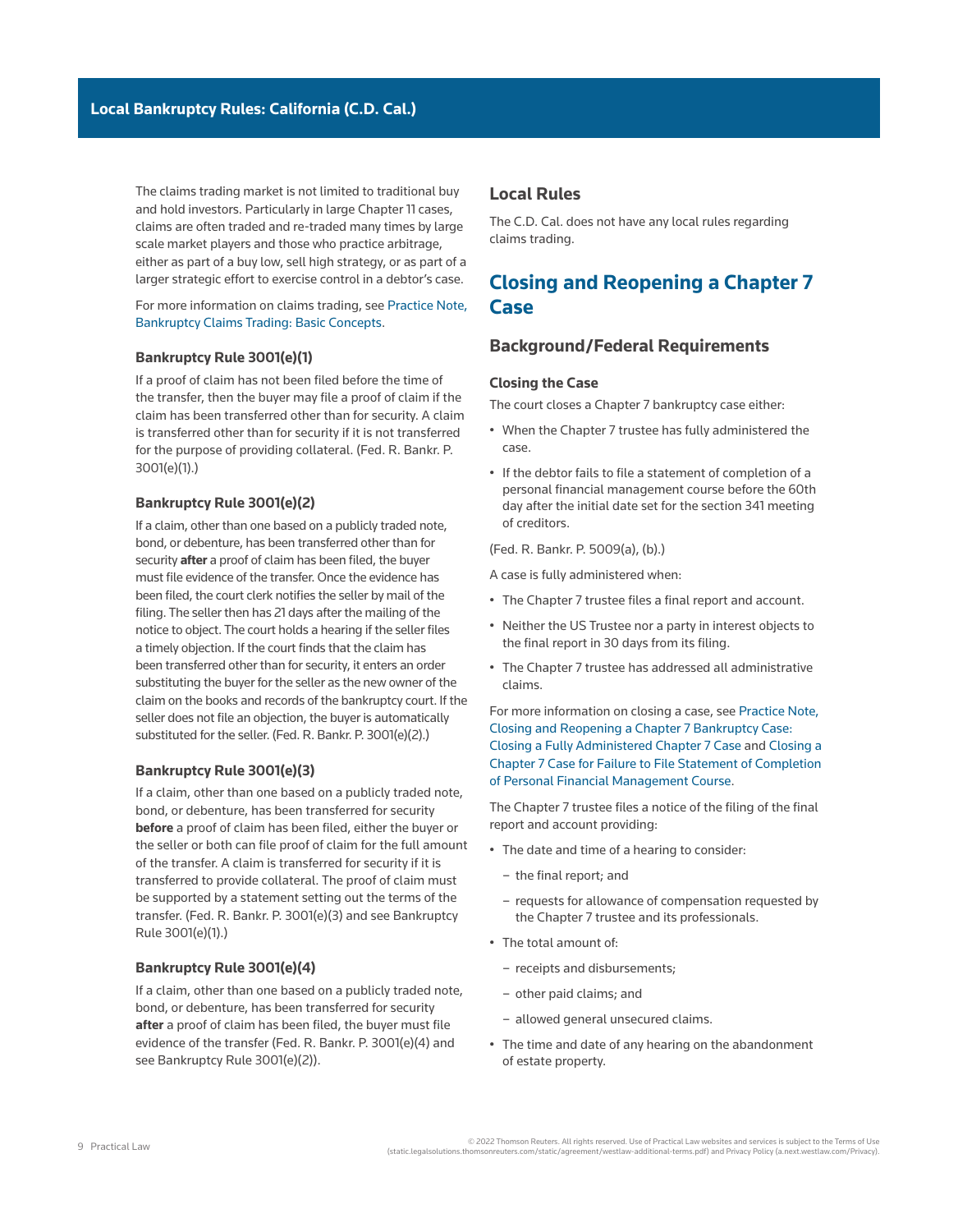(See [Practice Note, Closing and Reopening a Chapter 7](http://us.practicallaw.tr.com/W-018-4792)  [Bankruptcy Case: Final Report and Account.](http://us.practicallaw.tr.com/W-018-4792))

### **Reopening a Chapter 7 Case**

The court has discretion to reopen a closed case under section 350(b) of the Bankruptcy Code on a motion by:

- The debtor.
- A party in interest, including the Chapter 7 trustee.

([Fed. R. Bankr. P. 5010](http://www.westlaw.com/Link/Document/FullText?findType=L&pubNum=1000611&cite=USFRBPR5010&originatingDoc=Ia2a72f779c9311e79bef99c0ee06c731&refType=LQ&originationContext=document&vr=3.0&rs=cblt1.0&transitionType=PLDocumentLink&billingHash=3FF0453EE195C839C5CDC5D764EFB38B8BCC841AF7D62F3C826FD0FA75F723D3&contextData=(sc.Search)).)

The court only appoints a Chapter 7 trustee if the court determines that a trustee is necessary to either:

- Protect the interests of:
	- creditors; and
	- the debtor.
- Insure efficient administration of the estate.

([Fed. R. Bankr. P. 5010](http://www.westlaw.com/Link/Document/FullText?findType=L&pubNum=1000611&cite=USFRBPR5010&originatingDoc=Ia2a72f779c9311e79bef99c0ee06c731&refType=LQ&originationContext=document&vr=3.0&rs=cblt1.0&transitionType=PLDocumentLink&billingHash=3FF0453EE195C839C5CDC5D764EFB38B8BCC841AF7D62F3C826FD0FA75F723D3&contextData=(sc.Search)).)

For more information on reopening a Chapter 7 case, see [Practice Note, Closing and Reopening a Chapter 7](http://us.practicallaw.tr.com/W-018-4792)  [Bankruptcy Case: Reopening a Closed Chapter 7 Case](http://us.practicallaw.tr.com/W-018-4792).

## **Local Rules**

#### **Closing a Case**

The C.D. Cal. does not have any local rules regarding closing a case except after a case is reopened.

#### **Reopening a Case**

A motion to reopen a closed bankruptcy case must be supported by a declaration establishing a reason or cause to reopen. The motion cannot contain a request for any other relief. ([C.D. Cal. LBR 5010-1\(a\).](http://www.westlaw.com/Link/Document/FullText?findType=L&pubNum=1004206&cite=CARUSBCLBR.5010-1&originatingDoc=Ia2a72f779c9311e79bef99c0ee06c731&refType=GA&originationContext=document&vr=3.0&rs=cblt1.0&transitionType=PLDocumentLink&billingHash=1822492F6795C397C77E481580DD098112592AFA6D37A1827BA9A097203914DC&contextData=(sc.Search))) A request for any relief other than the reopening of a case, including relief based on the grounds for reopening the case, must be made in a separate motion or [adversary proceeding](http://www.westlaw.com/Document/Ibb0a110def0511e28578f7ccc38dcbee/View/FullText.html?originationContext=document&vr=3.0&rs=cblt1.0&transitionType=DocumentItem&contextData=(sc.Search)), which may be filed concurrently with the motion to reopen ([C.D. Cal. LBR 5010-1\(b\)\(1\)](http://www.westlaw.com/Link/Document/FullText?findType=L&pubNum=1004206&cite=CARUSBCLBR.5010-1&originatingDoc=Ia2a72f779c9311e79bef99c0ee06c731&refType=GA&originationContext=document&vr=3.0&rs=cblt1.0&transitionType=PLDocumentLink&billingHash=1822492F6795C397C77E481580DD098112592AFA6D37A1827BA9A097203914DC&contextData=(sc.Search))). The movant must give notice of the motion to any former [trustee](http://www.westlaw.com/Document/Ibb0a37a1ef0511e28578f7ccc38dcbee/View/FullText.html?originationContext=document&vr=3.0&rs=cblt1.0&transitionType=DocumentItem&contextData=(sc.Search)) in the case and the US Trustee ([C.D. Cal. LBR 5010-1\(c\)\)](http://www.westlaw.com/Link/Document/FullText?findType=L&pubNum=1004206&cite=CARUSBCLBR.5010-1&originatingDoc=Ia2a72f779c9311e79bef99c0ee06c731&refType=GA&originationContext=document&vr=3.0&rs=cblt1.0&transitionType=PLDocumentLink&billingHash=1822492F6795C397C77E481580DD098112592AFA6D37A1827BA9A097203914DC&contextData=(sc.Search)). The motion will be assigned to the judge to whom the case was last assigned if still in office. The motion otherwise will be assigned at random by the clerk to a judge to hear and rule on the request. ([C.D. Cal. LBR 5010-1\(f\)](http://www.westlaw.com/Link/Document/FullText?findType=L&pubNum=1004206&cite=CARUSBCLBR.5010-1&originatingDoc=Ia2a72f779c9311e79bef99c0ee06c731&refType=GA&originationContext=document&vr=3.0&rs=cblt1.0&transitionType=PLDocumentLink&billingHash=1822492F6795C397C77E481580DD098112592AFA6D37A1827BA9A097203914DC&contextData=(sc.Search)).) If no motion or adversary proceeding is pending 30 days after the case is reopened and no trustee has been ordered appointed, the case may be closed without further notice ([C.D. Cal. LBR 5010-1\(g\)](http://www.westlaw.com/Link/Document/FullText?findType=L&pubNum=1004206&cite=CARUSBCLBR.5010-1&originatingDoc=Ia2a72f779c9311e79bef99c0ee06c731&refType=GA&originationContext=document&vr=3.0&rs=cblt1.0&transitionType=PLDocumentLink&billingHash=1822492F6795C397C77E481580DD098112592AFA6D37A1827BA9A097203914DC&contextData=(sc.Search))).

# **Complex Chapter 11 Case Procedures**

### **Background/Federal Requirements**

Many bankruptcy courts have adopted case management procedures and processes designed to facilitate the filing and administration of complex [Chapter 11](http://www.westlaw.com/Document/Ibb09e934ef0511e28578f7ccc38dcbee/View/FullText.html?originationContext=document&vr=3.0&rs=cblt1.0&transitionType=DocumentItem&contextData=(sc.Search)) cases, or megacases, to ensure the least possible disruption to the debtor's business and to enhance the chances for success. These procedures make courts more responsive, predictable, and accessible.

Complex Chapter 11 cases are typically defined as those exhibiting a combination of one or more of the following factors, including:

- Debt over a specified amount.
- More than a certain number of creditors or other [parties](http://www.westlaw.com/Document/Ibb0a3b03ef0511e28578f7ccc38dcbee/View/FullText.html?originationContext=document&vr=3.0&rs=cblt1.0&transitionType=DocumentItem&contextData=(sc.Search))  [in interest](http://www.westlaw.com/Document/Ibb0a3b03ef0511e28578f7ccc38dcbee/View/FullText.html?originationContext=document&vr=3.0&rs=cblt1.0&transitionType=DocumentItem&contextData=(sc.Search)).
- Publicly traded debt or [equity](http://www.westlaw.com/Document/Ibb09e983ef0511e28578f7ccc38dcbee/View/FullText.html?originationContext=document&vr=3.0&rs=cblt1.0&transitionType=DocumentItem&contextData=(sc.Search)).
- The need for simplification of noticing and hearing procedures to reduce delays and expense.

Complex Chapter 11 case procedures provide processes and requirements for certain aspects of the case, including:

- Expedited first day hearings.
- Preset omnibus hearing dates on a weekly, bi-weekly, or monthly basis.
- Operational guidelines for:
	- paying professional fees;
	- selling assets; and
	- obtaining [DIP financing.](http://www.westlaw.com/Document/I03f4dafceee311e28578f7ccc38dcbee/View/FullText.html?originationContext=document&vr=3.0&rs=cblt1.0&transitionType=DocumentItem&contextData=(sc.Search))

If counsel believes their case should be classified as a complex Chapter 11 case, they typically must file with the petition a notice, request, or motion to have the case designated as complex. The court, in its discretion, weighs the factors in deciding whether to designate a case as complex. If the court approves the designation, then the case is designated as complex, and the complex Chapter 11 case procedures apply.

## **Local Rules**

The C.D. Cal. has no local rules providing procedures for complex Chapter 11 cases.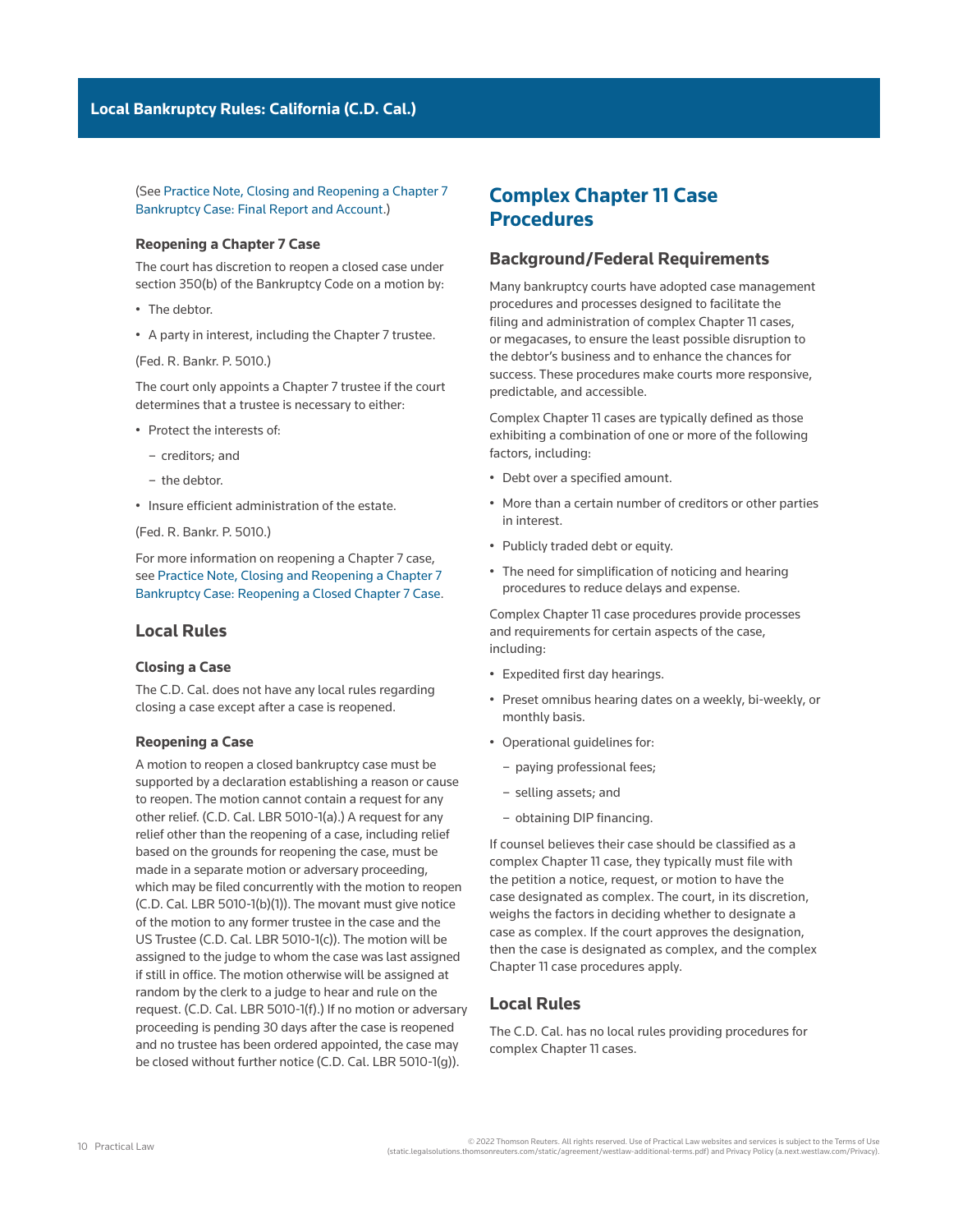# **DIP Financing**

## **Background/Federal Requirements**

The bankruptcy court, after notice and a hearing, may approve a debtor's [DIP financing](http://www.westlaw.com/Document/I03f4dafceee311e28578f7ccc38dcbee/View/FullText.html?originationContext=document&vr=3.0&rs=cblt1.0&transitionType=DocumentItem&contextData=(sc.Search)) arrangements (§ 364(c), (d), Bankruptcy Code). A debtor-in-possession or trustee seeking DIP financing must comply with:

- [Section 364 of the Bankruptcy Code](http://www.westlaw.com/Link/Document/FullText?findType=L&pubNum=1000611&cite=11USCAS364&originatingDoc=Ia2a72f779c9311e79bef99c0ee06c731&refType=LQ&originationContext=document&vr=3.0&rs=cblt1.0&transitionType=PLDocumentLink&billingHash=840E556139276F543E507F65E18CC2F742D286F580E63B5CBFFEC2B601E50500&contextData=(sc.Search)) (see Section 364(d) of the Bankruptcy Code).
- Federal Rule of Bankruptcy Procedure 4001(c) (see Bankruptcy Rule 4001(c)).
- Any applicable local bankruptcy court rules (see DIP Financing: Local Rules).

This Note assumes that the DIP financing does not include provisions regarding use of [cash collateral](http://www.westlaw.com/Document/Ibb09e949ef0511e28578f7ccc38dcbee/View/FullText.html?originationContext=document&vr=3.0&rs=cblt1.0&transitionType=DocumentItem&contextData=(sc.Search)).

For more information on DIP financing, see [Practice Note,](http://us.practicallaw.tr.com/1-383-4700)  [DIP Financing: Overview](http://us.practicallaw.tr.com/1-383-4700) and [Timeline of DIP Financing](http://us.practicallaw.tr.com/9-383-6738)  **Process** 

#### **Section 364(d) of the Bankruptcy Code**

A DIP financing request in any jurisdiction must provide:

- **Notice and a hearing.** The court must determine that reasonable notice has been given to parties in interest and that there has been a hearing, to the extent one is necessary (§ 364(c), (d), Bankruptcy Code and see Notice and Hearing on the DIP Financing Motion).
- **A showing of the inability to obtain credit on less onerous terms.** The debtor must demonstrate that it made efforts to obtain financing elsewhere on better terms (§ 364(c), (d)(1)(A), Bankruptcy Code). The debtor's efforts do not have to be exhaustive, just sufficient under the circumstances, which means that for:
	- non-[priming](http://www.westlaw.com/Document/Ibb09e9a3ef0511e28578f7ccc38dcbee/View/FullText.html?originationContext=document&vr=3.0&rs=cblt1.0&transitionType=DocumentItem&contextData=(sc.Search)) DIPs, the debtor tried but was unable to obtain financing on an unsecured, administrative [priority](http://www.westlaw.com/Document/Ibb09e929ef0511e28578f7ccc38dcbee/View/FullText.html?originationContext=document&vr=3.0&rs=cblt1.0&transitionType=DocumentItem&contextData=(sc.Search)) basis (see [Practice Note, DIP Financing:](http://us.practicallaw.tr.com/1-383-4700)  [Overview: Non-Priming DIPs](http://us.practicallaw.tr.com/1-383-4700) and [Box, Unsecured](http://us.practicallaw.tr.com/1-383-4700)  [Postpetition Financing\)](http://us.practicallaw.tr.com/1-383-4700); and
	- priming DIPs, the debtor tried but was unable obtain a non-priming DIP (see [Practice Note, DIP Financing:](http://us.practicallaw.tr.com/1-383-4700)  [Overview: Priming DIPs\)](http://us.practicallaw.tr.com/1-383-4700).

The debtor commonly submits a written declaration of a business person or a financial advisor in support of its motion that discusses the debtor's efforts to obtain financing on better terms (see [Standard Document,](http://us.practicallaw.tr.com/5-507-4700)  [Declaration: General \(Federal\)](http://us.practicallaw.tr.com/5-507-4700)). It is also common practice and sometimes required by local bankruptcy court rules for the declarant, a business person from the debtor (who may also be the declarant), and a lender

representative to attend the hearing or be reasonably available by telephone to address questions and, if necessary, authorize revisions to the proposed financing.

• **Adequate protection.** This requirement only applies to priming DIPs. The debtor must show that the holder of the existing lien on property on which a senior or equal lien is granted is [adequately protected](http://www.westlaw.com/Document/Ibb09e960ef0511e28578f7ccc38dcbee/View/FullText.html?originationContext=document&vr=3.0&rs=cblt1.0&transitionType=DocumentItem&contextData=(sc.Search)) from any diminution in the value of its collateral caused by the priming of its lien (§ 364(d)(1)(B), Bankruptcy Code). This requirement is usually difficult to satisfy if the primed lender objects, unless there is a substantial [equity cushion](http://www.westlaw.com/Document/Ibb09e9a9ef0511e28578f7ccc38dcbee/View/FullText.html?originationContext=document&vr=3.0&rs=cblt1.0&transitionType=DocumentItem&contextData=(sc.Search)) for the objecting lender (see [Practice](http://us.practicallaw.tr.com/1-383-4700)  [Note, DIP Financing: Overview: Perspective of the](http://us.practicallaw.tr.com/1-383-4700)  [Primed Lender](http://us.practicallaw.tr.com/1-383-4700)). The adequate protection provided depends on the circumstances of the case (see [Practice](http://us.practicallaw.tr.com/8-382-8989)  [Note, Adequate Protection: Overview: What Constitutes](http://us.practicallaw.tr.com/8-382-8989)  [Adequate Protection?](http://us.practicallaw.tr.com/8-382-8989)).

#### **Bankruptcy Rule 4001(c)**

A DIP financing request in any jurisdiction must comply with Bankruptcy Rule 4001(c), which sets out requirements regarding:

- The contents of a DIP financing motion (see DIP Financing Motion Attachments and Contents).
- Service of the DIP financing motion (see Service of the DIP Financing Motion).
- Notice and hearing on the DIP financing motion (see Notice and Hearing on the DIP Financing Motion).

#### **DIP Financing Motion Attachments and Contents**

A DIP financing motion must be accompanied by:

- A copy of the proposed DIP financing credit agreement.
- The proposed form of order.

#### (Fed. R. Bankr. P. 4001(c)(1)(A).)

The DIP financing motion must include a concise statement of the relief requested, summarizing, and setting out the location within relevant documents of, all the material provisions of the proposed credit agreement and form of order, including:

- The interest rate.
- [Maturity](http://www.westlaw.com/Document/Ibb0a13a7ef0511e28578f7ccc38dcbee/View/FullText.html?originationContext=document&vr=3.0&rs=cblt1.0&transitionType=DocumentItem&contextData=(sc.Search)).
- [Events of default](http://www.westlaw.com/Document/I03f4d6e6eee311e28578f7ccc38dcbee/View/FullText.html?originationContext=document&vr=3.0&rs=cblt1.0&transitionType=DocumentItem&contextData=(sc.Search)).
- Liens.
- Borrowing limits.
- Borrowing conditions.

#### (Fed. R. Bankr. P. 4001(c)(1)(B).)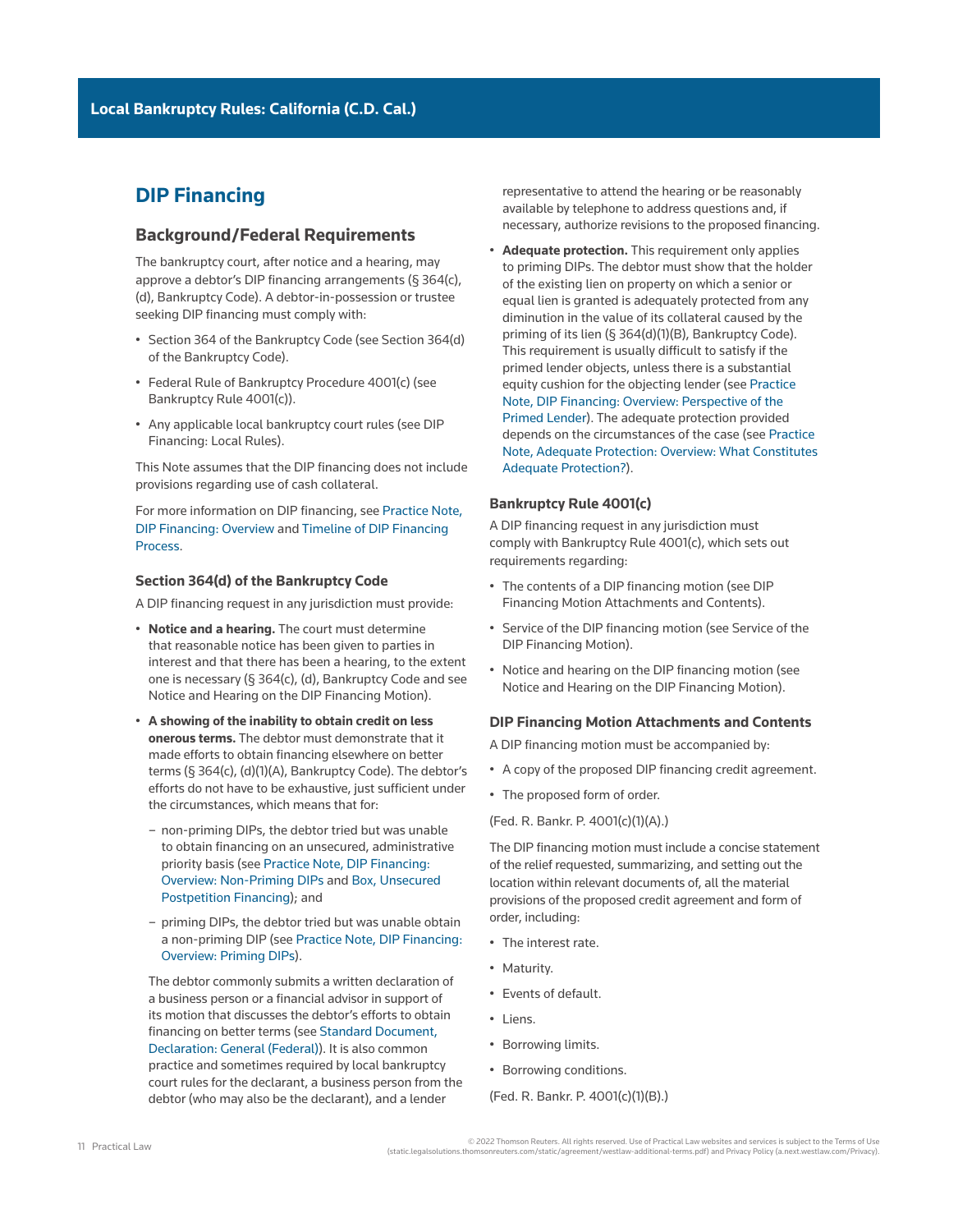If the proposed credit agreement or form of order includes any of the provisions below, the concise statement must also:

- Briefly list or summarize each provision.
- Identify their location in the proposed agreement or form of order.
- Identify any provision that is proposed to remain in effect if interim approval is granted, but final relief is denied, as provided under Bankruptcy Rule 4001(c)(2).

#### (Fed. R. Bankr. P. 4001(c)(1)(B).)

The motion must also describe the nature and extent of each of the following provisions:

- A grant of priority or a lien on [property of the estate](http://www.westlaw.com/Document/Icf49604cef0a11e28578f7ccc38dcbee/View/FullText.html?originationContext=document&vr=3.0&rs=cblt1.0&transitionType=DocumentItem&contextData=(sc.Search)) under:
	- section 364(c) of the Bankruptcy Code, which addresses non-priming DIPs (see [Practice Note, DIP](http://us.practicallaw.tr.com/1-383-4700)  [Financing: Overview: Non-Priming DIPs](http://us.practicallaw.tr.com/1-383-4700)); or
	- section 364(d) of the Bankruptcy Code, which addresses priming DIPs (see [Practice Note, DIP](http://us.practicallaw.tr.com/1-383-4700)  [Financing: Overview: Priming DIPs\)](http://us.practicallaw.tr.com/1-383-4700).

(Fed. R. Bankr. P. 4001(c)(1)(B)(i).)

- The method of providing adequate protection or priority for a prepetition claim, including:
	- granting a lien on property of the estate to secure the claim (see [Practice Note, Adequate Protection:](http://us.practicallaw.tr.com/8-382-8989)  [Overview: Additional or Replacement Lien](http://us.practicallaw.tr.com/8-382-8989)); or
	- using property of the estate or credit obtained under [section 364 of the Bankruptcy Code](http://www.westlaw.com/Link/Document/FullText?findType=L&pubNum=1000611&cite=11USCAS364&originatingDoc=Ia2a72f779c9311e79bef99c0ee06c731&refType=LQ&originationContext=document&vr=3.0&rs=cblt1.0&transitionType=PLDocumentLink&billingHash=840E556139276F543E507F65E18CC2F742D286F580E63B5CBFFEC2B601E50500&contextData=(sc.Search)) to make cash payments on account of the claim (see [Practice Note,](http://us.practicallaw.tr.com/8-382-8989)  [Adequate Protection: Overview: Cash Payment or](http://us.practicallaw.tr.com/8-382-8989)  [Periodic Cash Payments](http://us.practicallaw.tr.com/8-382-8989)).

(Fed. R. Bankr. P. 4001(c)(1)(B)(ii).)

- A determination of the validity, enforceability, priority, or amount of a prepetition claim or of any lien securing the claim (Fed. R. Bankr. P. 4001(c)(1)(B)(iii)).
- A waiver or modification of the [automatic stay](http://www.westlaw.com/Document/I03f4da7beee311e28578f7ccc38dcbee/View/FullText.html?originationContext=document&vr=3.0&rs=cblt1.0&transitionType=DocumentItem&contextData=(sc.Search)) (Fed. R. Bankr. P. 4001(c)(1)(B)(iv) and see [Practice Note,](http://us.practicallaw.tr.com/9-380-7953)  [Automatic Stay: Overview: Relief from the Stay](http://us.practicallaw.tr.com/9-380-7953) and [Waivers of the Stay\)](http://us.practicallaw.tr.com/9-380-7953).
- A waiver or modification of any party's authority or right to:
	- file a [plan](http://www.westlaw.com/Document/I03f4db03eee311e28578f7ccc38dcbee/View/FullText.html?originationContext=document&vr=3.0&rs=cblt1.0&transitionType=DocumentItem&contextData=(sc.Search)) (see [Practice Note, Chapter 11 Plan Process:](http://us.practicallaw.tr.com/0-502-7396) [Overview: Who May File a Plan?\)](http://us.practicallaw.tr.com/0-502-7396);
	- seek an extension of the debtor's [exclusivity period](http://www.westlaw.com/Document/I3a99e7ebef1211e28578f7ccc38dcbee/View/FullText.html?originationContext=document&vr=3.0&rs=cblt1.0&transitionType=DocumentItem&contextData=(sc.Search)) to file a plan (see [Practice Note, Chapter 11 Plan Process:](http://us.practicallaw.tr.com/0-502-7396) [Overview: Contesting Exclusivity\)](http://us.practicallaw.tr.com/0-502-7396);
- request the use of cash collateral under section 363(c) of the Bankruptcy Code (see [Practice Note, Cash](http://us.practicallaw.tr.com/3-618-3450)  [Collateral: Overview](http://us.practicallaw.tr.com/3-618-3450)); or
- request authority to obtain credit under [section](http://www.westlaw.com/Link/Document/FullText?findType=L&pubNum=1000611&cite=11USCAS364&originatingDoc=Ia2a72f779c9311e79bef99c0ee06c731&refType=LQ&originationContext=document&vr=3.0&rs=cblt1.0&transitionType=PLDocumentLink&billingHash=840E556139276F543E507F65E18CC2F742D286F580E63B5CBFFEC2B601E50500&contextData=(sc.Search))  [364 of the Bankruptcy Code](http://www.westlaw.com/Link/Document/FullText?findType=L&pubNum=1000611&cite=11USCAS364&originatingDoc=Ia2a72f779c9311e79bef99c0ee06c731&refType=LQ&originationContext=document&vr=3.0&rs=cblt1.0&transitionType=PLDocumentLink&billingHash=840E556139276F543E507F65E18CC2F742D286F580E63B5CBFFEC2B601E50500&contextData=(sc.Search)) (see [Practice Note, DIP](http://us.practicallaw.tr.com/1-383-4700)  [Financing: Overview](http://us.practicallaw.tr.com/1-383-4700)).

(Fed. R. Bankr. P. 4001(c)(1)(B)(v).)

- The setting of a deadline for:
	- filing a plan of reorganization;
	- approval of a [disclosure statement;](http://www.westlaw.com/Document/Ibb09e9b4ef0511e28578f7ccc38dcbee/View/FullText.html?originationContext=document&vr=3.0&rs=cblt1.0&transitionType=DocumentItem&contextData=(sc.Search))
	- a hearing on [confirmation](http://www.westlaw.com/Document/Ibb09e97def0511e28578f7ccc38dcbee/View/FullText.html?originationContext=document&vr=3.0&rs=cblt1.0&transitionType=DocumentItem&contextData=(sc.Search)); or
	- entry of a confirmation order.

### (Fed. R. Bankr. P. 4001(c)(1)(B)(vi) and see [Practice Note,](http://us.practicallaw.tr.com/0-502-7396)  [Chapter 11 Plan Process: Overview.](http://us.practicallaw.tr.com/0-502-7396))

- A waiver or modification of the applicability of nonbankruptcy law relating to:
	- the [perfection](http://www.westlaw.com/Document/I4cf86e84ef2a11e28578f7ccc38dcbee/View/FullText.html?originationContext=document&vr=3.0&rs=cblt1.0&transitionType=DocumentItem&contextData=(sc.Search)) of a lien on property of the estate; or
	- the [foreclosure](http://www.westlaw.com/Document/Ibb09e947ef0511e28578f7ccc38dcbee/View/FullText.html?originationContext=document&vr=3.0&rs=cblt1.0&transitionType=DocumentItem&contextData=(sc.Search)) or other enforcement of the lien.

(Fed. R. Bankr. P. 4001(c)(1)(B)(vii).)

- A release, waiver, or limitation on any claim or other cause of action belonging to the [estate](http://www.westlaw.com/Document/Ibb09e99fef0511e28578f7ccc38dcbee/View/FullText.html?originationContext=document&vr=3.0&rs=cblt1.0&transitionType=DocumentItem&contextData=(sc.Search)) or the trustee, including any modification of the statute of limitations or other deadline to file an action (Fed. R. Bankr. P. 4001(c)(1)(B)(viii)).
- The [indemnification](http://www.westlaw.com/Document/I1559f75aeef211e28578f7ccc38dcbee/View/FullText.html?originationContext=document&vr=3.0&rs=cblt1.0&transitionType=DocumentItem&contextData=(sc.Search)) of any entity (Fed. R. Bankr. P. 4001(c)(1)(B)(ix)).
- A release, waiver, or limitation of any right to surcharge collateral under section 506(c) of the Bankruptcy Code (Fed. R. Bankr. P. 4001(c)(1)(B)(x) and see [Practice Note,](http://us.practicallaw.tr.com/9-565-5645)  [The Section 506\(c\) Surcharge on Collateral](http://us.practicallaw.tr.com/9-565-5645)).
- The granting of a lien on any claim or cause of action arising under:
	- [section 544 of the Bankruptcy Code](http://www.westlaw.com/Link/Document/FullText?findType=L&pubNum=1000611&cite=11USCAS544&originatingDoc=Ia2a72f779c9311e79bef99c0ee06c731&refType=LQ&originationContext=document&vr=3.0&rs=cblt1.0&transitionType=PLDocumentLink&billingHash=35FA7054F5F54C7992D706309A3B064D38DCB0DF3243E349ED04A92F6836B3D6&contextData=(sc.Search)) (transfers avoidable under applicable state law);
	- [section 545 of the Bankruptcy Code](http://www.westlaw.com/Link/Document/FullText?findType=L&pubNum=1000611&cite=11USCAS545&originatingDoc=Ia2a72f779c9311e79bef99c0ee06c731&refType=LQ&originationContext=document&vr=3.0&rs=cblt1.0&transitionType=PLDocumentLink&billingHash=2E59EBF22676EB890182187DE01B2224BB6096C3960324ECBB20A8C5396BE35C&contextData=(sc.Search)) (avoidable statutory liens);
	- [section 547 of the Bankruptcy Code](http://www.westlaw.com/Link/Document/FullText?findType=L&pubNum=1000611&cite=11USCAS547&originatingDoc=Ia2a72f779c9311e79bef99c0ee06c731&refType=LQ&originationContext=document&vr=3.0&rs=cblt1.0&transitionType=PLDocumentLink&billingHash=671A0EFC0A0E4E2C4301A5D98F952DEEA7C52B09F483B04F3DB714D99D44B561&contextData=(sc.Search)) (transfers avoidable as [preferences](http://www.westlaw.com/Document/Ibb09e993ef0511e28578f7ccc38dcbee/View/FullText.html?originationContext=document&vr=3.0&rs=cblt1.0&transitionType=DocumentItem&contextData=(sc.Search)));
	- [section 548 of the Bankruptcy Code](http://www.westlaw.com/Link/Document/FullText?findType=L&pubNum=1000611&cite=11USCAS548&originatingDoc=Ia2a72f779c9311e79bef99c0ee06c731&refType=LQ&originationContext=document&vr=3.0&rs=cblt1.0&transitionType=PLDocumentLink&billingHash=64EDC954059D02747EAAB8520103A9D3B43BE6DBD8A288939F1C650B4CE2FD3C&contextData=(sc.Search)) (transfers avoidable as [fraudulent conveyances\)](http://www.westlaw.com/Document/Ibb09e990ef0511e28578f7ccc38dcbee/View/FullText.html?originationContext=document&vr=3.0&rs=cblt1.0&transitionType=DocumentItem&contextData=(sc.Search));
	- [section 549 of the Bankruptcy Code](http://www.westlaw.com/Link/Document/FullText?findType=L&pubNum=1000611&cite=11USCAS549&originatingDoc=Ia2a72f779c9311e79bef99c0ee06c731&refType=LQ&originationContext=document&vr=3.0&rs=cblt1.0&transitionType=PLDocumentLink&billingHash=46019286485212FB591DF05A8E82073177502BC5FC8560EE2FC637EF094B04C4&contextData=(sc.Search)) (transfers avoidable as postpetition transactions);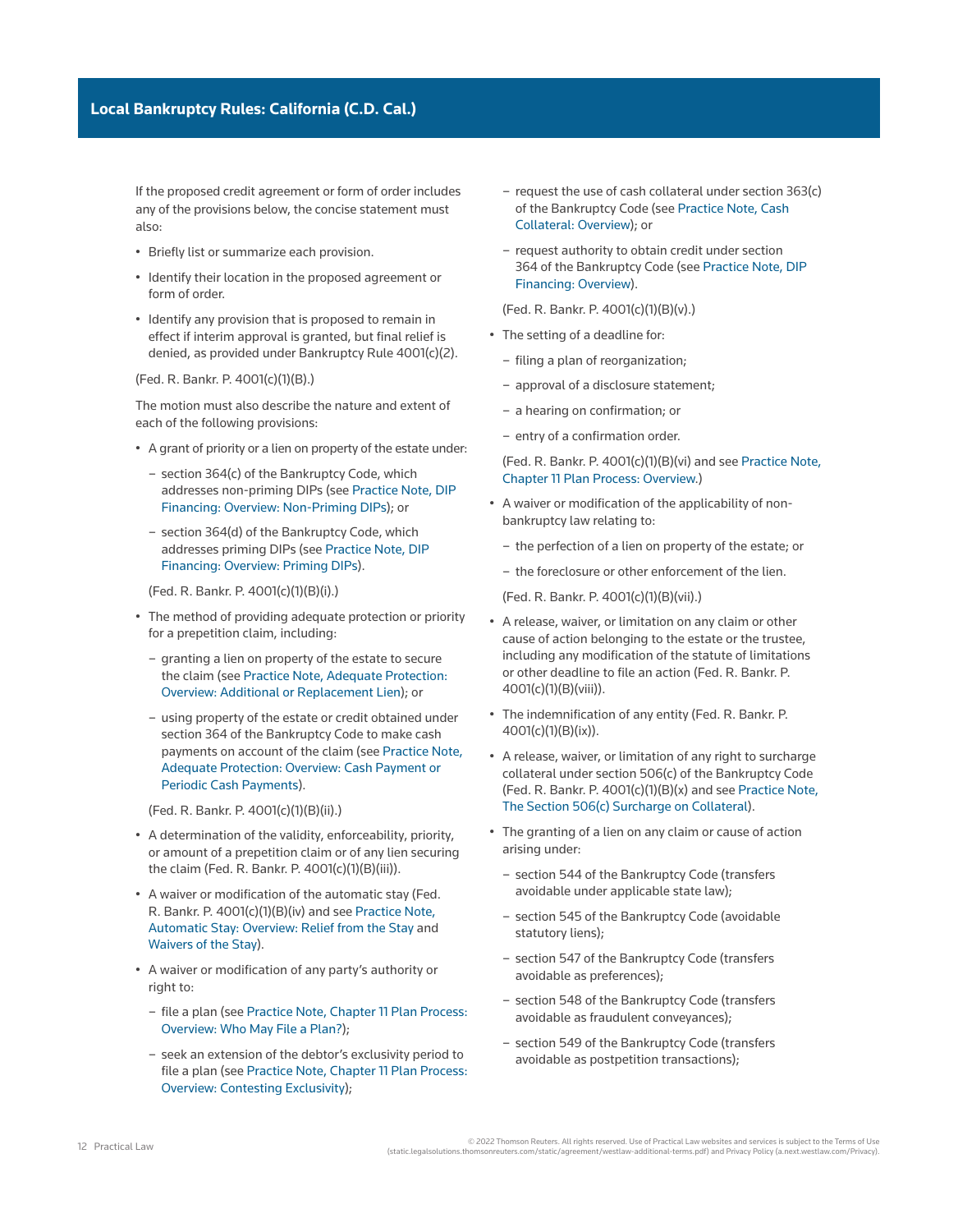- section 553(b) of the Bankruptcy Code ([setoffs](http://www.westlaw.com/Document/I03f4db11eee311e28578f7ccc38dcbee/View/FullText.html?originationContext=document&vr=3.0&rs=cblt1.0&transitionType=DocumentItem&contextData=(sc.Search)) made during the 90-day period before bankruptcy that improve a creditor's position);
- section 723(a) of the Bankruptcy Code (claims against [general partners](http://www.westlaw.com/Document/I0f9fe707ef0811e28578f7ccc38dcbee/View/FullText.html?originationContext=document&vr=3.0&rs=cblt1.0&transitionType=DocumentItem&contextData=(sc.Search)) who are personally liable for any deficiency of the partnership debtor's property to meet claims against the partnership); and
- section 724(a) of the Bankruptcy Code (avoidable liens that secure a fine, penalty, or forfeiture, or for multiple, exemplary, or punitive damages, but not to the extent that these liens secure claims for actual pecuniary loss).

#### **Service of the DIP Financing Motion**

The DIP financing motion must be served on:

- Any committee or its authorized agent formed under:
	- [section 705 of the Bankruptcy Code](http://www.westlaw.com/Link/Document/FullText?findType=L&pubNum=1000611&cite=11USCAS705&originatingDoc=Ia2a72f779c9311e79bef99c0ee06c731&refType=LQ&originationContext=document&vr=3.0&rs=cblt1.0&transitionType=PLDocumentLink&billingHash=7F4BCC852B2260C8417E0FA0B76668DF9A95D8848765355983E8FA1EB4A07FAD&contextData=(sc.Search)) in a [Chapter 7](http://www.westlaw.com/Document/I210505b1ef0811e28578f7ccc38dcbee/View/FullText.html?originationContext=document&vr=3.0&rs=cblt1.0&transitionType=DocumentItem&contextData=(sc.Search)) case; or
	- [section 1102 of the Bankruptcy Code](http://www.westlaw.com/Link/Document/FullText?findType=L&pubNum=1000611&cite=11USCAS1102&originatingDoc=Ia2a72f779c9311e79bef99c0ee06c731&refType=LQ&originationContext=document&vr=3.0&rs=cblt1.0&transitionType=PLDocumentLink&billingHash=8631423793FA2C58C590960D4B3091FD5772F45F4FAD5C8C1209A2D82636D7F7&contextData=(sc.Search)) in a Chapter 11 case (see [Practice Notes, Chapter 11 Creditors'](http://us.practicallaw.tr.com/1-508-8252)  [Committees](http://us.practicallaw.tr.com/1-508-8252) and [Chapter 11 Equity Committees](http://us.practicallaw.tr.com/6-608-2869)).
- If the case is a [Chapter 9](http://www.westlaw.com/Document/I417f1ec36cfe11e598dc8b09b4f043e0/View/FullText.html?originationContext=document&vr=3.0&rs=cblt1.0&transitionType=DocumentItem&contextData=(sc.Search)) municipality case or a Chapter 11 case in which no committee has been appointed under section 1102, the top 20 unsecured creditors identified on the list filed under Federal Rule of Bankruptcy Procedure 1007(d) (see [Standard](http://us.practicallaw.tr.com/3-610-4108)  [Document, List of Largest Unsecured Creditors](http://us.practicallaw.tr.com/3-610-4108)).
- Any other entity that the court may direct.
- (Fed. R. Bankr. P. 4001(c)(1)(C).)

A DIP financing motion is a [contested matter](http://www.westlaw.com/Document/I272f76c5622d11e598dc8b09b4f043e0/View/FullText.html?originationContext=document&vr=3.0&rs=cblt1.0&transitionType=DocumentItem&contextData=(sc.Search)) for which a motion must be made under [Federal Rule of Bankruptcy](http://www.westlaw.com/Link/Document/FullText?findType=L&pubNum=1000611&cite=USFRBPR9014&originatingDoc=Ia2a72f779c9311e79bef99c0ee06c731&refType=LQ&originationContext=document&vr=3.0&rs=cblt1.0&transitionType=PLDocumentLink&billingHash=6896155770C96FB9E96E13E4298AF35ABB652DAFDB3A2DE147E88EA13AAFB3D7&contextData=(sc.Search))  [Procedure 9014](http://www.westlaw.com/Link/Document/FullText?findType=L&pubNum=1000611&cite=USFRBPR9014&originatingDoc=Ia2a72f779c9311e79bef99c0ee06c731&refType=LQ&originationContext=document&vr=3.0&rs=cblt1.0&transitionType=PLDocumentLink&billingHash=6896155770C96FB9E96E13E4298AF35ABB652DAFDB3A2DE147E88EA13AAFB3D7&contextData=(sc.Search)) (Fed. R. Bankr. P. 4001(c)(1)(A)). Under Bankruptcy Rule 9014, the motion must be served in the manner provided for service of a summons and complaint by [Federal Rule of Bankruptcy Procedure 7004.](http://www.westlaw.com/Link/Document/FullText?findType=L&pubNum=1000611&cite=USFRBPR7004&originatingDoc=Ia2a72f779c9311e79bef99c0ee06c731&refType=LQ&originationContext=document&vr=3.0&rs=cblt1.0&transitionType=PLDocumentLink&billingHash=8A88494AC3D7BF559C2B2A462F451B7FA817C55173E9F72D5E419B680E36408A&contextData=(sc.Search))

If the motion is supported by an affidavit, the debtor must serve them together and any written response must be served no later than one day before the hearing, unless otherwise permitted by the court (Fed. R. Bankr. P. 9006(d)). The debtor commonly submits a written declaration of a business person or financial advisor in support of its DIP financing motion (see Section 364(d) of the Bankruptcy Code).

#### **Notice and Hearing on the DIP Financing Motion**

The court may hold an interim hearing to authorize the immediate access to financing to the extent necessary to avoid immediate and irreparable harm to the estate, but it cannot hold a final hearing earlier than 14 days from the date the debtor serves the DIP financing motion and to any other entities as the court may direct (Fed. R. Bankr. P. 4001(c)(2)).

The debtor must give notice of the hearing to all parties it must serve with the DIP financing motion and to any other entities as the court may direct (Fed. R. Bankr. P. 4001(c)(3) and see Service of the DIP Financing Motion).

#### **Local Rules**

[C.D. Cal. Local Bankruptcy Court Rule 4001-2](http://www.westlaw.com/Link/Document/FullText?findType=L&pubNum=1004206&cite=CARUSBCLBR.4001-2&originatingDoc=Ia2a72f779c9311e79bef99c0ee06c731&refType=GA&originationContext=document&vr=3.0&rs=cblt1.0&transitionType=PLDocumentLink&billingHash=F4628544B4CAEBC21E95EA85A567A260ED9AE484E71E59D152275471C9647944&contextData=(sc.Search)) governs interim cash collateral and borrowing motions together (see Cash Collateral: Local Rules). Besides this rule, there are no additional local rules pertaining to DIP financing.

# **Domestic Support Obligations**

## **Background/Federal Requirements**

A domestic support obligation, defined in section 101(14A) of the Bankruptcy Code, is a debt that is:

- Owed to or recoverable by:
	- the debtor's spouse (§ 101(14A)(A)(i), Bankruptcy Code);
	- the debtor's former spouse (§ 101(14A)(A)(i), Bankruptcy Code);
	- the debtor's child (§ 101(14A)(A)(i), Bankruptcy Code);
	- the parent, legal guardian, or responsible relative of the debtor's child (§ 101(14A)(A)(i), Bankruptcy Code); or
	- a governmental unit (§ 101(14A)(A)(ii), Bankruptcy Code).
- In the nature of alimony, maintenance, or child support (§ 101(14A)(B), Bankruptcy Code).
- Included in:
	- a separation agreement (§ 101(14A)(C)(i), Bankruptcy Code);
	- a divorce decree (§ 101(14A)(C)(i), Bankruptcy Code);
	- a property settlement agreement (§ 101(14A)(C)(i), Bankruptcy Code);
	- a court order (§ 101(14A)(C)(ii), Bankruptcy Code); or
	- a lawful determination by a governmental unit (§ 101(14A)(C)(iii), Bankruptcy Code).
- Not assigned to any nongovernmental entity except to collect the debt (§ 101(14A)(D), Bankruptcy Code).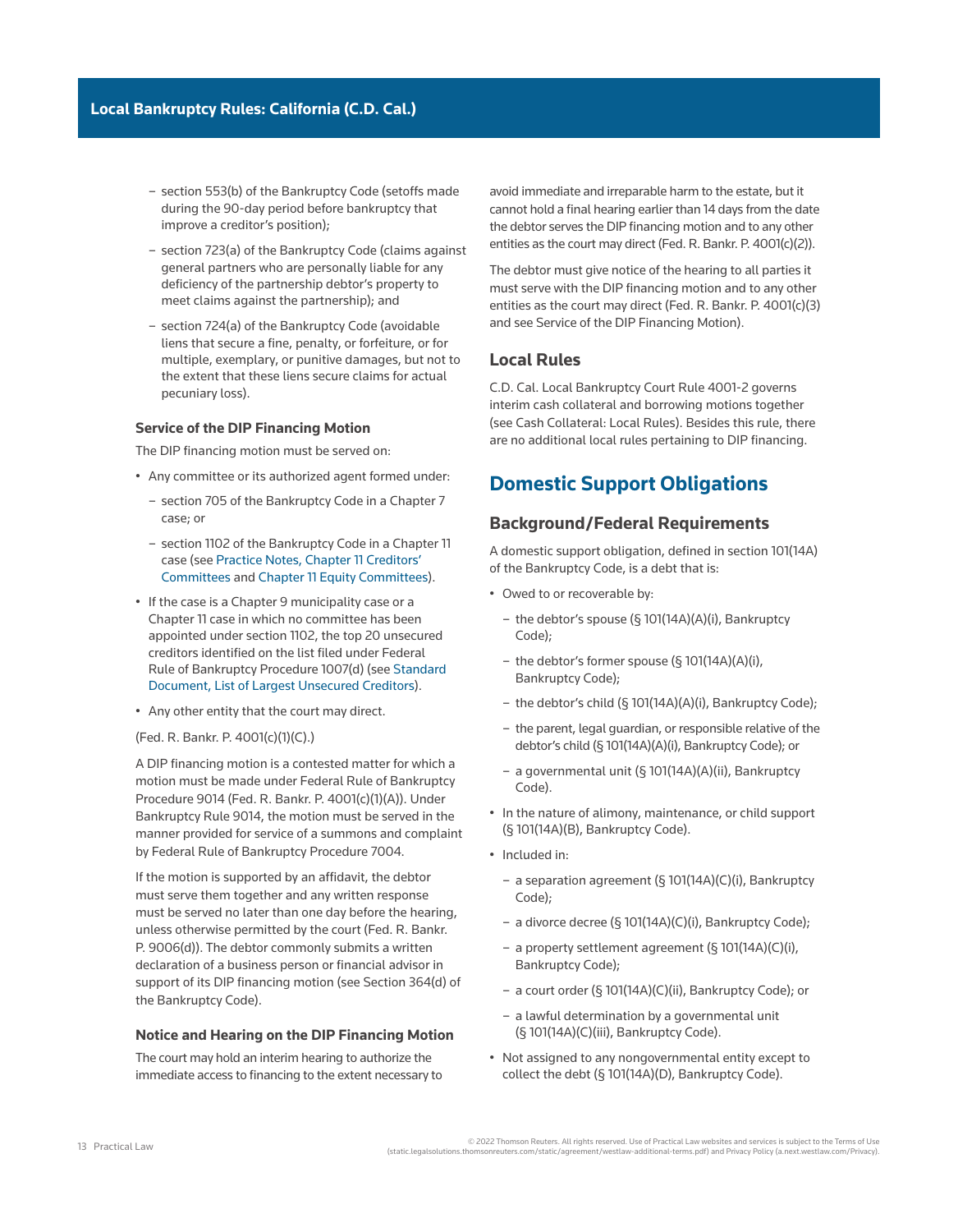A domestic support obligation:

- Can accrue before, on, or after the [petition date](http://www.westlaw.com/Document/I2b7a9c4741b111e598dc8b09b4f043e0/View/FullText.html?originationContext=document&vr=3.0&rs=cblt1.0&transitionType=DocumentItem&contextData=(sc.Search)) and can accrue interest under applicable non-bankruptcy law (§ 101(14A), Bankruptcy Code).
- Cannot be [discharged](http://www.westlaw.com/Document/I3a99e7daef1211e28578f7ccc38dcbee/View/FullText.html?originationContext=document&vr=3.0&rs=cblt1.0&transitionType=DocumentItem&contextData=(sc.Search)) under any chapter of the Bankruptcy Code, including [Chapters 7,](http://www.westlaw.com/Document/I210505b1ef0811e28578f7ccc38dcbee/View/FullText.html?originationContext=document&vr=3.0&rs=cblt1.0&transitionType=DocumentItem&contextData=(sc.Search)) [11,](http://www.westlaw.com/Document/Ibb09e934ef0511e28578f7ccc38dcbee/View/FullText.html?originationContext=document&vr=3.0&rs=cblt1.0&transitionType=DocumentItem&contextData=(sc.Search)) [12,](http://www.westlaw.com/Document/Iff97b0b58dec11e9adfea82903531a62/View/FullText.html?originationContext=document&vr=3.0&rs=cblt1.0&transitionType=DocumentItem&contextData=(sc.Search)) or [13](http://www.westlaw.com/Document/I3a9a0b8aef1211e28578f7ccc38dcbee/View/FullText.html?originationContext=document&vr=3.0&rs=cblt1.0&transitionType=DocumentItem&contextData=(sc.Search)).

#### (§ 523(a)(5), Bankruptcy Code.)

A Chapter 12 or 13 debtor must remain current on [postpetition](http://www.westlaw.com/Document/Ibb09e95bef0511e28578f7ccc38dcbee/View/FullText.html?originationContext=document&vr=3.0&rs=cblt1.0&transitionType=DocumentItem&contextData=(sc.Search)) domestic support obligations to receive a discharge under Chapters 12 and 13 (§§ 1228(a) and 1328(a), Bankruptcy Code). An individual Chapter 11 debtor must remain current on postpetition domestic support obligations as a condition to [confirmation](http://www.westlaw.com/Document/Ibb09e97def0511e28578f7ccc38dcbee/View/FullText.html?originationContext=document&vr=3.0&rs=cblt1.0&transitionType=DocumentItem&contextData=(sc.Search)) of its plan (§§ 1129(a)(14), Bankruptcy Code).

#### **Official Bankruptcy Form B2830**

[Official Bankruptcy Form B2830](http://www.westlaw.com/Link/Document/FullText?findType=L&pubNum=1101192&cite=USFRPBDFMB2830&originatingDoc=Ia2a72f779c9311e79bef99c0ee06c731&refType=GA&originationContext=document&vr=3.0&rs=cblt1.0&transitionType=PLDocumentLink&billingHash=69E0D7A69D25C5D33FEBC6F2DCF3BF9F3394DF7A9FCE9278C108669D12C989B8&contextData=(sc.Search)) is used to certify under section 1328(a) of the Bankruptcy Code that the debtor either:

- Owed no domestic support obligation when the bankruptcy petition was filed and was not required to pay any domestic support obligation since then.
- Was required to pay a domestic support obligation and has paid all amounts:
	- required under the Chapter 13 [plan](http://www.westlaw.com/Document/I03f4db03eee311e28578f7ccc38dcbee/View/FullText.html?originationContext=document&vr=3.0&rs=cblt1.0&transitionType=DocumentItem&contextData=(sc.Search)); and
	- that became due between the petition date and the day of the certification.

The debtor must also certify that the debtor has either:

- Not claimed an exemption under section 522(b)(3) of the Bankruptcy Code or state or local law, as specified in section 522(p)(1) and (2) of the Bankruptcy Code:
	- in property that the debtor or a dependent use as a residence, claims as a homestead, or acquired as a burial plot; and
	- that exceeds \$170,350 in value.
- Claimed an exemption under section 522(b)(3) or state or local law, as specified in section 522(p)(1) and (2):
	- in property that the debtor or a dependent use as a residence, claims as a homestead, or acquired as a burial plot; and
	- that exceeds \$170,350 in value.

The [Instructions to Official Bankruptcy Form 2830](https://www.uscourts.gov/sites/default/files/form_b2830_instructions.pdf) provide that:

- In a joint case, each debtor must file the certifications.
- The debtor must make the certifications after it has completed the plan payments.

## **Local Rules**

A Chapter 13 debtor must comply with [C.D. Cal. Local](http://www.westlaw.com/Link/Document/FullText?findType=L&pubNum=1004206&cite=CARUSBCLBR.3015-1&originatingDoc=Ia2a72f779c9311e79bef99c0ee06c731&refType=GA&originationContext=document&vr=3.0&rs=cblt1.0&transitionType=PLDocumentLink&billingHash=19F4FE60E7E9CB25247B6515D043EAE5365273B88CD7E7F97970A7BA09EC03C1&contextData=(sc.Search))  [Bankruptcy Court Rule 3015-1\(b\)\(6\)](http://www.westlaw.com/Link/Document/FullText?findType=L&pubNum=1004206&cite=CARUSBCLBR.3015-1&originatingDoc=Ia2a72f779c9311e79bef99c0ee06c731&refType=GA&originationContext=document&vr=3.0&rs=cblt1.0&transitionType=PLDocumentLink&billingHash=19F4FE60E7E9CB25247B6515D043EAE5365273B88CD7E7F97970A7BA09EC03C1&contextData=(sc.Search)) in a case where there is a domestic support obligation, which provides that:

- Where a domestic support obligation exists, the debtor must provide to the [Chapter 13 trustee](http://www.westlaw.com/Document/Ic8213a45a7cf11e9adfea82903531a62/View/FullText.html?originationContext=document&vr=3.0&rs=cblt1.0&transitionType=DocumentItem&contextData=(sc.Search)) before or at the [meeting of creditors](http://www.westlaw.com/Document/Id4cf1894f3ad11e28578f7ccc38dcbee/View/FullText.html?originationContext=document&vr=3.0&rs=cblt1.0&transitionType=DocumentItem&contextData=(sc.Search)):
	- the name, current address, and current telephone number of the holder of the claim; and
	- any applicable case number and account number.
- Throughout the duration of the case, the debtor must inform the Chapter 13 trustee of any new or changed information regarding this requirement.
- If a domestic support obligation arises after the filing of the petition, the debtor must provide the required information to the Chapter 13 trustee as soon as practicable but no later than 28 days after the duty arises to pay the domestic support obligation.

[C.D. Cal. Local Bankruptcy Court Rule 3015-1\(f\)](http://www.westlaw.com/Link/Document/FullText?findType=L&pubNum=1004206&cite=CARUSBCLBR.3015-1&originatingDoc=Ia2a72f779c9311e79bef99c0ee06c731&refType=GA&originationContext=document&vr=3.0&rs=cblt1.0&transitionType=PLDocumentLink&billingHash=19F4FE60E7E9CB25247B6515D043EAE5365273B88CD7E7F97970A7BA09EC03C1&contextData=(sc.Search)) provides that:

- A Chapter 13 plan may provide for current payments of domestic support obligations directly to the creditor.
- The plan may provide for payment of a domestic support obligation arrearage and that this arrearage must be paid through the Chapter 13 trustee.

# **Electronic Court Filing and Transmission of Highly Sensitive Documents**

### **Background/Federal Requirements**

Cybersecurity is an important issue for bankruptcy professionals and how they counsel debtor, creditor, and other bankruptcy clients. The debtor and estate professionals collect large amounts of personally identifiable information (PII) and other sensitive data that has significant value to hackers and other cyberattackers.

After the disclosure of widespread cybersecurity breaches of both private sector and government computer systems,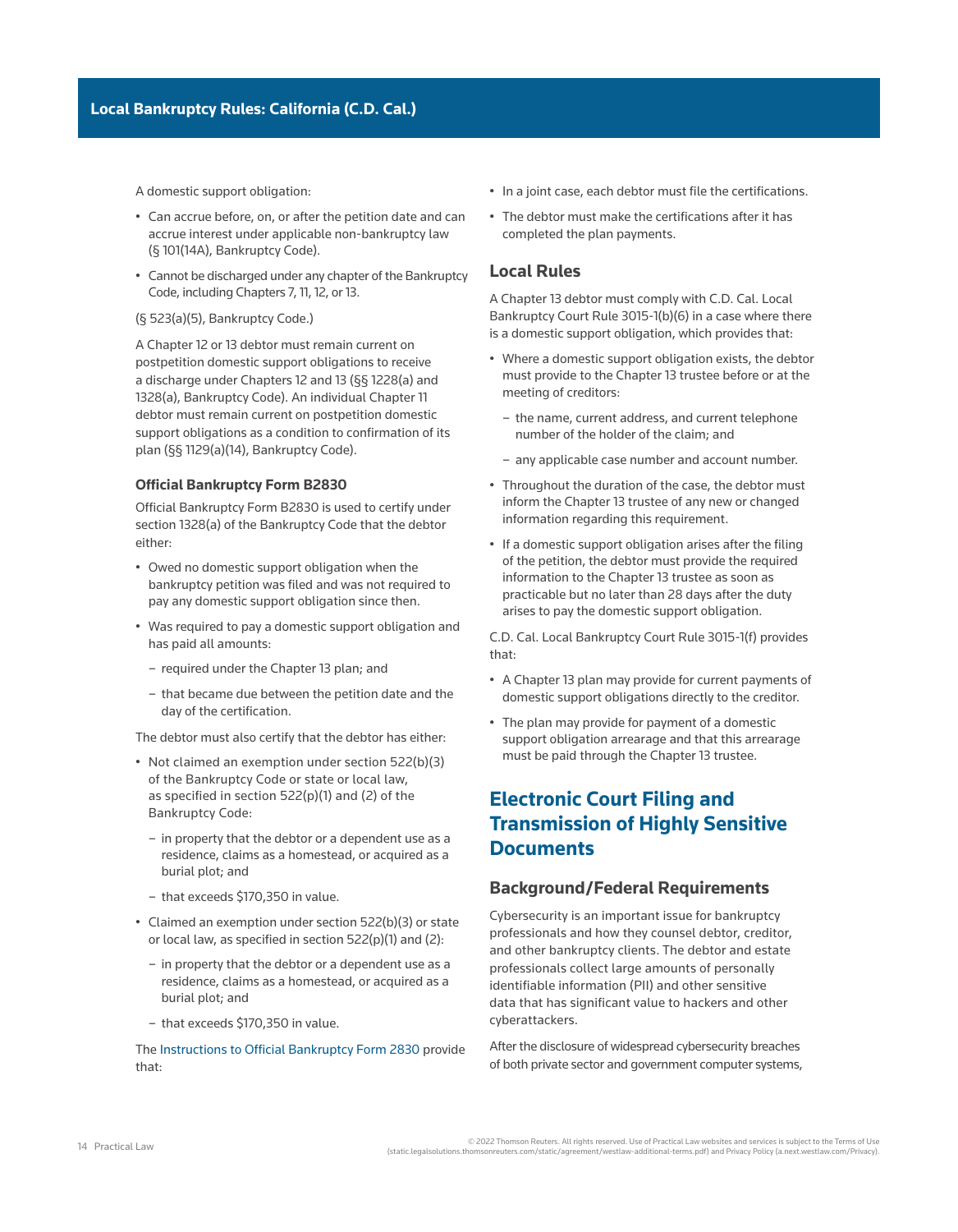in 2021 US federal courts began implementing new security procedures to protect highly sensitive confidential documents (HSDs) filed with the courts. Many US bankruptcy courts have entered orders requiring parties to file HSDs outside of the electronic court filing (CM/ECF) system.

Under the new procedures, HSDs filed with federal courts will be accepted for filing in paper form or by a secure electronic device, such as a thumb drive, and stored in a secure stand-alone computer system. These sealed HSDs will not be uploaded to CM/ECF. This new practice will not change current policies regarding public access to court records, since sealed records are confidential and currently are not available to the public.

Federal courts, including bankruptcy courts, will issue standing or general orders regarding the new HSD procedures. While the procedures apply to all HSDs filed with a court, not all sealed filings are considered an HSD. The specific bankruptcy court orders will address the type of filings a court does and does not consider to be HSDs.

For more information, see [Practice Note, Cybersecurity in](http://us.practicallaw.tr.com/W-034-1108)  [Bankruptcy](http://us.practicallaw.tr.com/W-034-1108).

## **Local Rules**

At this time, the C.D. Cal. does not have any local rules concerning HSDs. In practice, instructions and orders are obtained on a case-by-case basis from the judge assigned to the case. For example, a confidential document may be filed under seal, subject to section 107 of the Bankruptcy Code, on prior written order of the court. If a filing under seal is requested, a written motion requesting this relief and a proposed order must be presented to the judge in the manner set out in Section 4 of [The Central Guide](https://www.cacb.uscourts.gov/the-central-guide) (C.D. Cal. LBR 5003-2(c)).

# **First Day Declarations**

## **Background/Federal Requirements**

The first day [declaration](http://www.westlaw.com/Document/I03f4d949eee311e28578f7ccc38dcbee/View/FullText.html?originationContext=document&vr=3.0&rs=cblt1.0&transitionType=DocumentItem&contextData=(sc.Search)) is an independent document executed by a key executive or senior officer of the debtor, providing an explanation of the debtor's business, the events leading to the [Chapter 11](http://www.westlaw.com/Document/Ibb09e934ef0511e28578f7ccc38dcbee/View/FullText.html?originationContext=document&vr=3.0&rs=cblt1.0&transitionType=DocumentItem&contextData=(sc.Search)) case, the basis for the relief sought in the first day motions, and often the debtor's future intentions for the Chapter 11 case.

The transition into bankruptcy can be difficult for most companies, as their [board of directors](http://www.westlaw.com/Document/I0f9fc12def0811e28578f7ccc38dcbee/View/FullText.html?originationContext=document&vr=3.0&rs=cblt1.0&transitionType=DocumentItem&contextData=(sc.Search)) and management are forced to accept new limitations on their authority to operate the business and adapt to their new [fiduciary](http://www.westlaw.com/Document/Ibb0a107fef0511e28578f7ccc38dcbee/View/FullText.html?originationContext=document&vr=3.0&rs=cblt1.0&transitionType=DocumentItem&contextData=(sc.Search))  [duties](http://www.westlaw.com/Document/Ibb0a107fef0511e28578f7ccc38dcbee/View/FullText.html?originationContext=document&vr=3.0&rs=cblt1.0&transitionType=DocumentItem&contextData=(sc.Search)) to the debtor's [secured creditors](http://www.westlaw.com/Document/Ibb09e941ef0511e28578f7ccc38dcbee/View/FullText.html?originationContext=document&vr=3.0&rs=cblt1.0&transitionType=DocumentItem&contextData=(sc.Search)) and [unsecured](http://www.westlaw.com/Document/Ibb09e92def0511e28578f7ccc38dcbee/View/FullText.html?originationContext=document&vr=3.0&rs=cblt1.0&transitionType=DocumentItem&contextData=(sc.Search)) 

[creditors](http://www.westlaw.com/Document/Ibb09e92def0511e28578f7ccc38dcbee/View/FullText.html?originationContext=document&vr=3.0&rs=cblt1.0&transitionType=DocumentItem&contextData=(sc.Search)). The transition is equally difficult for a debtor's employees, lessors, creditors, and customers.

A first day declaration can help mitigate these concerns by providing an explanation for the events that led to the bankruptcy and a road map for the Chapter 11 case.

For more information on first day declarations, see [Practice Note, Chapter 11 First Day Declaration](http://us.practicallaw.tr.com/7-617-7678).

## **Local Rules**

[C.D. Cal. Local Bankruptcy Court Rule 9075-1\(a\)\(4\)](http://www.westlaw.com/Link/Document/FullText?findType=L&pubNum=1004206&cite=CARUSBCLBR.9075-1&originatingDoc=Ia2a72f779c9311e79bef99c0ee06c731&refType=GA&originationContext=document&vr=3.0&rs=cblt1.0&transitionType=PLDocumentLink&billingHash=0C9BDB2BC9943594A5B1E3721F8A4F22A5A5FF830E95C209C9A8896A948CB6A7&contextData=(sc.Search))  provides that any declaration in support of an emergency motion must:

- Justify setting the hearing on less than 48 hours' notice.
- Support granting the motion on the merits.

The C.D. Cal. Local Bankruptcy Court Rules do not explicitly allow for the waiver of these requirements, but there are several local rules that specify that the rule is a requirement unless otherwise ordered by the court (for example, [C.D. Cal.](http://www.westlaw.com/Link/Document/FullText?findType=L&pubNum=1004206&cite=CARUSBCLBR.9075-1&originatingDoc=Ia2a72f779c9311e79bef99c0ee06c731&refType=GA&originationContext=document&vr=3.0&rs=cblt1.0&transitionType=PLDocumentLink&billingHash=0C9BDB2BC9943594A5B1E3721F8A4F22A5A5FF830E95C209C9A8896A948CB6A7&contextData=(sc.Search))  [LBR 9075-1\(a\)\(2\)](http://www.westlaw.com/Link/Document/FullText?findType=L&pubNum=1004206&cite=CARUSBCLBR.9075-1&originatingDoc=Ia2a72f779c9311e79bef99c0ee06c731&refType=GA&originationContext=document&vr=3.0&rs=cblt1.0&transitionType=PLDocumentLink&billingHash=0C9BDB2BC9943594A5B1E3721F8A4F22A5A5FF830E95C209C9A8896A948CB6A7&contextData=(sc.Search)) (how to obtain hearing date and time); [C.D. Cal. LBR 9075-1\(a\)\(5\)](http://www.westlaw.com/Link/Document/FullText?findType=L&pubNum=1004206&cite=CARUSBCLBR.9075-1&originatingDoc=Ia2a72f779c9311e79bef99c0ee06c731&refType=GA&originationContext=document&vr=3.0&rs=cblt1.0&transitionType=PLDocumentLink&billingHash=0C9BDB2BC9943594A5B1E3721F8A4F22A5A5FF830E95C209C9A8896A948CB6A7&contextData=(sc.Search)) (telephonic notice requirements); [C.D. Cal. LBR 9075-1\(a\)\(6\)](http://www.westlaw.com/Link/Document/FullText?findType=L&pubNum=1004206&cite=CARUSBCLBR.9075-1&originatingDoc=Ia2a72f779c9311e79bef99c0ee06c731&refType=GA&originationContext=document&vr=3.0&rs=cblt1.0&transitionType=PLDocumentLink&billingHash=0C9BDB2BC9943594A5B1E3721F8A4F22A5A5FF830E95C209C9A8896A948CB6A7&contextData=(sc.Search)) (service of motion requirements); [C.D. Cal. LBR 9075-1\(a\)\(7\)](http://www.westlaw.com/Link/Document/FullText?findType=L&pubNum=1004206&cite=CARUSBCLBR.9075-1&originatingDoc=Ia2a72f779c9311e79bef99c0ee06c731&refType=GA&originationContext=document&vr=3.0&rs=cblt1.0&transitionType=PLDocumentLink&billingHash=0C9BDB2BC9943594A5B1E3721F8A4F22A5A5FF830E95C209C9A8896A948CB6A7&contextData=(sc.Search)) (deadline to file motion)).

# **First Day Motions**

## **Background/Federal Requirements**

A Chapter 11 debtor typically files several motions on or soon after the petition date to seek relief necessary to ease the debtor's transition into bankruptcy. These first day motions address both administrative and operational issues and may seek relief on an interim or final basis.

For more information on first day motions, see [Practice](http://us.practicallaw.tr.com/W-000-5994)  [Note, First Day Motions: Overview](http://us.practicallaw.tr.com/W-000-5994) and [First Day Relief:](http://us.practicallaw.tr.com/W-000-6011)  [Debtor Checklist.](http://us.practicallaw.tr.com/W-000-6011)

## **Local Rules**

[C.D. Cal. Local Bankruptcy Court Rule 2081-1](http://www.westlaw.com/Link/Document/FullText?findType=L&pubNum=1004206&cite=CARUSBCLBR.2081-1&originatingDoc=Ia2a72f779c9311e79bef99c0ee06c731&refType=GA&originationContext=document&vr=3.0&rs=cblt1.0&transitionType=PLDocumentLink&billingHash=0ED4D76E2FCD727E17F04918249E5E861A1CA0DBCA96FB87F076D158DE541CE7&contextData=(sc.Search)) specifies typical motions requiring emergency or expedited relief and the required content for these motions. All emergency motions must be accompanied by supporting declaration and comply with the content, notice, and procedural requirements set out in [C.D. Cal. Local Bankruptcy Court](http://www.westlaw.com/Link/Document/FullText?findType=L&pubNum=1004206&cite=CARUSBCLBR.9075-1&originatingDoc=Ia2a72f779c9311e79bef99c0ee06c731&refType=GA&originationContext=document&vr=3.0&rs=cblt1.0&transitionType=PLDocumentLink&billingHash=0C9BDB2BC9943594A5B1E3721F8A4F22A5A5FF830E95C209C9A8896A948CB6A7&contextData=(sc.Search))  [Rule 9075-1](http://www.westlaw.com/Link/Document/FullText?findType=L&pubNum=1004206&cite=CARUSBCLBR.9075-1&originatingDoc=Ia2a72f779c9311e79bef99c0ee06c731&refType=GA&originationContext=document&vr=3.0&rs=cblt1.0&transitionType=PLDocumentLink&billingHash=0C9BDB2BC9943594A5B1E3721F8A4F22A5A5FF830E95C209C9A8896A948CB6A7&contextData=(sc.Search)) [\(C.D. Cal. LBR 9013-1\)](http://www.westlaw.com/Link/Document/FullText?findType=L&pubNum=1004206&cite=CARUSBCLBR.9013-1&originatingDoc=Ia2a72f779c9311e79bef99c0ee06c731&refType=GA&originationContext=document&vr=3.0&rs=cblt1.0&transitionType=PLDocumentLink&billingHash=D27C10DE618AE981AFE33FF81CF165382816D5D118F4405B70D53508DBED4A6D&contextData=(sc.Search)).

Each judge has a designated primary and secondary contact for obtaining a hearing date and time for an emergency motion under [C.D. Cal. Local Bankruptcy Court Rule](http://www.westlaw.com/Link/Document/FullText?findType=L&pubNum=1004206&cite=CARUSBCLBR.9075-1&originatingDoc=Ia2a72f779c9311e79bef99c0ee06c731&refType=GA&originationContext=document&vr=3.0&rs=cblt1.0&transitionType=PLDocumentLink&billingHash=0C9BDB2BC9943594A5B1E3721F8A4F22A5A5FF830E95C209C9A8896A948CB6A7&contextData=(sc.Search))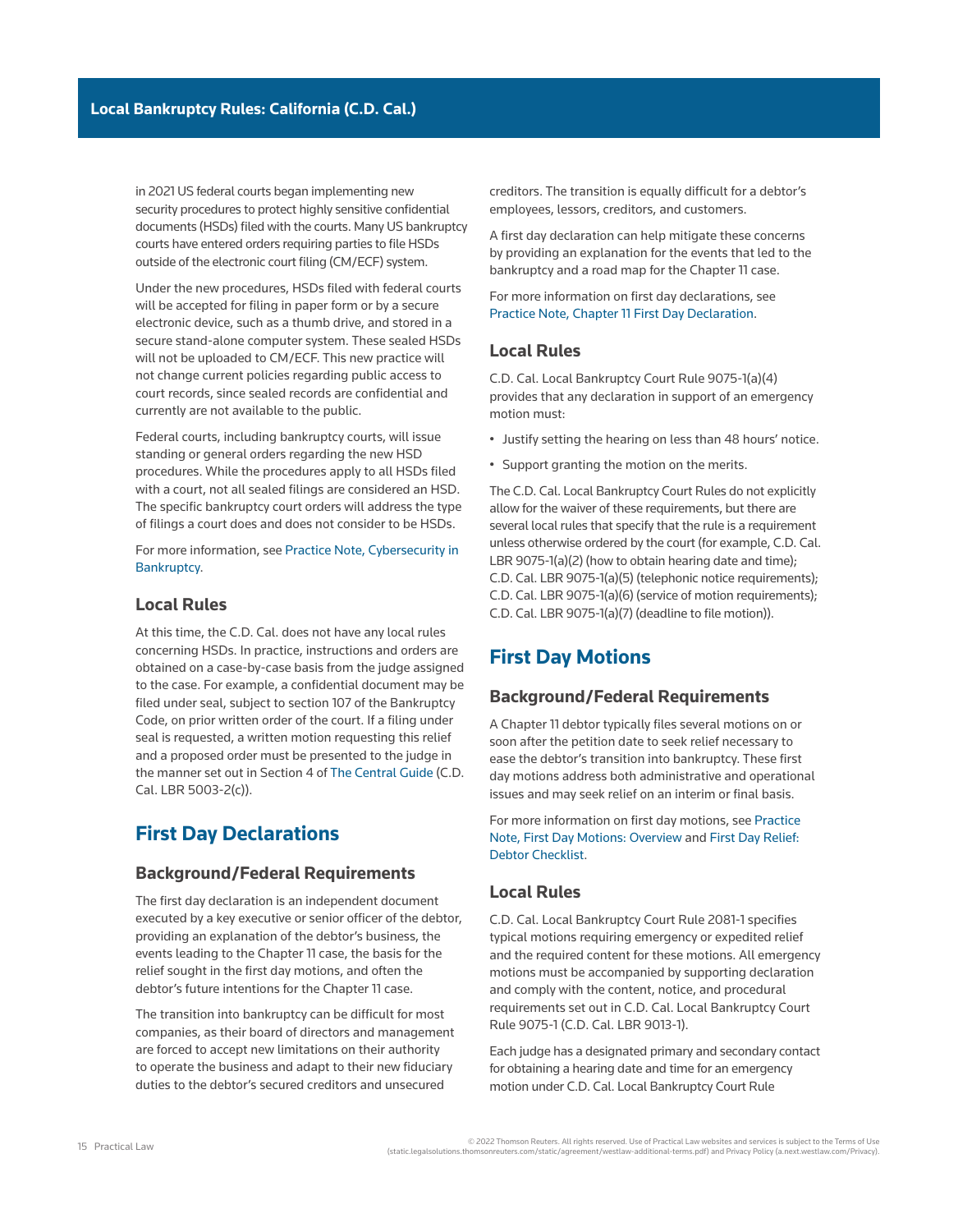[9075-1\(a\)\(2\)](http://www.westlaw.com/Link/Document/FullText?findType=L&pubNum=1004206&cite=CARUSBCLBR.9075-1&originatingDoc=Ia2a72f779c9311e79bef99c0ee06c731&refType=GA&originationContext=document&vr=3.0&rs=cblt1.0&transitionType=PLDocumentLink&billingHash=0C9BDB2BC9943594A5B1E3721F8A4F22A5A5FF830E95C209C9A8896A948CB6A7&contextData=(sc.Search)) (see [The Central Guide: Section 3: Judges'](https://www.cacb.uscourts.gov/the-central-guide/Section%203)  [Procedures-Judges' Webpages](https://www.cacb.uscourts.gov/the-central-guide/Section%203)).

Before telephoning chambers, the moving party should:

- Consult the presiding judge's webpage on the court's [website](https://www.cacb.uscourts.gov/judges/judge-directory) to determine whether the presiding judge has additional procedures or instructions for obtaining a hearing on an emergency motion.
- Be prepared to provide notice of an emergency hearing by phone and overnight mail service, email, or fax service.

# **Post-Confirmation Requirements**

## **Background/Federal Requirements**

Local bankruptcy court rules may contain post[confirmation](http://www.westlaw.com/Document/Ibb09e97def0511e28578f7ccc38dcbee/View/FullText.html?originationContext=document&vr=3.0&rs=cblt1.0&transitionType=DocumentItem&contextData=(sc.Search)) requirements for Chapter 11 cases, including liquidating cases. These requirements can include:

- Submission of a post-confirmation timetable and proposed order.
- Filing of periodic post-confirmation reports.
- Filing a closing or final report.
- A motion for a final decree.

## **Local Rules**

The C.D. Cal. Local Bankruptcy Court Rules contain postconfirmation rules that apply in all Chapter 11 cases.

After confirmation of a Chapter 11 plan, the reorganized debtor must file and serve post-confirmation status reports on the [US Trustee](http://www.westlaw.com/Document/Ibb09e9afef0511e28578f7ccc38dcbee/View/FullText.html?originationContext=document&vr=3.0&rs=cblt1.0&transitionType=DocumentItem&contextData=(sc.Search)) and the 20 largest [unsecured creditors](http://www.westlaw.com/Document/Ibb09e92def0511e28578f7ccc38dcbee/View/FullText.html?originationContext=document&vr=3.0&rs=cblt1.0&transitionType=DocumentItem&contextData=(sc.Search))  setting out:

- The progress that has been made toward substantial consummation of the confirmed [plan.](http://www.westlaw.com/Document/I03f4db03eee311e28578f7ccc38dcbee/View/FullText.html?originationContext=document&vr=3.0&rs=cblt1.0&transitionType=DocumentItem&contextData=(sc.Search))
- A schedule listing for each debt and each [class of claims:](http://www.westlaw.com/Document/Ibb09e97fef0511e28578f7ccc38dcbee/View/FullText.html?originationContext=document&vr=3.0&rs=cblt1.0&transitionType=DocumentItem&contextData=(sc.Search))
	- the total amount required to be paid under the plan;
	- the amount required to be paid as of the date of the report;
	- the amount actually paid as of the date of the report; and
	- the deficiency, if any, in required payments.
- A schedule of any and all post-confirmation tax liabilities that have accrued or come due and a detailed explanation of payments thereon.
- Projections about the reorganized debtor's, postconfirmation trustee's, or other responsible party's continuing ability to comply with the terms of the plan.
- An estimate of the date for plan consummation and application for final decree.
- Any other relevant information needed to explain the progress toward completion of the confirmed plan.

#### [\(C.D. Cal. LBR 3020-1\(b\).](http://www.westlaw.com/Link/Document/FullText?findType=L&pubNum=1004206&cite=CARUSBCLBR.3020-1&originatingDoc=Ia2a72f779c9311e79bef99c0ee06c731&refType=GA&originationContext=document&vr=3.0&rs=cblt1.0&transitionType=PLDocumentLink&billingHash=7CE58480B467F01520C67883054C451684CE31201ACF971DE53E65996B722D19&contextData=(sc.Search)))

Reporting entities whose equity securities are registered under Section 12(b) of the Securities Exchange Act of 1934 may provide information from their latest [10Q](http://www.westlaw.com/Document/I03f4d7eceee311e28578f7ccc38dcbee/View/FullText.html?originationContext=document&vr=3.0&rs=cblt1.0&transitionType=DocumentItem&contextData=(sc.Search)) or [10K](http://www.westlaw.com/Document/I03f4d7e8eee311e28578f7ccc38dcbee/View/FullText.html?originationContext=document&vr=3.0&rs=cblt1.0&transitionType=DocumentItem&contextData=(sc.Search)) filing with the [SEC](http://www.westlaw.com/Document/I03f4da84eee311e28578f7ccc38dcbee/View/FullText.html?originationContext=document&vr=3.0&rs=cblt1.0&transitionType=DocumentItem&contextData=(sc.Search)), if it is responsive to these requirements ([C.D.](http://www.westlaw.com/Link/Document/FullText?findType=L&pubNum=1004206&cite=CARUSBCLBR.3020-1&originatingDoc=Ia2a72f779c9311e79bef99c0ee06c731&refType=GA&originationContext=document&vr=3.0&rs=cblt1.0&transitionType=PLDocumentLink&billingHash=7CE58480B467F01520C67883054C451684CE31201ACF971DE53E65996B722D19&contextData=(sc.Search))  [Cal. LBR 3020-1\(b\)](http://www.westlaw.com/Link/Document/FullText?findType=L&pubNum=1004206&cite=CARUSBCLBR.3020-1&originatingDoc=Ia2a72f779c9311e79bef99c0ee06c731&refType=GA&originationContext=document&vr=3.0&rs=cblt1.0&transitionType=PLDocumentLink&billingHash=7CE58480B467F01520C67883054C451684CE31201ACF971DE53E65996B722D19&contextData=(sc.Search))).

Unless otherwise ordered, the first post-confirmation status report must be filed within 120 days of entry of the order confirming the plan. Subsequent reports will be due on the 15th day of the month following each successive 120-day reporting period until a final decree is entered. [\(C.D. Cal. LBR 3020-1\(c\).](http://www.westlaw.com/Link/Document/FullText?findType=L&pubNum=1004206&cite=CARUSBCLBR.3020-1&originatingDoc=Ia2a72f779c9311e79bef99c0ee06c731&refType=GA&originationContext=document&vr=3.0&rs=cblt1.0&transitionType=PLDocumentLink&billingHash=7CE58480B467F01520C67883054C451684CE31201ACF971DE53E65996B722D19&contextData=(sc.Search)))

The failure to timely file post-confirmation status reports is cause for dismissal or [conversion](http://www.westlaw.com/Document/I54eaa0c31c9a11e38578f7ccc38dcbee/View/FullText.html?originationContext=document&vr=3.0&rs=cblt1.0&transitionType=DocumentItem&contextData=(sc.Search)) to a [Chapter 7](http://www.westlaw.com/Document/I210505b1ef0811e28578f7ccc38dcbee/View/FullText.html?originationContext=document&vr=3.0&rs=cblt1.0&transitionType=DocumentItem&contextData=(sc.Search)) case under section 1112(b) of the Bankruptcy Code [\(C.D. Cal.](http://www.westlaw.com/Link/Document/FullText?findType=L&pubNum=1004206&cite=CARUSBCLBR.3020-1&originatingDoc=Ia2a72f779c9311e79bef99c0ee06c731&refType=GA&originationContext=document&vr=3.0&rs=cblt1.0&transitionType=PLDocumentLink&billingHash=7CE58480B467F01520C67883054C451684CE31201ACF971DE53E65996B722D19&contextData=(sc.Search))  [LBR 3020-1\(d\)\)](http://www.westlaw.com/Link/Document/FullText?findType=L&pubNum=1004206&cite=CARUSBCLBR.3020-1&originatingDoc=Ia2a72f779c9311e79bef99c0ee06c731&refType=GA&originationContext=document&vr=3.0&rs=cblt1.0&transitionType=PLDocumentLink&billingHash=7CE58480B467F01520C67883054C451684CE31201ACF971DE53E65996B722D19&contextData=(sc.Search)).

The C.D. Cal. Local Bankruptcy Court Rules contain post-confirmation rules that apply solely in Subchapter V cases, with different rules, procedures, and applicable reporting differences (see Subchapter V of Chapter 11: Local Rules: Post-Confirmation Reporting Requirements).

### **Motion for Final Decree and Closing a Chapter 11 Case**

After an estate is fully administered in a Chapter 11 [reorganization](http://www.westlaw.com/Document/I210616fbef0811e28578f7ccc38dcbee/View/FullText.html?originationContext=document&vr=3.0&rs=cblt1.0&transitionType=DocumentItem&contextData=(sc.Search)) case, a reorganized debtor, [Chapter 11](http://www.westlaw.com/Document/I1c633953ef2811e28578f7ccc38dcbee/View/FullText.html?originationContext=document&vr=3.0&rs=cblt1.0&transitionType=DocumentItem&contextData=(sc.Search))  [trustee,](http://www.westlaw.com/Document/I1c633953ef2811e28578f7ccc38dcbee/View/FullText.html?originationContext=document&vr=3.0&rs=cblt1.0&transitionType=DocumentItem&contextData=(sc.Search)) or Subchapter V trustee-in-possession may file a motion for a final decree using the procedure of [C.D. Cal. Local Bankruptcy Court Rule 9013-1\(d\)](http://www.westlaw.com/Link/Document/FullText?findType=L&pubNum=1004206&cite=CARUSBCLBR.9013-1&originatingDoc=Ia2a72f779c9311e79bef99c0ee06c731&refType=GA&originationContext=document&vr=3.0&rs=cblt1.0&transitionType=PLDocumentLink&billingHash=D27C10DE618AE981AFE33FF81CF165382816D5D118F4405B70D53508DBED4A6D&contextData=(sc.Search)) or [C.D. Cal. Local Bankruptcy Court Rule 9013-1\(o\)](http://www.westlaw.com/Link/Document/FullText?findType=L&pubNum=1004206&cite=CARUSBCLBR.9013-1&originatingDoc=Ia2a72f779c9311e79bef99c0ee06c731&refType=GA&originationContext=document&vr=3.0&rs=cblt1.0&transitionType=PLDocumentLink&billingHash=D27C10DE618AE981AFE33FF81CF165382816D5D118F4405B70D53508DBED4A6D&contextData=(sc.Search)). Notice of the motion must be served on all parties on whom the plan was served [\(C.D. Cal. LBR 3022-1\(a\)](http://www.westlaw.com/Link/Document/FullText?findType=L&pubNum=1004206&cite=CARUSBCLBR.3022-1&originatingDoc=Ia2a72f779c9311e79bef99c0ee06c731&refType=GA&originationContext=document&vr=3.0&rs=cblt1.0&transitionType=PLDocumentLink&billingHash=8C1504D9D21F62859740B45744AEA7944C111731999265E2311DA3EC41C13FCA&contextData=(sc.Search))). In Subchapter V cases, a final report and accounting must be filed before filing a motion for a final decree ([C.D.](http://www.westlaw.com/Link/Document/FullText?findType=L&pubNum=1004206&cite=CARUSBCLBR.3022-2&originatingDoc=Ia2a72f779c9311e79bef99c0ee06c731&refType=GA&originationContext=document&vr=3.0&rs=cblt1.0&transitionType=PLDocumentLink&billingHash=FB191A5C5DB4510590694064AA8743F6E10896A553663030F4491B89DA627D2F&contextData=(sc.Search))  [Cal. LBR 3022-2](http://www.westlaw.com/Link/Document/FullText?findType=L&pubNum=1004206&cite=CARUSBCLBR.3022-2&originatingDoc=Ia2a72f779c9311e79bef99c0ee06c731&refType=GA&originationContext=document&vr=3.0&rs=cblt1.0&transitionType=PLDocumentLink&billingHash=FB191A5C5DB4510590694064AA8743F6E10896A553663030F4491B89DA627D2F&contextData=(sc.Search)) and see Subchapter V of Chapter 11: Local Rules: Full Administration in a Subchapter V Case).

If a Chapter 11 estate is substantially consummated but not fully administered, the reorganized debtor, Chapter 11 trustee, or Subchapter V trustee-in-possession may file a motion for an order closing the case on an interim basis using the procedure of [C.D. Cal. Local Bankruptcy Court](http://www.westlaw.com/Link/Document/FullText?findType=L&pubNum=1004206&cite=CARUSBCLBR.9013-1&originatingDoc=Ia2a72f779c9311e79bef99c0ee06c731&refType=GA&originationContext=document&vr=3.0&rs=cblt1.0&transitionType=PLDocumentLink&billingHash=D27C10DE618AE981AFE33FF81CF165382816D5D118F4405B70D53508DBED4A6D&contextData=(sc.Search))  [Rule 9013-1\(d\)](http://www.westlaw.com/Link/Document/FullText?findType=L&pubNum=1004206&cite=CARUSBCLBR.9013-1&originatingDoc=Ia2a72f779c9311e79bef99c0ee06c731&refType=GA&originationContext=document&vr=3.0&rs=cblt1.0&transitionType=PLDocumentLink&billingHash=D27C10DE618AE981AFE33FF81CF165382816D5D118F4405B70D53508DBED4A6D&contextData=(sc.Search)) or [C.D. Cal. Local Bankruptcy Court Rule](http://www.westlaw.com/Link/Document/FullText?findType=L&pubNum=1004206&cite=CARUSBCLBR.9013-1&originatingDoc=Ia2a72f779c9311e79bef99c0ee06c731&refType=GA&originationContext=document&vr=3.0&rs=cblt1.0&transitionType=PLDocumentLink&billingHash=D27C10DE618AE981AFE33FF81CF165382816D5D118F4405B70D53508DBED4A6D&contextData=(sc.Search))  [9013-1\(o\)](http://www.westlaw.com/Link/Document/FullText?findType=L&pubNum=1004206&cite=CARUSBCLBR.9013-1&originatingDoc=Ia2a72f779c9311e79bef99c0ee06c731&refType=GA&originationContext=document&vr=3.0&rs=cblt1.0&transitionType=PLDocumentLink&billingHash=D27C10DE618AE981AFE33FF81CF165382816D5D118F4405B70D53508DBED4A6D&contextData=(sc.Search)) [\(C.D. Cal. LBR 3022-1\(b\)](http://www.westlaw.com/Link/Document/FullText?findType=L&pubNum=1004206&cite=CARUSBCLBR.3022-1&originatingDoc=Ia2a72f779c9311e79bef99c0ee06c731&refType=GA&originationContext=document&vr=3.0&rs=cblt1.0&transitionType=PLDocumentLink&billingHash=8C1504D9D21F62859740B45744AEA7944C111731999265E2311DA3EC41C13FCA&contextData=(sc.Search))).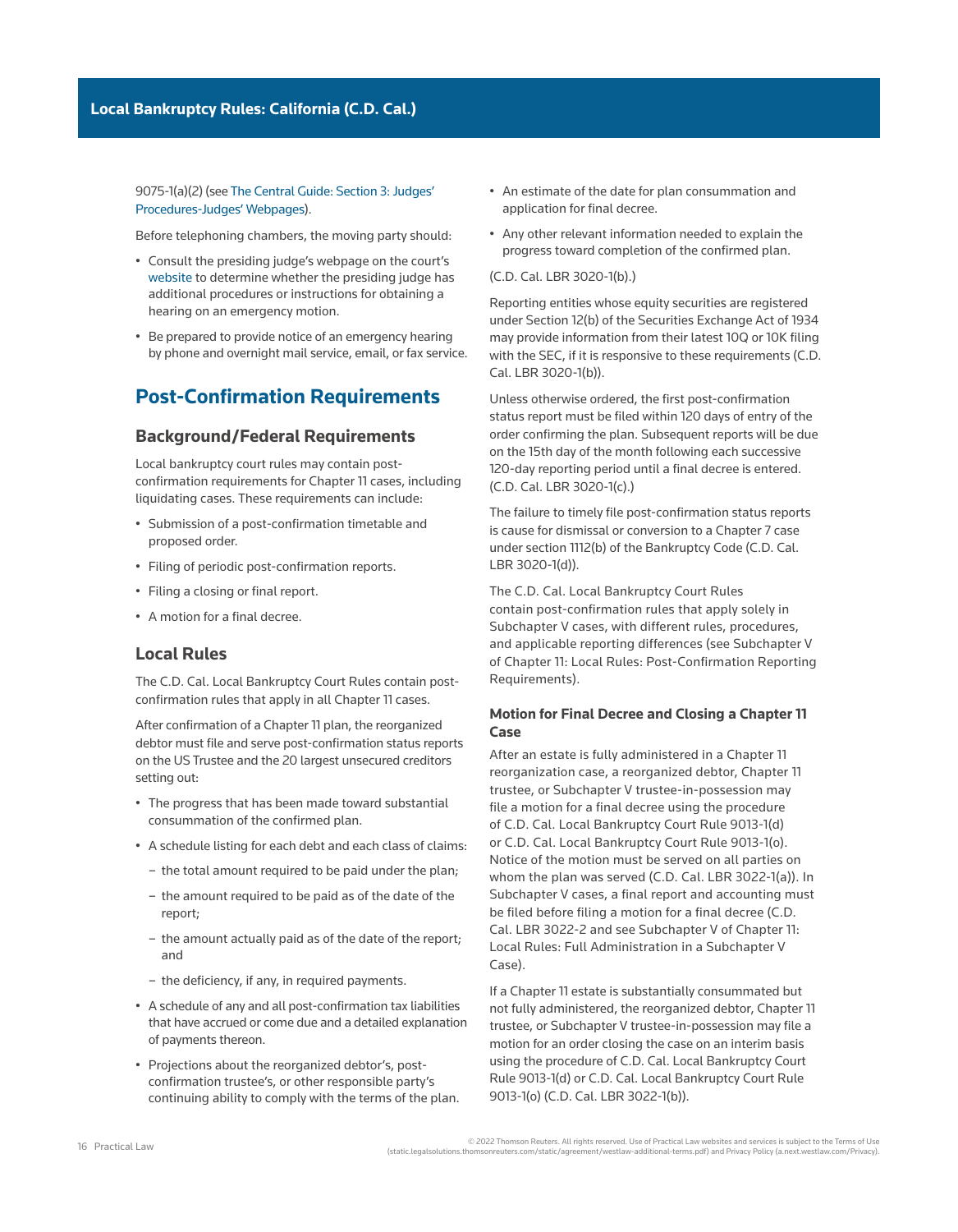# **Prepacks**

## **Background/Federal Requirements**

[Prepackaged bankruptcies,](http://www.westlaw.com/Document/I0f9fc16def0811e28578f7ccc38dcbee/View/FullText.html?originationContext=document&vr=3.0&rs=cblt1.0&transitionType=DocumentItem&contextData=(sc.Search)) typically known as "prepacks," have become more popular since the [Bankruptcy Abuse Prevention and Consumer Protection](http://www.westlaw.com/Document/I3a99e7edef1211e28578f7ccc38dcbee/View/FullText.html?originationContext=document&vr=3.0&rs=cblt1.0&transitionType=DocumentItem&contextData=(sc.Search))  [Act of 2005](http://www.westlaw.com/Document/I3a99e7edef1211e28578f7ccc38dcbee/View/FullText.html?originationContext=document&vr=3.0&rs=cblt1.0&transitionType=DocumentItem&contextData=(sc.Search)) (BAPCPA). The BAPCPA has promoted the use of prepacks and has made traditional Chapter 11 bankruptcy cases more difficult and expensive. A prepack is a Chapter 11 bankruptcy in which the debtor negotiates the terms of and solicits votes on a [plan](http://www.westlaw.com/Document/I03f4db03eee311e28578f7ccc38dcbee/View/FullText.html?originationContext=document&vr=3.0&rs=cblt1.0&transitionType=DocumentItem&contextData=(sc.Search)) before it files its Chapter 11 bankruptcy petition. Prepacks allow a company to emerge more quickly and efficiently from bankruptcy, while reducing the risks and uncertainties involved with negotiating a traditional plan during bankruptcy proceedings.

For more information on prepacks, see [Practice Note,](http://us.practicallaw.tr.com/9-503-4934)  [The Prepackaged Bankruptcy Strategy](http://us.practicallaw.tr.com/9-503-4934) and [Timeline of a](http://us.practicallaw.tr.com/9-504-0794)  [Prepackaged Bankruptcy Case.](http://us.practicallaw.tr.com/9-504-0794)

## **Local Rules**

[C.D. Cal. Local Bankruptcy Court Rule 2081-1\(b\)](http://www.westlaw.com/Link/Document/FullText?findType=L&pubNum=1004206&cite=CARUSBCLBR.2081-1&originatingDoc=Ia2a72f779c9311e79bef99c0ee06c731&refType=GA&originationContext=document&vr=3.0&rs=cblt1.0&transitionType=PLDocumentLink&billingHash=0ED4D76E2FCD727E17F04918249E5E861A1CA0DBCA96FB87F076D158DE541CE7&contextData=(sc.Search)) provides that if voting was conducted on a [Chapter 11](http://www.westlaw.com/Document/Ibb09e934ef0511e28578f7ccc38dcbee/View/FullText.html?originationContext=document&vr=3.0&rs=cblt1.0&transitionType=DocumentItem&contextData=(sc.Search)) plan before the commencement of the case under section 1126(b) of the Bankruptcy Code, then a hearing on a motion for an order [confirming](http://www.westlaw.com/Document/Ibb09e97def0511e28578f7ccc38dcbee/View/FullText.html?originationContext=document&vr=3.0&rs=cblt1.0&transitionType=DocumentItem&contextData=(sc.Search)) that plan must be scheduled, if practicable, no more than 30 days after the [order for relief](http://www.westlaw.com/Document/I3a99e80def1211e28578f7ccc38dcbee/View/FullText.html?originationContext=document&vr=3.0&rs=cblt1.0&transitionType=DocumentItem&contextData=(sc.Search)).

# **Professional Fee Requests**

## **Background/Federal Requirements**

There are three components to getting paid as a professional to a Chapter 11 [estate](http://www.westlaw.com/Document/Ibb09e99fef0511e28578f7ccc38dcbee/View/FullText.html?originationContext=document&vr=3.0&rs=cblt1.0&transitionType=DocumentItem&contextData=(sc.Search)):

- The bankruptcy court must approve the professional's retention on notice to the [US Trustee](http://www.westlaw.com/Document/Ibb09e9afef0511e28578f7ccc38dcbee/View/FullText.html?originationContext=document&vr=3.0&rs=cblt1.0&transitionType=DocumentItem&contextData=(sc.Search)) and key creditors. For information on getting retained as a professional to the DIP, see [Practice Note, Getting Retained as a](http://us.practicallaw.tr.com/0-616-6522)  [Professional to the Debtor-in-Possession](http://us.practicallaw.tr.com/0-616-6522).
- Once a retention is approved, professionals have ongoing [fiduciary duties](http://www.westlaw.com/Document/Ibb0a107fef0511e28578f7ccc38dcbee/View/FullText.html?originationContext=document&vr=3.0&rs=cblt1.0&transitionType=DocumentItem&contextData=(sc.Search)) and statutory obligations. For information on a DIP professional's ongoing duties and obligations, see [Practice Note, Fiduciary Duties and](http://us.practicallaw.tr.com/6-616-6524)  [Statutory Obligations of Professionals to the Debtor](http://us.practicallaw.tr.com/6-616-6524)[in-Possession](http://us.practicallaw.tr.com/6-616-6524).
- A DIP professional's fees and expenses must be approved under [section 330 of the Bankruptcy Code](http://www.westlaw.com/Link/Document/FullText?findType=L&pubNum=1000611&cite=11USCAS330&originatingDoc=Ia2a72f779c9311e79bef99c0ee06c731&refType=LQ&originationContext=document&vr=3.0&rs=cblt1.0&transitionType=PLDocumentLink&billingHash=A99517902BDF265CF568B2C330864AF7589C740D38D9F357A0723F46A4CDA491&contextData=(sc.Search)) and, if applicable, [section 328 of the Bankruptcy Code](http://www.westlaw.com/Link/Document/FullText?findType=L&pubNum=1000611&cite=11USCAS328&originatingDoc=Ia2a72f779c9311e79bef99c0ee06c731&refType=LQ&originationContext=document&vr=3.0&rs=cblt1.0&transitionType=PLDocumentLink&billingHash=7EEF38C9665EBF6A13015BA73E334A58C66D26D1998E4F2D95D55B696253596D&contextData=(sc.Search))

#### (see [Practice Note, Getting Paid as a Professional to a](http://us.practicallaw.tr.com/8-616-5137)  [Chapter 11 Debtor or Trustee](http://us.practicallaw.tr.com/8-616-5137)).

The fees and expenses of a professional retained under [section 327 of the Bankruptcy Code](http://www.westlaw.com/Link/Document/FullText?findType=L&pubNum=1000611&cite=11USCAS327&originatingDoc=Ia2a72f779c9311e79bef99c0ee06c731&refType=LQ&originationContext=document&vr=3.0&rs=cblt1.0&transitionType=PLDocumentLink&billingHash=E6C44D3372331C6ED8B07022094B49469B6B6A145F0CBD15F92E12F2DA7DF922&contextData=(sc.Search)) are subject to court approval under [sections 330](http://www.westlaw.com/Link/Document/FullText?findType=L&pubNum=1000611&cite=11USCAS330&originatingDoc=Ia2a72f779c9311e79bef99c0ee06c731&refType=LQ&originationContext=document&vr=3.0&rs=cblt1.0&transitionType=PLDocumentLink&billingHash=A99517902BDF265CF568B2C330864AF7589C740D38D9F357A0723F46A4CDA491&contextData=(sc.Search)) and [331 of the Bankruptcy](http://www.westlaw.com/Link/Document/FullText?findType=L&pubNum=1000611&cite=11USCAS331&originatingDoc=Ia2a72f779c9311e79bef99c0ee06c731&refType=LQ&originationContext=document&vr=3.0&rs=cblt1.0&transitionType=PLDocumentLink&billingHash=D052A39A7A43137310F43FEABF528FC83AF7080CE857D364C61E56DDE4F3ECDB&contextData=(sc.Search))  [Code.](http://www.westlaw.com/Link/Document/FullText?findType=L&pubNum=1000611&cite=11USCAS331&originatingDoc=Ia2a72f779c9311e79bef99c0ee06c731&refType=LQ&originationContext=document&vr=3.0&rs=cblt1.0&transitionType=PLDocumentLink&billingHash=D052A39A7A43137310F43FEABF528FC83AF7080CE857D364C61E56DDE4F3ECDB&contextData=(sc.Search)) Section 328(a) of the Bankruptcy Code provides a mechanism for seeking preapproval of reasonable terms and conditions for compensation of professionals employed under section 327 (see [Practice Note, Getting](http://us.practicallaw.tr.com/0-616-6522)  [Retained as a Professional to the Debtor-in-Possession:](http://us.practicallaw.tr.com/0-616-6522)  [Preapproval of Fee Arrangements\)](http://us.practicallaw.tr.com/0-616-6522).

Individual judges and local court rules also contain requirements relating to fee requests. The US Trustee has also issued fee guidelines with detailed requirements (see [Practice Note, Getting Paid as a Professional to a Chapter](http://us.practicallaw.tr.com/8-616-5137)  [11 Debtor or Trustee: US Trustee Fee Guidelines\)](http://us.practicallaw.tr.com/8-616-5137).

Under section 503(b)(2) of the Bankruptcy Code, compensation awarded under section 330(a) is classified as an [administrative claim.](http://www.westlaw.com/Document/I2104df19ef0811e28578f7ccc38dcbee/View/FullText.html?originationContext=document&vr=3.0&rs=cblt1.0&transitionType=DocumentItem&contextData=(sc.Search))

For more information on professional fee requests, see [Practice Note, Getting Paid as a Professional to a](http://us.practicallaw.tr.com/8-616-5137)  [Chapter 11 Debtor or Trustee.](http://us.practicallaw.tr.com/8-616-5137)

## **Local Rules**

[C.D. Cal. Local Bankruptcy Court Rule 2016-1](http://www.westlaw.com/Link/Document/FullText?findType=L&pubNum=1004206&cite=CARUSBCLBR.2016-1&originatingDoc=Ia2a72f779c9311e79bef99c0ee06c731&refType=GA&originationContext=document&vr=3.0&rs=cblt1.0&transitionType=PLDocumentLink&billingHash=E0F98EBB8A107ED7281304842840EF9062BFCD20CC3F7E97E286EDFDCF74B625&contextData=(sc.Search)) governs applications for the compensation of professionals and provides that:

• If the court has authorized employment of more than one professional, a professional who files an application for interim fees must give other the other professionals employed in the case no less than 45 days' notice of the date and time of the hearing, and this notice must contain specific language as set out in [C.D. Cal. Local](http://www.westlaw.com/Link/Document/FullText?findType=L&pubNum=1004206&cite=CARUSBCLBR.2016-1&originatingDoc=Ia2a72f779c9311e79bef99c0ee06c731&refType=GA&originationContext=document&vr=3.0&rs=cblt1.0&transitionType=PLDocumentLink&billingHash=E0F98EBB8A107ED7281304842840EF9062BFCD20CC3F7E97E286EDFDCF74B625&contextData=(sc.Search))  [Bankruptcy Court Rule 2016-1\(a\)\(2\)](http://www.westlaw.com/Link/Document/FullText?findType=L&pubNum=1004206&cite=CARUSBCLBR.2016-1&originatingDoc=Ia2a72f779c9311e79bef99c0ee06c731&refType=GA&originationContext=document&vr=3.0&rs=cblt1.0&transitionType=PLDocumentLink&billingHash=E0F98EBB8A107ED7281304842840EF9062BFCD20CC3F7E97E286EDFDCF74B625&contextData=(sc.Search)).

The debtor's or trustee's counsel typically contact all other retained professionals before filing the 45 days' notice to confirm availability regarding the proposed hearing on interim fee applications.

• A fee application must be supported by a separately filed declaration from the client indicating that the client has reviewed the fee application and has no objection to it. If the client refuses to provide a declaration, the professional must file a declaration describing the steps that were taken to obtain the client's declaration and the client's response [\(C.D. Cal.](http://www.westlaw.com/Link/Document/FullText?findType=L&pubNum=1004206&cite=CARUSBCLBR.2016-1&originatingDoc=Ia2a72f779c9311e79bef99c0ee06c731&refType=GA&originationContext=document&vr=3.0&rs=cblt1.0&transitionType=PLDocumentLink&billingHash=E0F98EBB8A107ED7281304842840EF9062BFCD20CC3F7E97E286EDFDCF74B625&contextData=(sc.Search))  [LBR 2016-1\(a\)\(1\)\(J\)](http://www.westlaw.com/Link/Document/FullText?findType=L&pubNum=1004206&cite=CARUSBCLBR.2016-1&originatingDoc=Ia2a72f779c9311e79bef99c0ee06c731&refType=GA&originationContext=document&vr=3.0&rs=cblt1.0&transitionType=PLDocumentLink&billingHash=E0F98EBB8A107ED7281304842840EF9062BFCD20CC3F7E97E286EDFDCF74B625&contextData=(sc.Search))).

[C.D. Cal. Local Bankruptcy Form 2016-1.1](http://www.westlaw.com/Link/Document/FullText?findType=L&pubNum=1004206&cite=CARUSBCF2016-1.1&originatingDoc=Ia2a72f779c9311e79bef99c0ee06c731&refType=GA&originationContext=document&vr=3.0&rs=cblt1.0&transitionType=PLDocumentLink&billingHash=807509572C495EACA84C2C0516C1E57A34D3AD915EDC1420743FFEC0C00A5455&contextData=(sc.Search)) and [C.D. Cal.](http://www.westlaw.com/Link/Document/FullText?findType=L&pubNum=1004206&cite=CARUSBCF2016-1.2&originatingDoc=Ia2a72f779c9311e79bef99c0ee06c731&refType=GA&originationContext=document&vr=3.0&rs=cblt1.0&transitionType=PLDocumentLink&billingHash=29E17D81134330558111A1D3B745D3ACBFD6FE608F5A507DD7EDD69A920B00E1&contextData=(sc.Search))  [Local Bankruptcy Form 2016-1.2](http://www.westlaw.com/Link/Document/FullText?findType=L&pubNum=1004206&cite=CARUSBCF2016-1.2&originatingDoc=Ia2a72f779c9311e79bef99c0ee06c731&refType=GA&originationContext=document&vr=3.0&rs=cblt1.0&transitionType=PLDocumentLink&billingHash=29E17D81134330558111A1D3B745D3ACBFD6FE608F5A507DD7EDD69A920B00E1&contextData=(sc.Search)) are optional notice of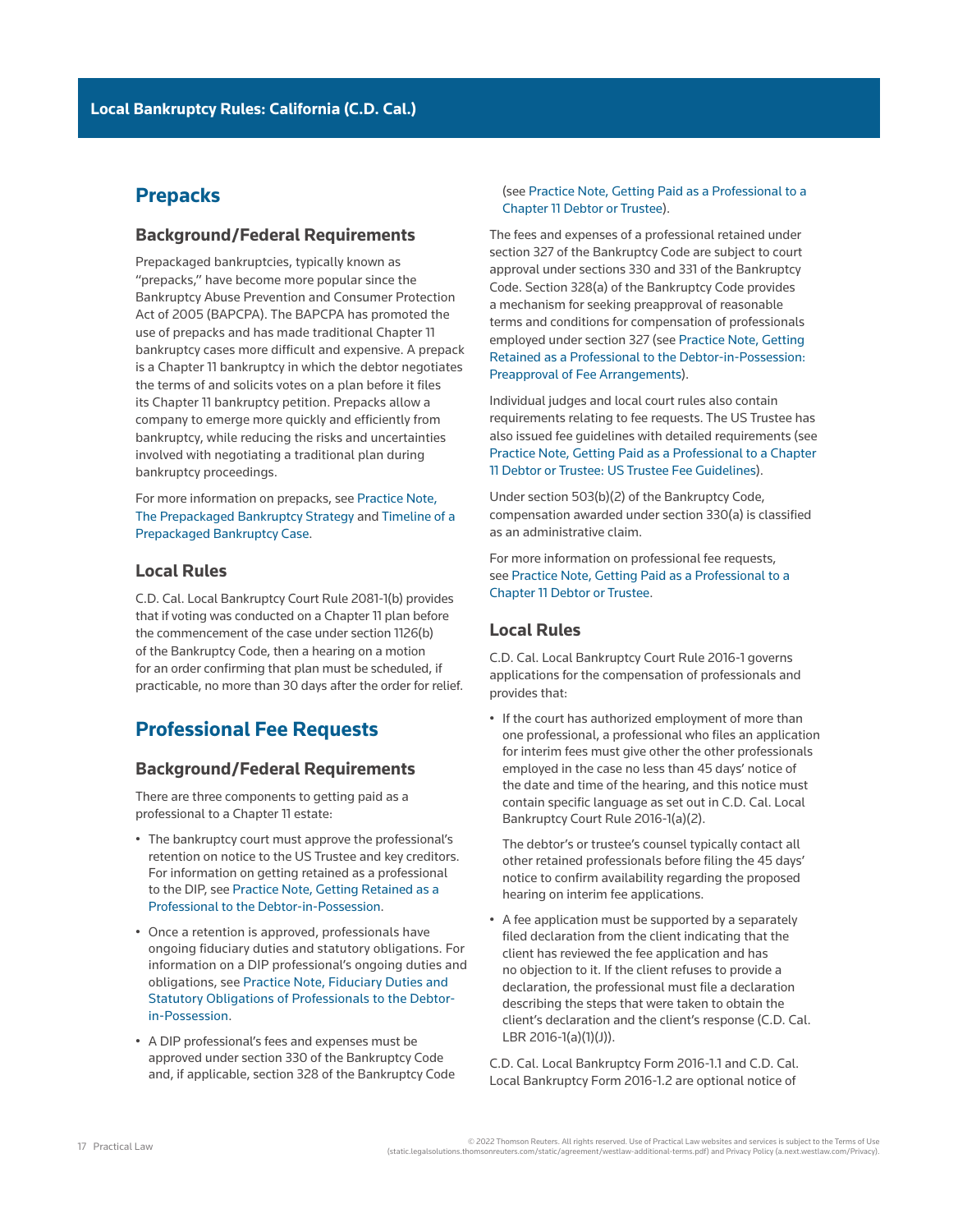hearing on fee applications and applications for payment of fee applications.

[C.D. Cal. Local Bankruptcy Form 2016-1.3](http://www.westlaw.com/Link/Document/FullText?findType=L&pubNum=1004206&cite=CARUSBCF2016-1.3&originatingDoc=Ia2a72f779c9311e79bef99c0ee06c731&refType=GA&originationContext=document&vr=3.0&rs=cblt1.0&transitionType=PLDocumentLink&billingHash=243AF9B271EC9B9D23BDE91FE2639B70F9C65B554C9DAC22B84AE45128251270&contextData=(sc.Search)) is a mandatory form order approving fee applications.

# **Professional Retention Applications**

## **Background/Federal Requirements**

A debtor-in-possession (DIP) must obtain bankruptcy court approval in order to retain professionals. Those professionals must demonstrate disinterestedness and a lack of any interest adverse to the [estate](http://www.westlaw.com/Document/Ibb09e99fef0511e28578f7ccc38dcbee/View/FullText.html?originationContext=document&vr=3.0&rs=cblt1.0&transitionType=DocumentItem&contextData=(sc.Search)). Court approval of the retention of the DIP's professionals is subject to significant disclosure obligations and conflict-of-interest rules.

To ensure the disinterestedness of the DIP's professionals, conflicts of interest are more strictly interpreted in bankruptcy than in other areas of the law. Certain conflicts that a client can waive after full disclosure outside of bankruptcy (such as simultaneous representation of a client and a client's creditor) cannot be waived in bankruptcy. Even potential conflicts must be avoided. The Bankruptcy Code's strict conflict-of-interest requirements help ensure undivided loyalty and promote public confidence in the bankruptcy process.

For more information on the rules and procedures related to the DIP's retention of professionals, see [Practice Note,](http://us.practicallaw.tr.com/0-616-6522)  [Getting Retained as a Professional to the Debtor-in-](http://us.practicallaw.tr.com/0-616-6522)[Possession.](http://us.practicallaw.tr.com/0-616-6522)

## **Local Rules**

#### **Required Contents of the Application**

Requests to employ professionals must be made by application under the procedures described in [C.D. Cal.](http://www.westlaw.com/Link/Document/FullText?findType=L&pubNum=1004206&cite=CARUSBCLBR.2014-1&originatingDoc=Ia2a72f779c9311e79bef99c0ee06c731&refType=GA&originationContext=document&vr=3.0&rs=cblt1.0&transitionType=PLDocumentLink&billingHash=54DEF5454B65F46CE93CF06A5CA9DA7141DA193E2194D99C1A19D3C8E612CC9E&contextData=(sc.Search))  [Local Bankruptcy Court Rule 2014-1](http://www.westlaw.com/Link/Document/FullText?findType=L&pubNum=1004206&cite=CARUSBCLBR.2014-1&originatingDoc=Ia2a72f779c9311e79bef99c0ee06c731&refType=GA&originationContext=document&vr=3.0&rs=cblt1.0&transitionType=PLDocumentLink&billingHash=54DEF5454B65F46CE93CF06A5CA9DA7141DA193E2194D99C1A19D3C8E612CC9E&contextData=(sc.Search)). This rule requires timely applications for the employment of a professional person under [sections 327](http://www.westlaw.com/Link/Document/FullText?findType=L&pubNum=1000611&cite=11USCAS327&originatingDoc=Ia2a72f779c9311e79bef99c0ee06c731&refType=LQ&originationContext=document&vr=3.0&rs=cblt1.0&transitionType=PLDocumentLink&billingHash=E6C44D3372331C6ED8B07022094B49469B6B6A145F0CBD15F92E12F2DA7DF922&contextData=(sc.Search)), [328](http://www.westlaw.com/Link/Document/FullText?findType=L&pubNum=1000611&cite=11USCAS328&originatingDoc=Ia2a72f779c9311e79bef99c0ee06c731&refType=LQ&originationContext=document&vr=3.0&rs=cblt1.0&transitionType=PLDocumentLink&billingHash=7EEF38C9665EBF6A13015BA73E334A58C66D26D1998E4F2D95D55B696253596D&contextData=(sc.Search)), 1103(a), or [1114 of the](http://www.westlaw.com/Link/Document/FullText?findType=L&pubNum=1000611&cite=11USCAS1114&originatingDoc=Ia2a72f779c9311e79bef99c0ee06c731&refType=LQ&originationContext=document&vr=3.0&rs=cblt1.0&transitionType=PLDocumentLink&billingHash=DBE76F5C774FCE12303585A5F641E77AB734576381470875FC664659885FD121&contextData=(sc.Search))  [Bankruptcy Code](http://www.westlaw.com/Link/Document/FullText?findType=L&pubNum=1000611&cite=11USCAS1114&originatingDoc=Ia2a72f779c9311e79bef99c0ee06c731&refType=LQ&originationContext=document&vr=3.0&rs=cblt1.0&transitionType=PLDocumentLink&billingHash=DBE76F5C774FCE12303585A5F641E77AB734576381470875FC664659885FD121&contextData=(sc.Search)) to:

- State the specific facts and terms of employment required to be disclosed in the application and notice.
- Be accompanied by a supporting declaration, including evidence of disinterestedness.

([C.D. Cal. LBR 2014-1\(b\);](http://www.westlaw.com/Link/Document/FullText?findType=L&pubNum=1004206&cite=CARUSBCLBR.2014-1&originatingDoc=Ia2a72f779c9311e79bef99c0ee06c731&refType=GA&originationContext=document&vr=3.0&rs=cblt1.0&transitionType=PLDocumentLink&billingHash=54DEF5454B65F46CE93CF06A5CA9DA7141DA193E2194D99C1A19D3C8E612CC9E&contextData=(sc.Search)) [C.D. Cal. Local Bankruptcy](http://www.westlaw.com/Link/Document/FullText?findType=L&pubNum=1004206&cite=CARUSBCF2014-1&originatingDoc=Ia2a72f779c9311e79bef99c0ee06c731&refType=GA&originationContext=document&vr=3.0&rs=cblt1.0&transitionType=PLDocumentLink&billingHash=1898C3CA67CC45564690A41F25E411DBA8A39CAB495E64334D10248C8E40E97E&contextData=(sc.Search))  [Form 2014-1](http://www.westlaw.com/Link/Document/FullText?findType=L&pubNum=1004206&cite=CARUSBCF2014-1&originatingDoc=Ia2a72f779c9311e79bef99c0ee06c731&refType=GA&originationContext=document&vr=3.0&rs=cblt1.0&transitionType=PLDocumentLink&billingHash=1898C3CA67CC45564690A41F25E411DBA8A39CAB495E64334D10248C8E40E97E&contextData=(sc.Search)).)

### **Local Practitioner Considerations**

Most professionals submit an application for employment and notice of application with no hearing set and with

an opportunity to object and request a hearing on the application ([C.D. Cal. LBR 2014-1\(b\)\(4\), \(5\);](http://www.westlaw.com/Link/Document/FullText?findType=L&pubNum=1004206&cite=CARUSBCLBR.2014-1&originatingDoc=Ia2a72f779c9311e79bef99c0ee06c731&refType=GA&originationContext=document&vr=3.0&rs=cblt1.0&transitionType=PLDocumentLink&billingHash=54DEF5454B65F46CE93CF06A5CA9DA7141DA193E2194D99C1A19D3C8E612CC9E&contextData=(sc.Search)) [C.D. Cal. LBR](http://www.westlaw.com/Link/Document/FullText?findType=L&pubNum=1004206&cite=CARUSBCLBR.9013-1&originatingDoc=Ia2a72f779c9311e79bef99c0ee06c731&refType=GA&originationContext=document&vr=3.0&rs=cblt1.0&transitionType=PLDocumentLink&billingHash=D27C10DE618AE981AFE33FF81CF165382816D5D118F4405B70D53508DBED4A6D&contextData=(sc.Search))  [9013-1\(o\)\)](http://www.westlaw.com/Link/Document/FullText?findType=L&pubNum=1004206&cite=CARUSBCLBR.9013-1&originatingDoc=Ia2a72f779c9311e79bef99c0ee06c731&refType=GA&originationContext=document&vr=3.0&rs=cblt1.0&transitionType=PLDocumentLink&billingHash=D27C10DE618AE981AFE33FF81CF165382816D5D118F4405B70D53508DBED4A6D&contextData=(sc.Search)).

Professionals are strongly encouraged to file and serve applications to be employed no later than 30 days after providing services to the debtor's estate. Failure to do so could result in a need to seek employment under a higher [nunc pro tunc](http://www.westlaw.com/Document/Id4cf190bf3ad11e28578f7ccc38dcbee/View/FullText.html?originationContext=document&vr=3.0&rs=cblt1.0&transitionType=DocumentItem&contextData=(sc.Search)) standard.

# **Proofs of Claim and Objections to Claims**

## **Background/Federal Rules**

A [proof of claim](http://www.westlaw.com/Document/I210504f8ef0811e28578f7ccc38dcbee/View/FullText.html?originationContext=document&vr=3.0&rs=cblt1.0&transitionType=DocumentItem&contextData=(sc.Search)) is a written statement setting out a creditor's claim and asserting its right to receive a distribution from the [bankruptcy estate.](http://www.westlaw.com/Document/Ibb09e99fef0511e28578f7ccc38dcbee/View/FullText.html?originationContext=document&vr=3.0&rs=cblt1.0&transitionType=DocumentItem&contextData=(sc.Search)) It must "conform substantially" to [Official Bankruptcy Form B 410](http://www.westlaw.com/Link/Document/FullText?findType=L&pubNum=1000612&cite=USFRBPOFFICIALFMB410&originatingDoc=Ia2a72f779c9311e79bef99c0ee06c731&refType=LQ&originationContext=document&vr=3.0&rs=cblt1.0&transitionType=PLDocumentLink&billingHash=BCBB7D8C37773CF5706DD6F0AB7E8AE9AF79406DEFB8E907B6AF12E2A868F65C&contextData=(sc.Search)) (Fed. R. Bankr. P. 3001(a)). The purpose of a proof of claim is to give notice of the claim to the court, the debtor, the [trustee,](http://www.westlaw.com/Document/Ibb0a37a1ef0511e28578f7ccc38dcbee/View/FullText.html?originationContext=document&vr=3.0&rs=cblt1.0&transitionType=DocumentItem&contextData=(sc.Search)) and other creditors.

A properly prepared proof of claim constitutes prima facie evidence of the validity and amount of the claim (Fed. R. Bankr. P. 3001(f)) and is deemed [allowed,](http://www.westlaw.com/Document/I210505a9ef0811e28578f7ccc38dcbee/View/FullText.html?originationContext=document&vr=3.0&rs=cblt1.0&transitionType=DocumentItem&contextData=(sc.Search)) unless a [party in](http://www.westlaw.com/Document/Ibb0a3b03ef0511e28578f7ccc38dcbee/View/FullText.html?originationContext=document&vr=3.0&rs=cblt1.0&transitionType=DocumentItem&contextData=(sc.Search))  [interest](http://www.westlaw.com/Document/Ibb0a3b03ef0511e28578f7ccc38dcbee/View/FullText.html?originationContext=document&vr=3.0&rs=cblt1.0&transitionType=DocumentItem&contextData=(sc.Search)) (such as the debtor) objects (§ 502(a), Bankruptcy Code). This means any distribution of the debtor's assets made on account of a claim is based on the filed proof of claim if it is not challenged (or survives a challenge).

For more information on proofs of claim, see [Practice](http://us.practicallaw.tr.com/8-385-1512)  [Notes, Filing a Proof of Claim in a Chapter 11 Bankruptcy](http://us.practicallaw.tr.com/8-385-1512)  [Case](http://us.practicallaw.tr.com/8-385-1512) and [Filing a Proof of Claim: Pitfalls and Precautions](http://us.practicallaw.tr.com/W-004-2098).

For more information on objections to claims, see [Practice](http://us.practicallaw.tr.com/W-008-8970)  [Note, Objections to Claims: Overview.](http://us.practicallaw.tr.com/W-008-8970)

## **Local Rules**

The C.D. Cal. Local Bankruptcy Court Rules provide detailed procedures for objections to claims and for service and notice of claim objections [\(C.D. Cal. LBR 3007-1\)](http://www.westlaw.com/Link/Document/FullText?findType=L&pubNum=1004206&cite=CARUSBCLBR.3007-1&originatingDoc=Ia2a72f779c9311e79bef99c0ee06c731&refType=GA&originationContext=document&vr=3.0&rs=cblt1.0&transitionType=PLDocumentLink&billingHash=0130F74E305A94898D466F37A227962AF71822349E51E53B91F0D16655625422&contextData=(sc.Search)).

It is common practice for a debtor or trustee to file omnibus claims objections, thereby objecting to many claims on a single calendar. The C.D. Cal. Local Bankruptcy Court Rules provide that a maximum of 20 claims can be objected to on a single calendar [\(C.D. Cal.](http://www.westlaw.com/Link/Document/FullText?findType=L&pubNum=1004206&cite=CARUSBCLBR.3007-1&originatingDoc=Ia2a72f779c9311e79bef99c0ee06c731&refType=GA&originationContext=document&vr=3.0&rs=cblt1.0&transitionType=PLDocumentLink&billingHash=0130F74E305A94898D466F37A227962AF71822349E51E53B91F0D16655625422&contextData=(sc.Search))  [LBR 3007-1\(a\)\(5\)\)](http://www.westlaw.com/Link/Document/FullText?findType=L&pubNum=1004206&cite=CARUSBCLBR.3007-1&originatingDoc=Ia2a72f779c9311e79bef99c0ee06c731&refType=GA&originationContext=document&vr=3.0&rs=cblt1.0&transitionType=PLDocumentLink&billingHash=0130F74E305A94898D466F37A227962AF71822349E51E53B91F0D16655625422&contextData=(sc.Search)). To exceed 20 claims objections, the objector must comply with supplemental procedures contained in [The Central Guide: Section 3: TCG](https://www.cacb.uscourts.gov/sites/cacb/files/documents/the-central-guide/TCGSupp3007-1_Objections-to-Claims.pdf)  [Supplement for Filing Claims and Setting Hearings on](https://www.cacb.uscourts.gov/sites/cacb/files/documents/the-central-guide/TCGSupp3007-1_Objections-to-Claims.pdf)  [Objections to Claims,](https://www.cacb.uscourts.gov/sites/cacb/files/documents/the-central-guide/TCGSupp3007-1_Objections-to-Claims.pdf) which provides a detailed procedure for preparation of a supplement to the court's calendar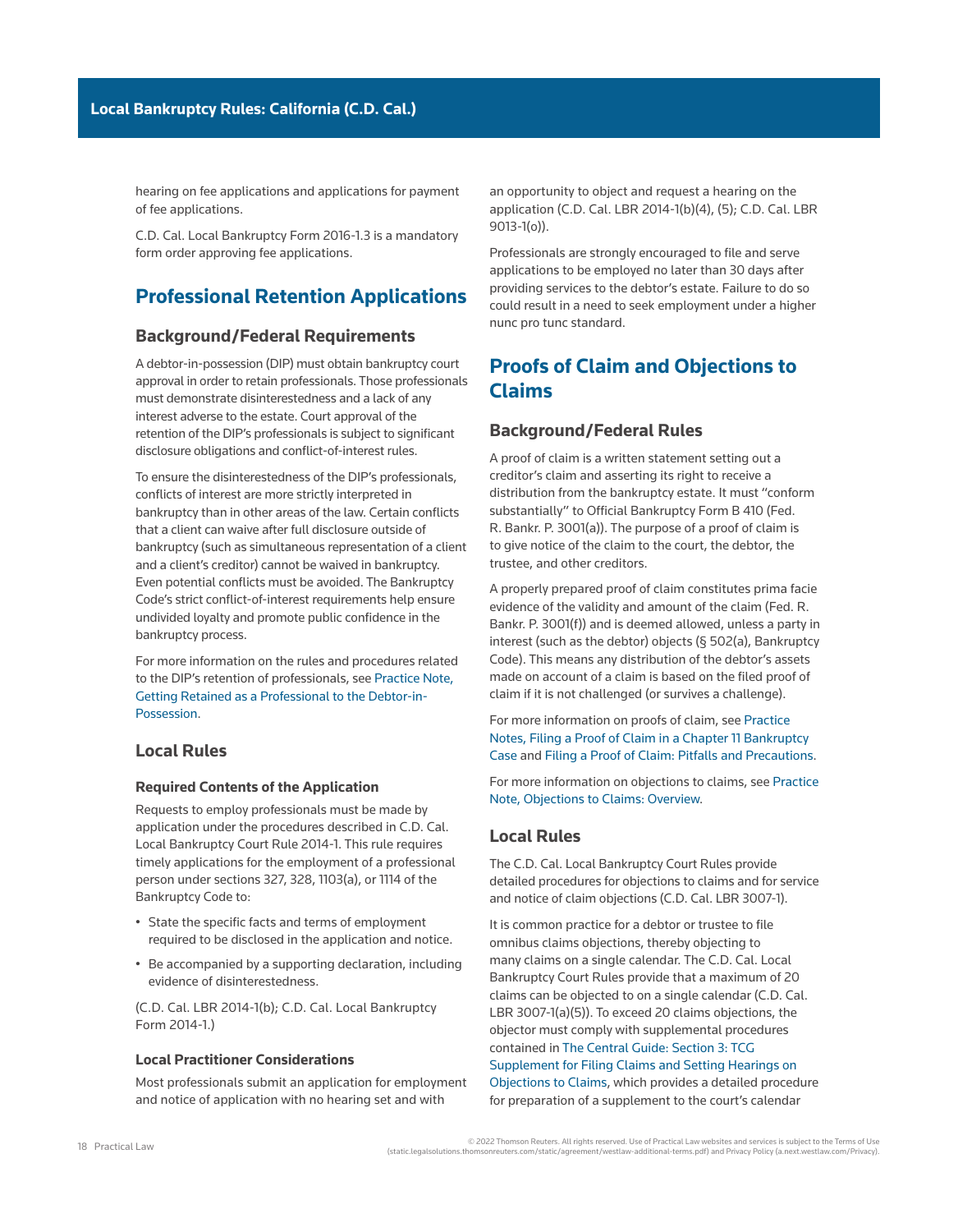listing of matters scheduled for hearing as well as a sample of a calendar supplement. Many judges have their own procedure for how they prefer omnibus claims objections to be handled. Objecting parties should consult the [judge's section of the court's website](https://www.cacb.uscourts.gov/judges/judge-directory) and call the courtroom deputy for the particular judge to confirm or clarify the accuracy of what is posted on the website.

The C.D. Cal. Local Bankruptcy Court Rules that pertain to claims objections are designed to eliminate confusion, especially to the lay person claimant whose claim is being objected to, and provide sufficient, clear, and specific notice of the basis for the claim objection. For example:

- Claims objections must be set for hearing on no less than 30 days' notice [\(C.D. Cal. LBR 3007-1\(b\)\(1\)\)](http://www.westlaw.com/Link/Document/FullText?findType=L&pubNum=1004206&cite=CARUSBCLBR.3007-1&originatingDoc=Ia2a72f779c9311e79bef99c0ee06c731&refType=GA&originationContext=document&vr=3.0&rs=cblt1.0&transitionType=PLDocumentLink&billingHash=0130F74E305A94898D466F37A227962AF71822349E51E53B91F0D16655625422&contextData=(sc.Search)). Notice of the objection to claim must be on or conforming to court-mandated form [C.D. Cal. Local Bankruptcy Form](http://www.westlaw.com/Link/Document/FullText?findType=L&pubNum=1004206&cite=CARUSBCF3007-1.1.NOT&originatingDoc=Ia2a72f779c9311e79bef99c0ee06c731&refType=GA&originationContext=document&vr=3.0&rs=cblt1.0&transitionType=PLDocumentLink&billingHash=09B5C9758B11BFDAF0120FD72F9BA11E4D13D59894ED3E93FB6E72C014EDA142&contextData=(sc.Search))  [3007-1.1](http://www.westlaw.com/Link/Document/FullText?findType=L&pubNum=1004206&cite=CARUSBCF3007-1.1.NOT&originatingDoc=Ia2a72f779c9311e79bef99c0ee06c731&refType=GA&originationContext=document&vr=3.0&rs=cblt1.0&transitionType=PLDocumentLink&billingHash=09B5C9758B11BFDAF0120FD72F9BA11E4D13D59894ED3E93FB6E72C014EDA142&contextData=(sc.Search)) [\(C.D. Cal. LBR 3007-1\(b\)\(3\)](http://www.westlaw.com/Link/Document/FullText?findType=L&pubNum=1004206&cite=CARUSBCLBR.3007-1&originatingDoc=Ia2a72f779c9311e79bef99c0ee06c731&refType=GA&originationContext=document&vr=3.0&rs=cblt1.0&transitionType=PLDocumentLink&billingHash=0130F74E305A94898D466F37A227962AF71822349E51E53B91F0D16655625422&contextData=(sc.Search))).
- An objection to claim must be supported by admissible evidence sufficient to overcome the evidentiary effect of a properly documented proof of claim executed and filed according to [Federal Rule of Bankruptcy](http://www.westlaw.com/Link/Document/FullText?findType=L&pubNum=1000611&cite=USFRBPR3001&originatingDoc=Ia2a72f779c9311e79bef99c0ee06c731&refType=LQ&originationContext=document&vr=3.0&rs=cblt1.0&transitionType=PLDocumentLink&billingHash=8E5252120C9BC453DD5377100448D48F24C7A1DBFE09E9899B6FA328572BF023&contextData=(sc.Search))  [Procedure 3001](http://www.westlaw.com/Link/Document/FullText?findType=L&pubNum=1000611&cite=USFRBPR3001&originatingDoc=Ia2a72f779c9311e79bef99c0ee06c731&refType=LQ&originationContext=document&vr=3.0&rs=cblt1.0&transitionType=PLDocumentLink&billingHash=8E5252120C9BC453DD5377100448D48F24C7A1DBFE09E9899B6FA328572BF023&contextData=(sc.Search)) ([C.D. Cal. LBR 3007-1\(c\)\(1\)\)](http://www.westlaw.com/Link/Document/FullText?findType=L&pubNum=1004206&cite=CARUSBCLBR.3007-1&originatingDoc=Ia2a72f779c9311e79bef99c0ee06c731&refType=GA&originationContext=document&vr=3.0&rs=cblt1.0&transitionType=PLDocumentLink&billingHash=0130F74E305A94898D466F37A227962AF71822349E51E53B91F0D16655625422&contextData=(sc.Search)). A copy of the complete proof of claim, including attachments or exhibits, must be attached to the objection to claim together with the objector's declaration stating that the copy of the claim attached is a true and complete copy of the proof of claim on file with the court or, if applicable, of the informal claim to which objection is made [\(C.D. Cal. LBR 3007-1\(c\)\(2\)](http://www.westlaw.com/Link/Document/FullText?findType=L&pubNum=1004206&cite=CARUSBCLBR.3007-1&originatingDoc=Ia2a72f779c9311e79bef99c0ee06c731&refType=GA&originationContext=document&vr=3.0&rs=cblt1.0&transitionType=PLDocumentLink&billingHash=0130F74E305A94898D466F37A227962AF71822349E51E53B91F0D16655625422&contextData=(sc.Search))).
- If the basis for the objection is that there are duplicate proofs of claim, the objection must include a complete copy of each proof of claim [\(C.D. Cal. LBR 3007-1\(c\)\(5\)](http://www.westlaw.com/Link/Document/FullText?findType=L&pubNum=1004206&cite=CARUSBCLBR.3007-1&originatingDoc=Ia2a72f779c9311e79bef99c0ee06c731&refType=GA&originationContext=document&vr=3.0&rs=cblt1.0&transitionType=PLDocumentLink&billingHash=0130F74E305A94898D466F37A227962AF71822349E51E53B91F0D16655625422&contextData=(sc.Search))).
- If the basis for the objection is that the proof of claim was filed after the bar date, the objection must include a copy of:
	- the bar date order, if any;
	- the notice of bar date; and
	- proof of service of the notice of bar date.

[\(C.D. Cal. LBR 3007-1\(c\)\(4\)](http://www.westlaw.com/Link/Document/FullText?findType=L&pubNum=1004206&cite=CARUSBCLBR.3007-1&originatingDoc=Ia2a72f779c9311e79bef99c0ee06c731&refType=GA&originationContext=document&vr=3.0&rs=cblt1.0&transitionType=PLDocumentLink&billingHash=0130F74E305A94898D466F37A227962AF71822349E51E53B91F0D16655625422&contextData=(sc.Search)).)

# **Reaffirmation of Debt**

## **Background/Federal Requirements**

A debtor may choose to keep a loan in place rather than [discharge](http://www.westlaw.com/Document/I3a99e7daef1211e28578f7ccc38dcbee/View/FullText.html?originationContext=document&vr=3.0&rs=cblt1.0&transitionType=DocumentItem&contextData=(sc.Search)) the loan in bankruptcy, especially if the debtor wants to retain the property, such as a vehicle or a family home, that is subject to a security interest. To retain property that acts as collateral for a loan, the debtor can

enter into a new contract for the loan with the creditor called a [reaffirmation agreement.](http://www.westlaw.com/Document/Id4cf198ef3ad11e28578f7ccc38dcbee/View/FullText.html?originationContext=document&vr=3.0&rs=cblt1.0&transitionType=DocumentItem&contextData=(sc.Search)) Under a reaffirmation agreement, the debtor:

- Reaffirms personal liability on the debt that would be otherwise discharged under section 524(a)(1) of the Bankruptcy Code.
- Retains the property.
- Continues to make payments on the loan to prevent the creditor from [foreclosing](http://www.westlaw.com/Document/Ibb09e947ef0511e28578f7ccc38dcbee/View/FullText.html?originationContext=document&vr=3.0&rs=cblt1.0&transitionType=DocumentItem&contextData=(sc.Search)) on its underlying collateral.

Reaffirmation is governed by [section 524 of the](http://www.westlaw.com/Link/Document/FullText?findType=L&pubNum=1000611&cite=11USCAS524&originatingDoc=Ia2a72f779c9311e79bef99c0ee06c731&refType=LQ&originationContext=document&vr=3.0&rs=cblt1.0&transitionType=PLDocumentLink&billingHash=B0E4C452A5835ADA6958CFD4032F2C028F2507FC68E913170DB4480EFCC9CE83&contextData=(sc.Search))  [Bankruptcy Code.](http://www.westlaw.com/Link/Document/FullText?findType=L&pubNum=1000611&cite=11USCAS524&originatingDoc=Ia2a72f779c9311e79bef99c0ee06c731&refType=LQ&originationContext=document&vr=3.0&rs=cblt1.0&transitionType=PLDocumentLink&billingHash=B0E4C452A5835ADA6958CFD4032F2C028F2507FC68E913170DB4480EFCC9CE83&contextData=(sc.Search)) A reaffirmation agreement must strictly comply with the requirements of sections 524(c), (d), and (m) of the Bankruptcy Code and Federal Rules of Bankruptcy Procedure 4004(c)(1)(J), (K), and (c)(2) and [4008](http://www.westlaw.com/Link/Document/FullText?findType=L&pubNum=1000611&cite=USFRBPR4008&originatingDoc=Ia2a72f779c9311e79bef99c0ee06c731&refType=LQ&originationContext=document&vr=3.0&rs=cblt1.0&transitionType=PLDocumentLink&billingHash=FBA2B9F55607F34109EE1788D1B3B4CFB4BE5621BA8E281FCB6C7861F7FA2F33&contextData=(sc.Search)) to be valid.

For more information on reaffirmation of debt in bankruptcy, see [Practice Note, Reaffirmation of Debt in](http://us.practicallaw.tr.com/W-019-8140)  [Chapter 7 Bankruptcy](http://us.practicallaw.tr.com/W-019-8140).

#### **Bankruptcy Rule 4004(c)(1)(J)**

If a motion to enlarge the time to file a reaffirmation agreement is pending (Fed. R. Bankr. P. 4008(a)), the bankruptcy court will not grant a [Chapter 7](http://www.westlaw.com/Document/I210505b1ef0811e28578f7ccc38dcbee/View/FullText.html?originationContext=document&vr=3.0&rs=cblt1.0&transitionType=DocumentItem&contextData=(sc.Search)) discharge, even if the time for filing an objection to discharge has expired (Fed. R. Bankr. P. 4004(c)(1)(J)).

### **Bankruptcy Rule 4004(c)(1)(K)**

If a presumption has arisen that the reaffirmation agreement is an undue hardship on the debtor under section 524(m) of the Bankruptcy Code and the court has not concluded the hearing on this presumption, the bankruptcy court will not grant a Chapter 7 discharge, even if the time for filing an objection to discharge has expired (Fed. R. Bankr. P. 4004(c)(1)(K)).

#### **Bankruptcy Rule 4004(c)(2)**

A reaffirmation agreement must be entered into before discharge (§ 524(c)(1), Bankruptcy Code). However, the agreement does not need to be approved by the court before discharge. For this reason, Federal Rule of Bankruptcy Procedure 4004(c)(2) allows a delay in the entry of the discharge order for 30 days on the debtor's motion and for further time on a motion made within the 30-day period.

#### **Bankruptcy Rule 4008(a)**

The reaffirmation agreement must be filed with the court no more than 60 days after the first date set for the [meeting of creditors](http://www.westlaw.com/Document/Id4cf1894f3ad11e28578f7ccc38dcbee/View/FullText.html?originationContext=document&vr=3.0&rs=cblt1.0&transitionType=DocumentItem&contextData=(sc.Search)) (§ 524(c)(3)(A)-(C), Bankruptcy Code;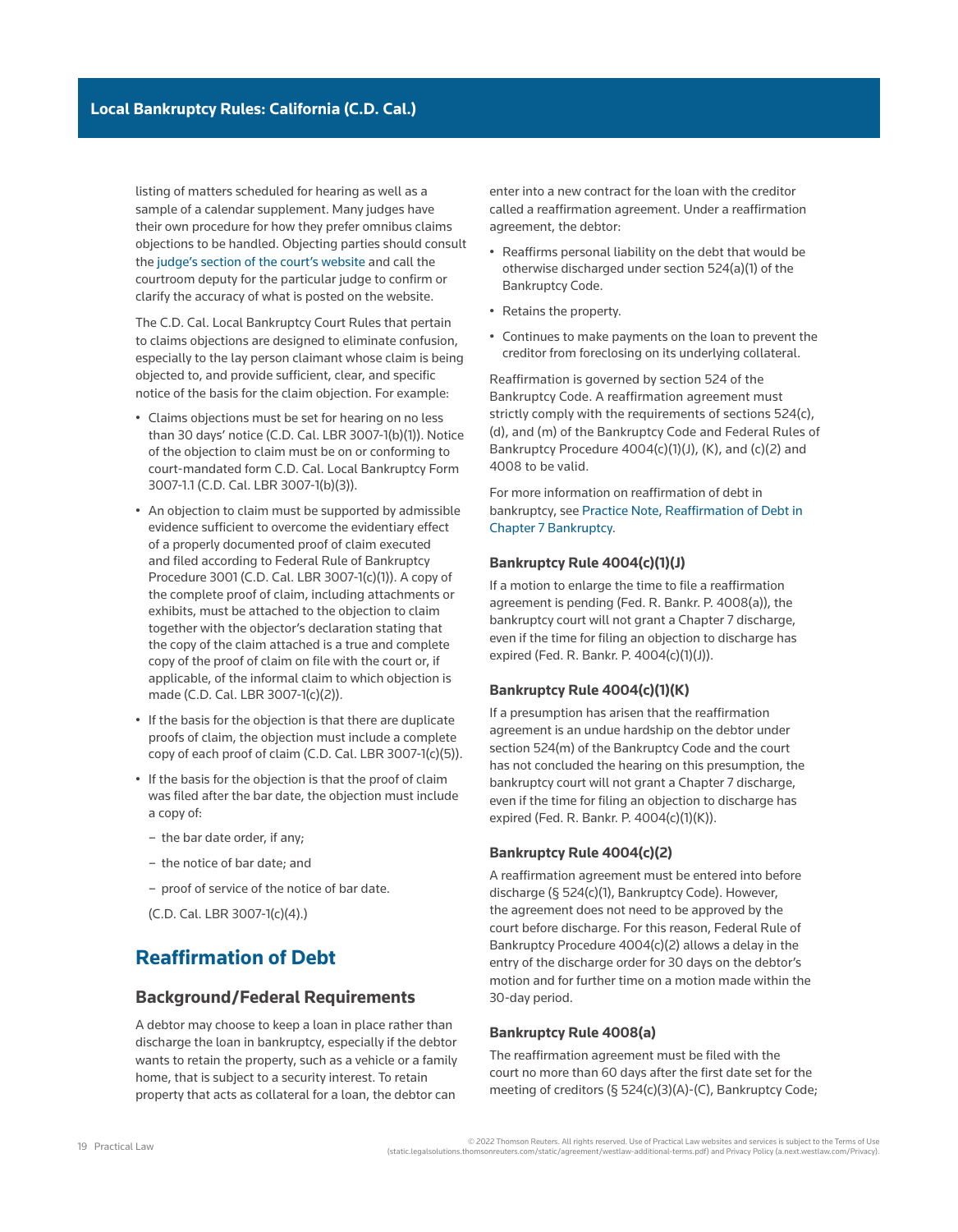Fed. R. Bankr. P. 4008(a)). The court can, at any time and in its discretion, enlarge the time to file the reaffirmation agreement (Fed. R. Bankr. P. 4008(a)).

When filed, the reaffirmation agreement must be accompanied by:

- The reaffirmation cover sheet (Fed. R. Bankr. P. 4008(a); [Official Bankruptcy Form B427](http://www.westlaw.com/Link/Document/FullText?findType=L&pubNum=1000612&cite=USFRBPOFFICIALFMB427&originatingDoc=Ia2a72f779c9311e79bef99c0ee06c731&refType=GA&originationContext=document&vr=3.0&rs=cblt1.0&transitionType=PLDocumentLink&billingHash=6841F0FBA16B8DF4DD80F275333BCFA33ED92631033E0D1712F56358125E4D84&contextData=(sc.Search))).
- If applicable, an attorney declaration.

### **Bankruptcy Rule 4008(b)**

The debtor's signed statement in support of the reaffirmation agreement is accompanied by a statement of the total income and expenses stated on the debtor's Schedules I ([Official Bankruptcy Form B106I\)](http://www.westlaw.com/Link/Document/FullText?findType=L&pubNum=1000612&cite=USFRBPOFFICIALFMB106I&originatingDoc=Ia2a72f779c9311e79bef99c0ee06c731&refType=GA&originationContext=document&vr=3.0&rs=cblt1.0&transitionType=PLDocumentLink&billingHash=71037129D1E8050BB0D3CE44F552AC3DF622EFE64AB956D51DD825A277FD7478&contextData=(sc.Search)) and J ([Official Bankruptcy Form B106J](http://www.westlaw.com/Link/Document/FullText?findType=L&pubNum=1000612&cite=USFRBPOFFICIALFMB106J&originatingDoc=Ia2a72f779c9311e79bef99c0ee06c731&refType=GA&originationContext=document&vr=3.0&rs=cblt1.0&transitionType=PLDocumentLink&billingHash=15B17611C37FE6D6B96A07320671DF2948C254F405CFBAD984F594BA6328D3A8&contextData=(sc.Search)) and [Official Bankruptcy](http://www.westlaw.com/Link/Document/FullText?findType=L&pubNum=1000612&cite=USFRBPOFFICIALFMB106J-2&originatingDoc=Ia2a72f779c9311e79bef99c0ee06c731&refType=GA&originationContext=document&vr=3.0&rs=cblt1.0&transitionType=PLDocumentLink&billingHash=D31B84734A52F99B770015EB524603895994E1D693C6F3185881BEC978901013&contextData=(sc.Search))  [Form B106J-2](http://www.westlaw.com/Link/Document/FullText?findType=L&pubNum=1000612&cite=USFRBPOFFICIALFMB106J-2&originatingDoc=Ia2a72f779c9311e79bef99c0ee06c731&refType=GA&originationContext=document&vr=3.0&rs=cblt1.0&transitionType=PLDocumentLink&billingHash=D31B84734A52F99B770015EB524603895994E1D693C6F3185881BEC978901013&contextData=(sc.Search))). If there is a difference between the income and expenses stated on the debtor's statement in support of the reaffirmation agreement and schedules I and J, the debtor's statement in support of the reaffirmation agreement should include an explanation of that difference (Fed. R. Bankr. P. 4008(b)).

## **Local Rules**

If filing a reaffirmation agreement in the C.D. Cal., parties must follow [C.D. Cal. Local Bankruptcy Court Rule 4008-1](http://www.westlaw.com/Link/Document/FullText?findType=L&pubNum=1004206&cite=CARUSBCLBR.4008-1&originatingDoc=Ia2a72f779c9311e79bef99c0ee06c731&refType=GA&originationContext=document&vr=3.0&rs=cblt1.0&transitionType=PLDocumentLink&billingHash=090C79AB43EE738F629F8736DF301056D2BF5561CD6205036CFFE1C40A858E8E&contextData=(sc.Search)), which states that:

- A reaffirmation agreement must conform to [Official](http://www.westlaw.com/Link/Document/FullText?findType=L&pubNum=1101192&cite=USFRPBDFMB2400A%2fBALT&originatingDoc=Ia2a72f779c9311e79bef99c0ee06c731&refType=GA&originationContext=document&vr=3.0&rs=cblt1.0&transitionType=PLDocumentLink&billingHash=C6879B5E8DDE732698072B1FB87CF5065010F98137C761D1A66DDAAE818D22A7&contextData=(sc.Search))  [Bankruptcy Form B2400A/B ALT.](http://www.westlaw.com/Link/Document/FullText?findType=L&pubNum=1101192&cite=USFRPBDFMB2400A%2fBALT&originatingDoc=Ia2a72f779c9311e79bef99c0ee06c731&refType=GA&originationContext=document&vr=3.0&rs=cblt1.0&transitionType=PLDocumentLink&billingHash=C6879B5E8DDE732698072B1FB87CF5065010F98137C761D1A66DDAAE818D22A7&contextData=(sc.Search)) If the reaffirmation agreement concerns a secured debt, a complete and legible copy of the [security agreement,](http://www.westlaw.com/Document/I0f9fe76eef0811e28578f7ccc38dcbee/View/FullText.html?originationContext=document&vr=3.0&rs=cblt1.0&transitionType=DocumentItem&contextData=(sc.Search)) including the front and back of each page, must be attached.
- Where the debtor is not represented by an attorney or where the attorney is unwilling or unable to sign Part C: Certification by Debtor's Attorney, the debtor must move for approval of the reaffirmation agreement by the court by completing Part E: Motion for Court Approval of Official Bankruptcy Form 2400A/B ALT.
- A reaffirmation agreement and a motion for approval of the reaffirmation agreement under [section 524 of](http://www.westlaw.com/Link/Document/FullText?findType=L&pubNum=1000611&cite=11USCAS524&originatingDoc=Ia2a72f779c9311e79bef99c0ee06c731&refType=LQ&originationContext=document&vr=3.0&rs=cblt1.0&transitionType=PLDocumentLink&billingHash=B0E4C452A5835ADA6958CFD4032F2C028F2507FC68E913170DB4480EFCC9CE83&contextData=(sc.Search))  [the Bankruptcy Code](http://www.westlaw.com/Link/Document/FullText?findType=L&pubNum=1000611&cite=11USCAS524&originatingDoc=Ia2a72f779c9311e79bef99c0ee06c731&refType=LQ&originationContext=document&vr=3.0&rs=cblt1.0&transitionType=PLDocumentLink&billingHash=B0E4C452A5835ADA6958CFD4032F2C028F2507FC68E913170DB4480EFCC9CE83&contextData=(sc.Search)) must be filed by the debtor or creditor within 60 days following the conclusion of the meeting of creditors unless otherwise ordered by the court.
- The clerk will set a hearing on the motion for approval of the reaffirmation agreement and give notice to the debtor and creditor of the date, time, and place of this hearing if:
- the debtor was not represented by an attorney or the attorney representing the debtor was unwilling or unable to sign Part C: Certification by Debtor's Attorney; or
- a presumption of undue hardship arising under section 524(m)(1) of the Bankruptcy Code is not rebutted by the debtor to the satisfaction of the court.
- The court will not grant a motion to approve a reaffirmation agreement unless the debtor appears in person at the hearing to respond to questions by the court.
- If a hearing is required, the court will prepare and deliver an order either granting or denying the motion for approval of the reaffirmation agreement.
- Under all other circumstances, unless otherwise ordered by the court, court approval is not required where the debtor was represented by an attorney during the negotiation of the reaffirmation agreement.

# **Removal, Remand, and Abstention in Bankruptcy**

## **Background/Federal Requirements**

[Removal,](http://www.westlaw.com/Document/I0f9fbfebef0811e28578f7ccc38dcbee/View/FullText.html?originationContext=document&vr=3.0&rs=cblt1.0&transitionType=DocumentItem&contextData=(sc.Search)) remand, and [abstention](http://www.westlaw.com/Document/I4cf84626ef2a11e28578f7ccc38dcbee/View/FullText.html?originationContext=document&vr=3.0&rs=cblt1.0&transitionType=DocumentItem&contextData=(sc.Search)) are important tools to be considered during a bankruptcy proceeding for transferring claims to another court or to prevent that court from determining an issue that it should not hear and decide.

A party can unilaterally remove an action pending in state court to either the district court or the bankruptcy court. After removal, on motion of a non-removing party, the court can remand the matter back to state court or the court, on its own motion or a motion of a party, can abstain from hearing a matter because the state court is capable of hearing and deciding the matter. Abstention is either mandatory or permissive.

For more information on removal, remand, and abstention in bankruptcy cases, see [Practice Note, Notice of Removal,](http://us.practicallaw.tr.com/W-000-7148)  [Remand, and Abstention in Bankruptcy](http://us.practicallaw.tr.com/W-000-7148).

## **Local Rules**

[C.D. Cal. Local Bankruptcy Court Rule 9027-1](http://www.westlaw.com/Link/Document/FullText?findType=L&pubNum=1004206&cite=CARUSBCLBR.9027-1&originatingDoc=Ia2a72f779c9311e79bef99c0ee06c731&refType=GA&originationContext=document&vr=3.0&rs=cblt1.0&transitionType=PLDocumentLink&billingHash=16B7B5473C6B05B3A0CC77A5504B4E5B7F465CA180740E2F1EA5B80858021402&contextData=(sc.Search)) provides that:

• The party filing a notice of removal must prepare a notice of status conference regarding removal of action using the court-mandated forms and present it to the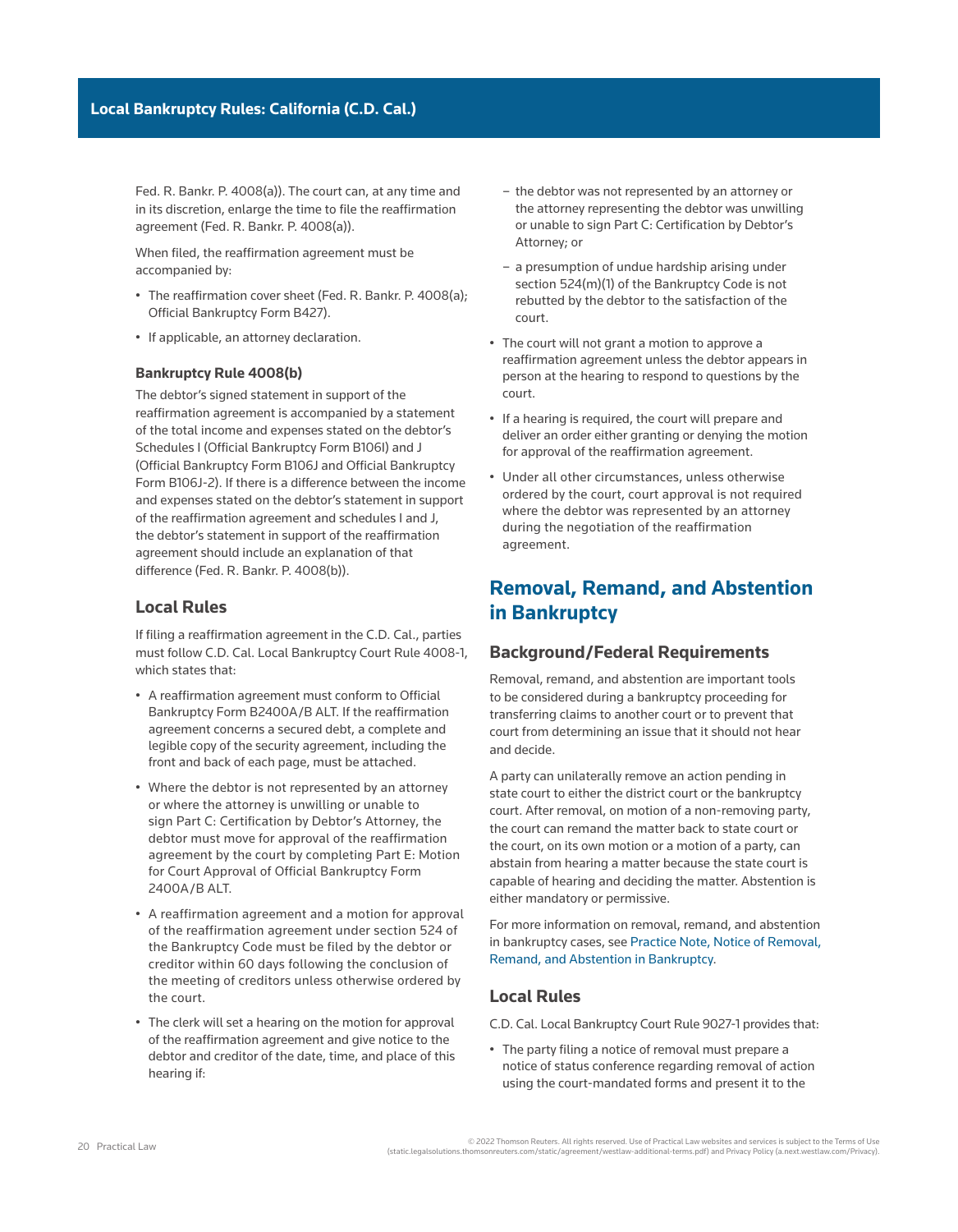clerk concurrently with the filing of the notice of removal [\(C.D. Cal. LBR 9027-1\(b\)\(1\)](http://www.westlaw.com/Link/Document/FullText?findType=L&pubNum=1004206&cite=CARUSBCLBR.9027-1&originatingDoc=Ia2a72f779c9311e79bef99c0ee06c731&refType=GA&originationContext=document&vr=3.0&rs=cblt1.0&transitionType=PLDocumentLink&billingHash=16B7B5473C6B05B3A0CC77A5504B4E5B7F465CA180740E2F1EA5B80858021402&contextData=(sc.Search))).

- Unless otherwise ordered by the court, the clerk must set a status conference not later than 45 days after the date that the clerk issues and files a notice of status conference [\(C.D. Cal. LBR 9027-1\(b\)\(2\)\)](http://www.westlaw.com/Link/Document/FullText?findType=L&pubNum=1004206&cite=CARUSBCLBR.9027-1&originatingDoc=Ia2a72f779c9311e79bef99c0ee06c731&refType=GA&originationContext=document&vr=3.0&rs=cblt1.0&transitionType=PLDocumentLink&billingHash=16B7B5473C6B05B3A0CC77A5504B4E5B7F465CA180740E2F1EA5B80858021402&contextData=(sc.Search)).
- The party filing a notice of removal must serve the notice of status conference within 14 days after the date the notice was issued and filed on:
	- all other parties to the removed action;
	- any [trustee;](http://www.westlaw.com/Document/Ibb0a37a1ef0511e28578f7ccc38dcbee/View/FullText.html?originationContext=document&vr=3.0&rs=cblt1.0&transitionType=DocumentItem&contextData=(sc.Search)) and
	- the [US Trustee.](http://www.westlaw.com/Document/Ibb09e9afef0511e28578f7ccc38dcbee/View/FullText.html?originationContext=document&vr=3.0&rs=cblt1.0&transitionType=DocumentItem&contextData=(sc.Search))

[\(C.D. Cal. LBR 9027-1\(b\)\(3\).](http://www.westlaw.com/Link/Document/FullText?findType=L&pubNum=1004206&cite=CARUSBCLBR.9027-1&originatingDoc=Ia2a72f779c9311e79bef99c0ee06c731&refType=GA&originationContext=document&vr=3.0&rs=cblt1.0&transitionType=PLDocumentLink&billingHash=16B7B5473C6B05B3A0CC77A5504B4E5B7F465CA180740E2F1EA5B80858021402&contextData=(sc.Search)))

- A motion for remand must be filed no later than 30 days after the date of filing of the notice of removal and served under [C.D. Cal. Local Bankruptcy Court](http://www.westlaw.com/Link/Document/FullText?findType=L&pubNum=1004206&cite=CARUSBCLBR.9013-1&originatingDoc=Ia2a72f779c9311e79bef99c0ee06c731&refType=GA&originationContext=document&vr=3.0&rs=cblt1.0&transitionType=PLDocumentLink&billingHash=D27C10DE618AE981AFE33FF81CF165382816D5D118F4405B70D53508DBED4A6D&contextData=(sc.Search))  [Rule 9013-1\(d\)](http://www.westlaw.com/Link/Document/FullText?findType=L&pubNum=1004206&cite=CARUSBCLBR.9013-1&originatingDoc=Ia2a72f779c9311e79bef99c0ee06c731&refType=GA&originationContext=document&vr=3.0&rs=cblt1.0&transitionType=PLDocumentLink&billingHash=D27C10DE618AE981AFE33FF81CF165382816D5D118F4405B70D53508DBED4A6D&contextData=(sc.Search)) ([C.D. Cal. LBR 9027-1\(c\)](http://www.westlaw.com/Link/Document/FullText?findType=L&pubNum=1004206&cite=CARUSBCLBR.9027-1&originatingDoc=Ia2a72f779c9311e79bef99c0ee06c731&refType=GA&originationContext=document&vr=3.0&rs=cblt1.0&transitionType=PLDocumentLink&billingHash=16B7B5473C6B05B3A0CC77A5504B4E5B7F465CA180740E2F1EA5B80858021402&contextData=(sc.Search))).
- The party filing a notice of removal must, within 30 days after filing the notice of removal, and unless otherwise ordered by the court, file copies, in chronological order according to the date filed, of:
	- the docket of the removed action; and
	- every document on the docket, whether the document was filed by a party or entered by the court.

[\(C.D. Cal. LBR 9027-1\(d\).](http://www.westlaw.com/Link/Document/FullText?findType=L&pubNum=1004206&cite=CARUSBCLBR.9027-1&originatingDoc=Ia2a72f779c9311e79bef99c0ee06c731&refType=GA&originationContext=document&vr=3.0&rs=cblt1.0&transitionType=PLDocumentLink&billingHash=16B7B5473C6B05B3A0CC77A5504B4E5B7F465CA180740E2F1EA5B80858021402&contextData=(sc.Search)))

# **Retaining a Claims Agent**

## **Background/Federal Requirements**

To relieve administrative pressure on both debtors and the bankruptcy clerk, Congress enacted 28 U.S.C. Section 156(c) to permit outside vendors (claims agents), at the expense of the [bankruptcy estate,](http://www.westlaw.com/Document/Ibb09e99fef0511e28578f7ccc38dcbee/View/FullText.html?originationContext=document&vr=3.0&rs=cblt1.0&transitionType=DocumentItem&contextData=(sc.Search)) to assume certain specified administrative functions mandated by the Bankruptcy Code and the Federal Rules of Bankruptcy Procedure.

Section 156(c) limits the function of the claims agent to that of a delegee of the clerk of court to perform the following tasks:

- Managing the [claims](http://www.westlaw.com/Document/Ibb09e944ef0511e28578f7ccc38dcbee/View/FullText.html?originationContext=document&vr=3.0&rs=cblt1.0&transitionType=DocumentItem&contextData=(sc.Search)) process.
- Providing noticing services.
- Disseminating information to the public and responding to requests for case information.

Claims agents, however, may also be retained as administrative agents under [section 327 of the](http://www.westlaw.com/Link/Document/FullText?findType=L&pubNum=1000611&cite=11USCAS327&originatingDoc=Ia2a72f779c9311e79bef99c0ee06c731&refType=LQ&originationContext=document&vr=3.0&rs=cblt1.0&transitionType=PLDocumentLink&billingHash=E6C44D3372331C6ED8B07022094B49469B6B6A145F0CBD15F92E12F2DA7DF922&contextData=(sc.Search)) 

[Bankruptcy Code](http://www.westlaw.com/Link/Document/FullText?findType=L&pubNum=1000611&cite=11USCAS327&originatingDoc=Ia2a72f779c9311e79bef99c0ee06c731&refType=LQ&originationContext=document&vr=3.0&rs=cblt1.0&transitionType=PLDocumentLink&billingHash=E6C44D3372331C6ED8B07022094B49469B6B6A145F0CBD15F92E12F2DA7DF922&contextData=(sc.Search)) to provide services beyond the constraints of 28 U.S.C. Section 156(c), including:

- Assisting with the preparation of schedules of assets and liabilities (schedules) and statements of financial affairs (statements) (see [Practice Note, Schedules and](http://us.practicallaw.tr.com/W-000-9982)  [Statements of Financial Affairs: Overview](http://us.practicallaw.tr.com/W-000-9982)).
- Aggregating, sorting, and analyzing [proofs of claims.](http://www.westlaw.com/Document/I210504f8ef0811e28578f7ccc38dcbee/View/FullText.html?originationContext=document&vr=3.0&rs=cblt1.0&transitionType=DocumentItem&contextData=(sc.Search))
- Assisting with the reconciliation of claims and the analysis of [executory contracts](http://www.westlaw.com/Document/I2104e24cef0811e28578f7ccc38dcbee/View/FullText.html?originationContext=document&vr=3.0&rs=cblt1.0&transitionType=DocumentItem&contextData=(sc.Search)) and unexpired leases, including issues such as the cure, assumption, and rejection of contracts and leases.
- Soliciting and tabulating votes on [plans of reorganization.](http://www.westlaw.com/Document/I03f4db03eee311e28578f7ccc38dcbee/View/FullText.html?originationContext=document&vr=3.0&rs=cblt1.0&transitionType=DocumentItem&contextData=(sc.Search))
- Making distributions according to the terms of the plan.

For more information on the role and responsibilities of a claims agent, see [Practice Note, The Retention and Role](http://us.practicallaw.tr.com/W-001-1117)  [of a Claims Agent in Bankruptcy](http://us.practicallaw.tr.com/W-001-1117).

## **Local Rules**

[C.D. Cal. Local Bankruptcy Court Rule 5075-1](http://www.westlaw.com/Link/Document/FullText?findType=L&pubNum=1004206&cite=CARUSBCLBR.5075-1&originatingDoc=Ia2a72f779c9311e79bef99c0ee06c731&refType=GA&originationContext=document&vr=3.0&rs=cblt1.0&transitionType=PLDocumentLink&billingHash=9E7BDE6F7CF93782A2EF022C84F03C084F7665DBE8BD1B08741BBE2FBAF36226&contextData=(sc.Search)) provides the procedure for a motion, referred to as a motion for an administrative order, requesting the employment of persons or entities to perform certain duties of the clerk's office, the debtor, or the debtor-in-possession, such as:

- Processing proofs of claim and maintaining the claims register.
- Serving notices.
- Scanning documents.
- Providing photocopies of documents filed in the case.

A motion for an administrative order must include a completed:

- Declaration to be Filed with Motion Establishing Administrative Procedures Re 28 U.S.C. § 156(c) ([C.D. Cal. Local Bankruptcy Form 5075-1.1](http://www.westlaw.com/Link/Document/FullText?findType=L&pubNum=1004206&cite=CARUSBCF5075-1.1&originatingDoc=Ia2a72f779c9311e79bef99c0ee06c731&refType=GA&originationContext=document&vr=3.0&rs=cblt1.0&transitionType=PLDocumentLink&billingHash=3815644DFA1A8A05B3045C77CD81E7BA5DDFFE2D706EC8CBED5A54776C21225D&contextData=(sc.Search))).
- [Mega Case Procedures Checklist](https://www.cacb.uscourts.gov/sites/cacb/files/documents/forms/Mega%20Case%20Checklist.pdf) (Checklist), which must be attached to the completed declaration. The movant's counsel must consult with the clerk's office to complete the Checklist to the satisfaction of the clerk's office.

A copy of the motion, including the declaration and Checklist, must also be provided to the clerk's office at the time the motion is filed. Unless the judge orders otherwise, any motion that is not accompanied by the completed Checklist may be denied by the court, and any previously scheduled hearing may be vacated. Some of the items in the Checklist are guidelines, and others are requirements.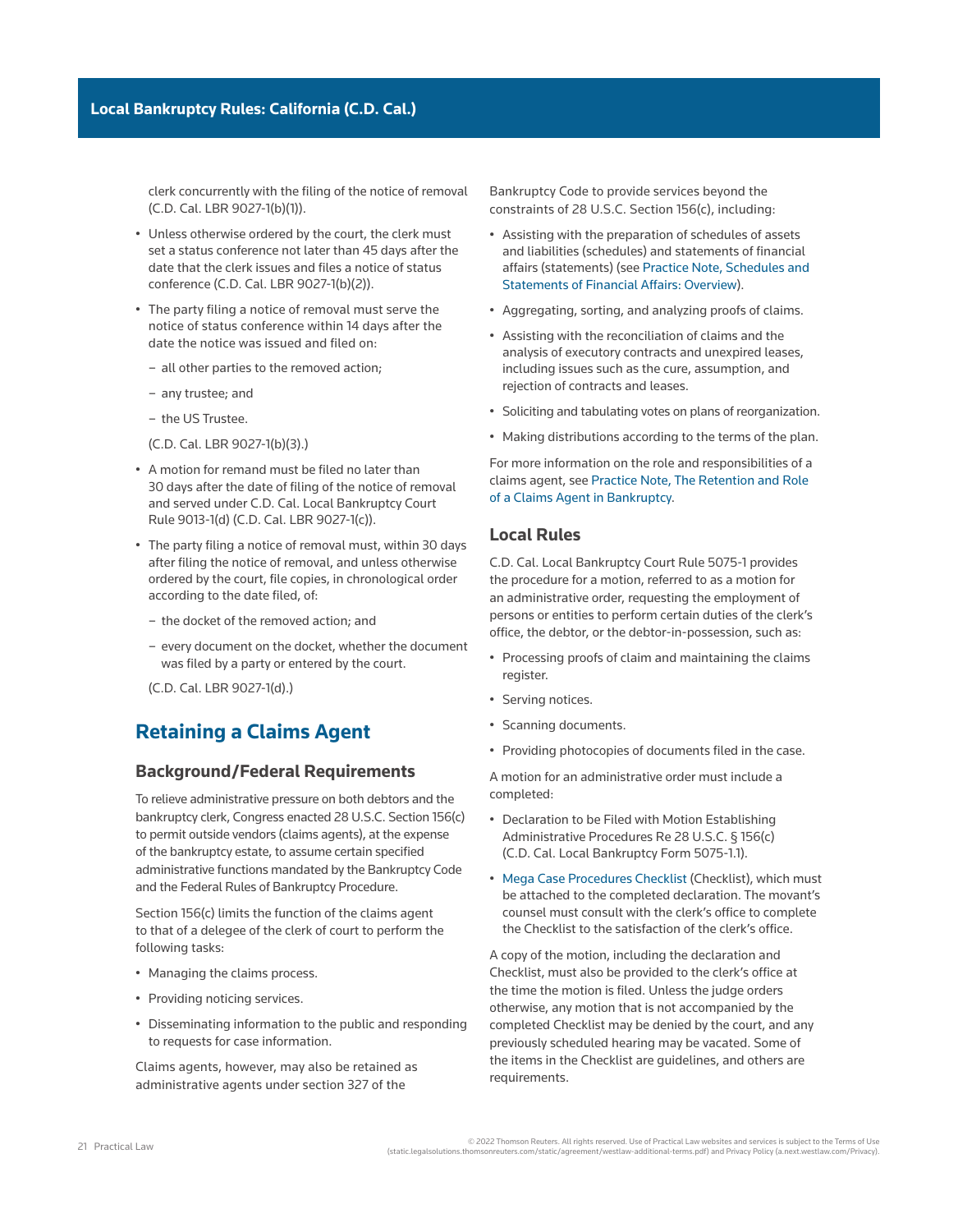While not contained in the C.D. Cal. Local Bankruptcy Court Rules, there are unique practices in the C.D. Cal. that are not used in other districts. As one example, claims agents work directly with the clerk's office to update the claims docket. Practitioners are advised to contact the clerk's office to determine whether other unwritten practices may be used for their subject case.

# **Retention of Local Counsel**

## **Background/Federal Requirements**

As a general rule, attorneys not admitted in the jurisdiction where a bankruptcy case is pending must be admitted [pro hac vice](http://www.westlaw.com/Document/I0f9fc0bdef0811e28578f7ccc38dcbee/View/FullText.html?originationContext=document&vr=3.0&rs=cblt1.0&transitionType=DocumentItem&contextData=(sc.Search)) to appear before the bankruptcy court in that case. To be admitted *pro hac vice*, an attorney must often certify or attest to certain facts, including that the attorney is:

- Eligible for admission to the bankruptcy court.
- Admitted and in good standing as a member of the bar in the attorney's state of practice.
- Willing to submit to the disciplinary jurisdiction of the bankruptcy court for any alleged misconduct in the course of the case for which the attorney is admitted.
- Generally familiar with the court's local rules.

Applicable rules also frequently require the attorney seeking *pro hac vice* admission to pay a fee.

Counsel must review rules and practices of the relevant jurisdiction in which a case is filed or will be filed to determine whether to retain local counsel and to understand the requirements for *pro hac vice* admission.

## **Local Rules**

The retention of local counsel is expressly required for attorneys not admitted in California ([C.D. Cal. LBR](http://www.westlaw.com/Link/Document/FullText?findType=L&pubNum=1004206&cite=CARUSBCLBR.2090-1&originatingDoc=Ia2a72f779c9311e79bef99c0ee06c731&refType=GA&originationContext=document&vr=3.0&rs=cblt1.0&transitionType=PLDocumentLink&billingHash=6279D99A7246D340C5B8DA3DF52619A248CB182F4C4D5772D34B3EFDA32FB7FC&contextData=(sc.Search))  [2090-1\(b\)\(3\)](http://www.westlaw.com/Link/Document/FullText?findType=L&pubNum=1004206&cite=CARUSBCLBR.2090-1&originatingDoc=Ia2a72f779c9311e79bef99c0ee06c731&refType=GA&originationContext=document&vr=3.0&rs=cblt1.0&transitionType=PLDocumentLink&billingHash=6279D99A7246D340C5B8DA3DF52619A248CB182F4C4D5772D34B3EFDA32FB7FC&contextData=(sc.Search))). No restrictions are imposed on attorneys admitted in California who reside out of the C.D. Cal. ([C.D. Cal. LBR 2090-1\)](http://www.westlaw.com/Link/Document/FullText?findType=L&pubNum=1004206&cite=CARUSBCLBR.2090-1&originatingDoc=Ia2a72f779c9311e79bef99c0ee06c731&refType=GA&originationContext=document&vr=3.0&rs=cblt1.0&transitionType=PLDocumentLink&billingHash=6279D99A7246D340C5B8DA3DF52619A248CB182F4C4D5772D34B3EFDA32FB7FC&contextData=(sc.Search)).

# **Section 363 Sales**

## **Background/Federal Requirements**

After notice and a hearing, the bankruptcy court may approve a [section 363 sale](http://www.westlaw.com/Document/Ibb09e973ef0511e28578f7ccc38dcbee/View/FullText.html?originationContext=document&vr=3.0&rs=cblt1.0&transitionType=DocumentItem&contextData=(sc.Search)) of a debtor's assets, other than in the ordinary course of business (§ 363(b), Bankruptcy Code). A debtor-in-possession or trustee seeking approval of a section 363 sale must comply with:

- Section 363(b) of the Bankruptcy Code (see Section 363(b) Requirements and Section 363(b)(1)(A) and (B): Sale of PII Requirements).
- [Federal Rule of Bankruptcy Procedure 2002](http://www.westlaw.com/Link/Document/FullText?findType=L&pubNum=1000611&cite=USFRBPR2002&originatingDoc=Ia2a72f779c9311e79bef99c0ee06c731&refType=LQ&originationContext=document&vr=3.0&rs=cblt1.0&transitionType=PLDocumentLink&billingHash=34E1B68D67A089154FB4426334DD7A4FD54272A8FE8B1F4D60A8A11869BE68F4&contextData=(sc.Search)) (see Bankruptcy Rule 2002 Notice Requirements).
- [Federal Rule of Bankruptcy Procedure 6004](http://www.westlaw.com/Link/Document/FullText?findType=L&pubNum=1000611&cite=USFRBPR6004&originatingDoc=Ia2a72f779c9311e79bef99c0ee06c731&refType=LQ&originationContext=document&vr=3.0&rs=cblt1.0&transitionType=PLDocumentLink&billingHash=D82395E0A0701718A184AD6EE4C1FD86102E7E36CCDDAF16B94C3933D490B186&contextData=(sc.Search)) (see Bankruptcy Rule 6004 Requirements and Bankruptcy Rule 6004(g): Sale of PII Requirements).
- [Section 365 of the Bankruptcy Code](http://www.westlaw.com/Link/Document/FullText?findType=L&pubNum=1000611&cite=11USCAS365&originatingDoc=Ia2a72f779c9311e79bef99c0ee06c731&refType=LQ&originationContext=document&vr=3.0&rs=cblt1.0&transitionType=PLDocumentLink&billingHash=44D8C49CCE145E131C4EAA09DF0FE0408F55ED8A7B3A8CAF62016B58B83298CB&contextData=(sc.Search)) to the extent that the sale involves the assumption, assignment, or rejection of any [executory contracts](http://www.westlaw.com/Document/I2104e24cef0811e28578f7ccc38dcbee/View/FullText.html?originationContext=document&vr=3.0&rs=cblt1.0&transitionType=DocumentItem&contextData=(sc.Search)) or leases (see Section 365 Requirements).
- Any applicable local bankruptcy court rules (see Section 363 Sales: Local Rules).

Debtors-in-possession and trustees have great discretion over the method of conducting the sale and are not required to use any specific sale or bidding procedures (§ 363(b), Bankruptcy Code). However, they must comply with certain procedural requirements under Bankruptcy Rules 2002 and 6004 regardless of the form of sale and any applicable local bankruptcy court rules.

For more information on section 363 sales, see:

- [Practice Note, Buying Assets in a Section 363](http://us.practicallaw.tr.com/1-385-0115)  [Bankruptcy Sale: Overview.](http://us.practicallaw.tr.com/1-385-0115)
- [Timeline of a Section 363 Sale.](http://us.practicallaw.tr.com/3-385-0751)
- [Article, Strategies for Purchasing and Selling Assets in](http://us.practicallaw.tr.com/3-385-0751)  [Chapter 11](http://us.practicallaw.tr.com/3-385-0751).

#### **Section 363(b) Requirements**

After a notice and a hearing, the trustee (including a debtor-in-possession) may use, sell, or lease [property of the](http://www.westlaw.com/Document/Icf49604cef0a11e28578f7ccc38dcbee/View/FullText.html?originationContext=document&vr=3.0&rs=cblt1.0&transitionType=DocumentItem&contextData=(sc.Search))  [estate](http://www.westlaw.com/Document/Icf49604cef0a11e28578f7ccc38dcbee/View/FullText.html?originationContext=document&vr=3.0&rs=cblt1.0&transitionType=DocumentItem&contextData=(sc.Search)) outside of the ordinary course of business. Therefore, the debtor must provide adequate and reasonable notice of a proposed sale (§ 363(b), Bankruptcy Code and see Bankruptcy Rule 2002 Notice Requirements).

Courts have also held that the sale must:

• Be in the best interests of the [estate](http://www.westlaw.com/Document/Ibb09e99fef0511e28578f7ccc38dcbee/View/FullText.html?originationContext=document&vr=3.0&rs=cblt1.0&transitionType=DocumentItem&contextData=(sc.Search)) and its creditors. The debtor generally has a [fiduciary duty](http://www.westlaw.com/Document/Ibb0a107fef0511e28578f7ccc38dcbee/View/FullText.html?originationContext=document&vr=3.0&rs=cblt1.0&transitionType=DocumentItem&contextData=(sc.Search)) to obtain the highest or best price for the assets (see *Cello Bag Co., Inc. v. Champion Int'l Corp. (In re Atlanta Packaging Prods., Inc.)*, 99 B.R. 124, 130 (Bankr. N.D. Ga. 1988)). To satisfy this requirement, the sale is usually subject to an auction. The highest price is not always the best price, and it is unnecessary to show that the purchase price was the highest possible price obtainable under the circumstances.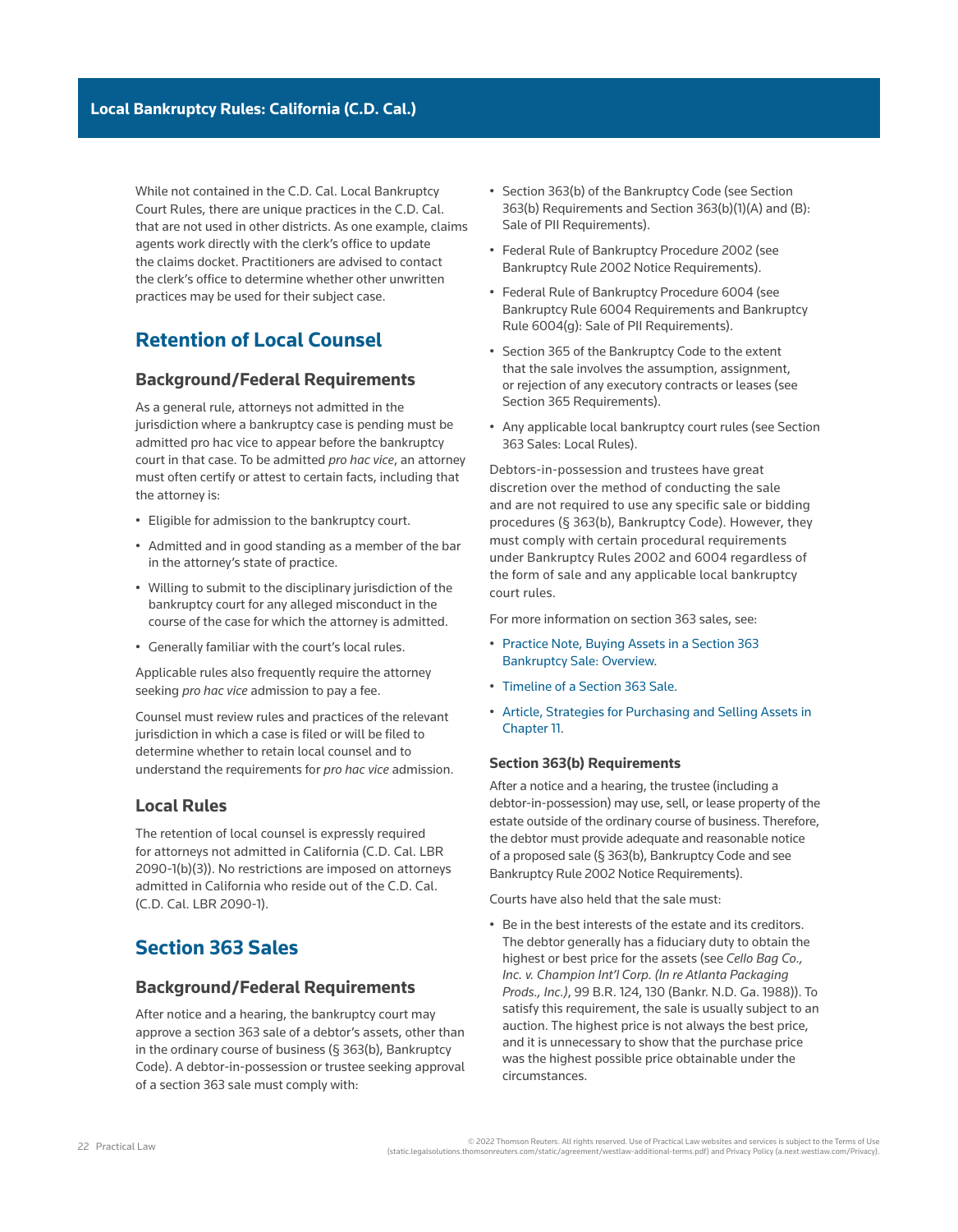- Be proposed in good faith (see *In re Abbotts Dairies of Pa., Inc.*, 788 F.2d 143, 150 (3d Cir. 1986)).
- Have a legitimate business justification (see *Committee of Equity Sec. Holders v. Lionel Corp. (In re Lionel Corp.)*, 722 F.2d 1063, 1071 (2d Cir. 1983)).

Section 363(b) sales of all or substantially all of the debtor's assets also require a court to find that the sale is not a *sub rosa* plan (see [Practice Note, Buying Assets in](http://us.practicallaw.tr.com/1-385-0115)  [a Section 363 Bankruptcy Sale: Overview: Sales of All or](http://us.practicallaw.tr.com/1-385-0115)  [Substantially All Assets](http://us.practicallaw.tr.com/1-385-0115)). A *sub rosa* plan is a transaction that has the practical effect of predetermining the essential terms of a [plan of reorganization.](http://www.westlaw.com/Document/I03f4db03eee311e28578f7ccc38dcbee/View/FullText.html?originationContext=document&vr=3.0&rs=cblt1.0&transitionType=DocumentItem&contextData=(sc.Search))

For more information on section 363 requirements, see [Practice Note, Buying Assets in a Section 363 Bankruptcy](http://us.practicallaw.tr.com/1-385-0115)  [Sale: Overview: Legal Requirements](http://us.practicallaw.tr.com/1-385-0115).

### **Section 363(b)(1)(A) and (B): Sale of PII Requirements**

Because of privacy issues, the [Bankruptcy Abuse Prevention](http://www.westlaw.com/Document/I3a99e7edef1211e28578f7ccc38dcbee/View/FullText.html?originationContext=document&vr=3.0&rs=cblt1.0&transitionType=DocumentItem&contextData=(sc.Search))  [and Consumer Protection Act of 2005](http://www.westlaw.com/Document/I3a99e7edef1211e28578f7ccc38dcbee/View/FullText.html?originationContext=document&vr=3.0&rs=cblt1.0&transitionType=DocumentItem&contextData=(sc.Search)) (BAPCPA) restricted the use, lease, and sale of [personally identifiable information](http://www.westlaw.com/Document/I03f4d9aaeee311e28578f7ccc38dcbee/View/FullText.html?originationContext=document&vr=3.0&rs=cblt1.0&transitionType=DocumentItem&contextData=(sc.Search)) (PII). These restrictions do not apply to other forms of estate property.

Specifically, a debtor cannot sell or lease PII outside the ordinary course of business unless either:

- The sale or lease does not violate the debtor's privacy policy. The transfer of PII is allowed if permitted by the debtor's privacy policy and the transfer complies with all the terms of the privacy policy.
- A [consumer privacy ombudsman](http://www.westlaw.com/Document/I90cffd167b9611e8a5b3e3d9e23d7429/View/FullText.html?originationContext=document&vr=3.0&rs=cblt1.0&transitionType=DocumentItem&contextData=(sc.Search)) is appointed under [section 332 of the Bankruptcy Code](http://www.westlaw.com/Link/Document/FullText?findType=L&pubNum=1000611&cite=11USCAS332&originatingDoc=Ia2a72f779c9311e79bef99c0ee06c731&refType=LQ&originationContext=document&vr=3.0&rs=cblt1.0&transitionType=PLDocumentLink&billingHash=D1A8BDED4AE346C0D2D453CE9DD7AFF889609FBD598DB05F2444FF845E48A4AC&contextData=(sc.Search)) and the court approves the sale or lease after:
	- considering the facts, circumstances, and conditions of the sale or lease; and
	- finding that the sale or lease does not violate applicable non-bankruptcy law.
- (§ 363(b)(1), Bankruptcy Code.)

For additional requirements for the sale of PII, see Bankruptcy Rule 6004(g): Sale of PII Requirements.

For more information on the sale of PII, see [Practice](http://us.practicallaw.tr.com/3-616-3701)  [Note, Property of the Estate: Special Intangible Property](http://us.practicallaw.tr.com/3-616-3701)  [Interests: Customer Data](http://us.practicallaw.tr.com/3-616-3701).

#### **Bankruptcy Rule 2002 Notice Requirements**

Bankruptcy Rule 2002 sets out notice requirements for section 363 sales regarding:

- **Length and method of notice.** The clerk of the bankruptcy court or another person directed by the court must give parties at least 21 days' notice of the sale by mail, unless the court limits or shortens the time or directs another method of giving notice (Fed. R. Bankr. P. 2002(a)(2)).
- **Content of notice.** The notice must include:
	- the time and place of any public sale;
	- the terms and conditions of any private sale;
	- the time fixed for filing objections; and
	- a general description of the property to be sold. The notice of a proposed sale of PII must state whether the sale is consistent with the debtor's privacy policy (see Section 363(b)(1)(A) and (B): Sale of PII Requirements).
	- (Fed. R. Bankr. P. 2002(c)(1).)
- **Parties served.** The notice of the sale must be served on:
	- the debtor;
	- the trustee, if any;
	- all creditors;
	- any [indenture trustees](http://www.westlaw.com/Document/Ibb0a37a1ef0511e28578f7ccc38dcbee/View/FullText.html?originationContext=document&vr=3.0&rs=cblt1.0&transitionType=DocumentItem&contextData=(sc.Search));
	- any official [creditors' committees](http://www.westlaw.com/Document/Ibb09e96def0511e28578f7ccc38dcbee/View/FullText.html?originationContext=document&vr=3.0&rs=cblt1.0&transitionType=DocumentItem&contextData=(sc.Search)) and [equity](http://www.westlaw.com/Document/Ida6634e85e1a11e598dc8b09b4f043e0/View/FullText.html?originationContext=document&vr=3.0&rs=cblt1.0&transitionType=DocumentItem&contextData=(sc.Search))  [committees,](http://www.westlaw.com/Document/Ida6634e85e1a11e598dc8b09b4f043e0/View/FullText.html?originationContext=document&vr=3.0&rs=cblt1.0&transitionType=DocumentItem&contextData=(sc.Search)) or their authorized agents;
	- the [Securities and Exchange Commission](http://www.westlaw.com/Document/I03f4da84eee311e28578f7ccc38dcbee/View/FullText.html?originationContext=document&vr=3.0&rs=cblt1.0&transitionType=DocumentItem&contextData=(sc.Search)) (SEC), if appropriate;
	- the [Commodity Futures Trading Commission](http://www.westlaw.com/Document/I2104b8e2ef0811e28578f7ccc38dcbee/View/FullText.html?originationContext=document&vr=3.0&rs=cblt1.0&transitionType=DocumentItem&contextData=(sc.Search)), in a [commodity](http://www.westlaw.com/Document/Id4cf18d5f3ad11e28578f7ccc38dcbee/View/FullText.html?originationContext=document&vr=3.0&rs=cblt1.0&transitionType=DocumentItem&contextData=(sc.Search)) broker case;
	- the [Internal Revenue Service](http://www.westlaw.com/Document/Ibb0a11beef0511e28578f7ccc38dcbee/View/FullText.html?originationContext=document&vr=3.0&rs=cblt1.0&transitionType=DocumentItem&contextData=(sc.Search)) (IRS);
	- the US attorney for the district where the case is pending, if a debt is owed to the US other than for taxes, and on the department, agency, or instrumentality of the US through which the debtor became indebted;
	- the Secretary of the Treasury, if the US has a stock interest;
	- the [US Trustee](http://www.westlaw.com/Document/Ibb09e9afef0511e28578f7ccc38dcbee/View/FullText.html?originationContext=document&vr=3.0&rs=cblt1.0&transitionType=DocumentItem&contextData=(sc.Search));
	- [equity security holders,](http://www.westlaw.com/Document/Ic2be3e65378611e598dc8b09b4f043e0/View/FullText.html?originationContext=document&vr=3.0&rs=cblt1.0&transitionType=DocumentItem&contextData=(sc.Search)) in sales of all or substantially all assets, unless the court orders otherwise; and
	- entities who have requested notice under [Federal](http://www.westlaw.com/Link/Document/FullText?findType=L&pubNum=1000611&cite=USFRBPR2002&originatingDoc=Ia2a72f779c9311e79bef99c0ee06c731&refType=LQ&originationContext=document&vr=3.0&rs=cblt1.0&transitionType=PLDocumentLink&billingHash=34E1B68D67A089154FB4426334DD7A4FD54272A8FE8B1F4D60A8A11869BE68F4&contextData=(sc.Search))  [Rule of Bankruptcy Procedure 2002](http://www.westlaw.com/Link/Document/FullText?findType=L&pubNum=1000611&cite=USFRBPR2002&originatingDoc=Ia2a72f779c9311e79bef99c0ee06c731&refType=LQ&originationContext=document&vr=3.0&rs=cblt1.0&transitionType=PLDocumentLink&billingHash=34E1B68D67A089154FB4426334DD7A4FD54272A8FE8B1F4D60A8A11869BE68F4&contextData=(sc.Search)).

(Fed. R. Bankr. P. 2002(a)(2), (d), (g), (i), (j), (k).)

- **Additional parties served.** Notice must also be served on:
	- the consumer privacy ombudsman, if applicable (§ 332(a), Bankruptcy Code and see Section 363(b)(1)(A)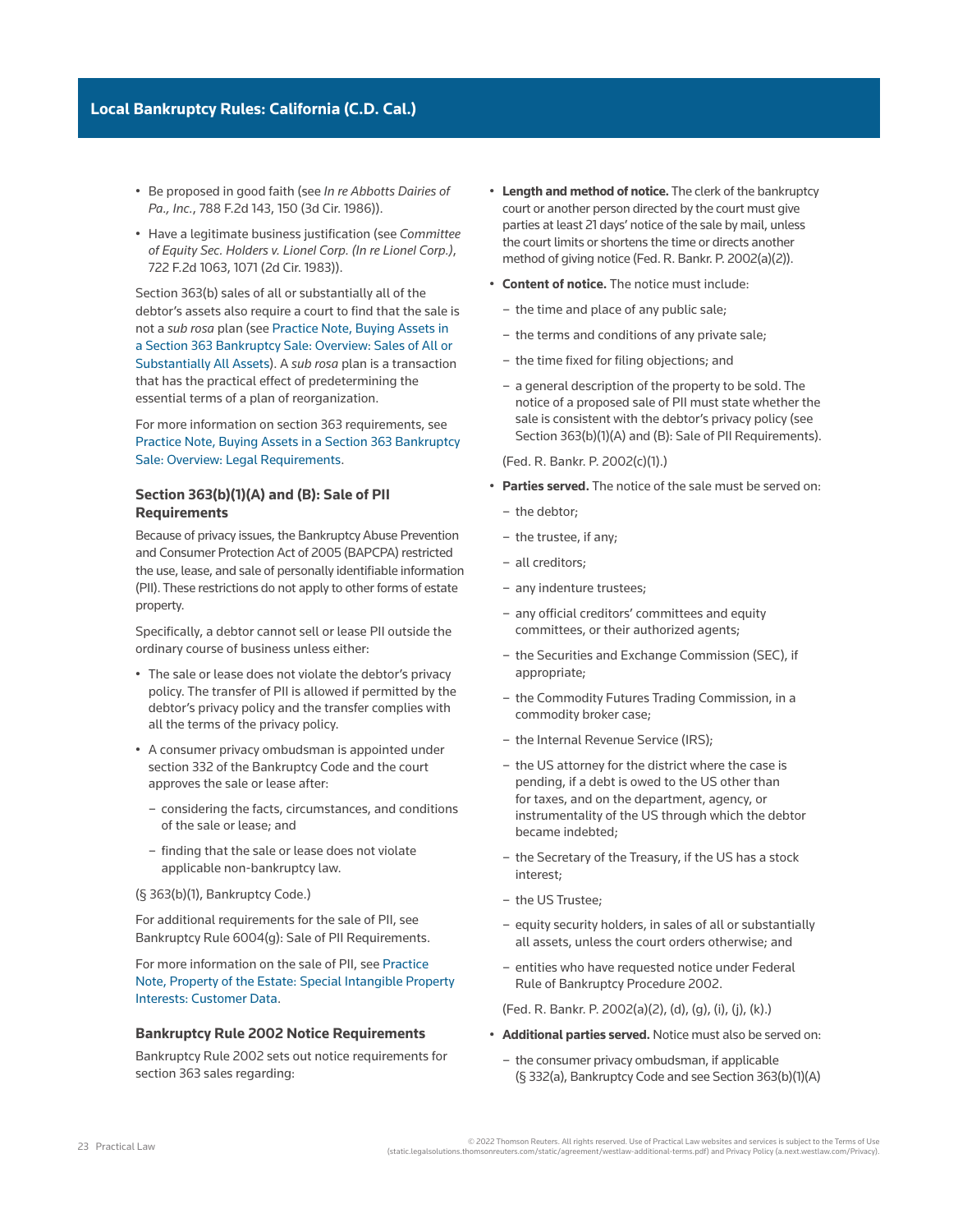and (B): Sale of PII Requirements and Bankruptcy Rule 6004(g): Sale of PII Requirements);

- all parties to executory contracts or unexpired leases to be assumed and assigned, or rejected as part of the sale (see Section 365 Requirements) (Fed. R. Bankr. P. 6006(c));
- all parties known or reasonably believed to have asserted a lien, encumbrance, claim, or other interest in the assets to be sold (Fed. R. Bankr. P. 6004(c) and see Bankruptcy Rule 6004 Requirements);
- the [Federal Trade Commission](http://www.westlaw.com/Document/I1559f7aceef211e28578f7ccc38dcbee/View/FullText.html?originationContext=document&vr=3.0&rs=cblt1.0&transitionType=DocumentItem&contextData=(sc.Search)) and the Assistant Attorney General in charge of the Antitrust Division of the Department of Justice, if the sale implicates the antitrust laws of the US (§ 363(b)(2), Bankruptcy Code); and
- the Committee on Foreign Investment in the US if the sale implicates the Foreign Investment Risk Review Modernization Act of 2018 (FIRRMA) (for more information on FIRRMA, see [Legal Update,](http://us.practicallaw.tr.com/W-016-2587)  [FIRRMA Signed into Law, Expanding Scope of](http://us.practicallaw.tr.com/W-016-2587)  [CFIUS Review](http://us.practicallaw.tr.com/W-016-2587)).

#### **Bankruptcy Rule 6004 Requirements**

Bankruptcy Rule 6004 sets out requirements for:

- **Notice.** Notice of a proposed sale of estate property outside the ordinary course of business must be given consistent with Bankruptcy Rule 2002 (Fed. R. Bankr. P. 6004(a) and see Bankruptcy Rule 2002 Notice Requirements).
- **Objections.** Objections to the proposed sale must be filed and served at least seven days before the date of the sale or within the time fixed by the court (Fed. R. Bankr. P. 6004(b)). An objection gives rise to a [contested matter](http://www.westlaw.com/Document/I272f76c5622d11e598dc8b09b4f043e0/View/FullText.html?originationContext=document&vr=3.0&rs=cblt1.0&transitionType=DocumentItem&contextData=(sc.Search)) governed by [Federal Rule of](http://www.westlaw.com/Link/Document/FullText?findType=L&pubNum=1000611&cite=USFRBPR9014&originatingDoc=Ia2a72f779c9311e79bef99c0ee06c731&refType=LQ&originationContext=document&vr=3.0&rs=cblt1.0&transitionType=PLDocumentLink&billingHash=6896155770C96FB9E96E13E4298AF35ABB652DAFDB3A2DE147E88EA13AAFB3D7&contextData=(sc.Search))  [Bankruptcy Procedure 9014](http://www.westlaw.com/Link/Document/FullText?findType=L&pubNum=1000611&cite=USFRBPR9014&originatingDoc=Ia2a72f779c9311e79bef99c0ee06c731&refType=LQ&originationContext=document&vr=3.0&rs=cblt1.0&transitionType=PLDocumentLink&billingHash=6896155770C96FB9E96E13E4298AF35ABB652DAFDB3A2DE147E88EA13AAFB3D7&contextData=(sc.Search)) (Bankruptcy Rule 9014).
- **Sale free and clear of liens.** A sale free and clear of liens or other interests under section 363(f) of the Bankruptcy Code is a contested matter for which a motion must be made under Bankruptcy Rule 9014 and served on the parties who have liens or other interests in the property to be sold (Fed. R. Bankr. P. 6004(c)). The notice must include the date of the sale hearing and the deadline to file and serve objections on the debtor or the trustee. Under Bankruptcy Rule 9014, the motion must be served in the manner provided for service of a summons and complaint by [Federal Rule of Bankruptcy Procedure 7004.](http://www.westlaw.com/Link/Document/FullText?findType=L&pubNum=1000611&cite=USFRBPR7004&originatingDoc=Ia2a72f779c9311e79bef99c0ee06c731&refType=LQ&originationContext=document&vr=3.0&rs=cblt1.0&transitionType=PLDocumentLink&billingHash=8A88494AC3D7BF559C2B2A462F451B7FA817C55173E9F72D5E419B680E36408A&contextData=(sc.Search))
- **Hearing.** If a timely objection is made, the hearing date may be set out in the original notice of the sale (Fed. R. Bankr. P. 6004(e)). No hearing is required if there are no

objections. If the original sale notice does not contain a hearing date, the objecting party commonly obtains a hearing date and time from the court and states it on the objection.

- **Public or private sale.** The sale may be by private sale or public auction. On the completion of the sale, unless it is impracticable, the trustee or the debtor must file and transmit to the US Trustee an itemized statement of:
	- the property sold;
	- the name of each purchaser; and
	- the price received for each item or lot or for the property as a whole if sold in bulk.

#### (Fed. R. Bankr. P. 6004(f)(1).)

If an auctioneer sells the property, then the auctioneer must file the statement and provide a copy to the US Trustee and the debtor or the trustee.

- **Execution of instruments.** The debtor or the trustee must execute any instrument necessary or ordered by the court to carry out the transfer to the purchaser (Fed. R. Bankr. P. 6004(f)(2)).
- **Stay of sale order.** Sale orders are stayed for 14 days, unless the court orders otherwise (Fed. R. Bankr. P. 6004(h)). This gives any objecting parties time to seek a further stay while they appeal the sale order. Courts can waive or reduce the 14-day appeal period, on request of the parties, if there is a reason to close the sale early.

## **Bankruptcy Rule 6004(g): Sale of PII Requirements**

A motion to sell PII outside of the terms of the debtor's privacy policy:

- Must include a request for an order directing the US Trustee to appoint a consumer privacy ombudsman under [section 332 of the Bankruptcy Code](http://www.westlaw.com/Link/Document/FullText?findType=L&pubNum=1000611&cite=11USCAS332&originatingDoc=Ia2a72f779c9311e79bef99c0ee06c731&refType=LQ&originationContext=document&vr=3.0&rs=cblt1.0&transitionType=PLDocumentLink&billingHash=D1A8BDED4AE346C0D2D453CE9DD7AFF889609FBD598DB05F2444FF845E48A4AC&contextData=(sc.Search)), whom it must appoint at least seven days before the sale hearing.
- Is a contested matter governed by Bankruptcy Rule 9014 and must be transmitted to the US Trustee and served on:
	- any official creditors' and equity committees;
	- the creditors included on the list of the 20 largest creditors filed under Federal Rule of Bankruptcy Procedure 1007(d), if no creditors' committee has been appointed (see [Standard Document, List of](http://us.practicallaw.tr.com/3-610-4108)  [Largest Unsecured Creditors](http://us.practicallaw.tr.com/3-610-4108)); and
	- any other entity that the court may direct.

(Fed. R. Bankr. P. 6004(g)(1).)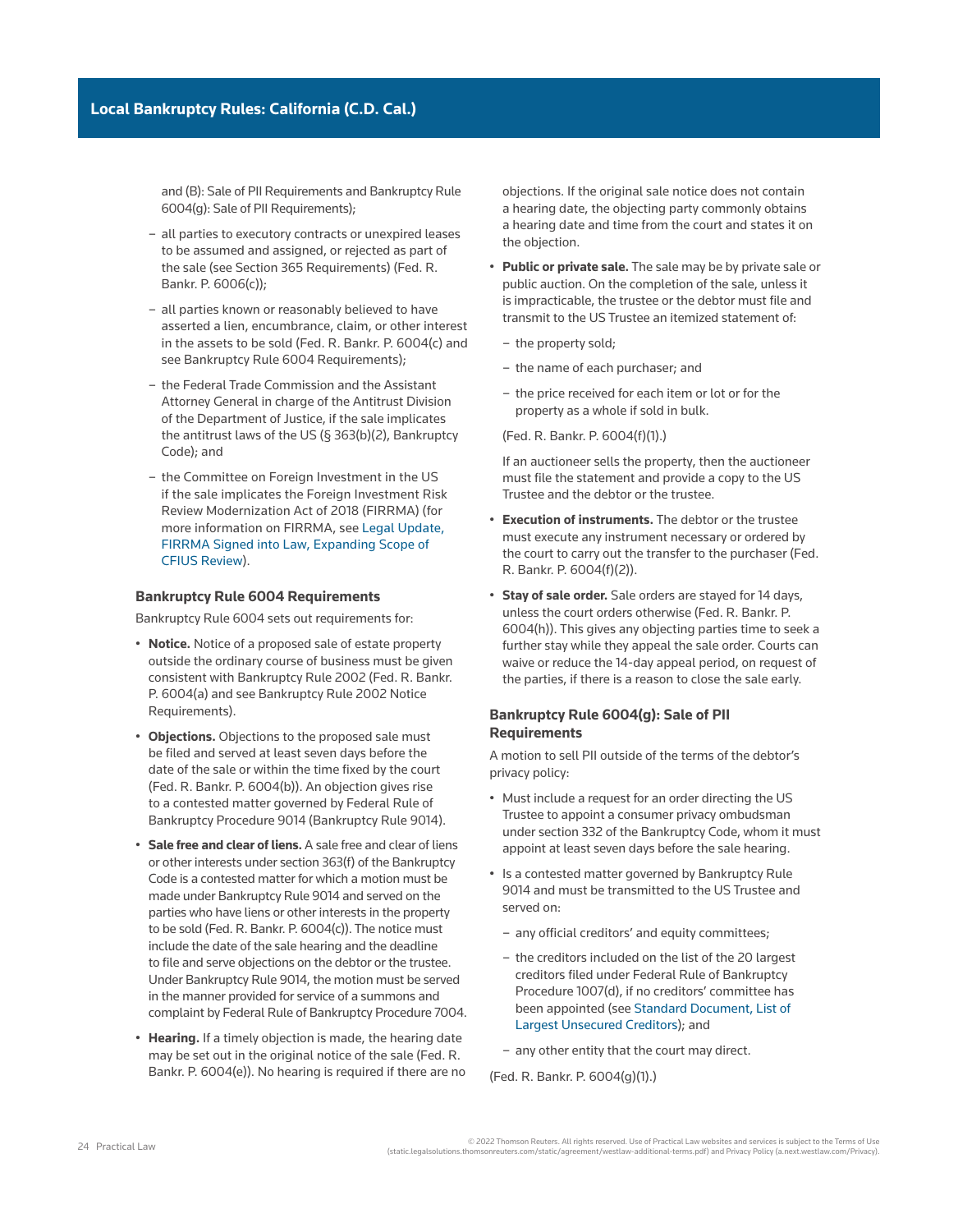If a consumer privacy ombudsman is appointed, then at least seven days before the sale hearing, the US Trustee must file a notice of the appointment, including:

- The name and address of the person appointed.
- A verified statement of that person setting out their connections with:
	- the debtor;
	- creditors;
	- any other [party in interest;](http://www.westlaw.com/Document/Ibb0a3b03ef0511e28578f7ccc38dcbee/View/FullText.html?originationContext=document&vr=3.0&rs=cblt1.0&transitionType=DocumentItem&contextData=(sc.Search))
	- the respective attorneys and accountants of the above entities;
	- the US Trustee; and
	- any person employed in the office of the US Trustee.

(Fed. R. Bankr. P. 6004(g)(2).)

Section 363(b)(1)(A) and (B) of the Bankruptcy Code contains additional requirements for the sale of PII (see Section 363(b)(1)(A) and (B): Sale of PII Requirements).

For more information on the sale of PII, see [Practice](http://us.practicallaw.tr.com/3-616-3701)  [Note, Property of the Estate: Special Intangible Property](http://us.practicallaw.tr.com/3-616-3701)  [Interests: Customer Data](http://us.practicallaw.tr.com/3-616-3701).

#### **Section 365 Requirements**

Executory contracts and unexpired leases may be assumed by the debtor and assigned to buyers either as a standalone section 363 sale of just contracts and leases or as part of a larger section 363 sale of other assets.

To assume and assign an unexpired lease or executory contract:

- The debtor must cure all defaults, including all nonmonetary defaults, or provide adequate assurance that the default will be cured promptly, except for incurable non-monetary breaches of unexpired real property leases and defaults based on breaches of [ipso facto](http://www.westlaw.com/Document/Ibb0a110fef0511e28578f7ccc38dcbee/View/FullText.html?originationContext=document&vr=3.0&rs=cblt1.0&transitionType=DocumentItem&contextData=(sc.Search))  provisions (§ 365(b)(1)(A), (2), Bankruptcy Code).
- The debtor must compensate or provide adequate assurance that it will promptly compensate the nondebtor for any actual monetary loss caused by the default (§ 365(b)(1)(B), Bankruptcy Code).
- The purchaser must provide adequate assurance of future performance, even if there are no defaults (§ 365(b)(1)(C), (f)(2)(B), Bankruptcy Code).

Federal Rule of Bankruptcy Procedure 6006(c) and Bankruptcy Rule 9014 govern the timing and procedure for giving notice of the proposed assumption, assignment, or rejection of a lease or executory contract, including

providing notice to the other parties to the lease or contract, as well as to the US Trustee.

For more information on the assignment of executory contracts and unexpired leases, see [Practice Note,](http://us.practicallaw.tr.com/8-381-2672)  [Executory Contracts and Leases: Overview: Assignment](http://us.practicallaw.tr.com/8-381-2672).

## **Local Rules**

#### **Contents of Sale Motion**

[C.D. Cal. Local Bankruptcy Court Rule 6004-1\(c\)\(2\)\(A\)](http://www.westlaw.com/Link/Document/FullText?findType=L&pubNum=1004206&cite=CARUSBCLBR.6004-1&originatingDoc=Ia2a72f779c9311e79bef99c0ee06c731&refType=GA&originationContext=document&vr=3.0&rs=cblt1.0&transitionType=PLDocumentLink&billingHash=7FB557ABE99305694AA1C861AB1886870FAD61F707587448F2C60CC3769483D6&contextData=(sc.Search)) provides that a sale motion must be supported by evidence establishing:

- The value of the property.
- That the terms and conditions of the proposed sale, including the price and all contingencies, are in the best interest of the estate.

If the proposed sale is not subject to overbid, the declaration must include a certification that:

- The movant has not been contacted by any potential overbidder.
- In the movant's business judgment, there are no viable alternative purchasers.

[\(C.D. Cal. LBR 6004-1\(c\)\(2\)\(B\).](http://www.westlaw.com/Link/Document/FullText?findType=L&pubNum=1004206&cite=CARUSBCLBR.6004-1&originatingDoc=Ia2a72f779c9311e79bef99c0ee06c731&refType=GA&originationContext=document&vr=3.0&rs=cblt1.0&transitionType=PLDocumentLink&billingHash=7FB557ABE99305694AA1C861AB1886870FAD61F707587448F2C60CC3769483D6&contextData=(sc.Search)))

#### **Sale Procedures Motion**

[C.D. Cal. Local Bankruptcy Court Rule 6004-1\(b\)\(1\)](http://www.westlaw.com/Link/Document/FullText?findType=L&pubNum=1004206&cite=CARUSBCLBR.6004-1&originatingDoc=Ia2a72f779c9311e79bef99c0ee06c731&refType=GA&originationContext=document&vr=3.0&rs=cblt1.0&transitionType=PLDocumentLink&billingHash=7FB557ABE99305694AA1C861AB1886870FAD61F707587448F2C60CC3769483D6&contextData=(sc.Search))  provides that a sale procedures motion may be scheduled on at least seven days' notice to applicable parties.

The notice must:

- Describe the proposed bidding procedures.
- Include a copy of the proposed purchase agreement or, if not available, describe the terms of the sale.
- Describe the marketing efforts undertaken and the anticipated marketing plan or explain why no marketing is required.
- Provide that opposition is due on or before one day before the hearing.

#### [\(C.D. Cal. LBR 6004-1\(b\)\(2\).](http://www.westlaw.com/Link/Document/FullText?findType=L&pubNum=1004206&cite=CARUSBCLBR.6004-1&originatingDoc=Ia2a72f779c9311e79bef99c0ee06c731&refType=GA&originationContext=document&vr=3.0&rs=cblt1.0&transitionType=PLDocumentLink&billingHash=7FB557ABE99305694AA1C861AB1886870FAD61F707587448F2C60CC3769483D6&contextData=(sc.Search)))

If a [break-up fee](http://www.westlaw.com/Document/I03f4d933eee311e28578f7ccc38dcbee/View/FullText.html?originationContext=document&vr=3.0&rs=cblt1.0&transitionType=DocumentItem&contextData=(sc.Search)) or other overbid protection is requested, it must be supported by evidence establishing that the fee:

- Will enhance the ultimate sale price.
- Is reasonable.

[\(C.D. Cal. LBR 6004-1\(b\)\(6\).](http://www.westlaw.com/Link/Document/FullText?findType=L&pubNum=1004206&cite=CARUSBCLBR.6004-1&originatingDoc=Ia2a72f779c9311e79bef99c0ee06c731&refType=GA&originationContext=document&vr=3.0&rs=cblt1.0&transitionType=PLDocumentLink&billingHash=7FB557ABE99305694AA1C861AB1886870FAD61F707587448F2C60CC3769483D6&contextData=(sc.Search)))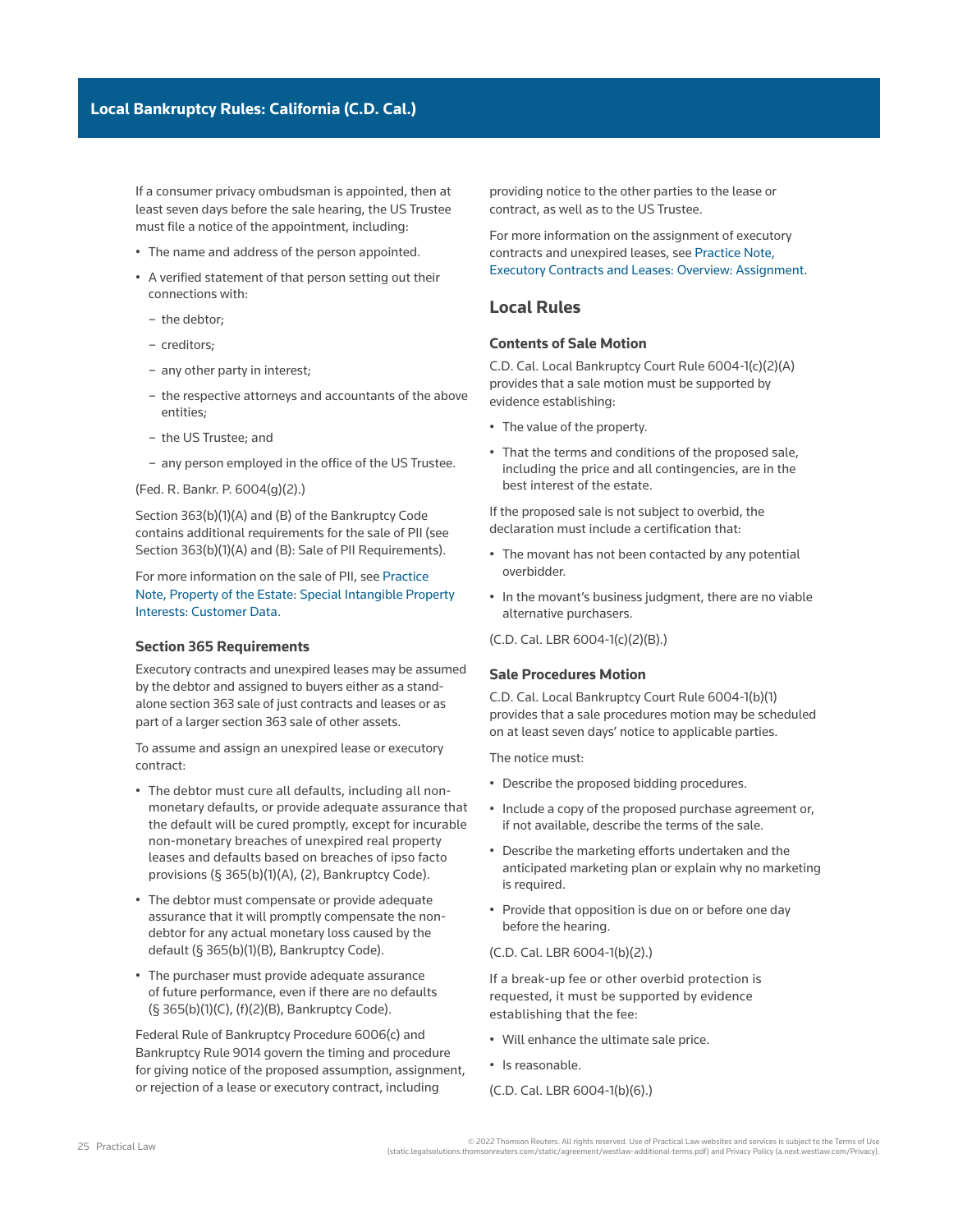#### **Notice of Hearing**

[C.D. Cal. Local Bankruptcy Court Rule 6004-1](http://www.westlaw.com/Link/Document/FullText?findType=L&pubNum=1004206&cite=CARUSBCLBR.6004-1&originatingDoc=Ia2a72f779c9311e79bef99c0ee06c731&refType=GA&originationContext=document&vr=3.0&rs=cblt1.0&transitionType=PLDocumentLink&billingHash=7FB557ABE99305694AA1C861AB1886870FAD61F707587448F2C60CC3769483D6&contextData=(sc.Search)) provides:

- Detailed requirements for the notice of hearing [\(C.D.](http://www.westlaw.com/Link/Document/FullText?findType=L&pubNum=1004206&cite=CARUSBCLBR.6004-1&originatingDoc=Ia2a72f779c9311e79bef99c0ee06c731&refType=GA&originationContext=document&vr=3.0&rs=cblt1.0&transitionType=PLDocumentLink&billingHash=7FB557ABE99305694AA1C861AB1886870FAD61F707587448F2C60CC3769483D6&contextData=(sc.Search))  [Cal. LBR 6004-1\(c\)\(3\)](http://www.westlaw.com/Link/Document/FullText?findType=L&pubNum=1004206&cite=CARUSBCLBR.6004-1&originatingDoc=Ia2a72f779c9311e79bef99c0ee06c731&refType=GA&originationContext=document&vr=3.0&rs=cblt1.0&transitionType=PLDocumentLink&billingHash=7FB557ABE99305694AA1C861AB1886870FAD61F707587448F2C60CC3769483D6&contextData=(sc.Search))).
- That the movant must submit [C.D. Cal. Local Bankruptcy](http://www.cacb.uscourts.gov/sites/cacb/files/documents/forms/F6004-2.NOTICESALE.pdf) [Court Form 6004-2](http://www.cacb.uscourts.gov/sites/cacb/files/documents/forms/F6004-2.NOTICESALE.pdf) (Notice of Sale of Estate Property) for the clerk to publish notice of the sale on the court's website [\(C.D. Cal. LBR 6004-1\(f\)](http://www.westlaw.com/Link/Document/FullText?findType=L&pubNum=1004206&cite=CARUSBCLBR.6004-1&originatingDoc=Ia2a72f779c9311e79bef99c0ee06c731&refType=GA&originationContext=document&vr=3.0&rs=cblt1.0&transitionType=PLDocumentLink&billingHash=7FB557ABE99305694AA1C861AB1886870FAD61F707587448F2C60CC3769483D6&contextData=(sc.Search))).

### **Negative Notice**

A sale motion may be determined on negative notice, with an opportunity for hearing, except for sales:

- Of substantially all assets in a [Chapter 11](http://www.westlaw.com/Document/Ibb09e934ef0511e28578f7ccc38dcbee/View/FullText.html?originationContext=document&vr=3.0&rs=cblt1.0&transitionType=DocumentItem&contextData=(sc.Search)) or [Chapter 12](http://www.westlaw.com/Document/Iff97b0b58dec11e9adfea82903531a62/View/FullText.html?originationContext=document&vr=3.0&rs=cblt1.0&transitionType=DocumentItem&contextData=(sc.Search))  case.
- Subject to overbid.

([C.D. Cal. LBR 6004-1\(c\)\(1\).](http://www.westlaw.com/Link/Document/FullText?findType=L&pubNum=1004206&cite=CARUSBCLBR.6004-1&originatingDoc=Ia2a72f779c9311e79bef99c0ee06c731&refType=GA&originationContext=document&vr=3.0&rs=cblt1.0&transitionType=PLDocumentLink&billingHash=7FB557ABE99305694AA1C861AB1886870FAD61F707587448F2C60CC3769483D6&contextData=(sc.Search)))

#### **Report of Sale**

A report of the sale must be filed and served within 21 days after the date of sale ([C.D. Cal. LBR 6004-1\(g\)](http://www.westlaw.com/Link/Document/FullText?findType=L&pubNum=1004206&cite=CARUSBCLBR.6004-1&originatingDoc=Ia2a72f779c9311e79bef99c0ee06c731&refType=GA&originationContext=document&vr=3.0&rs=cblt1.0&transitionType=PLDocumentLink&billingHash=7FB557ABE99305694AA1C861AB1886870FAD61F707587448F2C60CC3769483D6&contextData=(sc.Search))).

#### **Publicly Traded Assets**

[C.D. Cal. Local Bankruptcy Court Rule 6004-1\(e\)](http://www.westlaw.com/Link/Document/FullText?findType=L&pubNum=1004206&cite=CARUSBCLBR.6004-1&originatingDoc=Ia2a72f779c9311e79bef99c0ee06c731&refType=GA&originationContext=document&vr=3.0&rs=cblt1.0&transitionType=PLDocumentLink&billingHash=7FB557ABE99305694AA1C861AB1886870FAD61F707587448F2C60CC3769483D6&contextData=(sc.Search)) provides a special set of rules concerning a sale of publicly traded assets. If the property consists of assets sold in public markets whose prices are published on national or regional exchanges, such as securities, bonds, commodities, or precious metals, the trustee or debtor-in-possession may sell these assets in a market transaction after providing at least 14 days' written notice by mail to creditors and interested parties who are entitled to notice, unless the court for cause sets a hearing on shortened notice or otherwise modifies or limits notice under [C.D. Cal. Local](http://www.westlaw.com/Link/Document/FullText?findType=L&pubNum=1004206&cite=CARUSBCLBR.9075-1&originatingDoc=Ia2a72f779c9311e79bef99c0ee06c731&refType=GA&originationContext=document&vr=3.0&rs=cblt1.0&transitionType=PLDocumentLink&billingHash=0C9BDB2BC9943594A5B1E3721F8A4F22A5A5FF830E95C209C9A8896A948CB6A7&contextData=(sc.Search))  [Bankruptcy Court Rule 9075-1.](http://www.westlaw.com/Link/Document/FullText?findType=L&pubNum=1004206&cite=CARUSBCLBR.9075-1&originatingDoc=Ia2a72f779c9311e79bef99c0ee06c731&refType=GA&originationContext=document&vr=3.0&rs=cblt1.0&transitionType=PLDocumentLink&billingHash=0C9BDB2BC9943594A5B1E3721F8A4F22A5A5FF830E95C209C9A8896A948CB6A7&contextData=(sc.Search))

The notice must:

- Identify:
	- the asset;
	- the market through which the asset will be sold; and
	- the published price on the date of the notice.

[\(C.D. Cal. LBR 6004-1\(e\)\(1\)](http://www.westlaw.com/Link/Document/FullText?findType=L&pubNum=1004206&cite=CARUSBCLBR.6004-1&originatingDoc=Ia2a72f779c9311e79bef99c0ee06c731&refType=GA&originationContext=document&vr=3.0&rs=cblt1.0&transitionType=PLDocumentLink&billingHash=7FB557ABE99305694AA1C861AB1886870FAD61F707587448F2C60CC3769483D6&contextData=(sc.Search)).)

- Disclose the name and address of the sales agent and the amount of the commission to be paid on account of the sale, if a commission is to be paid to a sales agent [\(C.D. Cal. LBR 6004-1\(e\)\(2\)](http://www.westlaw.com/Link/Document/FullText?findType=L&pubNum=1004206&cite=CARUSBCLBR.6004-1&originatingDoc=Ia2a72f779c9311e79bef99c0ee06c731&refType=GA&originationContext=document&vr=3.0&rs=cblt1.0&transitionType=PLDocumentLink&billingHash=7FB557ABE99305694AA1C861AB1886870FAD61F707587448F2C60CC3769483D6&contextData=(sc.Search))).
- State that any objection and request for hearing must be filed and served no later than 14 days after the service of the notice, unless the notice specifies a longer

period or unless otherwise ordered by the court, and that in the absence of an objection, the property may be sold without further notice ([C.D. Cal. LBR 6004-1\(e\)\(3\)](http://www.westlaw.com/Link/Document/FullText?findType=L&pubNum=1004206&cite=CARUSBCLBR.6004-1&originatingDoc=Ia2a72f779c9311e79bef99c0ee06c731&refType=GA&originationContext=document&vr=3.0&rs=cblt1.0&transitionType=PLDocumentLink&billingHash=7FB557ABE99305694AA1C861AB1886870FAD61F707587448F2C60CC3769483D6&contextData=(sc.Search))).

If a movant fails to timely file and serve an objection and request for hearing, the trustee or debtor-in-possession may proceed with the sale according to the notice. An order is not required nor will an order be entered [\(C.D. Cal.](http://www.westlaw.com/Link/Document/FullText?findType=L&pubNum=1004206&cite=CARUSBCLBR.6004-1&originatingDoc=Ia2a72f779c9311e79bef99c0ee06c731&refType=GA&originationContext=document&vr=3.0&rs=cblt1.0&transitionType=PLDocumentLink&billingHash=7FB557ABE99305694AA1C861AB1886870FAD61F707587448F2C60CC3769483D6&contextData=(sc.Search))  [LBR 6004-1\(e\)\(4\)](http://www.westlaw.com/Link/Document/FullText?findType=L&pubNum=1004206&cite=CARUSBCLBR.6004-1&originatingDoc=Ia2a72f779c9311e79bef99c0ee06c731&refType=GA&originationContext=document&vr=3.0&rs=cblt1.0&transitionType=PLDocumentLink&billingHash=7FB557ABE99305694AA1C861AB1886870FAD61F707587448F2C60CC3769483D6&contextData=(sc.Search)).)

If a movant timely files and serves an objection and request for hearing, the trustee or debtor-in-possession must comply with [C.D. Cal. Local Bankruptcy Court Rule](http://www.westlaw.com/Link/Document/FullText?findType=L&pubNum=1004206&cite=CARUSBCLBR.9013-1&originatingDoc=Ia2a72f779c9311e79bef99c0ee06c731&refType=GA&originationContext=document&vr=3.0&rs=cblt1.0&transitionType=PLDocumentLink&billingHash=D27C10DE618AE981AFE33FF81CF165382816D5D118F4405B70D53508DBED4A6D&contextData=(sc.Search))  [9013-1\(o\)\(4\)](http://www.westlaw.com/Link/Document/FullText?findType=L&pubNum=1004206&cite=CARUSBCLBR.9013-1&originatingDoc=Ia2a72f779c9311e79bef99c0ee06c731&refType=GA&originationContext=document&vr=3.0&rs=cblt1.0&transitionType=PLDocumentLink&billingHash=D27C10DE618AE981AFE33FF81CF165382816D5D118F4405B70D53508DBED4A6D&contextData=(sc.Search)) [\(C.D. Cal. LBR 6004-1\(e\)\(5\)\)](http://www.westlaw.com/Link/Document/FullText?findType=L&pubNum=1004206&cite=CARUSBCLBR.6004-1&originatingDoc=Ia2a72f779c9311e79bef99c0ee06c731&refType=GA&originationContext=document&vr=3.0&rs=cblt1.0&transitionType=PLDocumentLink&billingHash=7FB557ABE99305694AA1C861AB1886870FAD61F707587448F2C60CC3769483D6&contextData=(sc.Search)).

The trustee or debtor-in-possession need not file an employment application on behalf of a sales agent registered with the Security Investors Protection Corporation, but the sales agent must execute a declaration of disinterestedness, which must be filed by the trustee or debtor-in-possession with the notice [\(C.D. Cal. LBR 6004-1\(e\)\(6\)](http://www.westlaw.com/Link/Document/FullText?findType=L&pubNum=1004206&cite=CARUSBCLBR.6004-1&originatingDoc=Ia2a72f779c9311e79bef99c0ee06c731&refType=GA&originationContext=document&vr=3.0&rs=cblt1.0&transitionType=PLDocumentLink&billingHash=7FB557ABE99305694AA1C861AB1886870FAD61F707587448F2C60CC3769483D6&contextData=(sc.Search))).

# **Setting Bar Dates in Chapter 11 Cases**

## **Background/Federal Requirements**

A bankruptcy court presiding over a Chapter 11 case must issue an order setting a deadline by which all creditors must file [proofs of claim](http://www.westlaw.com/Document/I210504f8ef0811e28578f7ccc38dcbee/View/FullText.html?originationContext=document&vr=3.0&rs=cblt1.0&transitionType=DocumentItem&contextData=(sc.Search)) to evidence and preserve a [claim](http://www.westlaw.com/Document/Ibb09e944ef0511e28578f7ccc38dcbee/View/FullText.html?originationContext=document&vr=3.0&rs=cblt1.0&transitionType=DocumentItem&contextData=(sc.Search)) against the debtor [\(Fed. R. Bankr. P. 3003\)](http://www.westlaw.com/Link/Document/FullText?findType=L&pubNum=1000611&cite=USFRBPR3003&originatingDoc=Ia2a72f779c9311e79bef99c0ee06c731&refType=LQ&originationContext=document&vr=3.0&rs=cblt1.0&transitionType=PLDocumentLink&billingHash=E3826686A999DECC0D5326F830F1723AD4AE8706DF484536671A43618A2DC506&contextData=(sc.Search)). This deadline is known as a [bar date.](http://www.westlaw.com/Document/I8abc64d71c9a11e38578f7ccc38dcbee/View/FullText.html?originationContext=document&vr=3.0&rs=cblt1.0&transitionType=DocumentItem&contextData=(sc.Search)) Both unsecured creditors and secured creditors holding claims against the [bankruptcy estate](http://www.westlaw.com/Document/Ibb09e99fef0511e28578f7ccc38dcbee/View/FullText.html?originationContext=document&vr=3.0&rs=cblt1.0&transitionType=DocumentItem&contextData=(sc.Search)) must either be scheduled as creditors by the debtor (with no designation of being disputed, [contingent,](http://www.westlaw.com/Document/I188aad20f92311e498db8b09b4f043e0/View/FullText.html?originationContext=document&vr=3.0&rs=cblt1.0&transitionType=DocumentItem&contextData=(sc.Search)) or [unliquidated](http://www.westlaw.com/Document/I1c633950ef2811e28578f7ccc38dcbee/View/FullText.html?originationContext=document&vr=3.0&rs=cblt1.0&transitionType=DocumentItem&contextData=(sc.Search))) or file a proof of claim by the bar date to receive a distribution under a [plan of](http://www.westlaw.com/Document/I03f4db03eee311e28578f7ccc38dcbee/View/FullText.html?originationContext=document&vr=3.0&rs=cblt1.0&transitionType=DocumentItem&contextData=(sc.Search))  [reorganization](http://www.westlaw.com/Document/I03f4db03eee311e28578f7ccc38dcbee/View/FullText.html?originationContext=document&vr=3.0&rs=cblt1.0&transitionType=DocumentItem&contextData=(sc.Search)) or a plan of [liquidation.](http://www.westlaw.com/Document/Ibb09e9b1ef0511e28578f7ccc38dcbee/View/FullText.html?originationContext=document&vr=3.0&rs=cblt1.0&transitionType=DocumentItem&contextData=(sc.Search))

By fixing a bar date, a debtor can begin the process of analyzing creditors' claims and determine how to expeditiously administer and conclude its Chapter 11 case.

The Federal Rules of Bankruptcy Procedure, together with the local rules of the bankruptcy court where the bankruptcy case is filed, dictate the requirements for setting bar dates and providing notice to creditors. Many bankruptcy courts across the country have adopted their own local procedural guidelines for debtors seeking entry of an order setting a bar date. Debtors and their counsel must check the local rules of the bankruptcy court when preparing to request that the court set a bar date. Some local rules permit bar date motions to be decided without a hearing provided notice is given and parties in interest do not request a hearing.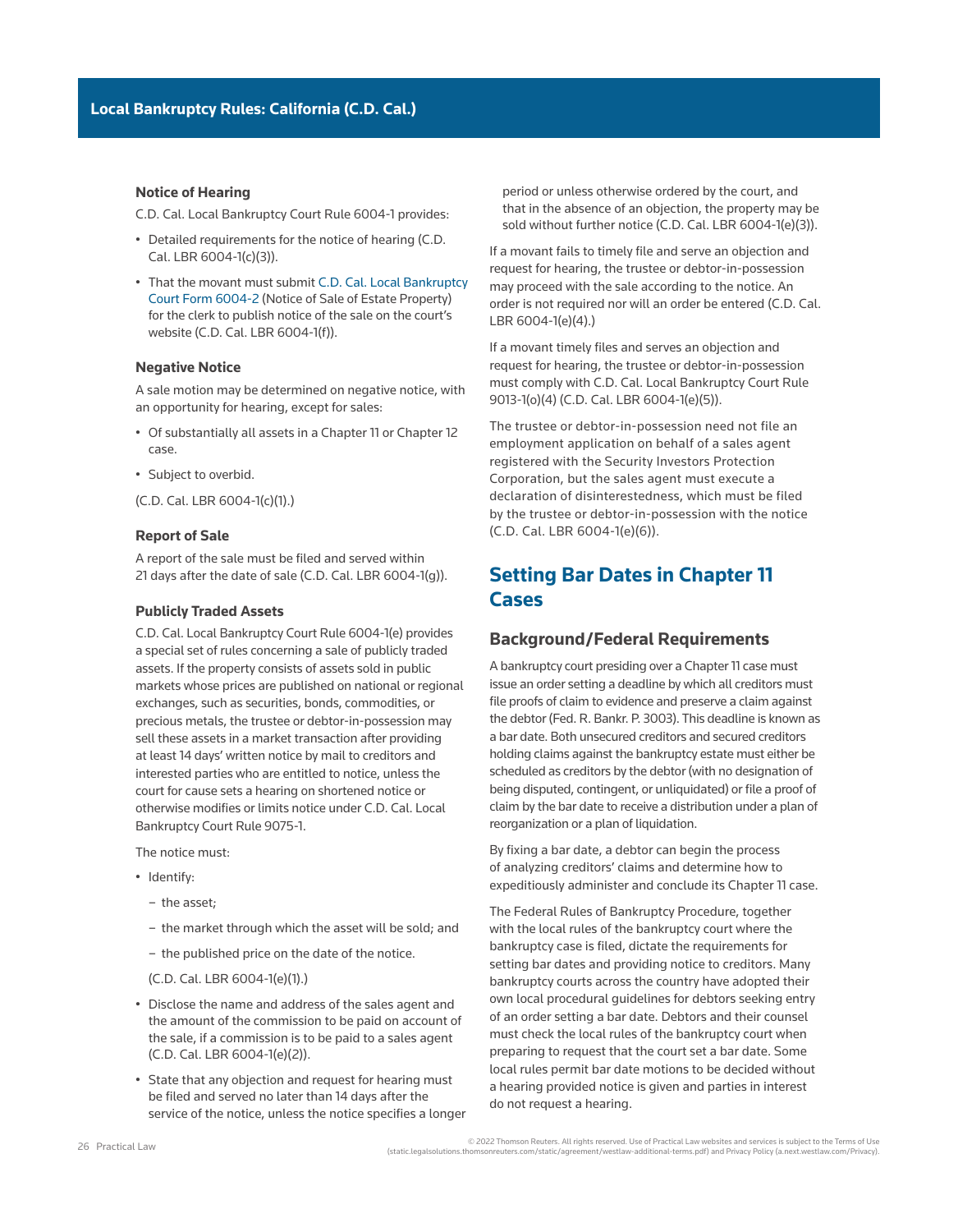For more information on the purpose of bar dates and the various bar dates in Chapter 11 cases, see [Practice Note,](http://us.practicallaw.tr.com/0-617-4008)  [Bar Dates in a Chapter 11 Bankruptcy Case](http://us.practicallaw.tr.com/0-617-4008).

## **Local Rules**

In Chapter 11 cases except for Subchapter V cases, the claims bar date will be set by the court either on its own motion or on a motion filed under [C.D. Cal. Local Bankruptcy](http://www.westlaw.com/Link/Document/FullText?findType=L&pubNum=1004206&cite=CARUSBCLBR.9013-1&originatingDoc=Ia2a72f779c9311e79bef99c0ee06c731&refType=GA&originationContext=document&vr=3.0&rs=cblt1.0&transitionType=PLDocumentLink&billingHash=D27C10DE618AE981AFE33FF81CF165382816D5D118F4405B70D53508DBED4A6D&contextData=(sc.Search))  [Court Rule 9013-1\(q\)\(9\).](http://www.westlaw.com/Link/Document/FullText?findType=L&pubNum=1004206&cite=CARUSBCLBR.9013-1&originatingDoc=Ia2a72f779c9311e79bef99c0ee06c731&refType=GA&originationContext=document&vr=3.0&rs=cblt1.0&transitionType=PLDocumentLink&billingHash=D27C10DE618AE981AFE33FF81CF165382816D5D118F4405B70D53508DBED4A6D&contextData=(sc.Search)) A motion to set a bar date may be determined without a hearing and without additional notice because the parties requiring notice already receive notice by a Notice of Electronic Filing (NEF) to a person or entity registered to use the court's [Case Management/Electronic](http://www.westlaw.com/Document/I0f9fc0a7ef0811e28578f7ccc38dcbee/View/FullText.html?originationContext=document&vr=3.0&rs=cblt1.0&transitionType=DocumentItem&contextData=(sc.Search))  [Case Files](http://www.westlaw.com/Document/I0f9fc0a7ef0811e28578f7ccc38dcbee/View/FullText.html?originationContext=document&vr=3.0&rs=cblt1.0&transitionType=DocumentItem&contextData=(sc.Search)) (CM/ECF) system ([C.D. Cal. LBR 9013-1\(q\)\(9\)](http://www.westlaw.com/Link/Document/FullText?findType=L&pubNum=1004206&cite=CARUSBCLBR.9013-1&originatingDoc=Ia2a72f779c9311e79bef99c0ee06c731&refType=GA&originationContext=document&vr=3.0&rs=cblt1.0&transitionType=PLDocumentLink&billingHash=D27C10DE618AE981AFE33FF81CF165382816D5D118F4405B70D53508DBED4A6D&contextData=(sc.Search))).

Unless otherwise ordered, in Chapter 11 cases except for Subchapter V cases (see Setting Bar Dates in Subchapter V Cases), the debtor-in-possession or Chapter 11 trustee, as applicable, must file and serve the bar date notice on all parties entitled to notice within seven days of the entry of the order setting the bar date ([C.D. Cal. LBR 3003-1\(b\)](http://www.westlaw.com/Link/Document/FullText?findType=L&pubNum=1004206&cite=CARUSBCLBR.3003-1&originatingDoc=Ia2a72f779c9311e79bef99c0ee06c731&refType=GA&originationContext=document&vr=3.0&rs=cblt1.0&transitionType=PLDocumentLink&billingHash=EA333DC53BA4AED3349ABF969D748D61FA84D9B72442F0A15714116AF6C5E838&contextData=(sc.Search)) [\(1\)\)](http://www.westlaw.com/Link/Document/FullText?findType=L&pubNum=1004206&cite=CARUSBCLBR.3003-1&originatingDoc=Ia2a72f779c9311e79bef99c0ee06c731&refType=GA&originationContext=document&vr=3.0&rs=cblt1.0&transitionType=PLDocumentLink&billingHash=EA333DC53BA4AED3349ABF969D748D61FA84D9B72442F0A15714116AF6C5E838&contextData=(sc.Search)). Any entity providing a notice of the claims bar date must use mandatory court-approved [C.D. Cal. Local](http://www.westlaw.com/Link/Document/FullText?findType=L&pubNum=1004206&cite=CARUSBCF3003-1.NOTICE.BARDATE&originatingDoc=Ia2a72f779c9311e79bef99c0ee06c731&refType=GA&originationContext=document&vr=3.0&rs=cblt1.0&transitionType=PLDocumentLink&billingHash=08A947234B28B6E3803E343E34C2AD1C1967AD599F2B5E386E60D311DA318548&contextData=(sc.Search))  [Bankruptcy Form 3003-1](http://www.westlaw.com/Link/Document/FullText?findType=L&pubNum=1004206&cite=CARUSBCF3003-1.NOTICE.BARDATE&originatingDoc=Ia2a72f779c9311e79bef99c0ee06c731&refType=GA&originationContext=document&vr=3.0&rs=cblt1.0&transitionType=PLDocumentLink&billingHash=08A947234B28B6E3803E343E34C2AD1C1967AD599F2B5E386E60D311DA318548&contextData=(sc.Search)) [\(C.D. Cal. LBR 3003-1\(c\)\)](http://www.westlaw.com/Link/Document/FullText?findType=L&pubNum=1004206&cite=CARUSBCLBR.3003-1&originatingDoc=Ia2a72f779c9311e79bef99c0ee06c731&refType=GA&originationContext=document&vr=3.0&rs=cblt1.0&transitionType=PLDocumentLink&billingHash=EA333DC53BA4AED3349ABF969D748D61FA84D9B72442F0A15714116AF6C5E838&contextData=(sc.Search)).

The C.D. Cal. does not have local rules regarding bar date notices to mass tort claimants.

# **Subchapter V of Chapter 11**

## **Background/Federal Requirements**

Congress enacted the Small Business Reorganization Act (SBRA), which added a new subchapter V to Chapter 11 of the Bankruptcy Code (Subchapter V), effective February 19, 2020. Subchapter V provides small businesses with aggregate liabilities of up to \$2,725,625 (or \$7,500,000 under the COVID–19 Bankruptcy Relief Extension Act of 2021 until March 27, 2022) with an opportunity to resolve outstanding liabilities in a streamlined cost-effective Chapter 11 bankruptcy proceeding.

The SBRA amends the definition of small business debtor in section 101(51D) of the Bankruptcy Code, changing the requirements for an individual or entity to qualify as a small business debtor. The amendments to the definition apply to both Subchapter V and small business cases as defined under section 101(51C) of the Bankruptcy Code.

An individual or entity that qualifies as a small business debtor as defined in section 101(51D) may now:

• Elect to proceed under new Subchapter V of Chapter 11 under new section 103(i) of the Bankruptcy Code.

- Elect to proceed as a small business case under the existing small business case provisions and requirements under section 101(51C) of the Bankruptcy Code, which was amended to specifically exclude a Subchapter V case from the definition of small business case.
- File a traditional (non-small business debtor) Chapter 11 case.

In a voluntary Chapter 11 case, the small business debtor must make its election on the bankruptcy petition. (Fed. R. Bankr. P. 1020(a).) In an involuntary Chapter 11 case, the debtor must file a statement with the bankruptcy court within 14 days of entry of the [order for relief](http://www.westlaw.com/Document/I3a99e80def1211e28578f7ccc38dcbee/View/FullText.html?originationContext=document&vr=3.0&rs=cblt1.0&transitionType=DocumentItem&contextData=(sc.Search)) that it qualifies as a small business debtor and whether it elects to have Subchapter V apply (Fed. R. Bankr. P. 1020(a)). A debtor's Chapter 11 case becomes a small business case or a case under Subchapter V by virtue of the debtor's election unless and until the bankruptcy court enters a finding that the debtor's designation is not correct (Fed. R. Bankr. P. 1020(a)). [Federal Rule of Bankruptcy](http://www.westlaw.com/Link/Document/FullText?findType=L&pubNum=1000611&cite=USFRBPR1009&originatingDoc=Ia2a72f779c9311e79bef99c0ee06c731&refType=LQ&originationContext=document&vr=3.0&rs=cblt1.0&transitionType=PLDocumentLink&billingHash=CB90453685D6D6C3D9E81E69FC70E1B1466C6A9C413BC6BF81E478FAFF900050&contextData=(sc.Search))  [Procedure 1009](http://www.westlaw.com/Link/Document/FullText?findType=L&pubNum=1000611&cite=USFRBPR1009&originatingDoc=Ia2a72f779c9311e79bef99c0ee06c731&refType=LQ&originationContext=document&vr=3.0&rs=cblt1.0&transitionType=PLDocumentLink&billingHash=CB90453685D6D6C3D9E81E69FC70E1B1466C6A9C413BC6BF81E478FAFF900050&contextData=(sc.Search)) provides that any voluntary petition, list, schedule, or statement may be amended by the debtor as a matter of course at any time before the case is closed. The debtor must give notice of the amendment to the trustee and to any affected entity.

All [parties in interest](http://www.westlaw.com/Document/Ibb0a3b03ef0511e28578f7ccc38dcbee/View/FullText.html?originationContext=document&vr=3.0&rs=cblt1.0&transitionType=DocumentItem&contextData=(sc.Search)), including the [US Trustee,](http://www.westlaw.com/Document/Ibb09e9afef0511e28578f7ccc38dcbee/View/FullText.html?originationContext=document&vr=3.0&rs=cblt1.0&transitionType=DocumentItem&contextData=(sc.Search)) may object to the debtor's small business debtor or Subchapter V designation. However, the objection must be filed no later than 30 days after:

- The conclusion of the [section 341 meeting](http://www.westlaw.com/Document/Id4cf1894f3ad11e28578f7ccc38dcbee/View/FullText.html?originationContext=document&vr=3.0&rs=cblt1.0&transitionType=DocumentItem&contextData=(sc.Search)).
- Any amendment to the debtor's designation.

(Fed. R. Bankr. P. 1020(b).)

The local rules of the bankruptcy court where the bankruptcy case is filed may provide specific guidance for Subchapter V cases. For more information on small business bankruptcy, see [Practice Note, Small Business](http://us.practicallaw.tr.com/W-023-8889)  [Bankruptcy Under the SBRA: Overview](http://us.practicallaw.tr.com/W-023-8889).

## **Local Rules**

#### **Section 1111(b) Election and Disclosure Statements**

The C.D. Cal. Local Bankruptcy Court Rules contain special rules for [disclosure statements](http://www.westlaw.com/Document/Ibb09e9b4ef0511e28578f7ccc38dcbee/View/FullText.html?originationContext=document&vr=3.0&rs=cblt1.0&transitionType=DocumentItem&contextData=(sc.Search)) and [plans](http://www.westlaw.com/Document/I03f4db03eee311e28578f7ccc38dcbee/View/FullText.html?originationContext=document&vr=3.0&rs=cblt1.0&transitionType=DocumentItem&contextData=(sc.Search)) that apply in Subchapter V cases. [C.D. Cal. Local Bankruptcy](http://www.westlaw.com/Link/Document/FullText?findType=L&pubNum=1004206&cite=CARUSBCLBR.3014-1&originatingDoc=Ia2a72f779c9311e79bef99c0ee06c731&refType=GA&originationContext=document&vr=3.0&rs=cblt1.0&transitionType=PLDocumentLink&billingHash=8820CE1F9839F9D2E175A4F1DB376C14ACC36B9F6F9FF9E32A419FF58FC0524A&contextData=(sc.Search))  [Court Rule 3014-1](http://www.westlaw.com/Link/Document/FullText?findType=L&pubNum=1004206&cite=CARUSBCLBR.3014-1&originatingDoc=Ia2a72f779c9311e79bef99c0ee06c731&refType=GA&originationContext=document&vr=3.0&rs=cblt1.0&transitionType=PLDocumentLink&billingHash=8820CE1F9839F9D2E175A4F1DB376C14ACC36B9F6F9FF9E32A419FF58FC0524A&contextData=(sc.Search)) provides for different deadlines for a [secured creditor](http://www.westlaw.com/Document/Ibb09e941ef0511e28578f7ccc38dcbee/View/FullText.html?originationContext=document&vr=3.0&rs=cblt1.0&transitionType=DocumentItem&contextData=(sc.Search)) to make the election under section 1111(b) of the Bankruptcy Code depending on whether the court has ordered that [section 1125 of the Bankruptcy Code](http://www.westlaw.com/Link/Document/FullText?findType=L&pubNum=1000611&cite=11USCAS1125&originatingDoc=Ia2a72f779c9311e79bef99c0ee06c731&refType=LQ&originationContext=document&vr=3.0&rs=cblt1.0&transitionType=PLDocumentLink&billingHash=EF8BE24F229DA03643DF097544E9974CDC9DF48EC202C80496D3E2C1CE3FBF36&contextData=(sc.Search)) does or does not apply. [C.D. Cal. Local Bankruptcy Court](http://www.westlaw.com/Link/Document/FullText?findType=L&pubNum=1004206&cite=CARUSBCLBR.3017-2&originatingDoc=Ia2a72f779c9311e79bef99c0ee06c731&refType=GA&originationContext=document&vr=3.0&rs=cblt1.0&transitionType=PLDocumentLink&billingHash=D1428459AD67BBBA3D8E33EB3964228DA40AED7861472185E7405DCCE2B3A09C&contextData=(sc.Search))  [Rule 3017-2](http://www.westlaw.com/Link/Document/FullText?findType=L&pubNum=1004206&cite=CARUSBCLBR.3017-2&originatingDoc=Ia2a72f779c9311e79bef99c0ee06c731&refType=GA&originationContext=document&vr=3.0&rs=cblt1.0&transitionType=PLDocumentLink&billingHash=D1428459AD67BBBA3D8E33EB3964228DA40AED7861472185E7405DCCE2B3A09C&contextData=(sc.Search)) provides for procedures to obtain conditional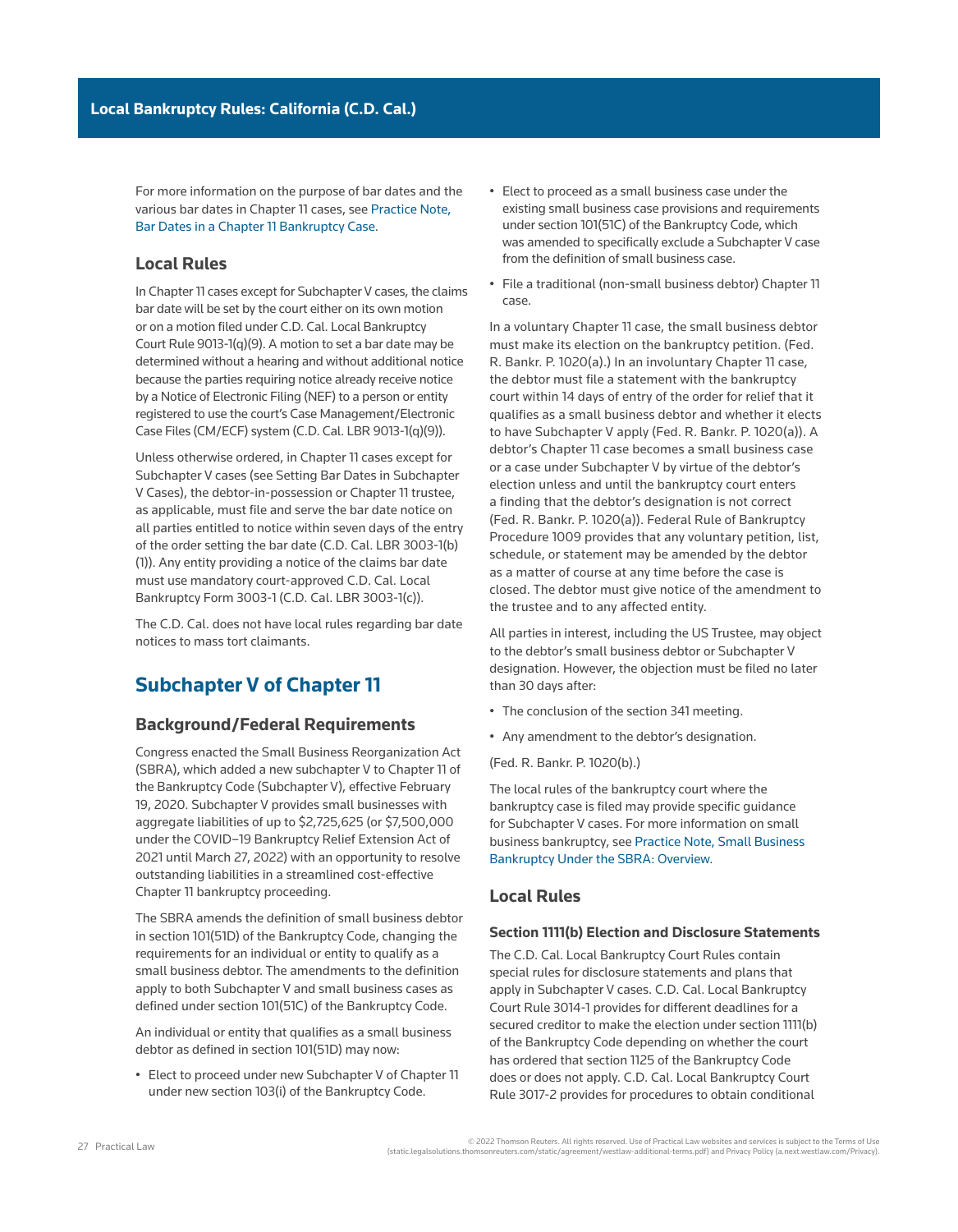approval of a disclosure statement when the court has ordered that section 1125 applies.

#### **Pre-Confirmation Reporting Requirements**

The C.D. Cal. Local Bankruptcy Court Rules contain pre[confirmation](http://www.westlaw.com/Document/Ibb09e97def0511e28578f7ccc38dcbee/View/FullText.html?originationContext=document&vr=3.0&rs=cblt1.0&transitionType=DocumentItem&contextData=(sc.Search)) reporting requirements that apply solely in Subchapter V cases.

Unless otherwise ordered by the court, not later than 14 days before the date of the first-scheduled status conference, the debtor must:

- File a completed Subchapter V Status Report using [C.D.](http://www.westlaw.com/Link/Document/FullText?findType=L&pubNum=1004206&cite=CARUSBCF2015-3.1&originatingDoc=Ia2a72f779c9311e79bef99c0ee06c731&refType=GA&originationContext=document&vr=3.0&rs=cblt1.0&transitionType=PLDocumentLink&billingHash=5154922571079B32EBDCE2959588C2E72A664FC6C7408E559CEF31246D773BA9&contextData=(sc.Search))  [Cal. Local Bankruptcy Form 2015-3.1,](http://www.westlaw.com/Link/Document/FullText?findType=L&pubNum=1004206&cite=CARUSBCF2015-3.1&originatingDoc=Ia2a72f779c9311e79bef99c0ee06c731&refType=GA&originationContext=document&vr=3.0&rs=cblt1.0&transitionType=PLDocumentLink&billingHash=5154922571079B32EBDCE2959588C2E72A664FC6C7408E559CEF31246D773BA9&contextData=(sc.Search)) executed by both the debtor and the debtor's counsel, if any.
- Serve a copy of the Subchapter V Status Report on the [trustee,](http://www.westlaw.com/Document/Ibb0a37a1ef0511e28578f7ccc38dcbee/View/FullText.html?originationContext=document&vr=3.0&rs=cblt1.0&transitionType=DocumentItem&contextData=(sc.Search)) the [US Trustee,](http://www.westlaw.com/Document/Ibb09e9afef0511e28578f7ccc38dcbee/View/FullText.html?originationContext=document&vr=3.0&rs=cblt1.0&transitionType=DocumentItem&contextData=(sc.Search)) and all [parties in interest](http://www.westlaw.com/Document/Ibb0a3b03ef0511e28578f7ccc38dcbee/View/FullText.html?originationContext=document&vr=3.0&rs=cblt1.0&transitionType=DocumentItem&contextData=(sc.Search)).

Subchapter V debtors must file monthly operating reports (MORs) required for all Chapter 11 debtors. If the debtor is removed as [debtor-in-possession,](http://www.westlaw.com/Document/I2104b7fbef0811e28578f7ccc38dcbee/View/FullText.html?originationContext=document&vr=3.0&rs=cblt1.0&transitionType=DocumentItem&contextData=(sc.Search)) the obligation to file MORs is the obligation of the Subchapter V trustee-in-possession unless the court orders otherwise [\(C.D. Cal. LBR 2015-3\(c\)\)](http://www.westlaw.com/Link/Document/FullText?findType=L&pubNum=1004206&cite=CARUSBCLBR.2015-3&originatingDoc=Ia2a72f779c9311e79bef99c0ee06c731&refType=GA&originationContext=document&vr=3.0&rs=cblt1.0&transitionType=PLDocumentLink&billingHash=C9C4CAB8E42DB09A1DE16DFB0D96F6B1BB8B0F9EBCCCCC6DEA7A562CF0269E4D&contextData=(sc.Search)).

On written motion filed by a party in interest, including the Subchapter V trustee, the court may direct the debtor to file a complete physical inventory of the debtor's property as of the date:

- The petition was filed.
- The case was [converted](http://www.westlaw.com/Document/I54eaa0c31c9a11e38578f7ccc38dcbee/View/FullText.html?originationContext=document&vr=3.0&rs=cblt1.0&transitionType=DocumentItem&contextData=(sc.Search)) to Subchapter V.
- ([C.D. Cal. LBR 2015-3\(d\)](http://www.westlaw.com/Link/Document/FullText?findType=L&pubNum=1004206&cite=CARUSBCLBR.2015-3&originatingDoc=Ia2a72f779c9311e79bef99c0ee06c731&refType=GA&originationContext=document&vr=3.0&rs=cblt1.0&transitionType=PLDocumentLink&billingHash=C9C4CAB8E42DB09A1DE16DFB0D96F6B1BB8B0F9EBCCCCC6DEA7A562CF0269E4D&contextData=(sc.Search)).)

Unless otherwise ordered by the court, not later than 14 days before the deadline to file any proposed plan, the Subchapter V trustee must:

- File a completed Notice of Subchapter V Trustee's Estimated Fees and Expenses for Purposes of Plan Confirmation (C.D. Cal. Local Bankruptcy Form 2015-3.2).
- Serve a copy of the Subchapter V Trustee's Estimated Fees and Expenses on:
	- the debtor;
	- counsel for the debtor; and
	- the US Trustee.
- (C.D. Cal. LBR 2015-3(e).)

#### **Post-Confirmation Reporting Requirements**

The C.D. Cal. Local Bankruptcy Court Rules ([C.D. Cal. LBR](http://www.westlaw.com/Link/Document/FullText?findType=L&pubNum=1004206&cite=CARUSBCLBR.3020-2&originatingDoc=Ia2a72f779c9311e79bef99c0ee06c731&refType=GA&originationContext=document&vr=3.0&rs=cblt1.0&transitionType=PLDocumentLink&billingHash=34A9A0AD1D6D8C0175E14BDDC7039DB07992F7883EC091DB277DD9216567C651&contextData=(sc.Search))  [3020-2](http://www.westlaw.com/Link/Document/FullText?findType=L&pubNum=1004206&cite=CARUSBCLBR.3020-2&originatingDoc=Ia2a72f779c9311e79bef99c0ee06c731&refType=GA&originationContext=document&vr=3.0&rs=cblt1.0&transitionType=PLDocumentLink&billingHash=34A9A0AD1D6D8C0175E14BDDC7039DB07992F7883EC091DB277DD9216567C651&contextData=(sc.Search))) contain post-confirmation rules that apply solely in Subchapter V cases, with different rules, procedures, and applicable reporting differences.

On confirmation of a consensual plan, unless the confirmation order provides otherwise:

- The debtor must file and serve post-confirmation quarterly reports according to [C.D. Cal. Local Bankruptcy](http://www.westlaw.com/Link/Document/FullText?findType=L&pubNum=1004206&cite=CARUSBCLBR.3020-1&originatingDoc=Ia2a72f779c9311e79bef99c0ee06c731&refType=GA&originationContext=document&vr=3.0&rs=cblt1.0&transitionType=PLDocumentLink&billingHash=7CE58480B467F01520C67883054C451684CE31201ACF971DE53E65996B722D19&contextData=(sc.Search))  [Court Rule 3020-1\(b\) and \(c\).](http://www.westlaw.com/Link/Document/FullText?findType=L&pubNum=1004206&cite=CARUSBCLBR.3020-1&originatingDoc=Ia2a72f779c9311e79bef99c0ee06c731&refType=GA&originationContext=document&vr=3.0&rs=cblt1.0&transitionType=PLDocumentLink&billingHash=7CE58480B467F01520C67883054C451684CE31201ACF971DE53E65996B722D19&contextData=(sc.Search)) If the debtor is removed as debtor-in-possession, the Subchapter V trusteein-possession must file and serve post-confirmation quarterly reports unless the court orders otherwise.
- Not later than 14 days after the date of the entry of the order confirming the plan, the debtor must file a report stating whether the plan has been substantially consummated and, if not, providing a projected date when substantial consummation is expected to occur and the steps necessary for substantial consummation to occur.
- If the projected date for substantial consummation must be extended, the debtor must file a supplemental report specifying the new projected date, the progress made toward consummation of the plan, the steps necessary for substantial consummation to occur, and the reasons for the delay. The supplemental report must be filed and served as soon as possible but at least not later than 14 days after the previously projected date of substantial consummation.
- Not later than 14 days after the debtor's consensual plan has been substantially consummated, the debtor must file a notice of substantial consummation and serve this notice on the Subchapter V trustee, the US Trustee, and the 20 largest [unsecured creditors.](http://www.westlaw.com/Document/Ibb09e92def0511e28578f7ccc38dcbee/View/FullText.html?originationContext=document&vr=3.0&rs=cblt1.0&transitionType=DocumentItem&contextData=(sc.Search))
- On substantial consummation of a consensual plan, the Subchapter V trustee's services will terminate automatically unless otherwise provided in the plan or ordered by the court.

On confirmation of a non-consensual plan, unless the confirmation order provides otherwise, the Subchapter V trustee must:

- Collect plan payments and make distributions to creditors unless otherwise provided for in the plan.
- File and serve post-confirmation quarterly reports according to [C.D. Cal. Local Bankruptcy Court](http://www.westlaw.com/Link/Document/FullText?findType=L&pubNum=1004206&cite=CARUSBCLBR.3020-1&originatingDoc=Ia2a72f779c9311e79bef99c0ee06c731&refType=GA&originationContext=document&vr=3.0&rs=cblt1.0&transitionType=PLDocumentLink&billingHash=7CE58480B467F01520C67883054C451684CE31201ACF971DE53E65996B722D19&contextData=(sc.Search))  [Rule 3020-1\(b\) and \(c\)](http://www.westlaw.com/Link/Document/FullText?findType=L&pubNum=1004206&cite=CARUSBCLBR.3020-1&originatingDoc=Ia2a72f779c9311e79bef99c0ee06c731&refType=GA&originationContext=document&vr=3.0&rs=cblt1.0&transitionType=PLDocumentLink&billingHash=7CE58480B467F01520C67883054C451684CE31201ACF971DE53E65996B722D19&contextData=(sc.Search)).

#### **Full Administration in a Subchapter V Case**

In Subchapter V cases, a final report and accounting must be filed before filing a motion for a final decree [\(C.D. Cal.](http://www.westlaw.com/Link/Document/FullText?findType=L&pubNum=1004206&cite=CARUSBCLBR.3022-2&originatingDoc=Ia2a72f779c9311e79bef99c0ee06c731&refType=GA&originationContext=document&vr=3.0&rs=cblt1.0&transitionType=PLDocumentLink&billingHash=FB191A5C5DB4510590694064AA8743F6E10896A553663030F4491B89DA627D2F&contextData=(sc.Search))  [LBR 3022-2\)](http://www.westlaw.com/Link/Document/FullText?findType=L&pubNum=1004206&cite=CARUSBCLBR.3022-2&originatingDoc=Ia2a72f779c9311e79bef99c0ee06c731&refType=GA&originationContext=document&vr=3.0&rs=cblt1.0&transitionType=PLDocumentLink&billingHash=FB191A5C5DB4510590694064AA8743F6E10896A553663030F4491B89DA627D2F&contextData=(sc.Search)).

#### **Setting Bar Dates in Subchapter V Cases**

In Subchapter V cases, unless otherwise ordered, the claims [bar date](http://www.westlaw.com/Document/I8abc64d71c9a11e38578f7ccc38dcbee/View/FullText.html?originationContext=document&vr=3.0&rs=cblt1.0&transitionType=DocumentItem&contextData=(sc.Search)) will be 70 days after or, for claims by governmental units, 180 days after the latest of:

<sup>2022</sup> Thomson Reuters. All rights reserved. Use of Practical Law websites and services is subject to the Terms of Use<br>(static.legalsolutions.thomsonreuters.com/static/agreement/westlaw-additional-terms.pdf) and Privacy Poli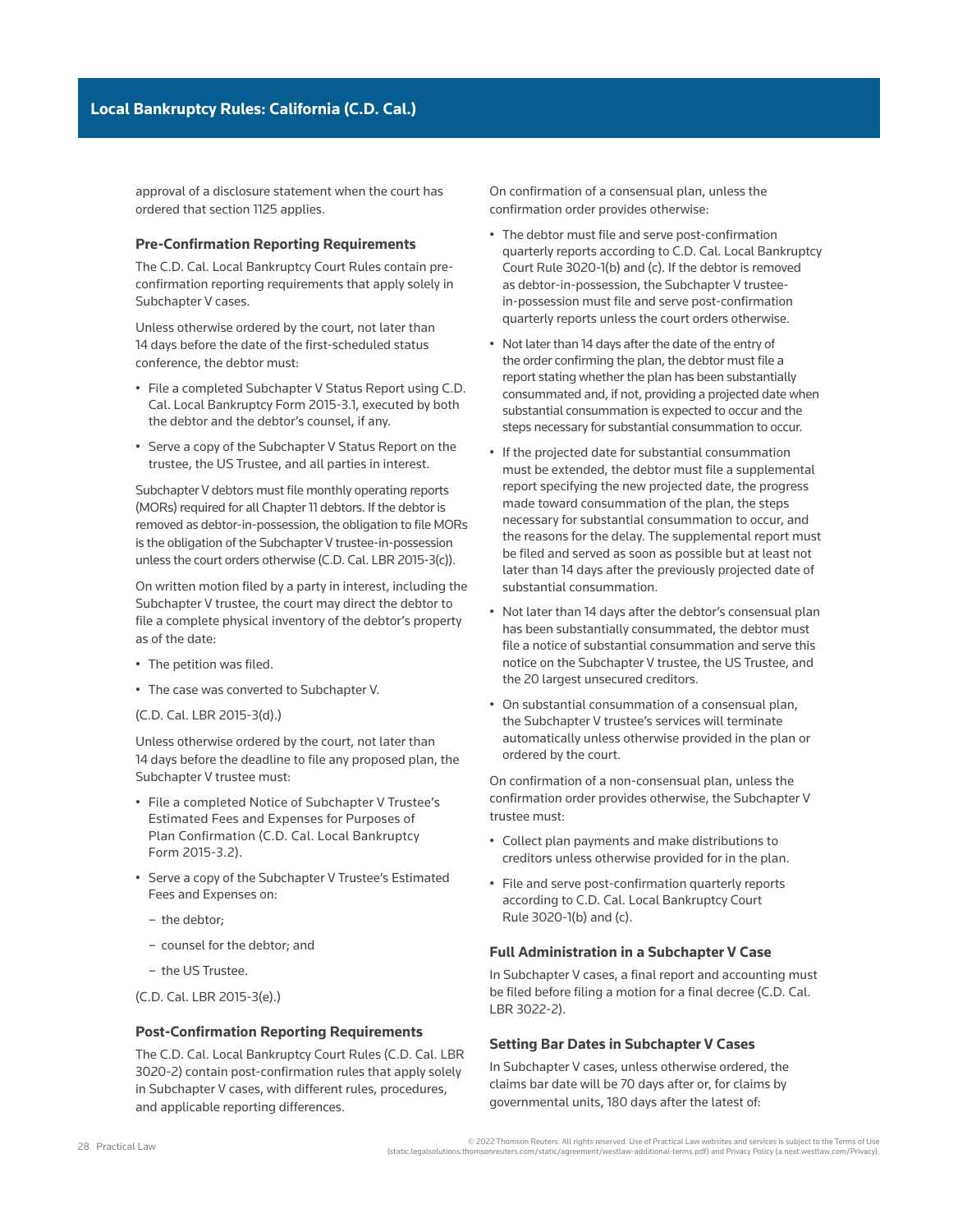- The date of entry of the [order for relief](http://www.westlaw.com/Document/I3a99e80def1211e28578f7ccc38dcbee/View/FullText.html?originationContext=document&vr=3.0&rs=cblt1.0&transitionType=DocumentItem&contextData=(sc.Search)).
- The date of conversion of the case to Subchapter V of Chapter 11.
- The date of the amendment of the petition to designate the case as a Subchapter V case.

([C.D. Cal. LBR 3003-1\(a\)\(2\)](http://www.westlaw.com/Link/Document/FullText?findType=L&pubNum=1004206&cite=CARUSBCLBR.3003-1&originatingDoc=Ia2a72f779c9311e79bef99c0ee06c731&refType=GA&originationContext=document&vr=3.0&rs=cblt1.0&transitionType=PLDocumentLink&billingHash=EA333DC53BA4AED3349ABF969D748D61FA84D9B72442F0A15714116AF6C5E838&contextData=(sc.Search)).)

In the case of conversion or re-designation of a case to Subchapter V, any previously set bar date will govern unless otherwise ordered [\(C.D. Cal. LBR 3003-1\(a\)\(2\)](http://www.westlaw.com/Link/Document/FullText?findType=L&pubNum=1004206&cite=CARUSBCLBR.3003-1&originatingDoc=Ia2a72f779c9311e79bef99c0ee06c731&refType=GA&originationContext=document&vr=3.0&rs=cblt1.0&transitionType=PLDocumentLink&billingHash=EA333DC53BA4AED3349ABF969D748D61FA84D9B72442F0A15714116AF6C5E838&contextData=(sc.Search))).

Unless otherwise ordered, in Subchapter V cases, the debtor-in-possession or Subchapter V trustee-inpossession, as applicable, must file and serve the bar date notice within seven days of:

- The date of entry of the order for relief.
- The date of conversion of the case to Subchapter V of Chapter 11.
- The date of the amendment of the petition to designate the case as a Subchapter V case.

([C.D. Cal. LBR 3003-1\(b\)\(2\)](http://www.westlaw.com/Link/Document/FullText?findType=L&pubNum=1004206&cite=CARUSBCLBR.3003-1&originatingDoc=Ia2a72f779c9311e79bef99c0ee06c731&refType=GA&originationContext=document&vr=3.0&rs=cblt1.0&transitionType=PLDocumentLink&billingHash=EA333DC53BA4AED3349ABF969D748D61FA84D9B72442F0A15714116AF6C5E838&contextData=(sc.Search)).)

## **Unclaimed Funds**

#### **Background/Federal Requirements**

The treatment of unclaimed property in a bankruptcy case is addressed by [section 347 of the Bankruptcy](http://www.westlaw.com/Link/Document/FullText?findType=L&pubNum=1000611&cite=11USCAS347&originatingDoc=Ia2a72f779c9311e79bef99c0ee06c731&refType=LQ&originationContext=document&vr=3.0&rs=cblt1.0&transitionType=PLDocumentLink&billingHash=8C1A78FAD5ECDDA2AC8051B405574F57277AF2D53981BC3C089032AD435BAF58&contextData=(sc.Search))  [Code.](http://www.westlaw.com/Link/Document/FullText?findType=L&pubNum=1000611&cite=11USCAS347&originatingDoc=Ia2a72f779c9311e79bef99c0ee06c731&refType=LQ&originationContext=document&vr=3.0&rs=cblt1.0&transitionType=PLDocumentLink&billingHash=8C1A78FAD5ECDDA2AC8051B405574F57277AF2D53981BC3C089032AD435BAF58&contextData=(sc.Search)) Unclaimed funds arise in bankruptcy cases when distributions to creditors are returned and remain unclaimed. Most unclaimed funds arise when checks to creditors are not cashed. Ownership of unclaimed funds depends on the nature of the bankruptcy proceeding.

In a [Chapter 7](http://www.westlaw.com/Document/I210505b1ef0811e28578f7ccc38dcbee/View/FullText.html?originationContext=document&vr=3.0&rs=cblt1.0&transitionType=DocumentItem&contextData=(sc.Search)), [12,](http://www.westlaw.com/Document/Iff97b0b58dec11e9adfea82903531a62/View/FullText.html?originationContext=document&vr=3.0&rs=cblt1.0&transitionType=DocumentItem&contextData=(sc.Search)) or [13](http://www.westlaw.com/Document/I3a9a0b8aef1211e28578f7ccc38dcbee/View/FullText.html?originationContext=document&vr=3.0&rs=cblt1.0&transitionType=DocumentItem&contextData=(sc.Search)) case, the trustee must stop payment on any check that remains unpaid 90 days after final distributions (§ 347(a), Bankruptcy Code). These unclaimed funds are turned over to the court to hold for the creditor's benefit for five years, after which time they escheat to the US Treasury ([28 U.S.C. §§ 2041](http://www.westlaw.com/Link/Document/FullText?findType=L&pubNum=1000546&cite=28USCAS2041&originatingDoc=Ia2a72f779c9311e79bef99c0ee06c731&refType=LQ&originationContext=document&vr=3.0&rs=cblt1.0&transitionType=PLDocumentLink&billingHash=5673F30A05320D4B1BD9A0DD057647E74520BFCE7D1476D3DE3DD7D833F8E7CC&contextData=(sc.Search)) to [2044](http://www.westlaw.com/Link/Document/FullText?findType=L&pubNum=1000546&cite=28USCAS2044&originatingDoc=Ia2a72f779c9311e79bef99c0ee06c731&refType=LQ&originationContext=document&vr=3.0&rs=cblt1.0&transitionType=PLDocumentLink&billingHash=5317EABC5962E4C13FF3B3C2D92E90EA2013B559639369CD5946AD8E42DEE34C&contextData=(sc.Search))).

In a [Chapter 9](http://www.westlaw.com/Document/I417f1ec36cfe11e598dc8b09b4f043e0/View/FullText.html?originationContext=document&vr=3.0&rs=cblt1.0&transitionType=DocumentItem&contextData=(sc.Search)) or 11 case, unclaimed property is typically addressed by the terms of the [confirmed](http://www.westlaw.com/Document/Ibb09e97def0511e28578f7ccc38dcbee/View/FullText.html?originationContext=document&vr=3.0&rs=cblt1.0&transitionType=DocumentItem&contextData=(sc.Search)) [plan.](http://www.westlaw.com/Document/I03f4db03eee311e28578f7ccc38dcbee/View/FullText.html?originationContext=document&vr=3.0&rs=cblt1.0&transitionType=DocumentItem&contextData=(sc.Search)) Section 347(b) of the Bankruptcy Code provides a backstop for property that is not addressed by the plan and remains unclaimed at the expiration of the time allowed for distributions. This unclaimed property is either:

- Returned to the debtor or the entity that acquired the debtor's assets under the plan after five years (§ 347(b), Bankruptcy Code).
- In certain circumstances, deposited with the court.

When unclaimed funds are deposited with the bankruptcy court, they can only be released by court order. Motions for the release of unclaimed funds must comply with [28 U.S.C. Section 2042.](http://www.westlaw.com/Link/Document/FullText?findType=L&pubNum=1000546&cite=28USCAS2042&originatingDoc=Ia2a72f779c9311e79bef99c0ee06c731&refType=LQ&originationContext=document&vr=3.0&rs=cblt1.0&transitionType=PLDocumentLink&billingHash=98CCDCADCE166C66044130FE3F17946955AD45FB3C573514CF6CAB9166BD44E3&contextData=(sc.Search))

For more information on unclaimed funds in bankruptcy cases, see [Practice Note, Unclaimed Property in](http://us.practicallaw.tr.com/W-017-5896)  [Bankruptcy.](http://us.practicallaw.tr.com/W-017-5896)

## **Local Rules**

An entity seeking the release of unclaimed funds under [28](http://www.westlaw.com/Link/Document/FullText?findType=L&pubNum=1000546&cite=28USCAS2042&originatingDoc=Ia2a72f779c9311e79bef99c0ee06c731&refType=LQ&originationContext=document&vr=3.0&rs=cblt1.0&transitionType=PLDocumentLink&billingHash=98CCDCADCE166C66044130FE3F17946955AD45FB3C573514CF6CAB9166BD44E3&contextData=(sc.Search))  [U.S.C. Section 2042](http://www.westlaw.com/Link/Document/FullText?findType=L&pubNum=1000546&cite=28USCAS2042&originatingDoc=Ia2a72f779c9311e79bef99c0ee06c731&refType=LQ&originationContext=document&vr=3.0&rs=cblt1.0&transitionType=PLDocumentLink&billingHash=98CCDCADCE166C66044130FE3F17946955AD45FB3C573514CF6CAB9166BD44E3&contextData=(sc.Search)) must file an application for payment of unclaimed funds in compliance with [C.D. Cal. LBR](http://www.westlaw.com/Link/Document/FullText?findType=L&pubNum=1004206&cite=CARUSBCLBR.9013-1&originatingDoc=Ia2a72f779c9311e79bef99c0ee06c731&refType=GA&originationContext=document&vr=3.0&rs=cblt1.0&transitionType=PLDocumentLink&billingHash=D27C10DE618AE981AFE33FF81CF165382816D5D118F4405B70D53508DBED4A6D&contextData=(sc.Search))  [9013-1](http://www.westlaw.com/Link/Document/FullText?findType=L&pubNum=1004206&cite=CARUSBCLBR.9013-1&originatingDoc=Ia2a72f779c9311e79bef99c0ee06c731&refType=GA&originationContext=document&vr=3.0&rs=cblt1.0&transitionType=PLDocumentLink&billingHash=D27C10DE618AE981AFE33FF81CF165382816D5D118F4405B70D53508DBED4A6D&contextData=(sc.Search)) using the new national [Application for Payment of](https://www.cacb.uscourts.gov/sites/cacb/files/documents/forms/form_1340_application_unclaimed_funds.pdf)  [Unclaimed Funds](https://www.cacb.uscourts.gov/sites/cacb/files/documents/forms/form_1340_application_unclaimed_funds.pdf) (Form 1340). The failure to comply with this requirement may result in denial of the application without a hearing [\(C.D. Cal. LBR 3011-1\(a\)\)](http://www.westlaw.com/Link/Document/FullText?findType=L&pubNum=1004206&cite=CARUSBCLBR.3011-1&originatingDoc=Ia2a72f779c9311e79bef99c0ee06c731&refType=GA&originationContext=document&vr=3.0&rs=cblt1.0&transitionType=PLDocumentLink&billingHash=6869246F3C0E0C7A31DCD5537105B233EB3BEF5C485454CFB9BC12E50EBAA4A0&contextData=(sc.Search)).

An application for payment of unclaimed funds must be served on the US Attorney for the C.D. Cal. The application will be denied if not served properly on the US Attorney for the C.D. Cal. ([C.D. Cal. LBR 3011-1\(b\).](http://www.westlaw.com/Link/Document/FullText?findType=L&pubNum=1004206&cite=CARUSBCLBR.3011-1&originatingDoc=Ia2a72f779c9311e79bef99c0ee06c731&refType=GA&originationContext=document&vr=3.0&rs=cblt1.0&transitionType=PLDocumentLink&billingHash=6869246F3C0E0C7A31DCD5537105B233EB3BEF5C485454CFB9BC12E50EBAA4A0&contextData=(sc.Search)))

A motion to release unclaimed funds may be determined without a hearing and without additional notice because the parties requiring notice already receive notice by a Notice of Electronic Filing (NEF) to a person or entity registered to use the court's [case management/electronic](http://www.westlaw.com/Document/I0f9fc0a7ef0811e28578f7ccc38dcbee/View/FullText.html?originationContext=document&vr=3.0&rs=cblt1.0&transitionType=DocumentItem&contextData=(sc.Search))  [case files](http://www.westlaw.com/Document/I0f9fc0a7ef0811e28578f7ccc38dcbee/View/FullText.html?originationContext=document&vr=3.0&rs=cblt1.0&transitionType=DocumentItem&contextData=(sc.Search)) (CM/ECF) system ([C.D. Cal. LBR 9013-1\(p\)](http://www.westlaw.com/Link/Document/FullText?findType=L&pubNum=1004206&cite=CARUSBCLBR.9013-1&originatingDoc=Ia2a72f779c9311e79bef99c0ee06c731&refType=GA&originationContext=document&vr=3.0&rs=cblt1.0&transitionType=PLDocumentLink&billingHash=D27C10DE618AE981AFE33FF81CF165382816D5D118F4405B70D53508DBED4A6D&contextData=(sc.Search))).

# **Withdrawal of the Reference**

## **Background/Federal Requirements**

General orders of reference issued by a district court enable the district court to automatically refer cases under 28 U.S.C. Section 1334(b) to the bankruptcy court for that district (28 U.S.C. § 157(a)). If there are issues in a case that has been automatically referred to the bankruptcy court that are beyond the scope of the bankruptcy court's expertise, the district court can, on its own motion or the motion of a party in interest, [withdraw the reference](http://www.westlaw.com/Document/I1a9816ec7b4611e698dc8b09b4f043e0/View/FullText.html?originationContext=document&vr=3.0&rs=cblt1.0&transitionType=DocumentItem&contextData=(sc.Search)) and bring the case back to the district court (28 U.S.C. § 157(d)).

Withdrawal of the reference is either mandatory or discretionary. A party seeking discretionary withdrawal must show cause for that withdrawal. A party seeking mandatory withdrawal must show that the case requires consideration of bankruptcy laws and other federal laws regulating organizations or activities affecting interstate commerce.

For more information on withdrawal of the reference, see [Practice Note, Withdrawal of the Reference.](http://us.practicallaw.tr.com/W-000-9965)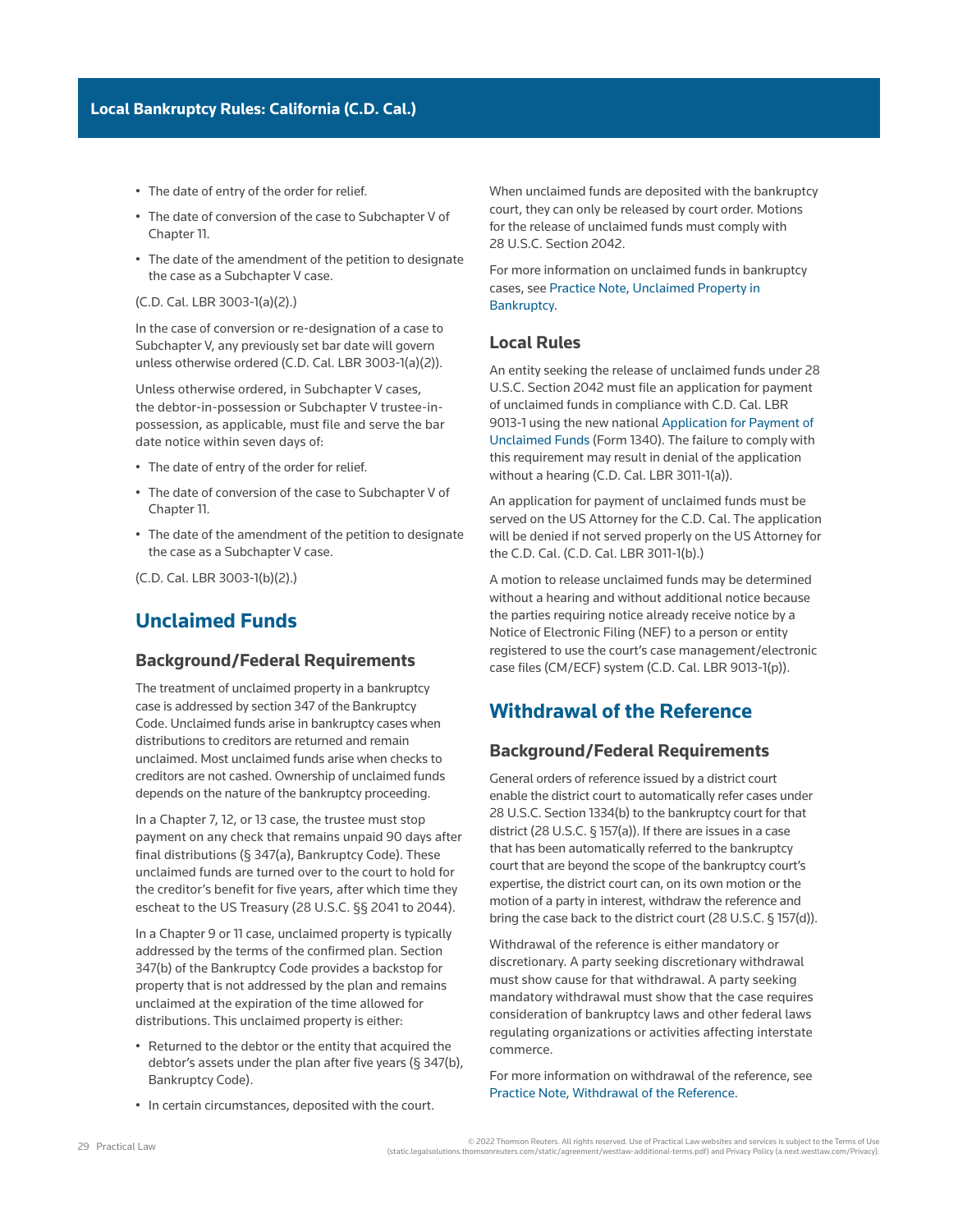## **Local Rules**

A motion to withdraw the reference of a case or proceeding must be filed with the clerk of the district court and comply with [C.D. Cal. L.R. 9](http://www.westlaw.com/Link/Document/FullText?findType=L&pubNum=1004258&cite=CARUSCCIVR9&originatingDoc=Ia2a72f779c9311e79bef99c0ee06c731&refType=GA&originationContext=document&vr=3.0&rs=cblt1.0&transitionType=PLDocumentLink&billingHash=5C7CFAF64BAEB432A49A3435A7F933821B59CFDC7FFEDBBFE808B36EE2F3DDD3&contextData=(sc.Search)) [\(C.D. Cal. LBR 5011-1\(b\)](http://www.westlaw.com/Link/Document/FullText?findType=L&pubNum=1004206&cite=CARUSBCLBR.5011-1&originatingDoc=Ia2a72f779c9311e79bef99c0ee06c731&refType=GA&originationContext=document&vr=3.0&rs=cblt1.0&transitionType=PLDocumentLink&billingHash=7E0A21E21B92D5D3685DA46321D52116E1D949211FD3CD3A0CE6DADFF80AF7DA&contextData=(sc.Search))).

The local rules are unclear concerning how to file the motion. To file a motion to withdraw the reference, you must file it as a Civil Complaint in the form and manner set out in [C.D. Cal. L.R. 11-3.](http://www.westlaw.com/Link/Document/FullText?findType=L&pubNum=1004258&cite=CARUSCCIVR11-3&originatingDoc=Ia2a72f779c9311e79bef99c0ee06c731&refType=GA&originationContext=document&vr=3.0&rs=cblt1.0&transitionType=PLDocumentLink&billingHash=D5887EF1754DF3C838B1E979878578BFAF2F4D07E9355DE9E10BB234C82CFFF8&contextData=(sc.Search)) The complaint must be accompanied by:

- A Summons ([C.D. Cal. Local Civil Form AO-440\)](http://www.uscourts.gov/sites/default/files/ao440.pdf).
- A Civil Cover Sheet [\(C.D. Cal. Local Civil Form CV-71](https://www.cacd.uscourts.gov/sites/default/files/forms/CV-071/CV-71.pdf)).
- A Certification and Notice of Interested Parties [\(C.D.](http://www.cacd.uscourts.gov/sites/default/files/forms/CV-030/CV-30.pdf)  [Cal. Local Civil Form CV-30\).](http://www.cacd.uscourts.gov/sites/default/files/forms/CV-030/CV-30.pdf)

To file a motion to withdraw the reference as a civil complaint, on the C.D. Cal.'s CM/ECF [website:](https://ecf.cacd.uscourts.gov/cgi-bin/ShowIndex.pl)

- Select "Civil Events."
- Under the tab "Initial Pleadings and Service," select "Complaints and Other Initiating Documents."
- Select "Motion to Withdraw Bankruptcy Reference (Attorney Civil Case Opening)."

Under the C.D. Cal. District Court Local Rules:

- Counsel contemplating the filing of any motion must first contact opposing counsel to discuss thoroughly, preferably in person, the substance of the contemplated motion and any optional resolution.
- The conference must take place at least seven days before the filing of the motion.
- If the parties cannot reach a resolution that eliminates the necessity for a hearing, counsel for the moving party must include in the notice of motion a statement, such as "This motion is made following the conference of counsel pursuant to L.R. 7-3 which took place on [DATE]" [\(C.D. Cal. L.R. 7-3](http://www.westlaw.com/Link/Document/FullText?findType=L&pubNum=1004258&cite=CARUSCCIVR7-3&originatingDoc=Ia2a72f779c9311e79bef99c0ee06c731&refType=GA&originationContext=document&vr=3.0&rs=cblt1.0&transitionType=PLDocumentLink&billingHash=1D26CCD6B1D70412E086590DAC7330D01DA5F29D4008FD1F2C5A1E957A8610DC&contextData=(sc.Search))).

Once the clerk of the district court assigns a judge, a mandatory chambers copy (which is an exact duplicate of an electronically filed document submitted in paper format), unless otherwise ordered by the assigned judge, must be delivered:

- To the chambers of the assigned judge or another designated location.
- No later than noon on the following business day.

Mandatory chambers copies must comply with [C.D.](http://www.westlaw.com/Link/Document/FullText?findType=L&pubNum=1004258&cite=CARUSCCIVR11-3&originatingDoc=Ia2a72f779c9311e79bef99c0ee06c731&refType=GA&originationContext=document&vr=3.0&rs=cblt1.0&transitionType=PLDocumentLink&billingHash=D5887EF1754DF3C838B1E979878578BFAF2F4D07E9355DE9E10BB234C82CFFF8&contextData=(sc.Search))  [Cal. L.R. 11-3.](http://www.westlaw.com/Link/Document/FullText?findType=L&pubNum=1004258&cite=CARUSCCIVR11-3&originatingDoc=Ia2a72f779c9311e79bef99c0ee06c731&refType=GA&originationContext=document&vr=3.0&rs=cblt1.0&transitionType=PLDocumentLink&billingHash=D5887EF1754DF3C838B1E979878578BFAF2F4D07E9355DE9E10BB234C82CFFF8&contextData=(sc.Search)) One mandatory chambers copy of every electronically filed document must be delivered to the chambers of the assigned judge ([C.D. Cal. L.R. 5-4.5\)](http://www.westlaw.com/Link/Document/FullText?findType=L&pubNum=1004258&cite=CARUSCCIVR5-4&originatingDoc=Ia2a72f779c9311e79bef99c0ee06c731&refType=GA&originationContext=document&vr=3.0&rs=cblt1.0&transitionType=PLDocumentLink&billingHash=623742F6BCBC09F665ADB12853BF46A11F90B655860072789F2460559068C89B&contextData=(sc.Search)).

# **Other Topics**

## **Signatures**

All pleadings filed in the C.D. Cal. must comply with [C.D.](http://www.westlaw.com/Link/Document/FullText?findType=L&pubNum=1004206&cite=CARUSBCLBR.9011-1&originatingDoc=Ia2a72f779c9311e79bef99c0ee06c731&refType=GA&originationContext=document&vr=3.0&rs=cblt1.0&transitionType=PLDocumentLink&billingHash=2229F054363D37CF2FD5C269DB070F82C170CAAD11308DB7C0E315D169E93843&contextData=(sc.Search))  [Cal. LBR 9011-1](http://www.westlaw.com/Link/Document/FullText?findType=L&pubNum=1004206&cite=CARUSBCLBR.9011-1&originatingDoc=Ia2a72f779c9311e79bef99c0ee06c731&refType=GA&originationContext=document&vr=3.0&rs=cblt1.0&transitionType=PLDocumentLink&billingHash=2229F054363D37CF2FD5C269DB070F82C170CAAD11308DB7C0E315D169E93843&contextData=(sc.Search)) and [The Central Guide](https://www.cacb.uscourts.gov/the-central-guide%20), which require that:

- An /s/ is an authorized signature **only for**:
	- the attorney who files a document electronically, using that attorney's [CM/ECF](http://www.westlaw.com/Document/I0f9fc0a7ef0811e28578f7ccc38dcbee/View/FullText.html?originationContext=document&vr=3.0&rs=cblt1.0&transitionType=DocumentItem&contextData=(sc.Search)) password to carry out the filing; and
	- the person who signs the proof of service of the document that is being filed electronically.
- The signature of a person other than the registered CM/ECF user or an employee of a registered CM/ECF user who is electronically filing the document must be handwritten in ink (holographic), electronically scanned, and filed in PDF format as specified by the clerk of court. A holographic signature is required for all signatures for all other persons or attorneys, including clients of attorneys, and other attorneys who sign a stipulation or who sign off on a proposed form of order. There are no exceptions.
- The registered CM/ECF user (for example, an attorney, paralegal, secretary) electronically filing the document must:
	- maintain the executed original for five years after the closing of the case or [adversary proceeding;](http://www.westlaw.com/Document/Ibb0a110def0511e28578f7ccc38dcbee/View/FullText.html?originationContext=document&vr=3.0&rs=cblt1.0&transitionType=DocumentItem&contextData=(sc.Search)) and
	- make the executed original available for review on request of the court or the parties.

# **US Trustee Operating Guidelines and Reporting Requirements**

The [US Trustee,](http://www.westlaw.com/Document/Ibb09e9afef0511e28578f7ccc38dcbee/View/FullText.html?originationContext=document&vr=3.0&rs=cblt1.0&transitionType=DocumentItem&contextData=(sc.Search)) a representative of the [US Department of](http://www.westlaw.com/Document/I1559f7aeeef211e28578f7ccc38dcbee/View/FullText.html?originationContext=document&vr=3.0&rs=cblt1.0&transitionType=DocumentItem&contextData=(sc.Search))  [Justice](http://www.westlaw.com/Document/I1559f7aeeef211e28578f7ccc38dcbee/View/FullText.html?originationContext=document&vr=3.0&rs=cblt1.0&transitionType=DocumentItem&contextData=(sc.Search)), oversees the administration of bankruptcy cases and supervises a panel of private bankruptcy [trustees](http://www.westlaw.com/Document/Ibb0a37a1ef0511e28578f7ccc38dcbee/View/FullText.html?originationContext=document&vr=3.0&rs=cblt1.0&transitionType=DocumentItem&contextData=(sc.Search))  for Chapter 11 and [Chapter 7](http://www.westlaw.com/Document/I210505b1ef0811e28578f7ccc38dcbee/View/FullText.html?originationContext=document&vr=3.0&rs=cblt1.0&transitionType=DocumentItem&contextData=(sc.Search)) cases (28 U.S.C. § 586(a)). In particular, the US Trustee must extensively monitor a debtor in possession's Chapter 11 [estate](http://www.westlaw.com/Document/Ibb09e99fef0511e28578f7ccc38dcbee/View/FullText.html?originationContext=document&vr=3.0&rs=cblt1.0&transitionType=DocumentItem&contextData=(sc.Search)) (see [Practice](http://us.practicallaw.tr.com/5-613-8145)  [Note, Property of the Estate: Overview\)](http://us.practicallaw.tr.com/5-613-8145).

The Executive Office for US Trustees in Washington, D.C. supervises the US Trustee Program and provides general policy and legal guidance to US Trustees, as well as substantive and administrative support. There are 21 regional US Trustee offices throughout the US, and each has instituted its own guidelines derived from the policies of the Executive Office for US Trustees as well as the US Trustee's duties listed in the Bankruptcy Code, the Federal Rules of Bankruptcy Procedure, and the [US Code](http://www.westlaw.com/Document/I3a9a0da4ef1211e28578f7ccc38dcbee/View/FullText.html?originationContext=document&vr=3.0&rs=cblt1.0&transitionType=DocumentItem&contextData=(sc.Search)). While the guidelines are similar in each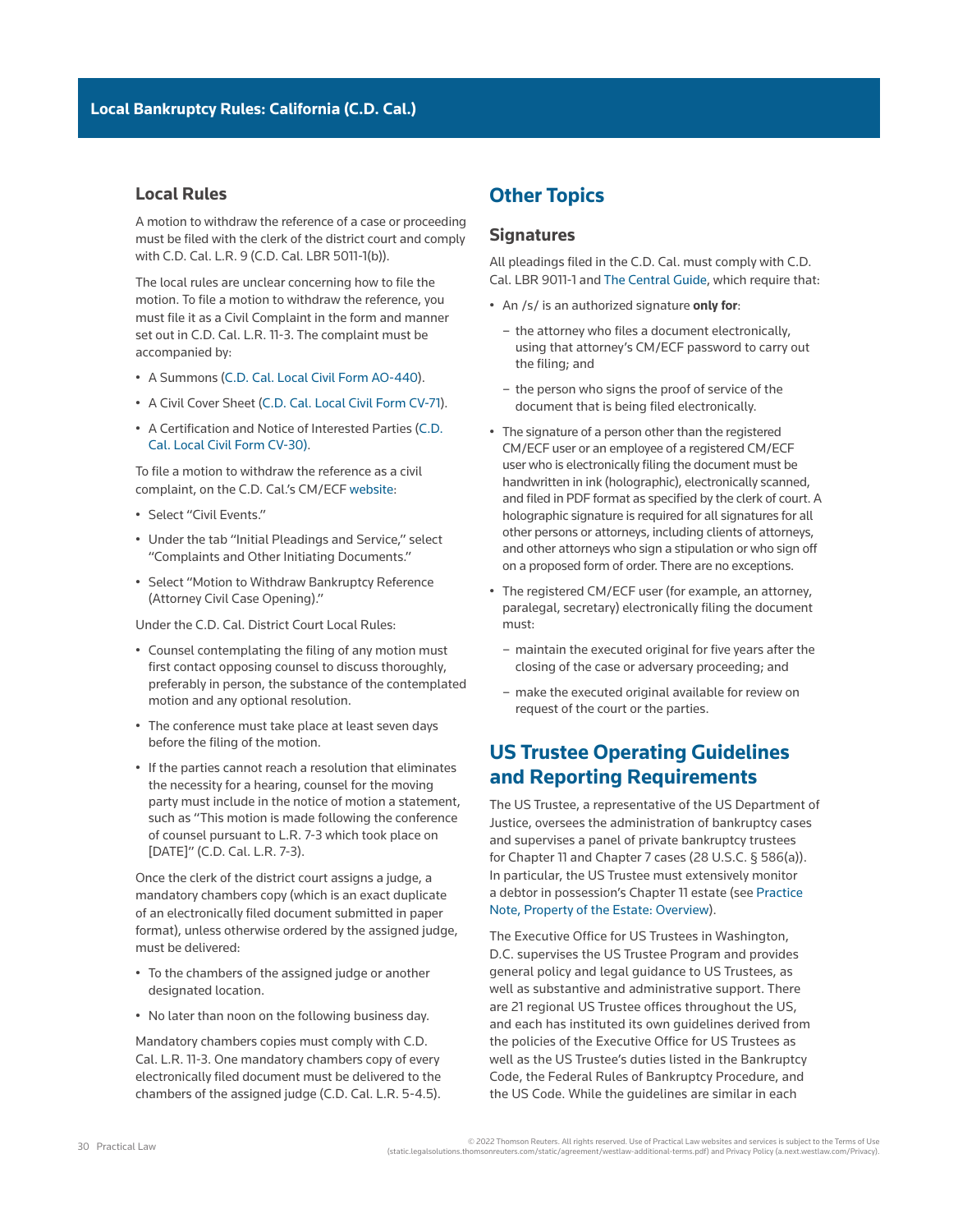region, they differ in various ways, including the timing for a debtor's compliance and the amount of detailed information required from each debtor.

The US Trustee's office for Region 16 serves the federal bankruptcy courts located in the C.D. Cal.

This Note discusses the general operating guidelines and procedural requirements enacted by the US Trustee for Region 16 (Region 16 Guidelines) as they apply to Chapter 11 cases filed in the C.D. Cal.

The US Trustee's operating guidelines covering cases filed in the C.D. Cal. are publicly available and can be obtained from the website for the US Trustee's office for Region 16 (see [US Trustee Operating Guidelines, Region 16](https://www.justice.gov/ust-regions-r16/file/ch11_debtors_possession.pdf/download)).

For more information on the US Trustee's role in Chapter 11 cases and the general US Trustee requirements for Chapter 11 debtors, see [Practice Note, US Trustee](http://us.practicallaw.tr.com/W-000-5977)  [Guidelines and Requirements for Chapter 11 Debtors](http://us.practicallaw.tr.com/W-000-5977).

## **First Day Requirements**

Once the debtor files its Chapter 11 petition, it immediately owes certain [fiduciary duties](http://www.westlaw.com/Document/Ibb0a107fef0511e28578f7ccc38dcbee/View/FullText.html?originationContext=document&vr=3.0&rs=cblt1.0&transitionType=DocumentItem&contextData=(sc.Search)) to the estate. For this reason, US Trustees in nearly all districts across the country have implemented guidelines requiring a Chapter 11 debtor-in-possession to monitor its [postpetition](http://www.westlaw.com/Document/Ibb09e95bef0511e28578f7ccc38dcbee/View/FullText.html?originationContext=document&vr=3.0&rs=cblt1.0&transitionType=DocumentItem&contextData=(sc.Search)) activities and preserve the [enterprise](http://www.westlaw.com/Document/Id1691a98ef2911e28578f7ccc38dcbee/View/FullText.html?originationContext=document&vr=3.0&rs=cblt1.0&transitionType=DocumentItem&contextData=(sc.Search))  [value](http://www.westlaw.com/Document/Id1691a98ef2911e28578f7ccc38dcbee/View/FullText.html?originationContext=document&vr=3.0&rs=cblt1.0&transitionType=DocumentItem&contextData=(sc.Search)) for the benefit of the estate.

The following table summarizes the US Trustee guidelines for Chapter 11 cases filed in the C.D. Cal. concerning a debtor's initial Chapter 11 obligations and reporting requirements during the first few days of a case (see [Practice Note, US Trustee Guidelines](http://us.practicallaw.tr.com/W-000-5977)  [and Requirements for Chapter 11 Debtors: First Day](http://us.practicallaw.tr.com/W-000-5977)  [Duties of the Debtor](http://us.practicallaw.tr.com/W-000-5977)). These guidelines may be waived on request to the US Trustee or court order.

| <b>US Trustee Operating</b><br><b>Requirements</b> | <b>C.D. Cal. Bankruptcy Court Requirements</b>                                                                                                                                                                                                                                     |
|----------------------------------------------------|------------------------------------------------------------------------------------------------------------------------------------------------------------------------------------------------------------------------------------------------------------------------------------|
| Books and Records                                  | The debtor must:                                                                                                                                                                                                                                                                   |
|                                                    | • Close out all existing books and records as of the petition date or the date an order is<br>entered converting the case to Chapter 11.                                                                                                                                           |
|                                                    | • Immediately open a new set of books and records to reflect postpetition business.                                                                                                                                                                                                |
|                                                    | (See Practice Note, US Trustee Guidelines and Requirements for Chapter 11 Debtors:<br>Postpetition Books and Records.)                                                                                                                                                             |
| <b>Bank Accounts</b>                               | The debtor must:                                                                                                                                                                                                                                                                   |
|                                                    | • Close all existing prepetition bank accounts that the debtor owns, has access to, or<br>exercises possession, custody, or control over.                                                                                                                                          |
|                                                    | • Immediately open and maintain separate new:                                                                                                                                                                                                                                      |
|                                                    | - general accounts;                                                                                                                                                                                                                                                                |
|                                                    | - payroll accounts;                                                                                                                                                                                                                                                                |
|                                                    | - tax accounts; and                                                                                                                                                                                                                                                                |
|                                                    | - other necessary accounts (for example, cash collateral).                                                                                                                                                                                                                         |
|                                                    | Regarding the debtor-in-possession accounts:                                                                                                                                                                                                                                       |
|                                                    | • All DIP accounts must be maintained at an approved depository throughout the<br>pendency of the case. If the debtor opens or closes any accounts during the case, the<br>US Trustee must be notified immediately in writing.                                                     |
|                                                    | • Each account must indicate that the account is a "debtor-in-possession account" and<br>must include the Chapter 11 case number and the bankruptcy judge's initials in the<br>account name. This information must also be included on the face of the checks for<br>each account. |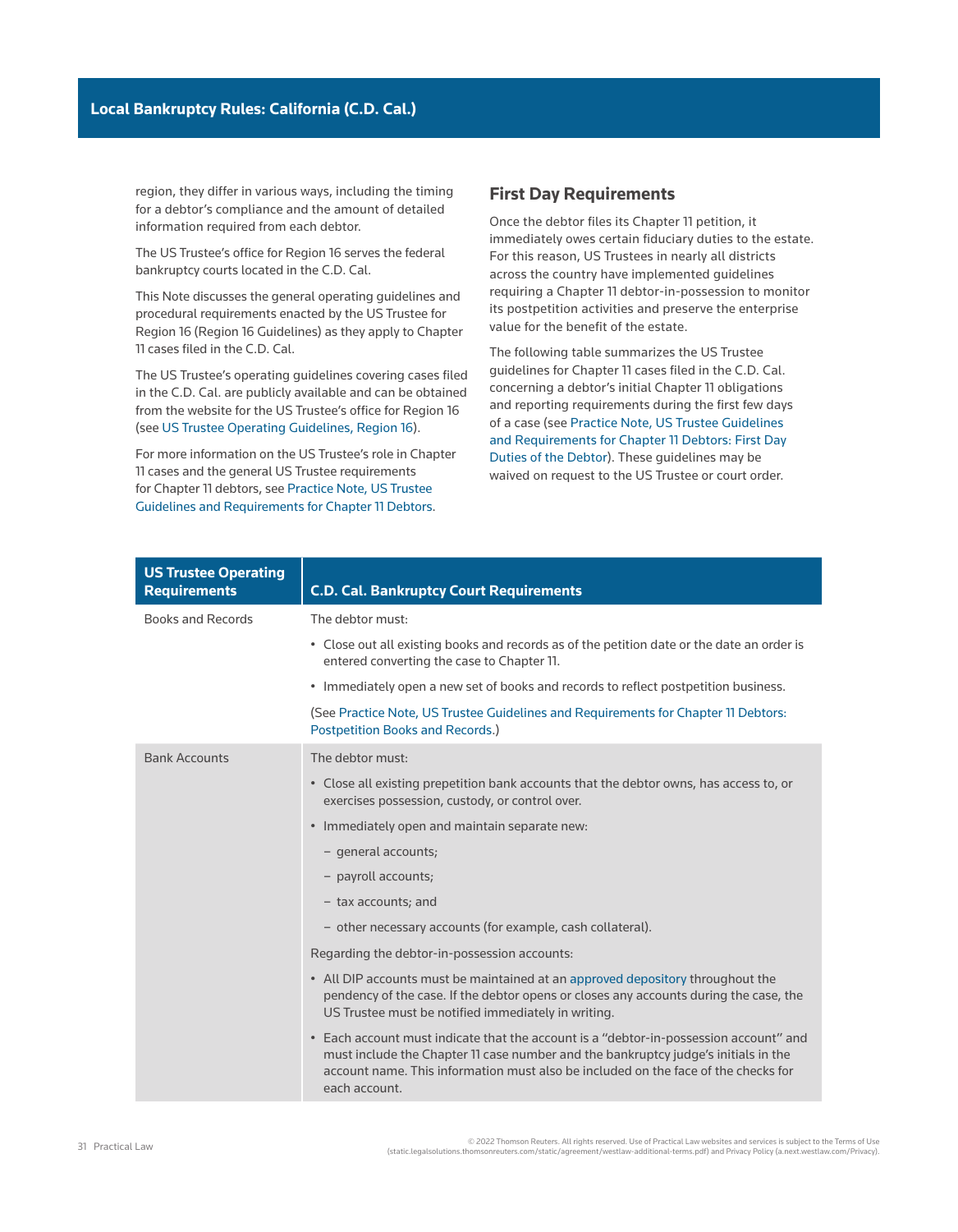| <b>US Trustee Operating</b><br><b>Requirements</b> | <b>C.D. Cal. Bankruptcy Court Requirements</b>                                                                                                                                                        |
|----------------------------------------------------|-------------------------------------------------------------------------------------------------------------------------------------------------------------------------------------------------------|
|                                                    | • Within seven days of the petition date, the debtor must provide:                                                                                                                                    |
|                                                    | - a voided check from each debtor-in-possession account to the US Trustee;                                                                                                                            |
|                                                    | - a Declaration Regarding Compliance describing all prepetition accounts by<br>depository name, account number, and account name and verifying that all<br>prepetition accounts have been closed; and |
|                                                    | - proof from the bank that it closed prepetition accounts and opened new accounts,<br>and the initial deposit amount for each new account must be set out in the<br>Declaration Regarding Compliance. |
|                                                    | (See Practice Note, US Trustee Guidelines and Requirements for Chapter 11 Debtors:<br><b>Bank Accounts.)</b>                                                                                          |
| Insurance                                          | The debtor must:                                                                                                                                                                                      |
|                                                    | • Maintain insurance coverage, as appropriate to the debtor's business, including:                                                                                                                    |
|                                                    | - general comprehensive public liability;                                                                                                                                                             |
|                                                    | - property (personal and theft);                                                                                                                                                                      |
|                                                    | - workers' compensation (see Practice Note, Workers' Compensation: Common<br>Questions);                                                                                                              |
|                                                    | - vehicle;                                                                                                                                                                                            |
|                                                    | - product liability;                                                                                                                                                                                  |
|                                                    | - flood insurance;                                                                                                                                                                                    |
|                                                    | - directors and officers insurance;                                                                                                                                                                   |
|                                                    | - professional malpractice; and                                                                                                                                                                       |
|                                                    | - other coverage customary in the debtor's business or required by law.                                                                                                                               |
|                                                    | • Instruct insurance companies to add the US Trustee as an additional interested party<br>on each policy.                                                                                             |
|                                                    | • If insurance coverage expires or ends, immediately provide the US trustee with<br>adequate proof of replacement coverage.                                                                           |
|                                                    | . Within seven days of the petition date, provide the US Trustee with proof of its<br>insurance coverage, which must consist of the declaration pages containing at a<br>minimum:                     |
|                                                    | - the name of the insured party;                                                                                                                                                                      |
|                                                    | - the name of additional interest parties, including the US Trustee;                                                                                                                                  |
|                                                    | - the types and extent of coverage;                                                                                                                                                                   |
|                                                    | - the policy expiration date; and                                                                                                                                                                     |
|                                                    | - the account or policy number (or other identifying information).                                                                                                                                    |
|                                                    | (See Practice Note, US Trustee Guidelines and Requirements for Chapter 11 Debtors:<br>Insurance.)                                                                                                     |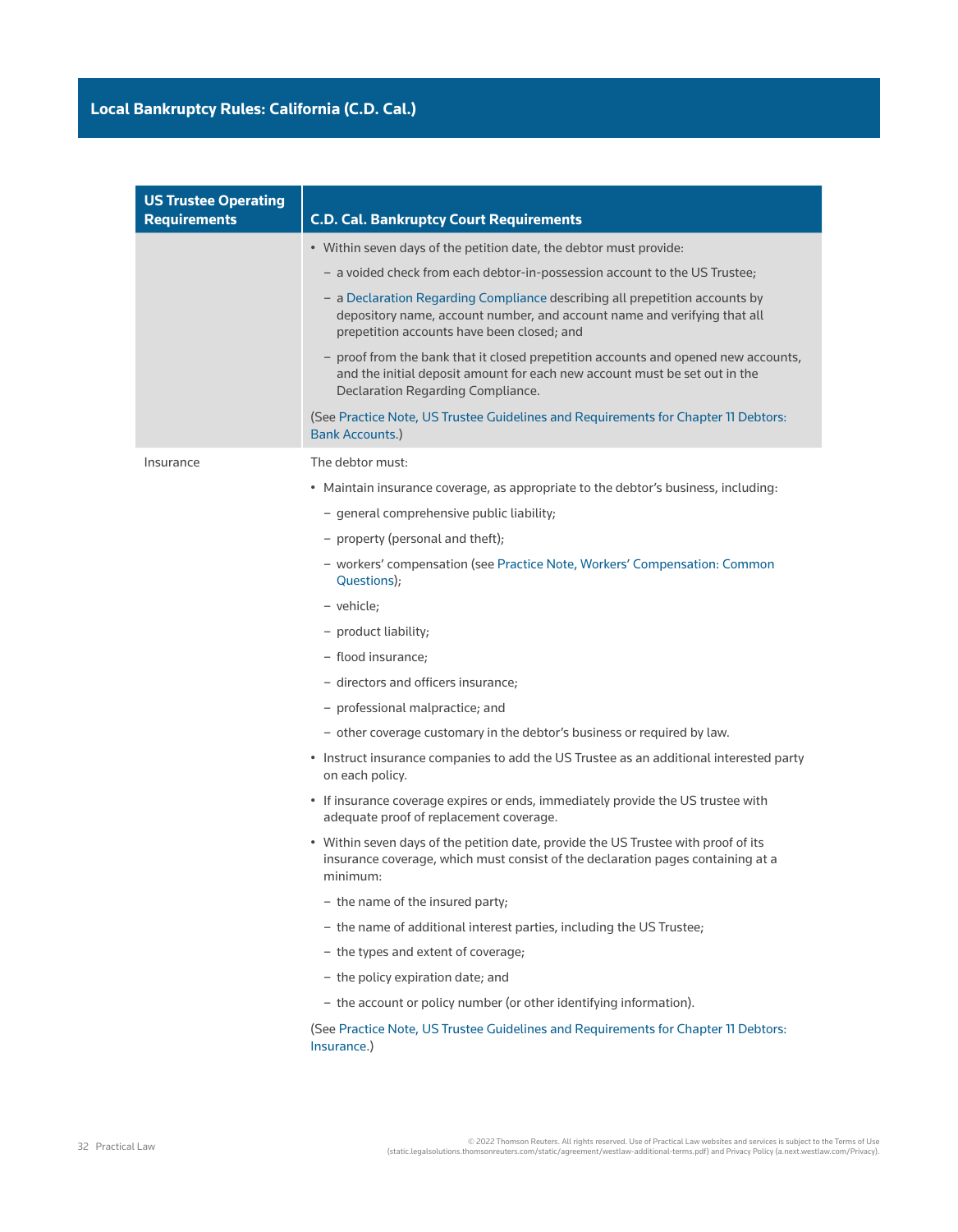| <b>US Trustee Operating</b><br><b>Requirements</b> | <b>C.D. Cal. Bankruptcy Court Requirements</b>                                                                        |
|----------------------------------------------------|-----------------------------------------------------------------------------------------------------------------------|
| Taxes                                              | The debtor must:                                                                                                      |
|                                                    | • Pay all taxes, including state and local taxes, from the tax account.                                               |
|                                                    | • Transfer sufficient funds from the payroll account to the tax account to cover payroll<br>taxes.                    |
|                                                    | • Timely file tax returns and reports, accompanied by evidence that the debtor has paid<br>the tax liability in full. |
|                                                    | • Serve the US Trustee with a copy of each tax return and verification of payment.                                    |
|                                                    | (See Practice Note, US Trustee Guidelines and Requirements for Chapter 11 Debtors: Taxes.)                            |
|                                                    |                                                                                                                       |

## **Additional US Trustee Procedural Requirements**

In addition to the significant first day requirements, the Region 16 Guidelines require debtors to provide additional information relating to the debtor's finances and operations within the first seven days of the date the petition is filed, the case is converted, or an [order for relief](http://www.westlaw.com/Document/I3a99e80def1211e28578f7ccc38dcbee/View/FullText.html?originationContext=document&vr=3.0&rs=cblt1.0&transitionType=DocumentItem&contextData=(sc.Search))  is entered (Attorney's 7 Day Package) to the US Trustee at ustp.region16.ch11@usdoj.gov.

The Attorney's 7 Day Package Checklist contains a list of the documents that must be included in the 7 Day Package. For each document required and each subcategory identified on the form ([Form USTLA 4\)](https://www.justice.gov/sites/default/files/ust-regions/legacy/2013/02/25/USTLA_4.pdf), the debtor must select at least one category to indicate whether the document is attached or has been previously submitted or an explanation why the document is not attached.

Within seven days of the petition date, the debtor must provide the US Trustee with copies of:

- A Real Property Questionnaire. If the debtor:
	- leases, owns, has an interest in, or is in the process of purchasing a total of four real properties or less, the debtor must submit a separate Real Property Questionnaire [\(Form USTLA 5](https://www.justice.gov/sites/default/files/ust-regions/legacy/2013/02/25/USTLA_5.pdf)) for **each** parcel of real property;
	- owns a personal residence, the debtor must complete the Real Property Questionnaire For Principal Residence [\(Form USTLA 5.1](https://www.justice.gov/sites/default/files/ust-regions/legacy/2015/03/13/USTLA_5_1.pdf));
	- owns or has an interest in five or more real properties, the debtor should not complete the Real Property Questionnaire unless otherwise instructed by the US Trustee. The debtor instead must complete the Owned Property Summary Sheet [\(Form USTLA 5.2\)](https://www.justice.gov/sites/default/files/ust-regions/legacy/2013/02/25/USTLA_5_2_FF.pdf) and list all properties owned by the debtor; and
- leases five or more real properties, the debtor should not complete the Real Property Questionnaire unless otherwise instructed by the US Trustee. The debtor instead must complete the Leased Property Summary Sheet ([Form USTLA 5.3\)](https://www.justice.gov/sites/default/files/ust-regions/legacy/2013/02/25/USTLA_5_3_FF.pdf) and list all properties the debtor leases.
- Prepetition financial statements. Copies of debtor's most recent audited and unaudited financial statements.
- Tax returns. Copies of the debtor's income state and federal tax returns for the two years before the petition date in a separate electronic file.
- Proof of required certificates and licenses. Copies of any certificates and licenses required in any business operated by the debtor.
- A projected cash flow statement. The debtor must submit a projected cash flow statement covering the first 90 days of operation that must contain a detailed income and expense statement.
- A statement of major issues and timetable report. A [pro](http://www.westlaw.com/Document/I0f9fc050ef0811e28578f7ccc38dcbee/View/FullText.html?originationContext=document&vr=3.0&rs=cblt1.0&transitionType=DocumentItem&contextData=(sc.Search))  [se](http://www.westlaw.com/Document/I0f9fc050ef0811e28578f7ccc38dcbee/View/FullText.html?originationContext=document&vr=3.0&rs=cblt1.0&transitionType=DocumentItem&contextData=(sc.Search)) debtor or debtor's counsel must submit a thorough report that:
	- provides a brief description of the structure of the corporation, partnership, or business;
	- identifies its officers, shareholders (if a corporation), principals, owners, and managers with contact information;
	- lists the nature of the debtor's business, major events, disputes, and a proposed timetable to resolve each of the problems described in the report, setting out on a single timetable the date of beginning each task, date of completion of each step, and resolution; and
	- includes the expected date for filing the [disclosure](http://www.westlaw.com/Document/Ibb09e9b4ef0511e28578f7ccc38dcbee/View/FullText.html?originationContext=document&vr=3.0&rs=cblt1.0&transitionType=DocumentItem&contextData=(sc.Search))  [statement](http://www.westlaw.com/Document/Ibb09e9b4ef0511e28578f7ccc38dcbee/View/FullText.html?originationContext=document&vr=3.0&rs=cblt1.0&transitionType=DocumentItem&contextData=(sc.Search)) and [plan](http://www.westlaw.com/Document/I03f4db03eee311e28578f7ccc38dcbee/View/FullText.html?originationContext=document&vr=3.0&rs=cblt1.0&transitionType=DocumentItem&contextData=(sc.Search)).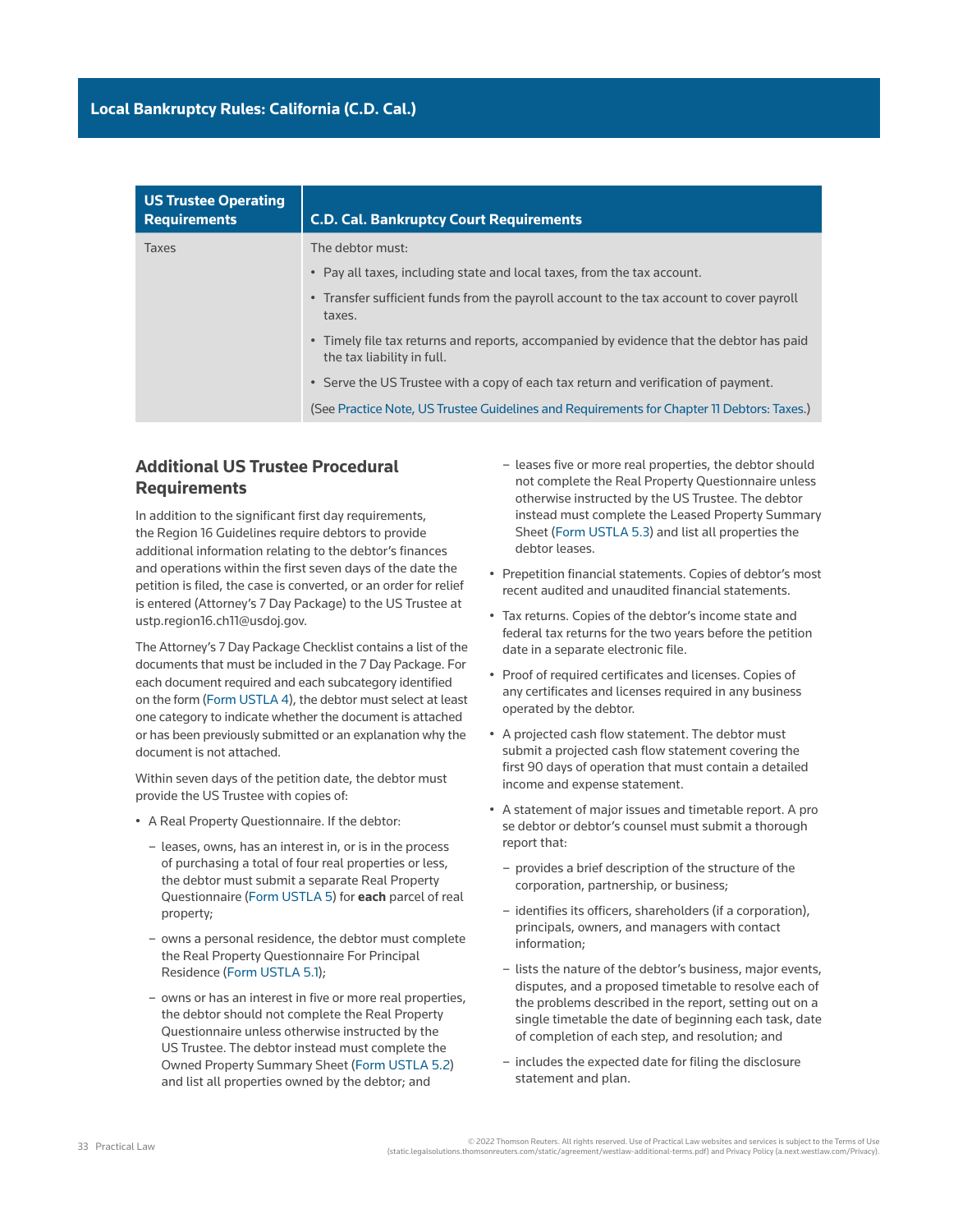- An Employee Benefit Plan Questionnaire. Copies of debtor's Employee Benefit Plan Questionnaire ([Form](https://www.justice.gov/ust-regions-r16/file/ustla_8_ff_employee_benefit_questionnaire.pdf/download)  [USTLA 8\)](https://www.justice.gov/ust-regions-r16/file/ustla_8_ff_employee_benefit_questionnaire.pdf/download), which identifies whether or not it is a public corporation and lists benefits.
- A list of [insiders.](http://www.westlaw.com/Document/I2105057eef0811e28578f7ccc38dcbee/View/FullText.html?originationContext=document&vr=3.0&rs=cblt1.0&transitionType=DocumentItem&contextData=(sc.Search)) The debtor must submit a list of all insiders as defined in section 101(31) of the Bankruptcy Code.
- Proof of recording of the Chapter 11 petition. The debtor must record a copy of the Chapter 11 petition with the recorder of each county for each real property owned by the debtor or in which the debtor has an ownership interest and provide proof of recordation to the US Trustee.
- A Declaration Regarding Compliance with United States Trustee Guideline and Requirements for Chapter 11 Debtors in Possession. The debtor must submit the Declaration Regarding Compliance ([Form USTLA 3](https://www.justice.gov/ust-regions-r16/file/ustla_3_declaration.pdf/download)), signed under penalty of perjury by an officer of the debtor or by the individual debtor (not the debtor's attorney).
- Domestic Support Obligations (DSOs). Debtors with domestic support obligations must comply with section 1106(a)(8) of the Bankruptcy Code concerning providing notices to claim holders and the state child support agency. Debtors must provide proof that all notices required under [section 704\(10\) of the Bankruptcy Code](http://www.westlaw.com/Link/Document/FullText?findType=L&pubNum=1000611&cite=11USCAS704&originatingDoc=Ia2a72f779c9311e79bef99c0ee06c731&refType=LQ&originationContext=document&vr=3.0&rs=cblt1.0&transitionType=PLDocumentLink&billingHash=0A7A5D3EC92D9E2AF222B20689FE5867883F4D555E8E65CD2CC5652C06955D83&contextData=(sc.Search)) have been given to the appropriate parties. All monthly operating reports must set out any DSO paid during the period (see Monthly Operating Reports).

## **Initial Debtor Interview and First Meeting of Creditors**

The US Trustee Program's general guidelines require that an employee of the US Trustee conduct a personal interview with the debtor and the debtor's counsel, commonly referred to as the initial debtor interview. This initial debtor interview:

• Provides the US Trustee with crucial information so that the US Trustee can assess the accuracy of the debtor's schedules and statements and the debtor's financial ability to [confirm](http://www.westlaw.com/Document/Ibb09e97def0511e28578f7ccc38dcbee/View/FullText.html?originationContext=document&vr=3.0&rs=cblt1.0&transitionType=DocumentItem&contextData=(sc.Search)) a [plan](http://www.westlaw.com/Document/I03f4db03eee311e28578f7ccc38dcbee/View/FullText.html?originationContext=document&vr=3.0&rs=cblt1.0&transitionType=DocumentItem&contextData=(sc.Search)).

• Informs the debtor of its new fiduciary obligations and of the US Trustee's role in the administration of Chapter 11 cases.

#### (See [Practice Note, US Trustee Guidelines and Requirements](http://us.practicallaw.tr.com/W-000-5977)  [for Chapter 11 Debtors: Initial Debtor Interview.](http://us.practicallaw.tr.com/W-000-5977))

[Federal Rule of Bankruptcy Procedure 2003](http://www.westlaw.com/Link/Document/FullText?findType=L&pubNum=1000611&cite=USFRBPR2003&originatingDoc=Ia2a72f779c9311e79bef99c0ee06c731&refType=LQ&originationContext=document&vr=3.0&rs=cblt1.0&transitionType=PLDocumentLink&billingHash=9FCFD68E2E1A4650D3B16FDD03F65014D8E2420AAF29DF3574A77C6CE387BEE8&contextData=(sc.Search)) and [sections](http://www.westlaw.com/Link/Document/FullText?findType=L&pubNum=1000611&cite=11USCAS341&originatingDoc=Ia2a72f779c9311e79bef99c0ee06c731&refType=LQ&originationContext=document&vr=3.0&rs=cblt1.0&transitionType=PLDocumentLink&billingHash=0B88D61850ADB4C90428C26366CEF51C0BAD6F159420F16E91B020639161955A&contextData=(sc.Search))  [341](http://www.westlaw.com/Link/Document/FullText?findType=L&pubNum=1000611&cite=11USCAS341&originatingDoc=Ia2a72f779c9311e79bef99c0ee06c731&refType=LQ&originationContext=document&vr=3.0&rs=cblt1.0&transitionType=PLDocumentLink&billingHash=0B88D61850ADB4C90428C26366CEF51C0BAD6F159420F16E91B020639161955A&contextData=(sc.Search)) and [343 of the Bankruptcy Code](http://www.westlaw.com/Link/Document/FullText?findType=L&pubNum=1000611&cite=11USCAS343&originatingDoc=Ia2a72f779c9311e79bef99c0ee06c731&refType=LQ&originationContext=document&vr=3.0&rs=cblt1.0&transitionType=PLDocumentLink&billingHash=8D0F777B001BCC4CA8816BC849EA417B6AC5926BA000BCFA8B9F1C1FCE71704A&contextData=(sc.Search)) govern the date, place, and order of [section 341 meetings](http://www.westlaw.com/Document/Id4cf1894f3ad11e28578f7ccc38dcbee/View/FullText.html?originationContext=document&vr=3.0&rs=cblt1.0&transitionType=DocumentItem&contextData=(sc.Search)) in all districts that have a US Trustee.

For more information on section 341 meetings, see [Practice Note, US Trustee Guidelines and Requirements](http://us.practicallaw.tr.com/W-000-5977)  [for Chapter 11 Debtors: Section 341 Meeting](http://us.practicallaw.tr.com/W-000-5977).

In the C.D. Cal., the debtor must attend the initial debtor interview, the first meeting of creditors, and other meetings required by the US Trustee.

## **Monthly Operating Reports**

The debtor-in-possession must file operating reports each month throughout the pendency of the Chapter 11 case. The timely filing of reports of operations is crucial to the efficient administration of Chapter 11 cases. These reports are designed to provide the US Trustee, the court, creditors, and other parties in interest with reliable information concerning the debtor's current financial performance. US Trustees use the information contained in the reports to identify cases lacking a realistic prospect of reorganization and to evaluate the [feasibility](http://www.westlaw.com/Document/I2104df10ef0811e28578f7ccc38dcbee/View/FullText.html?originationContext=document&vr=3.0&rs=cblt1.0&transitionType=DocumentItem&contextData=(sc.Search)) of a proposed plan of reorganization (see [Practice Note, US](http://us.practicallaw.tr.com/W-000-5977)  [Trustee Guidelines and Requirements for Chapter 11](http://us.practicallaw.tr.com/W-000-5977)  [Debtors: Monthly Operating Reports\)](http://us.practicallaw.tr.com/W-000-5977).

In the C.D. Cal., monthly operating reports (MORs) contain information regarding bank accounts that the debtor has possession, custody, control, access, or signatory authority over, even if the account is not in the debtor's name and whether or not the account contains only postpetition income.

The following table summarizes the requirements for filing MORs in the C.D. Cal.

|        | US Trustee Operating Requirement   C.D. Cal. Bankruptcy Court Requirements                                                                                                                                                                                                                                                                                                       |
|--------|----------------------------------------------------------------------------------------------------------------------------------------------------------------------------------------------------------------------------------------------------------------------------------------------------------------------------------------------------------------------------------|
| Format | Effective June 21, 2021, all debtors except those who are small businesses or<br>who under the Coronavirus Aid, Relief, and Economic Security Act (CARES<br>Act) elect relief under Subchapter V of Chapter 11 must use streamlined,<br>data-embedded, uniform forms for filing monthly operating reports, which<br>have been updated effective November 30, 2021. The MOR must: |

2022 Thomson Reuters. All rights reserved. Use of Practical Law websites and services is subject to the Terms of Use<br>(static.legalsolutions.thomsonreuters.com/static/agreement/westlaw-additional-terms.pdf) and Privacy Poli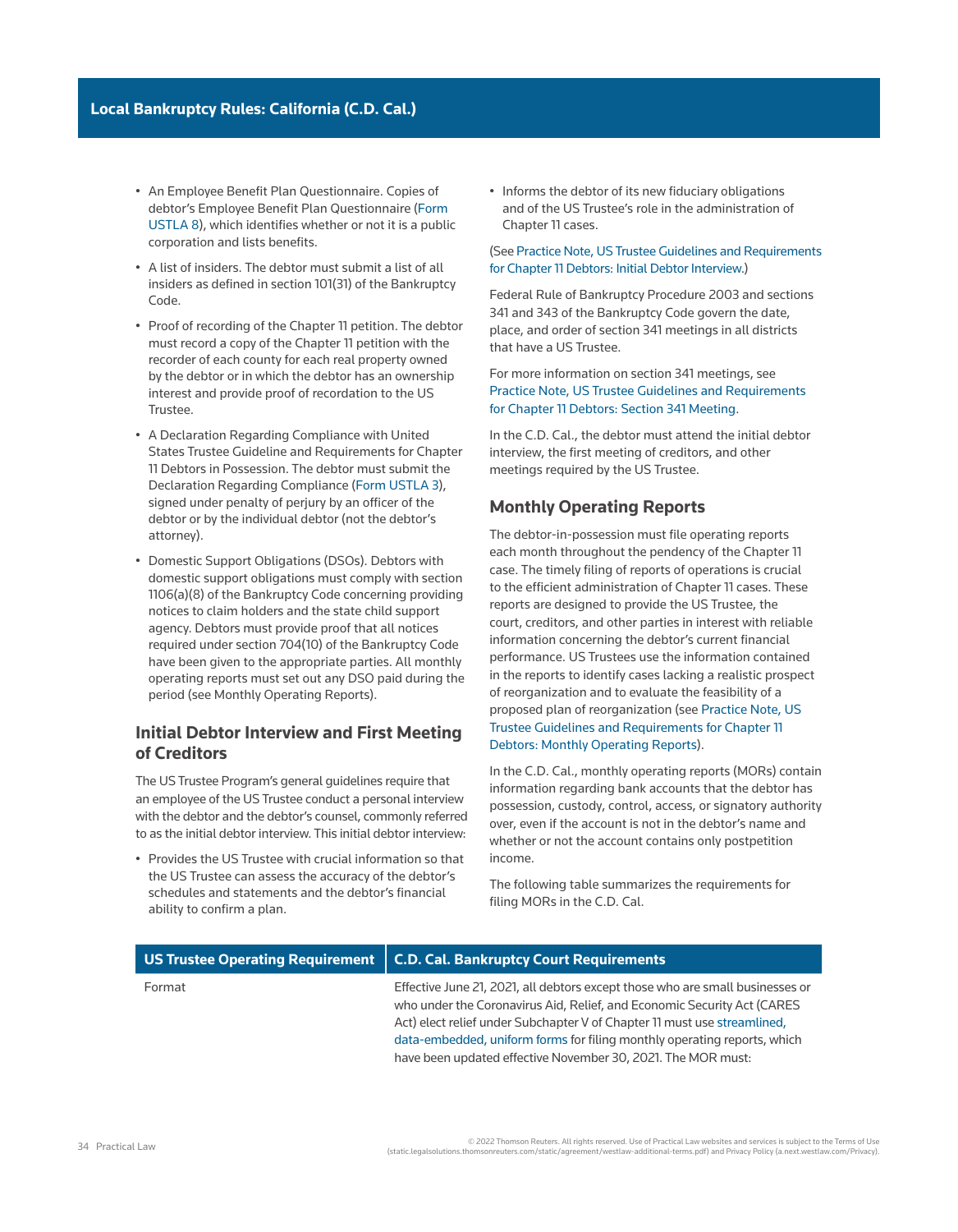| <b>US Trustee Operating Requirement</b> | <b>C.D. Cal. Bankruptcy Court Requirements</b>                                                                                                   |
|-----------------------------------------|--------------------------------------------------------------------------------------------------------------------------------------------------|
|                                         | • Be filled out completely and accurately and signed and dated by a<br>fiduciary to the bankruptcy estate.                                       |
|                                         | • Include information on all the debtor's financial accounts, including<br>copies of all bank statements.                                        |
|                                         | • Set out any DSOs paid during the period.                                                                                                       |
|                                         | • Separately report each DIP or non-DIP account, which must each be<br>supported by a disbursement log.                                          |
|                                         | • Explain any cash disbursement in the "Purpose" column of each<br>disbursement ledger.                                                          |
| Timing                                  | MORs must be filed by the 21st day of each month for the prior monthly<br>reporting period.                                                      |
| Filing                                  | • The operating report must be filed with the court, by either electronic or<br>manual means.                                                    |
|                                         | • The MOR Disbursement Summary (Form USTLA 16) must be sent<br>to the assigned US Trustee Bankruptcy Analyst and is not filed with<br>the court. |

## **Post-Confirmation Operating Reports**

After confirmation of a plan, a debtor no longer must file operating reports on a monthly basis. The debtor instead must file a post-confirmation operating report on a [fiscal quarterly](http://www.westlaw.com/Document/I1c633a2eef2811e28578f7ccc38dcbee/View/FullText.html?originationContext=document&vr=3.0&rs=cblt1.0&transitionType=DocumentItem&contextData=(sc.Search)) basis (see [Practice Note, US Trustee](http://us.practicallaw.tr.com/W-000-5977)  [Guidelines and Requirements for Chapter 11 Debtors:](http://us.practicallaw.tr.com/W-000-5977)  [Post-Confirmation Reports](http://us.practicallaw.tr.com/W-000-5977)).

The following table summarizes the requirements for filing post-confirmation operating reports in the C.D. Cal.

| <b>US Trustee Operating Requirement</b> | <b>C.D. Cal. Bankruptcy Court Requirements</b>                                                                                                                                                                                                                                                                |
|-----------------------------------------|---------------------------------------------------------------------------------------------------------------------------------------------------------------------------------------------------------------------------------------------------------------------------------------------------------------|
| Format                                  | Effective June 21, 2021, all debtors except those who are small<br>businesses or who under the CARES Act elect relief under<br>Subchapter V of Chapter 11 must use streamlined, data-embedded,<br>uniform forms for filing post-confirmation reports, which have been<br>updated effective November 30, 2021. |
| Timing                                  | The report is based on a calendar fiscal quarter, which the debtor<br>must file by the 21st day of the month following the end of the<br>fiscal quarter reporting period. For example, the debtor must file<br>the report on April 21 for the first quarter of the year.                                      |
|                                         | The debtor must file the report until the bankruptcy court enters<br>a final decree, dismisses the case, or converts the case to another<br>chapter in bankruptcy.                                                                                                                                            |
| Filing                                  | Post-confirmation reports should be filed with the US Trustee<br>Bankruptcy Analyst and are not filed with the court.                                                                                                                                                                                         |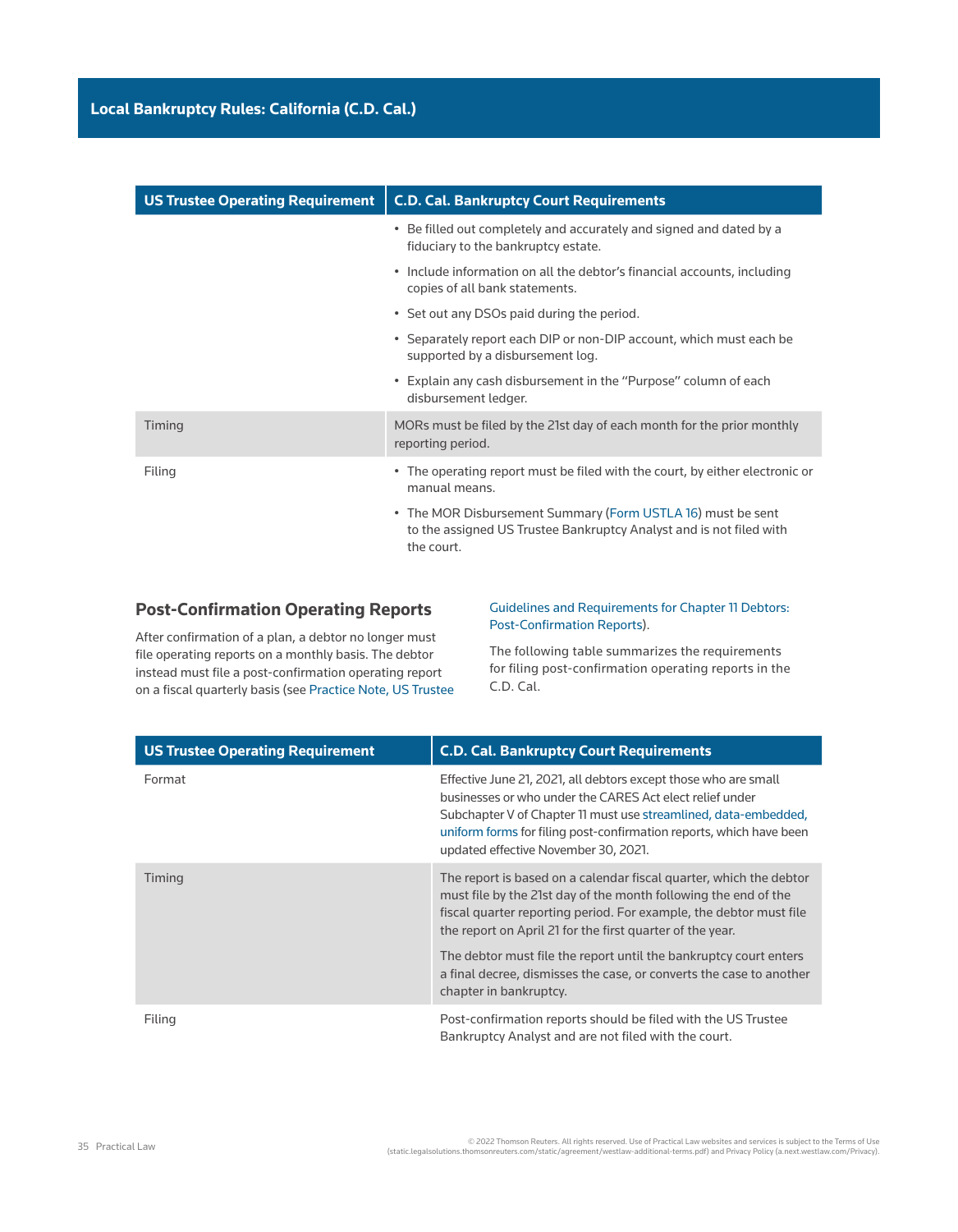## **US Trustee Quarterly Fees**

Each Chapter 11 debtor is responsible for paying a quarterly fee to the US Trustee Program (28 U.S.C. § 1930(a)(6)). Quarterly fees accrue throughout the course of the Chapter 11 case until the case is:

- Closed.
- Dismissed.
- Converted to another chapter.

The fees are payable on a fiscal quarterly schedule. Failure to pay quarterly fees may result in the court converting or dismissing the Chapter 11 case (§ 1112(b)(4)(K), Bankruptcy Code). A court cannot confirm a Chapter 11 plan unless the plan provides for payment of all unpaid quarterly fees accrued by the [effective date](http://www.westlaw.com/Document/Ibb0a142aef0511e28578f7ccc38dcbee/View/FullText.html?originationContext=document&vr=3.0&rs=cblt1.0&transitionType=DocumentItem&contextData=(sc.Search)) (§ 1129(a)(12), Bankruptcy Code).

The quarterly fee is based on the amount of disbursements made by the debtor during the calendar quarter, with a minimum fee of \$250. The US Trustee Program amends the quarterly fee schedule from time to time (see [US Trustee Quarterly Fee Guideline Schedule](https://www.justice.gov/ust/chapter-11-quarterly-fees)). For more information on the fees required, see [Practice](http://us.practicallaw.tr.com/W-000-5977)  [Note, US Trustee Guidelines and Requirements for](http://us.practicallaw.tr.com/W-000-5977)  [Chapter 11 Debtors: US Trustee Fee Guidelines.](http://us.practicallaw.tr.com/W-000-5977)

In Region 16:

- Chapter 11 debtors must pay a quarterly fee to the US Trustee every calendar quarter (including any fraction thereof).
- The amount of the quarterly fee varies, depending on the dollar amount of disbursements made during the calendar quarter.
- The minimum fee must be paid even if no disbursements were made during the calendar quarter.
- The fees are **due** by the end of each calendar quarter. However, they are not considered late until the last day of the month following the end of each calendar quarter.
- Interest may be charged on any outstanding balance at the prevailing statutory rate.
- As of January 1, 2020, quarterly fees may be paid [online](https://www.pay.gov/public/form/start/672415208) using Form 11A (Chapter 11 Quarterly Fee Payments).

### **Insider Compensation**

Before any insiders (as defined in section 101(31) of the Bankruptcy Code), including the owners, partners, officers, directors, or shareholders of the debtor and relatives of insiders, may receive compensation from a Chapter 11 estate, the debtor must submit a Notice of Setting/ Increasing Insider Compensation ([Form USTLA 12\)](https://www.justice.gov/ust-regions-r16/file/ustla_12_insider_compensation.pdf/download). The notice must:

- Attach proof of the insider's compensation received from the debtor during the 12-month period immediately preceding the Chapter 11 filing, such as Forms W-2 or 1099 or other related payroll or compensation forms.
- Be served on the [creditors' committee](http://www.westlaw.com/Document/Ibb09e96def0511e28578f7ccc38dcbee/View/FullText.html?originationContext=document&vr=3.0&rs=cblt1.0&transitionType=DocumentItem&contextData=(sc.Search)) or the 20 largest [unsecured creditors](http://www.westlaw.com/Document/Ibb09e92def0511e28578f7ccc38dcbee/View/FullText.html?originationContext=document&vr=3.0&rs=cblt1.0&transitionType=DocumentItem&contextData=(sc.Search)) and any [secured creditors](http://www.westlaw.com/Document/Ibb09e941ef0511e28578f7ccc38dcbee/View/FullText.html?originationContext=document&vr=3.0&rs=cblt1.0&transitionType=DocumentItem&contextData=(sc.Search)). The proof of service must be submitted to the US Trustee **by both mail and email to the Trial Attorney assigned to the case**.

No compensation may be paid out until 15 days after service of the notice and no objection to the Notice of Setting/Increasing Insider Compensation has been received or filed with the court.

## **On-Site Audits and Inspections**

The US Trustee may conduct on-site audits and inspections of the debtor's books, records, and facilities to verify information.

## **Trust Agreements**

The debtor must submit copies of any trust agreements to which the debtor is a party or under which the debtor holds, has possession of, or operates any personal or real property or business as a trustee or otherwise.

## **Physical Inventory of Goods, Machinery, and Equipment**

The debtor must conduct a physical inventory, including an itemized cost value, of all goods, machinery, and equipment on hand as of the petition date, and a copy of the inventory must be submitted to the US Trustee. If the inventory cannot be completed immediately, normally not more than 30 days after filing the petition, a notation should be made on the cover sheet.

## **Notice of Address Change**

The debtor must notify the US Trustee and the bankruptcy court of any change of address or telephone within seven days after the change.